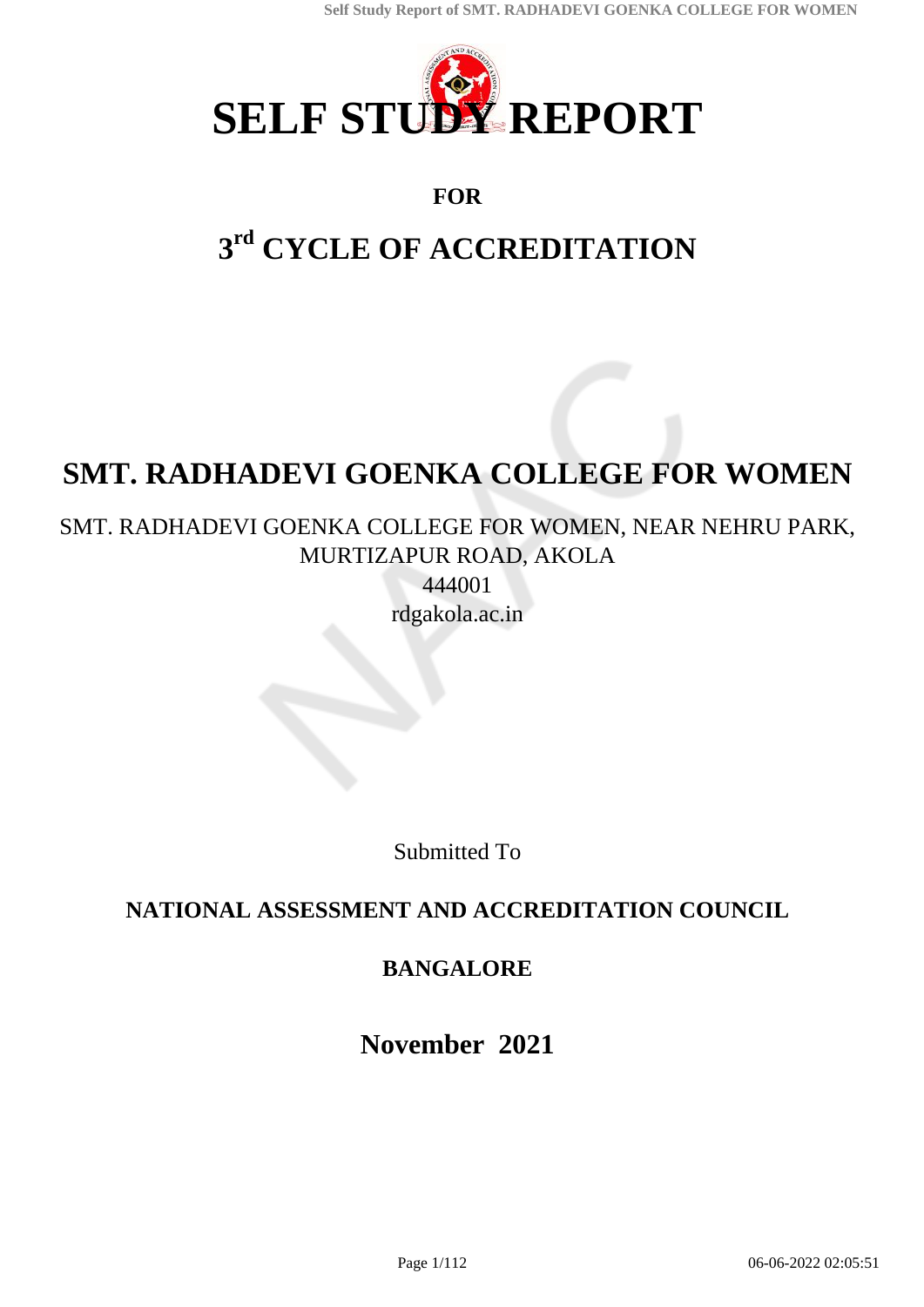## **1. EXECUTIVE SUMMARY**

## **1.1 INTRODUCTION**

Smt. Radhadevi Goenka College for Women, Akola, (Maharashtra) is affiliated to Amravati University. It was established in 1965 by Bharatiya Seva Sadan. It is one of the oldest and pioneering educational societies of Vidarbha region of Maharashtra. It was established with an objective to extend educational opportunities to empower the women of the region, who come from various small villages of Akola city. Empowerment and upliftment of women is a dream of Late. Smt. Radhadevi Goenka who is founder & mother of this institution. Now the institute is Certified Minority Institution.

The college is centrally located in the heart of Akola. It has a sprawling campus of 08 acres. It offers 05 Undergraduate Programmes and 12 Postgraduate Programs. The undergraduate courses are B.A., B.Sc. (Home Science), B.Com, BBA and BCA. The institution offers academic flexibility with wide range of subjects in all faculties. All the PG and some UG such as B.B.A. & B.C.A are self – financed. Along with this the institution offers Short Term, Pouch and Skill based Courses to meet the varied need of students.

The college has been re-accredited with 'B' grade by NAAC with a CGPA of 2.72. College has one of the best infrastructures in the city. It has 2 Computer Labs with 100 computers, Well Equipped Laboratories, 1 Auditorium, 1 E-classrooms, 1 English Language Lab, 1 Audio Visual Hall, 1 Library with reading facilities of 60 seats and subscribing to journals and to leading digital databases. We have 22 Departments, 4 recognized Research Centers for Ph.D. and various Working Committees.

The college has student strength of approximately 3000 and 80% of our students belong to SC, ST, BC and Minority communities. The College has illustrious tradition of meritorious students and active NCC & NSS Unit that bring us laurels annually from university. Our students excel in Sports – in State level. It has 39 regular teachers; 21 Ph. D's and 10 Ph. D. supervisors. Our faculties are regularly publishing in national, international and state level journals. The college annually hosts various activities. The college is supported by 22 non-teaching Staff.

### **Vision**

**"Empowerment of Women Through Economic Independence for Betterment of Society"**

### **Mission**

**"Our Mission is to Impart Holistic Education, in order to Transform the Girls into Empowered, Self-Earning & Efficient; Individuals, Family Members and Citizens."**

### **1.2 Strength, Weakness, Opportunity and Challenges(SWOC)**

### **Institutional Strength**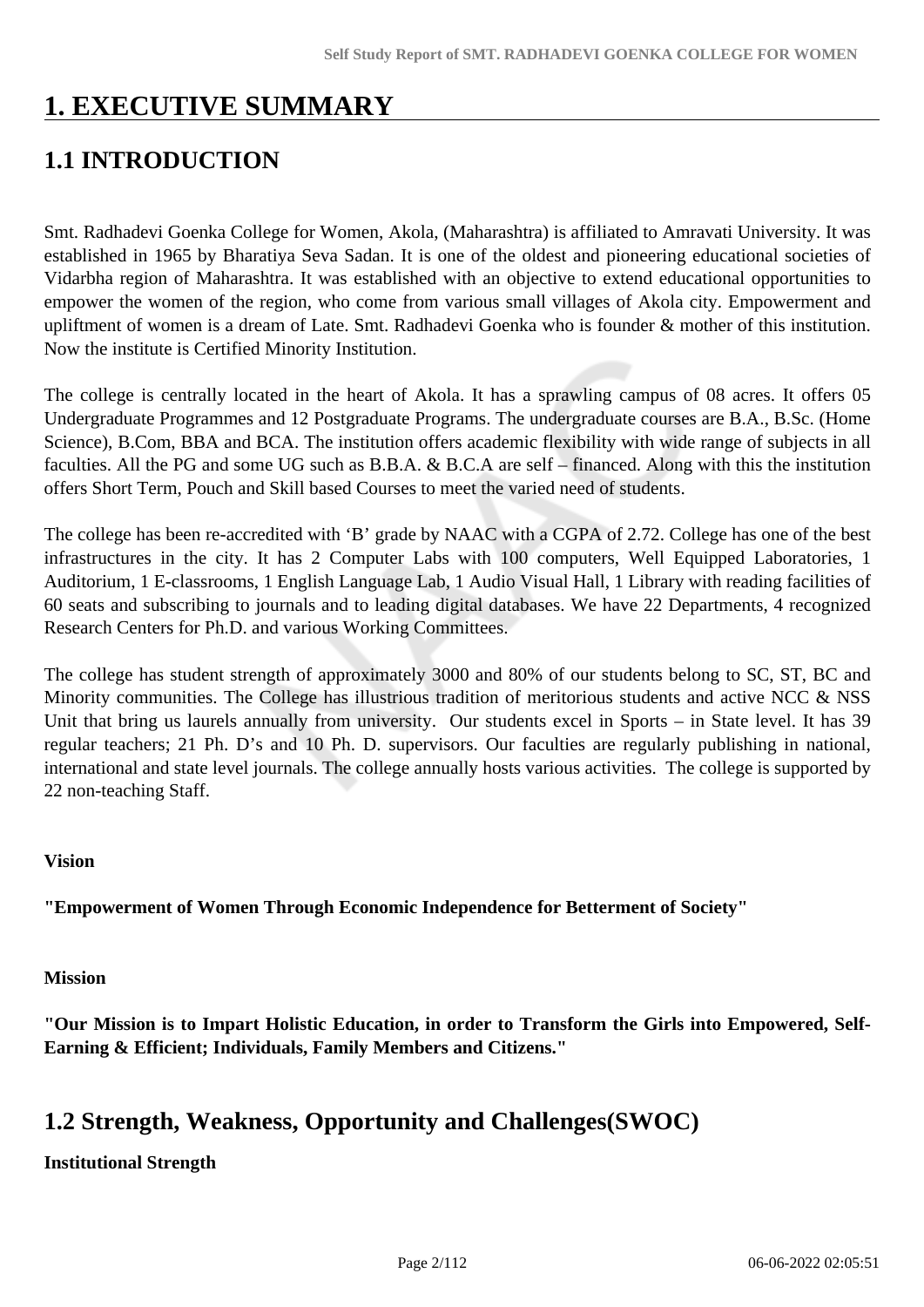- A pioneer in the field of education and empowerment of women.
- Qualified, experienced and dedicated staff and visionary management.
- Adequate infrastructure facilities and lush green, eco-friendly campus.
- Active NSS and NCC units.
- Excellent ambience and surrounding conducive for learning.
- Illustrious tradition of meritorious students.
- Varied platforms for students and staff to explore, and develop their overall personality.
- Enriched library with learning resources and well-established, well-furnished computer lab.
- Skill-based and career-oriented courses.
- Well-furnished Women's Hostel in the campus.
- Numerous facilities, scholarships, financial aids for meritorious, deserving students and outstanding sportswomen.
- Institutional programmes and policies to support the economically weak students and help them move forward.
- Exposure for the development of entrepreneurial skills among students.
- An institution recognized by various Government bodies and NGOs.
- Support Facilities for Divyang (specially-abled) students.

### **Institutional Weakness**

- Being an affiliate college, the college cannot bring in any changes in curriculum, or evaluation system.
- Challenges in daily functioning due to the state-government restrictions on the recruitment of teaching and non-teaching staff.
- Meagre job opportunities due to the lack of industrial development in the surrounding area.

### **Institutional Opportunity**

- Expansion of Skill-based programs.
- Improvement in Training and Placement activities.
- Development of Infrastructural and other facilities.
- Develop E-content for learning.

### **Institutional Challenge**

- Empowering students from economically weaker sections and rural background and helping them achieve their goals.
- Dealing effectively with the problem of undesirably early marriages of girls due to social and cultural taboos and compulsions.
- Overcoming the impact of native language on the students.
- To achieve academic excellence despite of the limited workforce.
- To overcome the problems due to the lack of non-salary grant.
- To reduce the dropout ratio of students.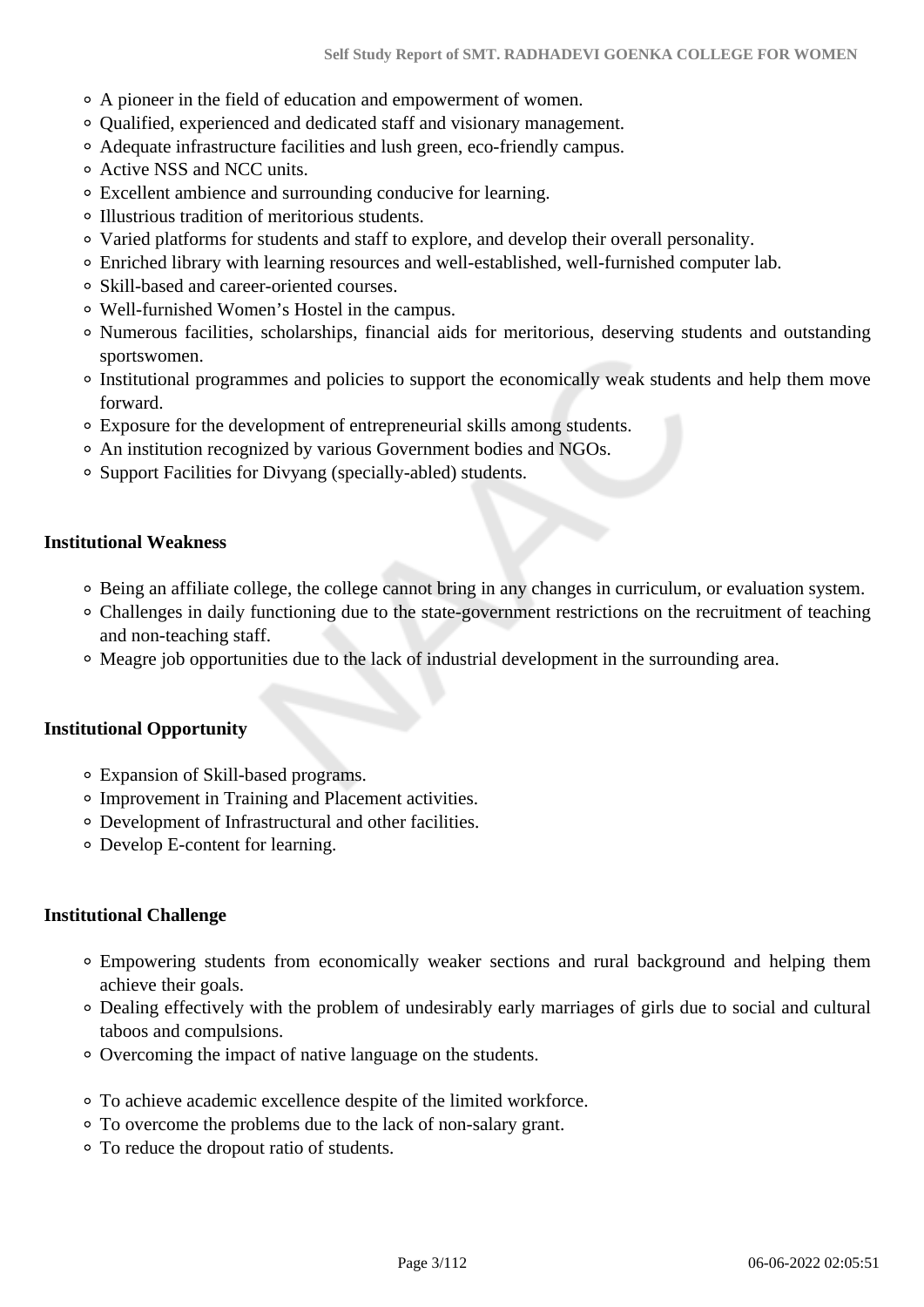## **1.3 CRITERIA WISE SUMMARY**

### **Curricular Aspects**

Smt. Radhadevi Goenka College for Women, Akola has become a symbol of excellence in higher educational opportunities for women. The college offers 17 academic programmes including 05 UG and 12 PG Programs. UG & PG programmes follow the CBCS / Elective curriculum. The college has introduced new 01 PG Programme (M.Sc. in H.D.) in 2016-2017. The college also sanctioned 04 Research Centres in Music, Marathi, Home-Science and Commerce from academic year 2019-2020. College has introduced add on courses, valueadded, short-term courses, certificate programmes, bridge courses, diploma & advanced diploma. Faculty representation as Senate Member, BoS Chairman, BoS Membership and in Curriculum Development Committees of the Sant Gadge Baba Amravati University, Amravati as well as in various committees of other colleges.

The college follows the curricula prescribed by Sant Gadge Baba Amravati University, Amravati. Continuous Internal Evaluation (CIE) is an important part of teaching-learning process. CIE is done on the basis of Assignments, Projects (for applicable courses), Unit tests, terminal tests for every course in each semester. The institution instills the responsibility of undertaking projects**,** internships, field visits and awareness building measures as a part of their curriculum. The syllabus of the course and its COs, POs and question paper pattern is discussed with the students by the subject teachers in the beginning of the new session. Extra-curricular and Co-curricular activities are taken to furnish the overall personality of the students. The Syllabus of the affiliated University is enriched with the crosscutting issues which are necessary for students in order to make them responsible citizen. Cross-cutting issues relevant to Gender, Environment Sustainability, Human Values and Professional Ethics integrated effectively into the curriculum. Apart from University curriculum, college organizes various activities/ programmes through NSS, NCC, Sports Department, Day Celebration Committee, Cultural Committee and Grievance & Redressal. The structural feedback is collected from Students, Teachers & Alumni and all the Stakeholders. Feedback and Action Taken Reports are available on college website. It remains useful to overall development of college, teachers and students.

### **Teaching-learning and Evaluation**

Teaching-Learning involves Knowledge impartation and Knowledge gain. TLE is student centric and student friendly. Experimental, Participatory and Problem Solving, Career & Community Oriented methods are opted.

Admission process is transparent by Admission Committee. The institution encourages admissions for girls from all segments of society and nearby rural areas. The Supply to Demand ratio in UG – 1:1 and PG Home Science & Commerce – 1:2. Know Your College & Know Your Faculty sessions are conducted in Induction Program.

The college, being affiliated to SGB Amravati University; implements Academic Calendar, Academic Plans, Syllabi as per University guidelines. All information is uploaded and updated on college website. In UG, admissions are on first come first basis while in PG, admissions are on merit basis.

The academic process is modified during COVID-19 Pandemic. Prior to that, lectures in classes were adequately updated with effective use of ICT tools. Slow & advanced learners, students with special needs and under privileged students are all taken care. Mentee-Mentor scheme is functioning satisfactorily, with ratio of 66:1 in 2020-21.Guest lectures, Bridge courses, Communication skills and Personality Development Sessions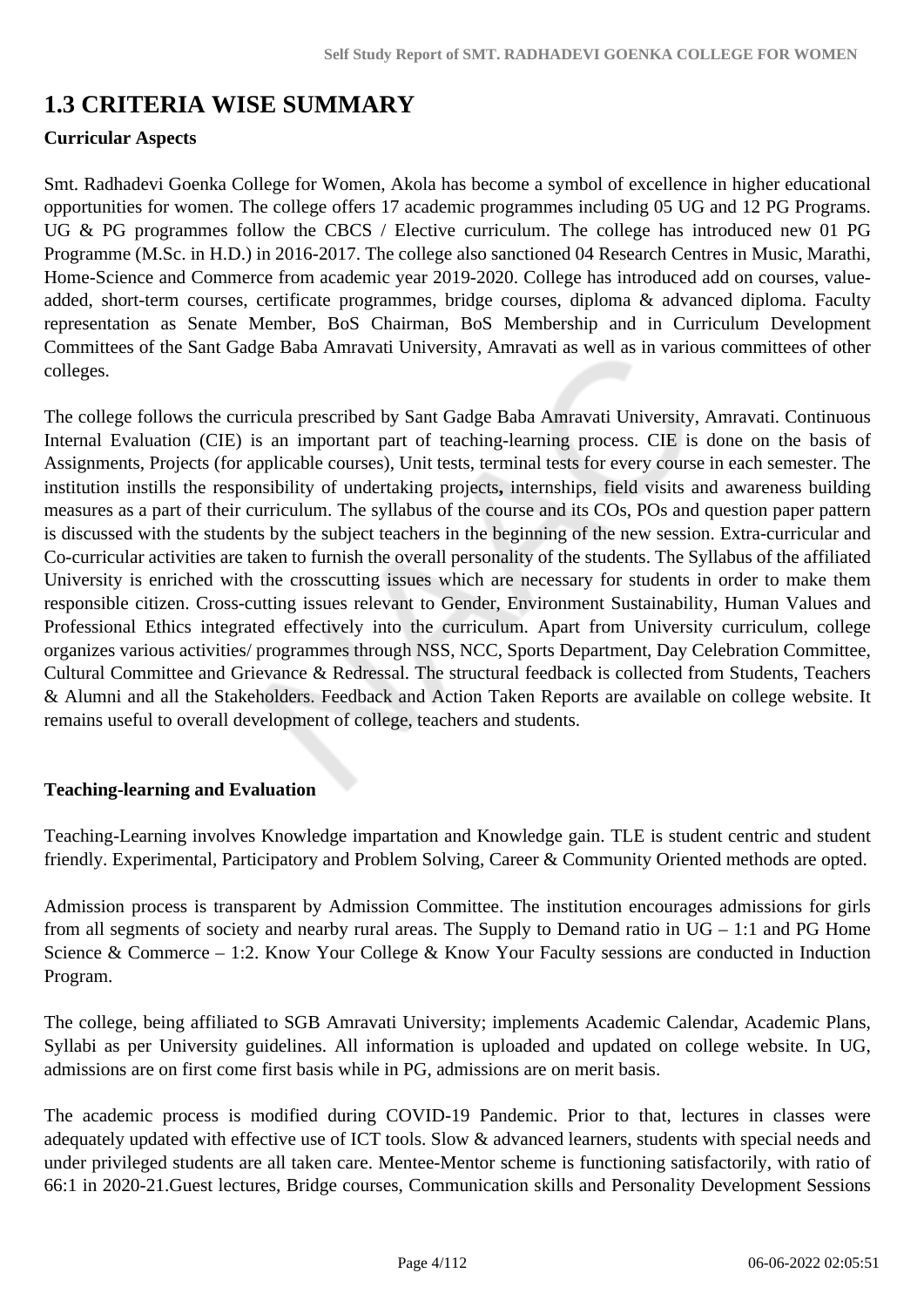etc are organized. Average Percentage of Full Time Teachers against Sanctioned Post during Last Five Year is 71.48.

Research activity is encouraged among teachers and students. The college has University recognized Ph. D. Research Centers for Departments of Home Science, Music, Commerce & Marathi.

Average percentage of full time teachers with Ph.D.during last five year is 49.71 Average teaching experience of full time teachers in the same institutions is 14.96 Years. Total number of students admitted in Ph. D. Research Centers is 5. The students-teacher ratio is 66:1. The total students for 2020-21 are 2637, total number of teachers being 40.

CIE is implemented effectively. Teachers maintain excellent rapport with students while assessing their capabilities, progress, career aspirations as well as grievances or problems. Examination Committee works to organize examinations and retrospective as well as futuristic analysis of results.Average passed percentage of students during last five years 66.7.The institution has a large number of its own academic awards and prizes and felicitation programs for achiever students.

### **Research, Innovations and Extension**

The College has always been promoting active research based enquiry and problem solving practices within its teaching programs. The institute aspires to enrich and enhance the professional competence of the faculty members and students for developing and promoting scientific temperament and research aptitudes. Our college has taken every effort to create an ecosystem for innovation and research for creation and transfer of knowledge. Our college is registered as a local chapter for SWAYAM NPETL. The institution has 4 research centers and research facilities are made available to the research scholars. Many faculties are university recognized research guides in various subjects.

The faculty and students are encouraged to expand and explore the knowledge in the campus through seminars, workshops, conferences and lectures by experts on diverse topics. The college has conducted collaborative activities such as faculty and student exchange, internship and has many functional MoUs with other professional institutes and dedicated NGOs.

The Faculty and students achieved fairly large recognitions and Awards from various recognised Institutions and Authorities such as Best Researcher Award, Asian Education Award, and Young Scientist Award etc. Some faculties empanelled on SEBI, Mumbai, and National Centre for Financial Education, Mumbai, Subject Expert on MPSC, Mumbai, MPPSC Indore, Maharashtra State Bureau of Textbook Production and Curriculum Research, Pune.

The keen effort initiated by the faculty in pursuing Doctoral Programmes, Major and Minor Projects, presenting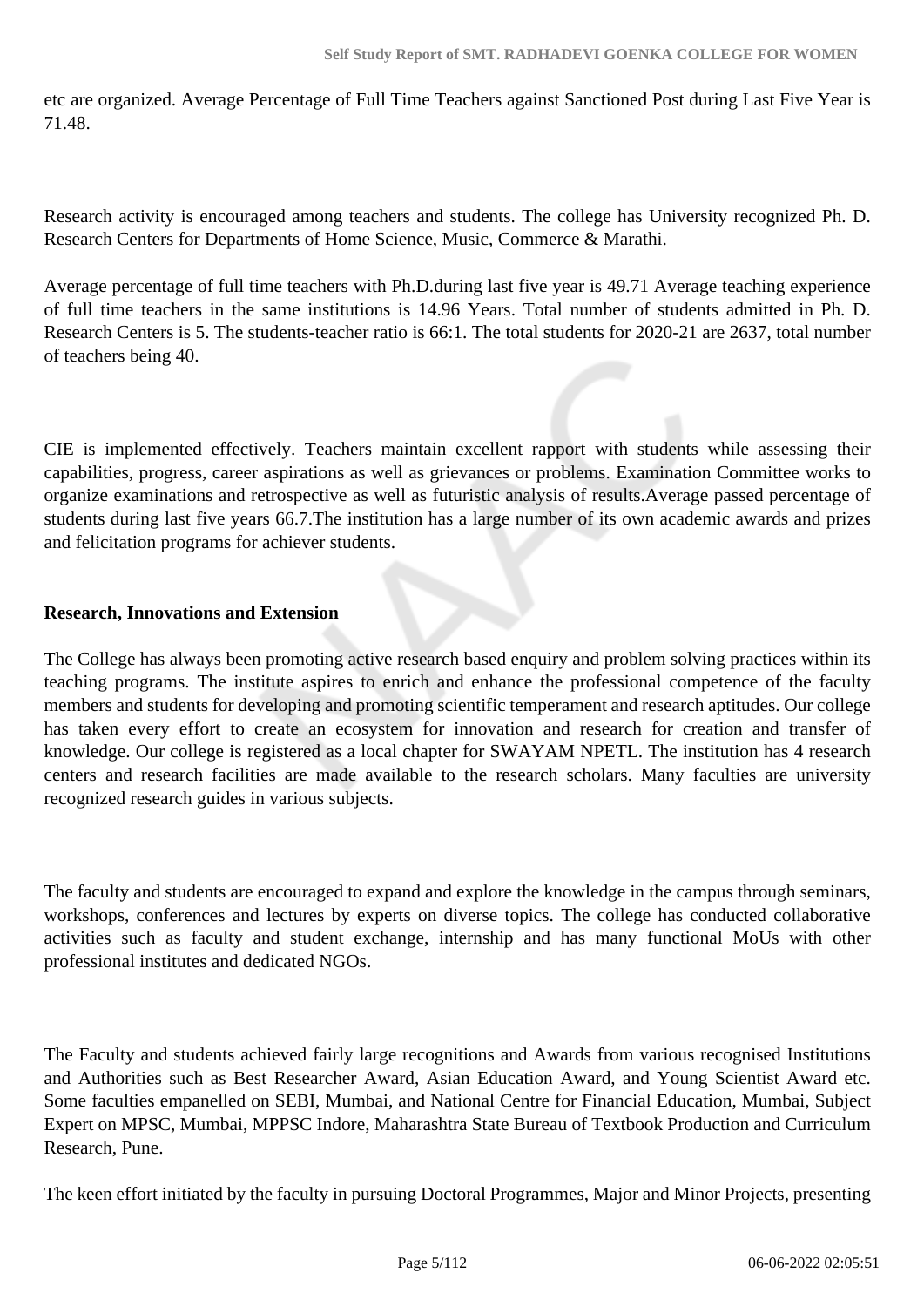and publishing Research Papers in peer reviewed, refereed and UGC CARE listed journals and Books on National, International and Regional levels ensure quality sustenance.

Institute is committed to holistic development of neighborhood community. Various extension activities and outreached programs conducted through NCC and NSS like International Yoga Day, Blood Donation Camp, Swachha Bharat Abhiyan, Unnath Bharat Mission**,** Pulse Polio, AIDS, Cashless Transaction, Soil Health awareness program, Eye Donation Awareness Rally, Tobacco free Campaign, Constitution Day, Road Safety Abhiyan, Polio Vaccination Program, Women's Safety Program-Janani 2, Morna River Cleanliness drive, Eco Friendly Ganesh Idol, Surgical Strike Day, POSCO Workshop, Self Defense Workshop, Eco-friendly bag making Workshop etc. and maintaining Mental Health during Pandemic Phase of Covid-19.

### **Infrastructure and Learning Resources**

Infrastructure facilities are necessary for effective and efficient conduct of the educational program. The growth of infrastructure has kept pace with the academic development in the institution. The other supportive facilities in the campus are developed to contribute to the effective ambience for curricular, extra- curricular and administrative activities. The institution has 8 acre campus with a built up area of 7592.74 square meters which houses the academic and residential related areas of the higher education portal. The college has been providing adequate opportunities to all stakeholders for undertaking their educational pursuits. Feeling the necessity of expanding the infrastructure and learning resources, considerable steps have been taken in this direction.

The institution has 32 class rooms, 1 digital class rooms, 7 ICT rooms 1 seminar hall, total number of computers 158 with 02 computer laboratories, media center and partial Wi-Fi in campus is available for teaching and learning. The institution has a well-established central library with INFLIBNET facilities. The college infrastructure accommodates Canteen and Hostel for students. The college has Residential Complexes for the faculty of the institution. The facility of solar system is made available in the hostel.

Allotment of expenditure is done in the budget for the maintenance and construction of physical and academic infrastructure and support facilities. Increased demand for basic facilities like clean toilets with sufficient water supply, RO drinking water and canteen have been adequately met with. Renovation of administrative office, library and staff -room is going on to facilitate administrative as well as academic work. College updates various laboratories such Home Science, Home Economics, Computer and Fashion Designing. Planning Board looks after all the infrastructural needs. Library and ICT facilities are constantly upgraded so as to provide better facilities to students and staff. There is adequate infrastructure for cultural and sports activities in the institution. The institution has Auditorium with a capacity of 120. We try to cope up the need of infrastructure by optimum utilization of the resources. Regular maintenance of infrastructure is done to maintain academic and other co-curricular ambience.

### **Student Support and Progression**

The students of Smt. Radhadevi Goenka College for Women hail, not only from Akola district but also from the villages which surround our district and thus our college becomes a great learning platform for women folk who come from different cultural and economic background.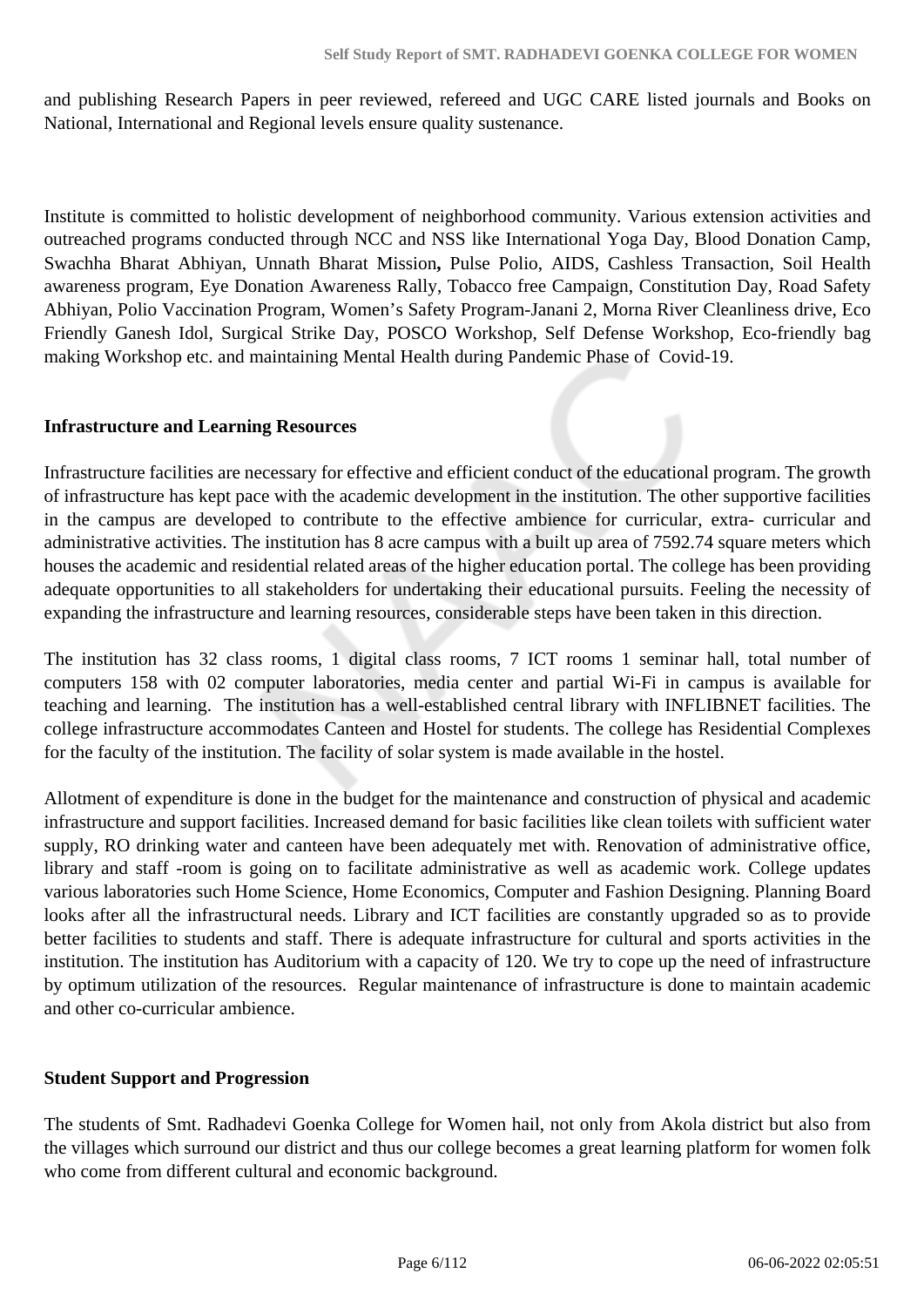The college provides various facilities for the development of students. The different committees work tenaciously to enhance academic, co-curricular, sports, different skills, personality and over all development of students. The college provides GOI scholarships and our faculty also helps needy and capable students by contributing for their fees, books, and other help also. Beside this some social clubs of our city helped the poor and needy students of our college to get bicycles.

Holistic development of the students is assured through Skill Development Programmes, Personal Counseling, and Career Guidance. Seminars, Workshops, Guest Lecturers, Group Discussions, Remedial Classes, Bridge Courses, Quiz and various Competitions, ICT and soft skills, Health Awareness Programs etc. are organized to enhance the capability and skills of students.

The college organizes training program and lecturers regarding career opportunities and competitive examination that enrich them towards professional accomplishments. The students are placed at respectable position through training program and counselling. The students take admission for Post Graduations courses in different subjects in our college.

Students are trained to explore their inner talents through various cultural and sports events. Many students have won laurels, medals in sports and co-curricular activities. Gurupurnima, Self-Governance program, Sharda Utsav, Anand Mela, Singing Star and Dancing star competition, RDG Idol, Youth Festival and Sports events etc are organized for the development of the students. Theme based Annual Gathering is arranged not only to give entertainment platform but to enlighten the students, teach them unity in diversity and to create refined human being.

The Alumni committee of the college arranges lecturers of alumni to inspire the other students of college.

### **Governance, Leadership and Management**

The governance of the institution reflects an effective leadership in tune with its Vision and Mission. The college practices decentralization and participative management strategies. The administrative machinery works effectively and there is adequate decentralization of various functions. A culture of participatory management is practiced at all levels. Both the top-down and bottom-up approaches are used to effectively implement policies. At the department level, suggestions from the entire faculty are taken into consideration. The faculty also participates in strategic decisions, governance and management of the college. The students are at the centre of all the activities. In the beginning of each academic session, various committees are formed with student representatives for greater participatory management and decentralization. There are effective welfare schemes for teaching and non-teaching faculties. The Management provides financial support, for the overall development of the institution. A good appraisal system for faculty evaluation is in place. The college has Internal and External audit mechanism. Various training programs for professional development are organized in the college.

The College has an Internal Quality Assurance Cell (IQAC) that plays a proactive role in reviewing the current status and evolves programmes, policies and suggestions to improve quality in teaching and research. The IQAC is constituted as per the NAAC guidelines. The prime task of the IQAC is to develop a system for conscious, consistent and catalytic Improvement in the performance of the institution. There is a functional IQAC that follows a participatory approach to decide, monitor and review quality parameters, API analysis, Feedback analysis and follow- up meetings.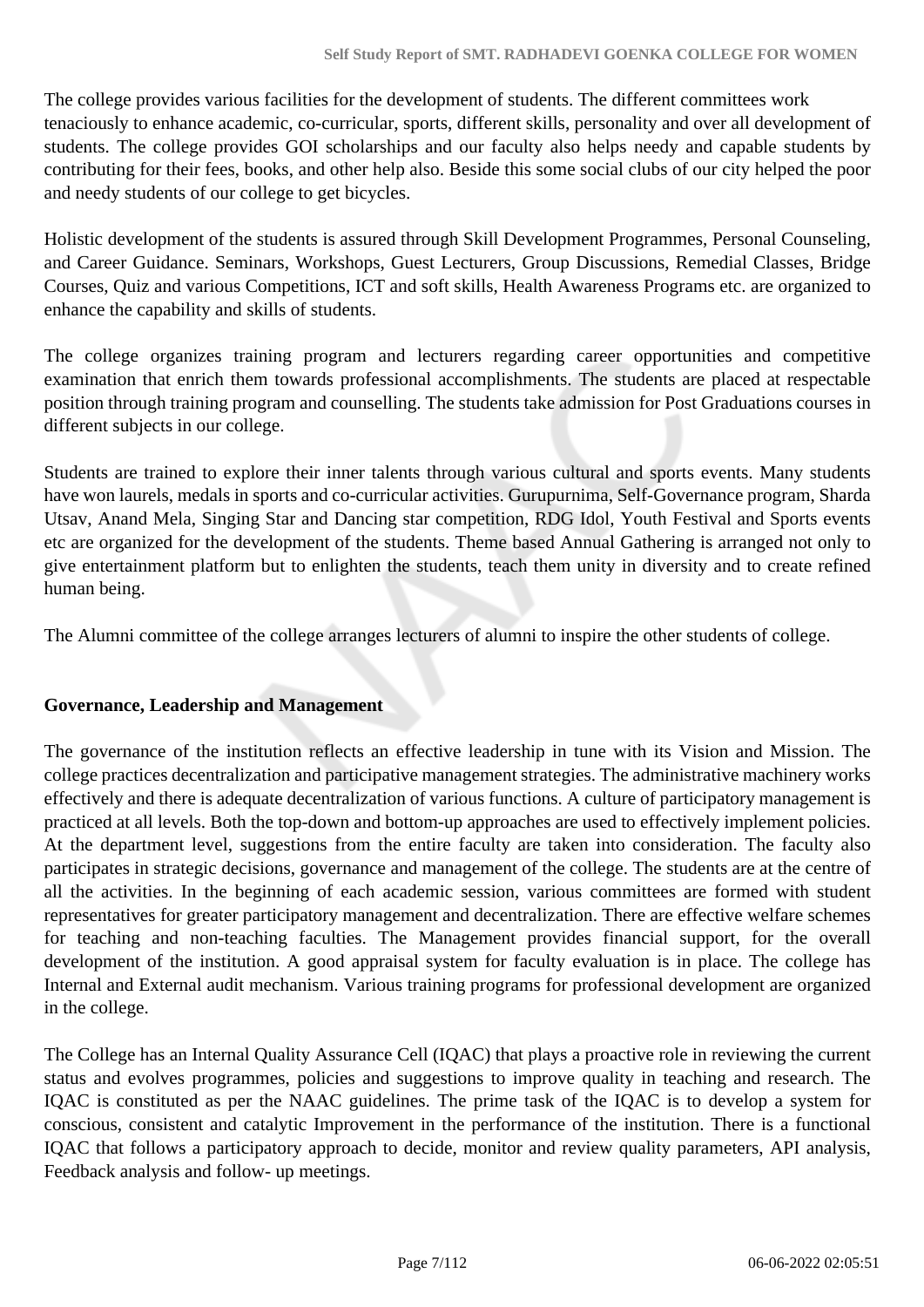It is a facilitative and participative voluntary system for quality enhancement by introducing suitable intervention strategies. It motivates the faculty to strive for professional development. Periodic interaction among the Heads of the Departments and the Faculties is encouraged by the IQAC to pave way for internal quality analysis and suitable ameliorative measures put in place.

### **Institutional Values and Best Practices**

The college has facility and laid down many measures for gender equity and sensitization in curricular and cocurricular activities.

The college uses Solar panel as source of renewable energy in hostel. The institute has used solid waste management, liquid waste management and e waste management system. The institute has rain water harvesting system, waste water recycling system.

The institution has organized various initiatives for greening the campus. Energy audits and Green audit were undertaken by the Institution. The Institution has various disabled friendly facilities.

The Institution take efforts for tolerance and harmony towards cultural, regional, linguistic, communal socioeconomic and other diversities by the activities of various languages week, and various activities and programmes. Numerous activities were celebrated to inculcate the constitutional values among students.

The Institution has a prescribed code of conduct for students, teachers, administrators and other staff and organizes programs related to it.

Our Institution organizes all national festivals having intention to inculcate the values of Liberty, equality, fraternity, Justice, Struggle of Freedom movement, Constitutional Values among student and staff. The anniversaries of great personalities are organized in colleges to enlighten the works and thoughts of great personalities.

BEST PRACTICES- To inculcate RDG Culture, to develop the various facets of personality of students by providing them a platform to realize their hidden qualities and skills, to inculcate values, to provide students management skills Theme based Annual Social Gathering *UDAAN* is organized every year.

*Diwali Sneh Milan* program -The aim of the practice is to inculcate unity and integration among all stakeholders. Success of any institution depends on proper management of human resource so the Institution organizes the activity for the Student, Teacher, Management, Parents and all other stakeholders of the society under one roof.

Our institution ensures women empowerment and gender equity as its cardinal institutional practice. It vows to provide holistic education to girl child in order to make them competent in all walks of life. Every single activity of the institution revolves around the needs of the women folk.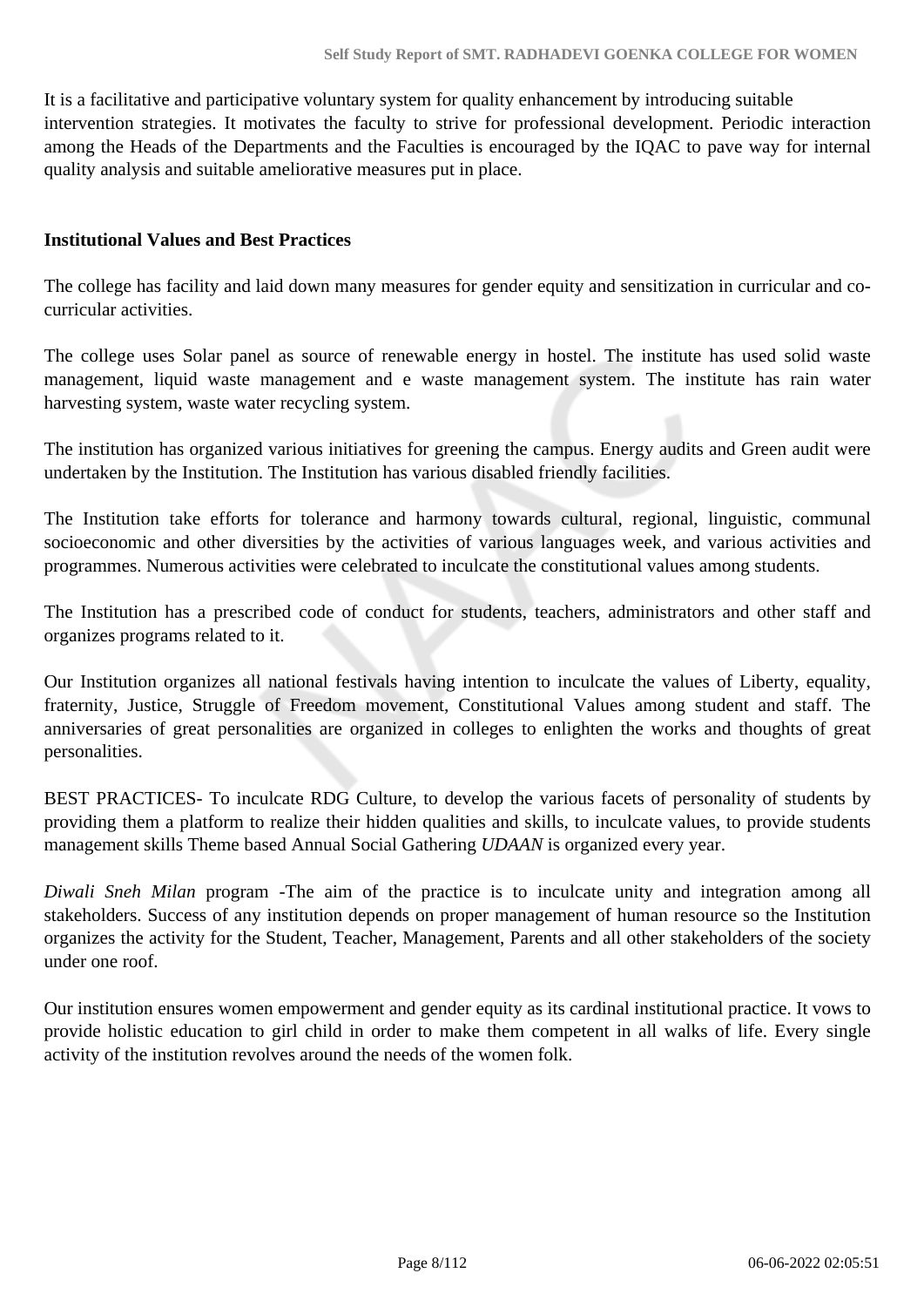## **2. PROFILE**

## **2.1 BASIC INFORMATION**

| Name and Address of the College |                                                                                     |
|---------------------------------|-------------------------------------------------------------------------------------|
| Name                            | SMT. RADHADEVI GOENKA COLLEGE FOR<br><b>WOMEN</b>                                   |
| Address                         | Smt. Radhadevi Goenka College for Women, Near<br>Nehru Park, Murtizapur Road, Akola |
| City                            | Akola                                                                               |
| <b>State</b>                    | Maharashtra                                                                         |
| Pin                             | 444001                                                                              |
| Website                         | rdgakola.ac.in                                                                      |
|                                 |                                                                                     |

| <b>Contacts for Communication</b> |                    |                                          |               |             |                          |
|-----------------------------------|--------------------|------------------------------------------|---------------|-------------|--------------------------|
| <b>Designation</b>                | <b>Name</b>        | <b>Telephone with</b><br><b>STD Code</b> | <b>Mobile</b> | Fax         | Email                    |
| Principal                         | Devendra N<br>Vyas | 0724-2450905                             | 9922516626    | 0724-245090 | rdgwcakola@gmail<br>.com |
| IQAC / CIQA<br>coordinator        | Sanjay T Vite      | 0724-2458748                             | 9423129696    |             | iqac@rdgakola.ac.i<br>n  |

| <b>Status of the Institution</b> |                                        |
|----------------------------------|----------------------------------------|
| <b>Institution Status</b>        | <b>Grant-in-aid and Self Financing</b> |
|                                  |                                        |

| Type of Institution |           |  |
|---------------------|-----------|--|
| By Gender           | For Women |  |
| By Shift            | Regular   |  |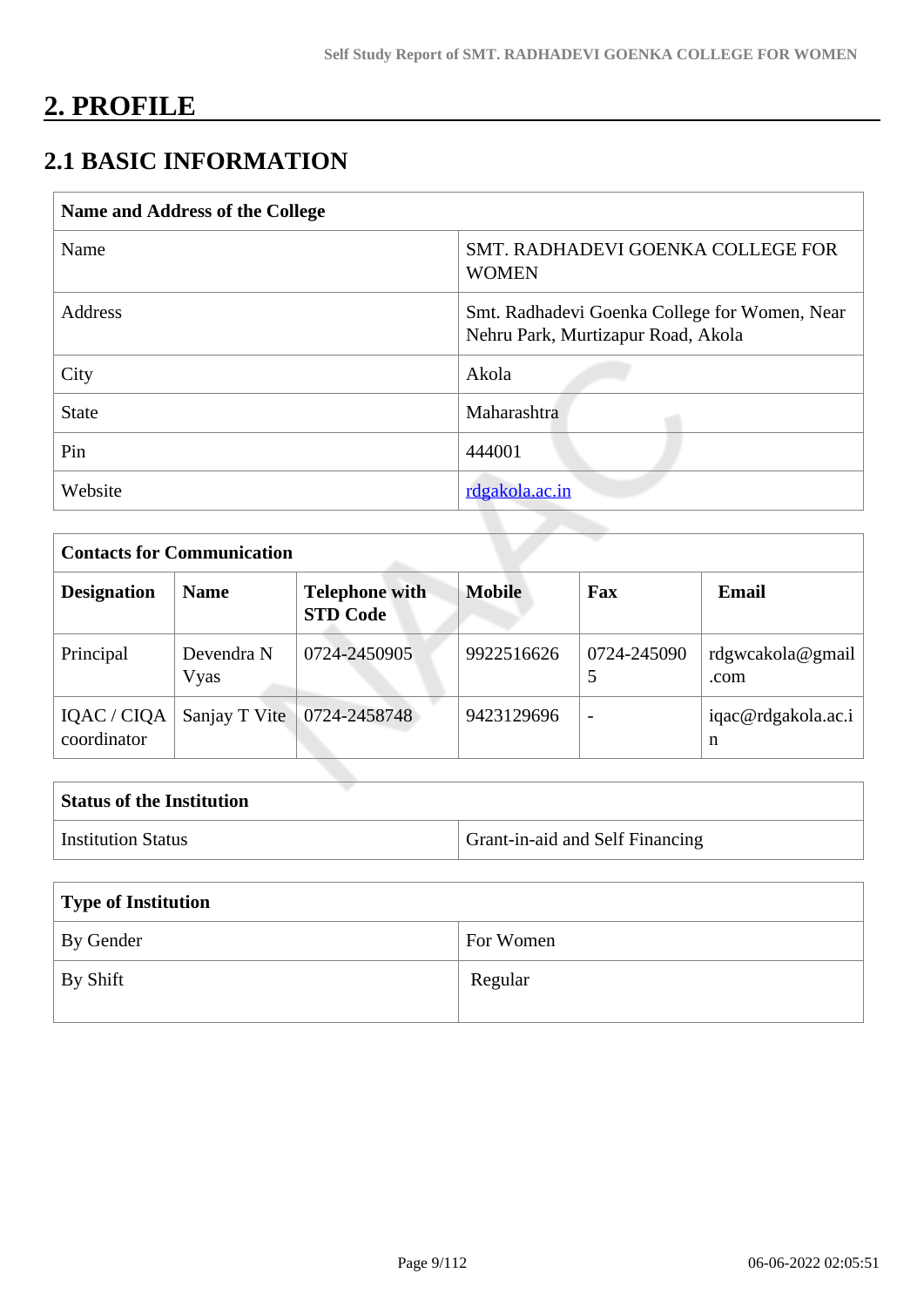| <b>Recognized Minority institution</b>     |                                       |  |
|--------------------------------------------|---------------------------------------|--|
| If it is a recognized minroity institution | Yes<br><b>Minoriy Certificate.pdf</b> |  |
| If Yes, Specify minority status            |                                       |  |
| Religious                                  |                                       |  |
| Linguistic                                 | Linguistic                            |  |
| Any Other                                  |                                       |  |

| <b>Establishment Details</b>         |            |
|--------------------------------------|------------|
| Date of establishment of the college | 16-06-1965 |

 **University to which the college is affiliated/ or which governs the college (if it is a constituent college)**

| <b>State</b> | <b>University name</b>                 | <b>Document</b>      |
|--------------|----------------------------------------|----------------------|
| Maharashtra  | Sant Gadge Baba Amravati<br>University | <b>View Document</b> |

| <b>Details of UGC recognition</b> |            |                      |  |
|-----------------------------------|------------|----------------------|--|
| <b>Under Section</b>              | Date       | <b>View Document</b> |  |
| 2f of UGC                         | 08-05-1987 | <b>View Document</b> |  |
| 12B of UGC                        | 08-05-1987 | <b>View Document</b> |  |

## **Details of recognition/approval by stationary/regulatory bodies like AICTE,NCTE,MCI,DCI,PCI,RCI etc(other than UGC)**

| <b>Statutory</b><br><b>Regulatory</b><br><b>Authority</b> | $Recognition/App$ Day, Month and<br>roval details Inst $\vert$ year(dd-mm-<br><b>itution/Departme</b><br>nt programme | $ $ yyyy) | <b>Validity in</b><br>months | <b>Remarks</b> |  |
|-----------------------------------------------------------|-----------------------------------------------------------------------------------------------------------------------|-----------|------------------------------|----------------|--|
| $\rm N_{\Omega}$ contents                                 |                                                                                                                       |           |                              |                |  |

No contents

| Details of autonomy                                                                                                                  |    |  |
|--------------------------------------------------------------------------------------------------------------------------------------|----|--|
| Does the affiliating university Act provide for<br>conferment of autonomy (as recognized by the<br>UGC), on its affiliated colleges? | No |  |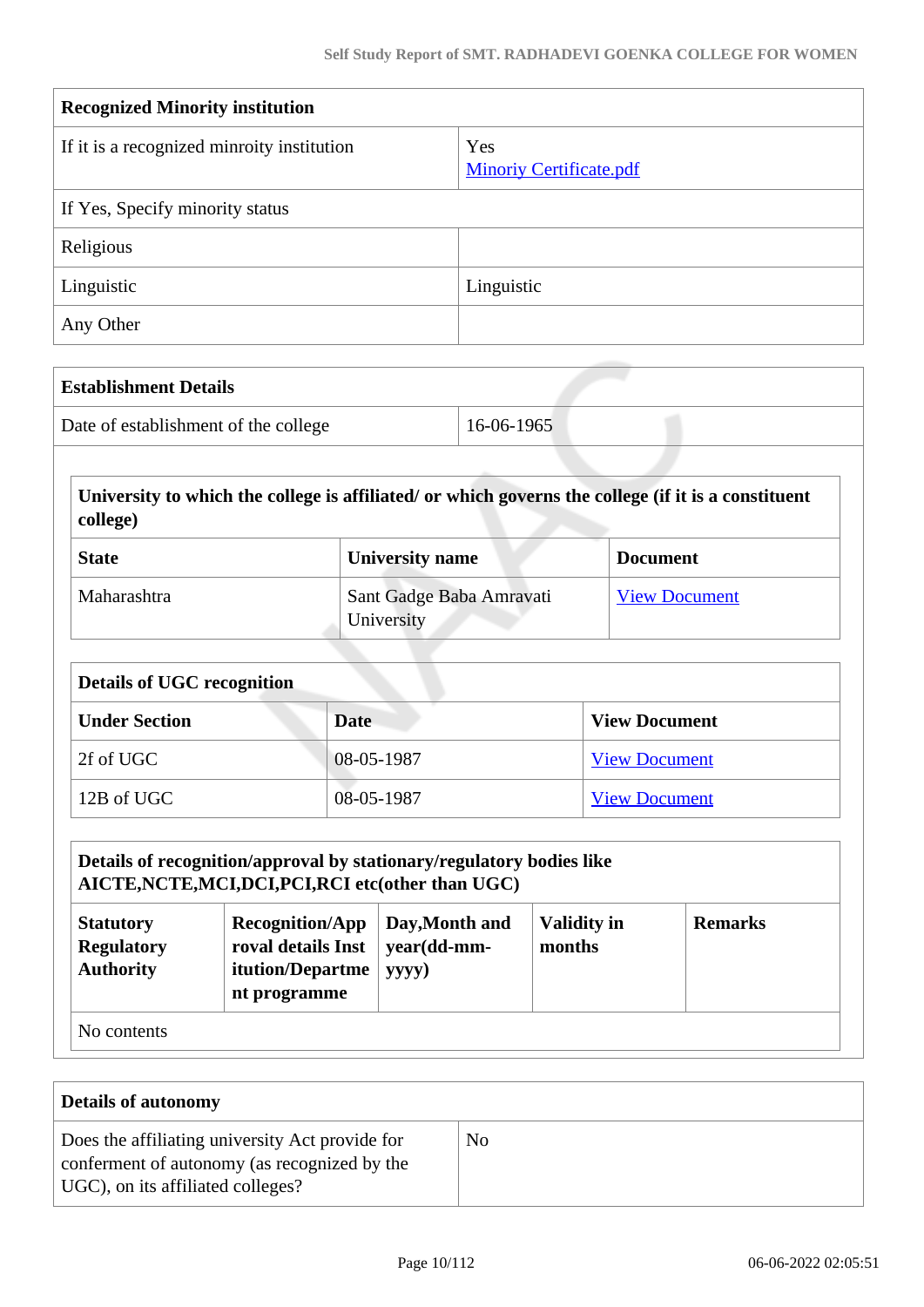| <b>Recognitions</b>                                                                   |    |
|---------------------------------------------------------------------------------------|----|
| Is the College recognized by UGC as a College<br>with Potential for Excellence (CPE)? | No |
| Is the College recognized for its performance by<br>any other governmental agency?    | No |

| <b>Location and Area of Campus</b> |                                                                                           |           |                                |                                    |
|------------------------------------|-------------------------------------------------------------------------------------------|-----------|--------------------------------|------------------------------------|
| <b>Campus Type</b>                 | <b>Address</b>                                                                            | Location* | <b>Campus Area</b><br>in Acres | <b>Built up Area in</b><br>sq.mts. |
| Main campus<br>area                | Smt. Radhadevi Goenka<br>College for Women, Near<br>Nehru Park, Murtizapur Road,<br>Akola | Urban     | 8                              | 7592.74                            |

# **2.2 ACADEMIC INFORMATION**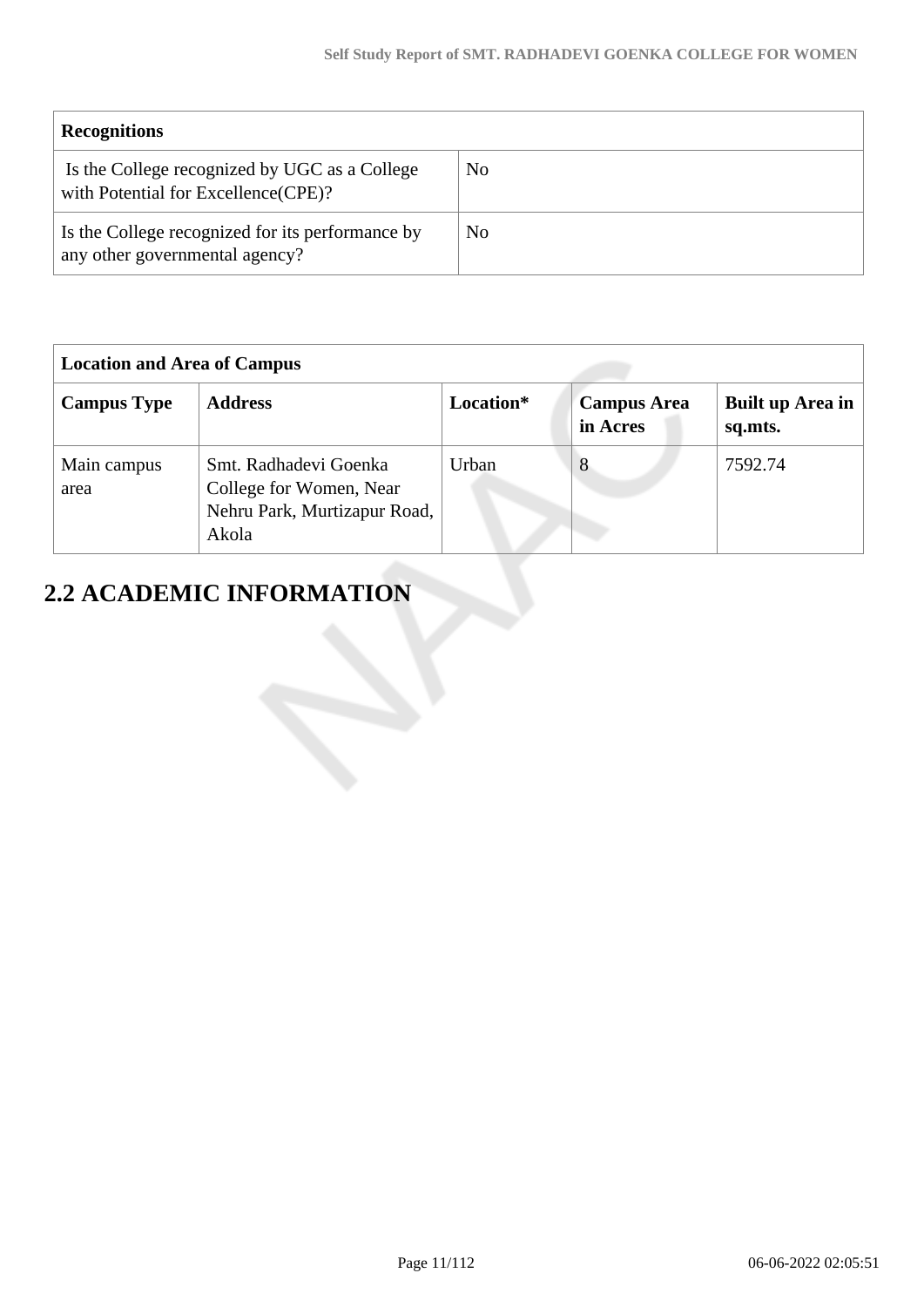|                           |                                         |                                     |                                   | Details of Programmes Offered by the College (Give Data for Current Academic year) |                                      |                                             |
|---------------------------|-----------------------------------------|-------------------------------------|-----------------------------------|------------------------------------------------------------------------------------|--------------------------------------|---------------------------------------------|
| Programme<br><b>Level</b> | <b>Name of Pr</b><br>ogramme/C<br>ourse | <b>Duration</b> in<br><b>Months</b> | <b>Entry</b><br>Qualificatio<br>n | <b>Medium</b> of<br><b>Instruction</b>                                             | <b>Sanctioned</b><br><b>Strength</b> | No.of<br><b>Students</b><br><b>Admitted</b> |
| <b>UG</b>                 | BA, Hindi                               | 36                                  | <b>HSC</b>                        | Hindi                                                                              | 360                                  | 120                                         |
| <b>UG</b>                 | BA, Marathi                             | 36                                  | <b>HSC</b>                        | Marathi                                                                            | 1360                                 | 1261                                        |
| <b>UG</b>                 | <b>BA,Sanskrit</b>                      | 36                                  | <b>HSC</b>                        | Sanskrit                                                                           | 120                                  | 47                                          |
| <b>UG</b>                 | BA, Philosop<br>hy                      | 36                                  | <b>HSC</b>                        | English, Hind<br>i, Marathi                                                        | 120                                  | 92                                          |
| <b>UG</b>                 | BA, Sociolog<br>y                       | 36                                  | <b>HSC</b>                        | English, Hind<br>i,Marathi                                                         | 760                                  | 598                                         |
| <b>UG</b>                 | <b>BA, Political</b><br>Science         | 36                                  | <b>HSC</b>                        | English, Hind<br>i, Marathi                                                        | 760                                  | 657                                         |
| ${\rm U}{\rm G}$          | BA, Home<br>Economics                   | 36                                  | <b>HSC</b>                        | English, Hind<br>i, Marathi                                                        | 460                                  | 385                                         |
| <b>UG</b>                 | BA, Music                               | 36                                  | <b>HSC</b>                        | English, Hind<br>i, Marathi                                                        | 460                                  | 222                                         |
| <b>UG</b>                 | <b>BSc, Home</b><br>Science             | 36                                  | <b>HSC</b>                        | English, Hind<br>i,Marathi                                                         | 360                                  | 153                                         |
| ${\rm U}{\rm G}$          | BCA, B C A                              | 36                                  | <b>HSC</b>                        | English                                                                            | 120                                  | 65                                          |
| <b>UG</b>                 | <b>BBA,BBA</b>                          | 36                                  | <b>HSC</b>                        | English                                                                            | 120                                  | 37                                          |
| <b>UG</b>                 | <b>BA, English</b>                      | 36                                  | <b>HSC</b>                        | English                                                                            | 1360                                 | 1193                                        |
| <b>UG</b>                 | BA, Urdu                                | 36                                  | <b>HSC</b>                        | Urdu                                                                               | 120                                  | 17                                          |
| <b>UG</b>                 | <b>BA, History</b>                      | 36                                  | <b>HSC</b>                        | English, Hind<br>i, Marathi                                                        | 760                                  | 633                                         |
| <b>UG</b>                 | BA, Economi<br>$\mathbf{c}\mathbf{s}$   | 36                                  | <b>HSC</b>                        | English, Hind<br>i, Marathi                                                        | 360                                  | 284                                         |
| <b>UG</b>                 | BA, Psycholo<br>gy                      | 36                                  | <b>HSC</b>                        | English, Hind<br>i, Marathi                                                        | 60                                   | 9                                           |
| <b>UG</b>                 | BCom,Com<br>merce                       | 36                                  | <b>HSC</b>                        | English, Hind<br>i, Marathi                                                        | 1020                                 | 652                                         |
| PG                        | MA, Marathi                             | 24                                  | Graduation                        | Marathi                                                                            | 160                                  | 55                                          |
| PG                        | MA, Sanskrit                            | 24                                  | Graduation                        | Sanskrit                                                                           | 160                                  | 22                                          |
| PG                        | MA, Philosop                            | 24                                  | Graduation                        | Marathi                                                                            | 160                                  | 3                                           |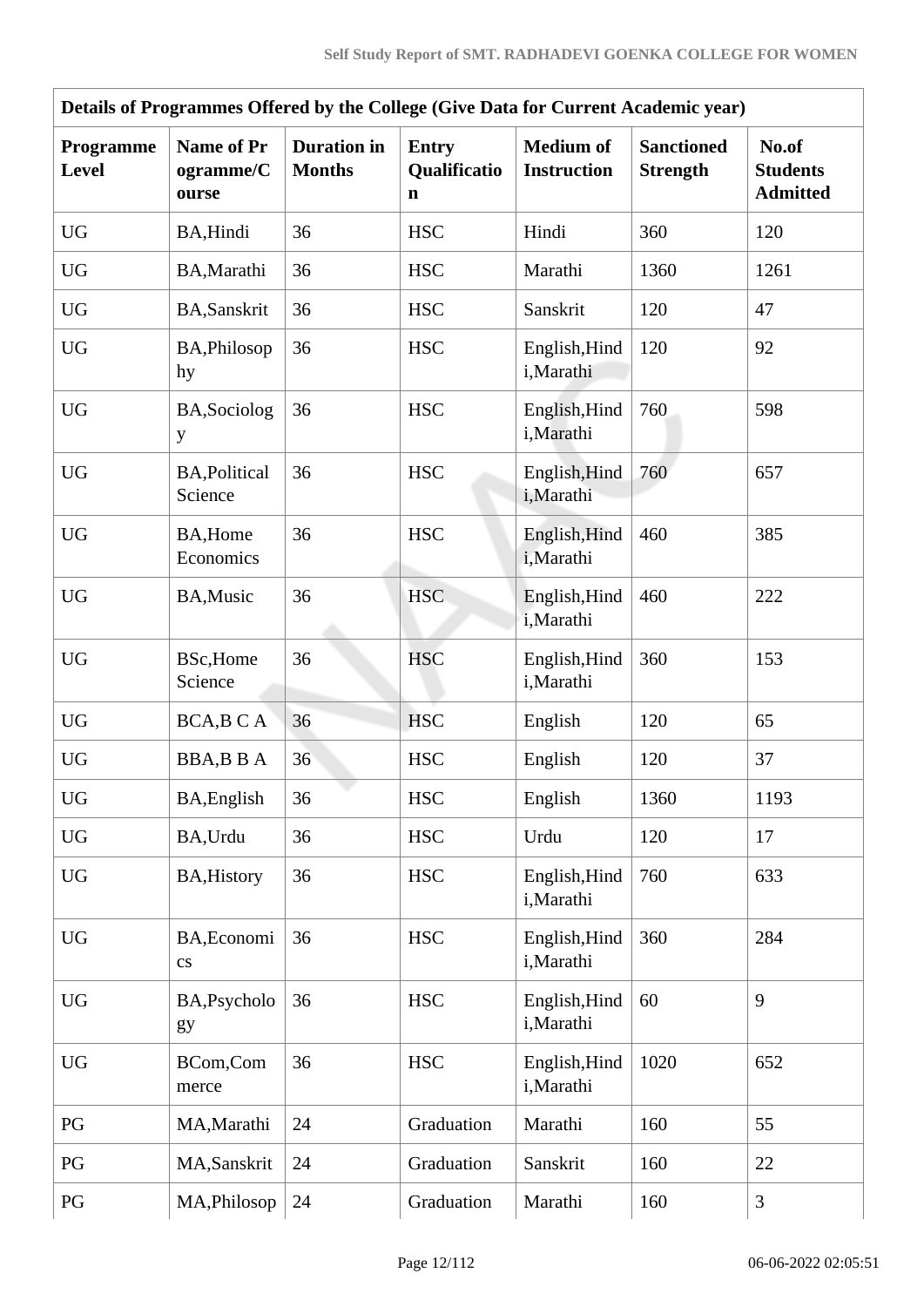|                    | hy                               |    |            |                      |                |                  |
|--------------------|----------------------------------|----|------------|----------------------|----------------|------------------|
| PG                 | MA, Sociolo<br>gy                | 24 | Graduation | Marathi              | 160            | 95               |
| PG                 | MA, Political<br>Science         | 24 | Graduation | Marathi              | 168            | 106              |
| PG                 | MA, Home<br>Economics            | 24 | Graduation | Marathi              | 160            | 13               |
| PG                 | MA, Music                        | 24 | Graduation | Marathi              | 40             | 20               |
| PG                 | MSc, Home<br>Science             | 24 | Graduation | English              | 28             | 28               |
| PG                 | MSc, Home<br>Science             | 24 | Graduation | English              | 21             | 19               |
| PG                 | MCM, MC<br>M                     | 24 | Graduation | English              | 80             | $\boldsymbol{0}$ |
| PG                 | MA, English                      | 24 | Graduation | English              | 160            | 55               |
| PG                 | MCom,Com<br>merce                | 24 | Graduation | English, Mar<br>athi | 201            | 201              |
| Doctoral<br>(Ph.D) | PhD or<br>DPhil, Marat<br>hi     | 36 | PG PET     | English, Mar<br>athi | $\overline{4}$ | $\overline{2}$   |
| Doctoral<br>(Ph.D) | PhD or<br>DPhil, Music           | 36 | PG PET     | English, Mar<br>athi | 6              | 3                |
| Doctoral<br>(Ph.D) | PhD or<br>DPhil, Home<br>Science | 36 | PG PET     | English, Mar<br>athi | 8              | $\boldsymbol{0}$ |
| Doctoral<br>(Ph.D) | PhD or DPhi<br>1,Commerce        | 36 | PG PET     | English, Mar<br>athi | 20             | $\boldsymbol{0}$ |

**Position Details of Faculty & Staff in the College**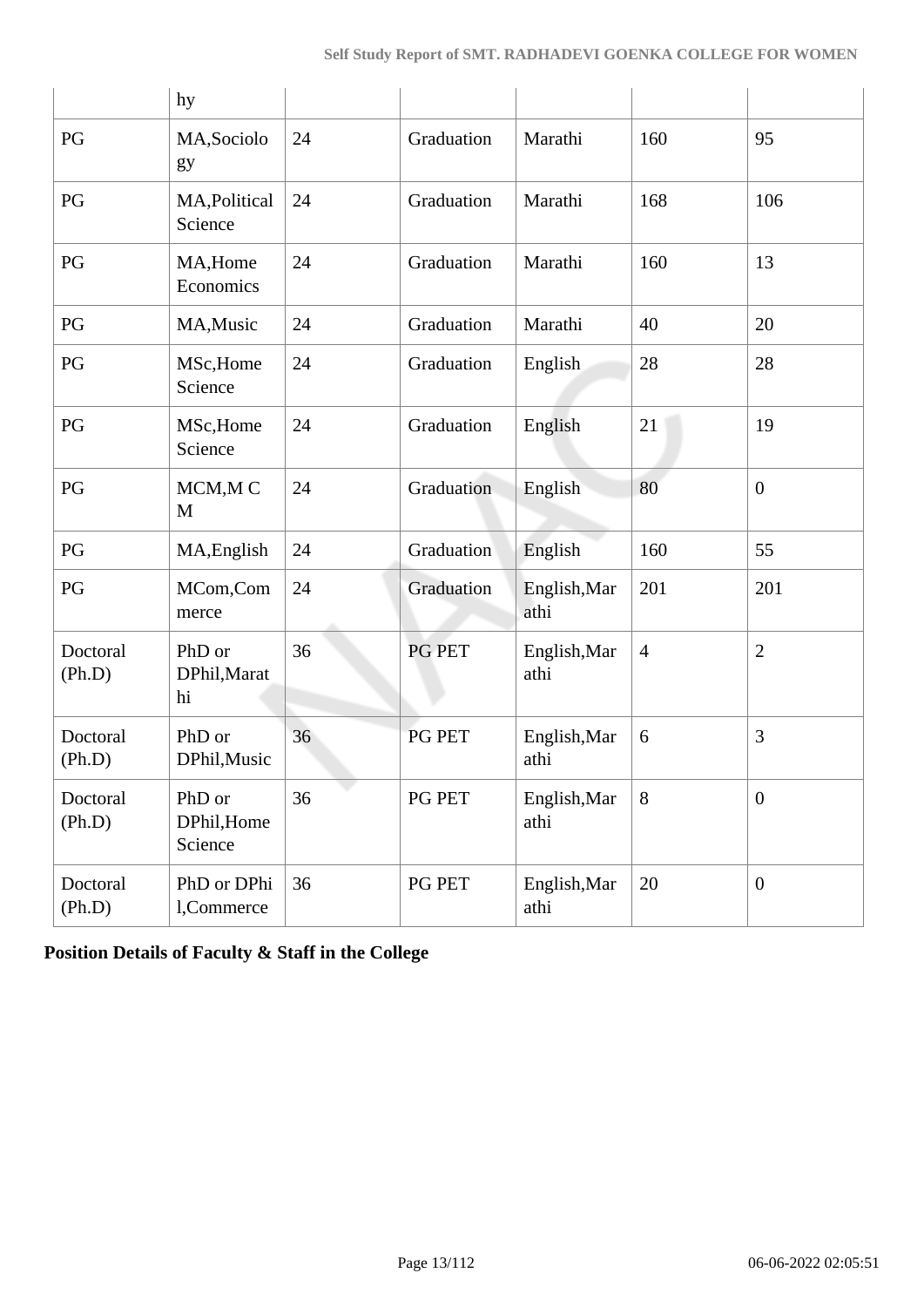|                                                                                     |                  |                |                |                |                  | <b>Teaching Faculty</b>    |                |                         |                |                            |                |                |
|-------------------------------------------------------------------------------------|------------------|----------------|----------------|----------------|------------------|----------------------------|----------------|-------------------------|----------------|----------------------------|----------------|----------------|
|                                                                                     | <b>Professor</b> |                |                |                |                  | <b>Associate Professor</b> |                |                         |                | <b>Assistant Professor</b> |                |                |
|                                                                                     | Male             | Female         | Others         | Total          | Male             | Female                     | Others         | Total                   | Male           | Female                     | Others         | Total          |
| Sanctioned by the<br>UGC /University<br><b>State</b><br>Government                  |                  |                |                | 11             |                  |                            |                | 9                       |                |                            |                | 41             |
| Recruited                                                                           | $\overline{4}$   | 7              | $\mathbf{0}$   | 11             | $\overline{7}$   | $\overline{2}$             | $\overline{0}$ | 9                       | 13             | 7                          | $\overline{0}$ | 20             |
| Yet to Recruit                                                                      |                  |                |                | $\overline{0}$ |                  |                            |                | $\boldsymbol{0}$        |                |                            |                | 21             |
| Sanctioned by the<br>Management/Soci<br>ety or Other<br>Authorized<br><b>Bodies</b> |                  |                |                | $\overline{0}$ |                  |                            |                | $\overline{0}$          |                |                            |                | 4              |
| Recruited                                                                           | $\mathbf{0}$     | $\overline{0}$ | $\overline{0}$ | $\mathbf{0}$   | $\boldsymbol{0}$ | $\overline{0}$             | $\mathbf{0}$   | $\boldsymbol{0}$        | $\overline{2}$ | $\overline{2}$             | $\overline{0}$ | $\overline{4}$ |
| Yet to Recruit                                                                      |                  |                |                | $\overline{0}$ |                  |                            |                | e d<br>$\boldsymbol{0}$ |                |                            |                | $\overline{0}$ |
|                                                                                     |                  |                |                |                |                  |                            |                |                         |                |                            |                |                |

|                                                                                 |             | <b>Non-Teaching Staff</b> |                  |              |
|---------------------------------------------------------------------------------|-------------|---------------------------|------------------|--------------|
|                                                                                 | <b>Male</b> | <b>Female</b>             | <b>Others</b>    | <b>Total</b> |
| Sanctioned by the<br><b>UGC</b> / University State<br>Government                |             |                           |                  | 28           |
| Recruited                                                                       | 14          | 8                         | $\boldsymbol{0}$ | 22           |
| Yet to Recruit                                                                  |             |                           |                  | 6            |
| Sanctioned by the<br>Management/Society<br>or Other Authorized<br><b>Bodies</b> |             |                           |                  | 15           |
| Recruited                                                                       | 14          | $\mathbf{1}$              | $\overline{0}$   | 15           |
| Yet to Recruit                                                                  |             |                           |                  | $\theta$     |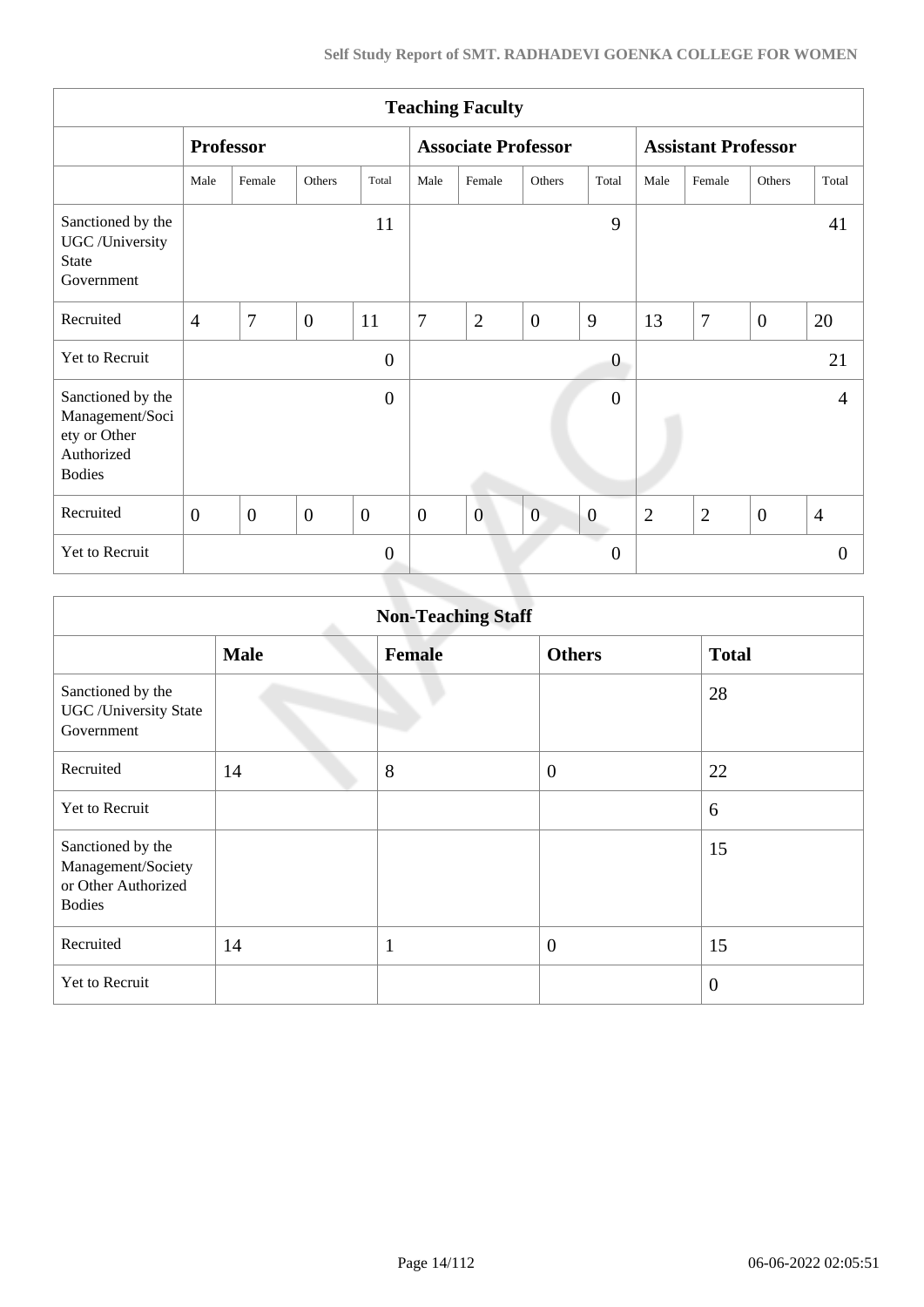|                                                                                 |                | <b>Technical Staff</b> |                |                |
|---------------------------------------------------------------------------------|----------------|------------------------|----------------|----------------|
|                                                                                 | <b>Male</b>    | Female                 | <b>Others</b>  | <b>Total</b>   |
| Sanctioned by the<br><b>UGC</b> / University State<br>Government                |                |                        |                | $\overline{0}$ |
| Recruited                                                                       | $\overline{0}$ | $\overline{0}$         | $\overline{0}$ | $\theta$       |
| Yet to Recruit                                                                  |                |                        |                | $\theta$       |
| Sanctioned by the<br>Management/Society<br>or Other Authorized<br><b>Bodies</b> |                |                        |                | $\overline{2}$ |
| Recruited                                                                       | $\overline{2}$ | $\overline{0}$         | $\overline{0}$ | $\overline{2}$ |
| Yet to Recruit                                                                  |                |                        |                | $\overline{0}$ |

## **Qualification Details of the Teaching Staff**

|                                     |                  |                  |                |                            | <b>Permanent Teachers</b> |                |                            |                |                |              |
|-------------------------------------|------------------|------------------|----------------|----------------------------|---------------------------|----------------|----------------------------|----------------|----------------|--------------|
| <b>Highest</b><br>Qualificatio<br>n | <b>Professor</b> |                  |                | <b>Associate Professor</b> |                           |                | <b>Assistant Professor</b> |                |                |              |
|                                     | Male             | Female           | <b>Others</b>  | Male                       | Female                    | Others         | Male                       | Female         | Others         | Total        |
| D.sc/D.Litt/<br><b>LLD</b>          | 1                | $\boldsymbol{0}$ | $\overline{0}$ | $\mathbf{0}$               | $\boldsymbol{0}$          | $\overline{0}$ | $\theta$                   | $\overline{0}$ | $\overline{0}$ | $\mathbf{1}$ |
| Ph.D.                               | 3                | $\overline{7}$   | $\overline{0}$ | $\overline{2}$             | $\overline{2}$            | $\theta$       | 9                          | $\overline{2}$ | $\overline{0}$ | 25           |
| M.Phil.                             | $\boldsymbol{0}$ | $\overline{0}$   | $\overline{0}$ | $\mathbf{1}$               | $\overline{0}$            | $\overline{0}$ | 1                          | 3              | $\theta$       | 5            |
| PG                                  | $\overline{0}$   | $\overline{0}$   | $\overline{0}$ | $\overline{4}$             | $\overline{0}$            | $\overline{0}$ | 3                          | $\overline{2}$ | $\overline{0}$ | 9            |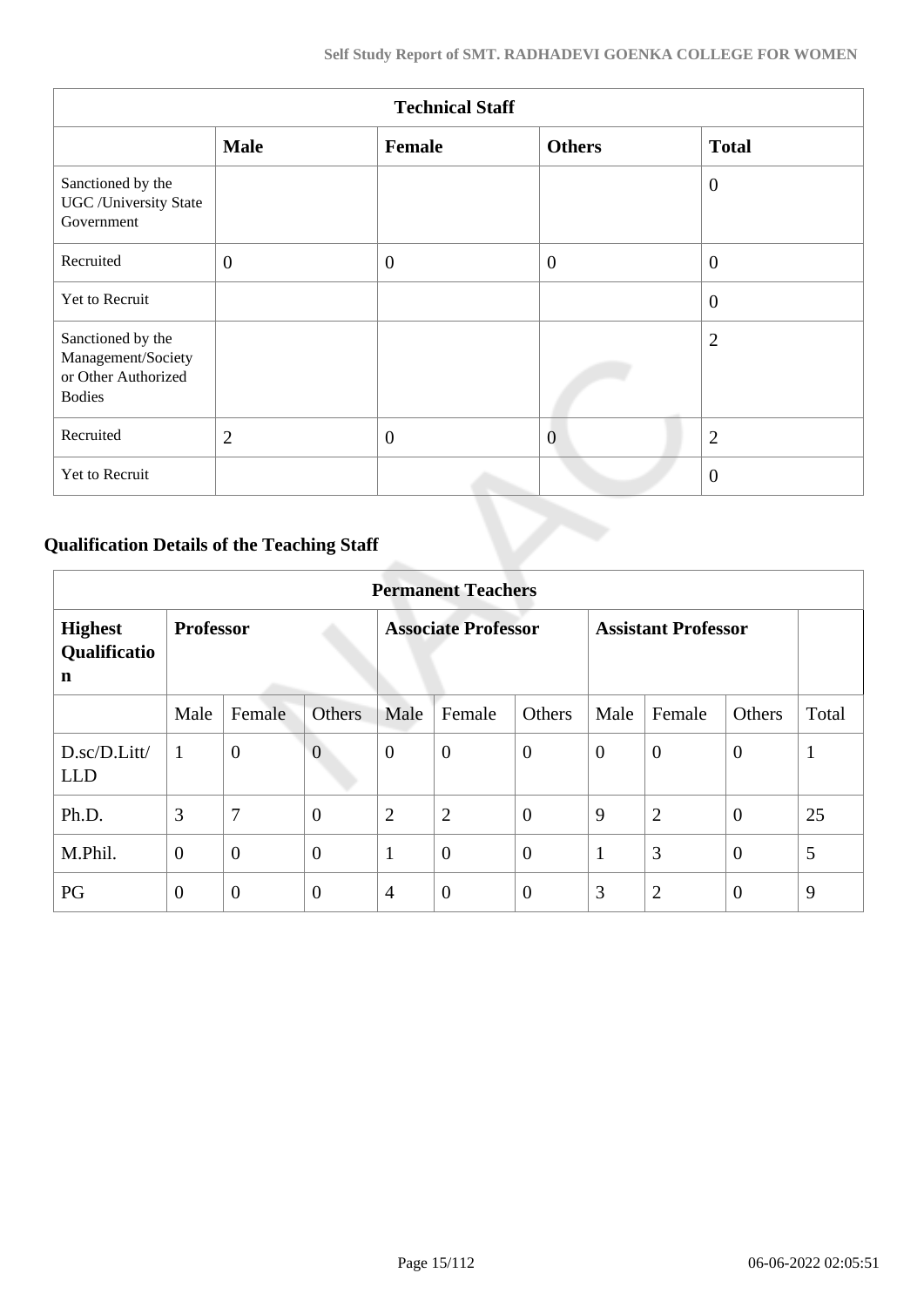| <b>Temporary Teachers</b>                     |                  |                |                  |                            |                  |                |                            |                |                |                |  |
|-----------------------------------------------|------------------|----------------|------------------|----------------------------|------------------|----------------|----------------------------|----------------|----------------|----------------|--|
| <b>Highest</b><br>Qualificatio<br>$\mathbf n$ | <b>Professor</b> |                |                  | <b>Associate Professor</b> |                  |                | <b>Assistant Professor</b> |                |                |                |  |
|                                               | Male             | Female         | Others           | Male                       | Female           | Others         | Male                       | Female         | Others         | Total          |  |
| D.sc/D.Litt/<br><b>LLD</b>                    | $\overline{0}$   | $\overline{0}$ | $\overline{0}$   | $\boldsymbol{0}$           | $\boldsymbol{0}$ | $\overline{0}$ | $\mathbf{0}$               | $\overline{0}$ | $\mathbf{0}$   | $\mathbf{0}$   |  |
| Ph.D.                                         | $\overline{0}$   | $\overline{0}$ | $\overline{0}$   | $\theta$                   | $\overline{0}$   | $\overline{0}$ | $\overline{0}$             | $\overline{0}$ | $\overline{0}$ | $\mathbf{0}$   |  |
| M.Phil.                                       | $\overline{0}$   | $\overline{0}$ | $\overline{0}$   | $\theta$                   | $\overline{0}$   | $\overline{0}$ | $\theta$                   | $\overline{0}$ | $\overline{0}$ | $\mathbf{0}$   |  |
| PG                                            | $\mathbf{0}$     | $\overline{0}$ | $\boldsymbol{0}$ | $\overline{0}$             | $\boldsymbol{0}$ | $\theta$       | $\overline{2}$             | $\overline{2}$ | $\overline{0}$ | $\overline{4}$ |  |
|                                               |                  |                |                  |                            |                  |                |                            |                |                |                |  |

|                                     | <b>Part Time Teachers</b> |                |                  |                            |                  |                |                            |                |                |                |  |  |
|-------------------------------------|---------------------------|----------------|------------------|----------------------------|------------------|----------------|----------------------------|----------------|----------------|----------------|--|--|
| <b>Highest</b><br>Qualificatio<br>n | <b>Professor</b>          |                |                  | <b>Associate Professor</b> |                  |                | <b>Assistant Professor</b> |                |                |                |  |  |
|                                     | Male                      | Female         | Others           | Male                       | Female           | <b>Others</b>  | Male                       | Female         | Others         | Total          |  |  |
| D.sc/D.Litt/<br><b>LLD</b>          | $\overline{0}$            | $\overline{0}$ | $\boldsymbol{0}$ | $\overline{0}$             | $\overline{0}$   | $\overline{0}$ | $\overline{0}$             | $\overline{0}$ | $\overline{0}$ | $\mathbf{0}$   |  |  |
| Ph.D.                               | $\mathbf{0}$              | $\overline{0}$ | $\overline{0}$   | $\overline{0}$             | $\overline{0}$   | $\overline{0}$ | $\theta$                   | $\overline{2}$ | $\overline{0}$ | $\overline{2}$ |  |  |
| M.Phil.                             | $\mathbf{0}$              | $\overline{0}$ | $\overline{0}$   | $\overline{0}$             | $\overline{0}$   | $\overline{0}$ | $\overline{0}$             | $\overline{0}$ | $\overline{0}$ | $\theta$       |  |  |
| PG                                  | $\mathbf{0}$              | $\mathbf{0}$   | $\boldsymbol{0}$ | $\overline{0}$             | $\boldsymbol{0}$ | $\overline{0}$ | $\overline{2}$             | 22             | $\theta$       | 24             |  |  |

| <b>Details of Visting/Guest Faculties</b> |             |               |               |              |  |  |  |  |
|-------------------------------------------|-------------|---------------|---------------|--------------|--|--|--|--|
| <b>Number of Visiting/Guest Faculty</b>   | <b>Male</b> | <b>Female</b> | <b>Others</b> | <b>Total</b> |  |  |  |  |
| engaged with the college?                 |             |               |               |              |  |  |  |  |

**Provide the Following Details of Students Enrolled in the College During the Current Academic Year**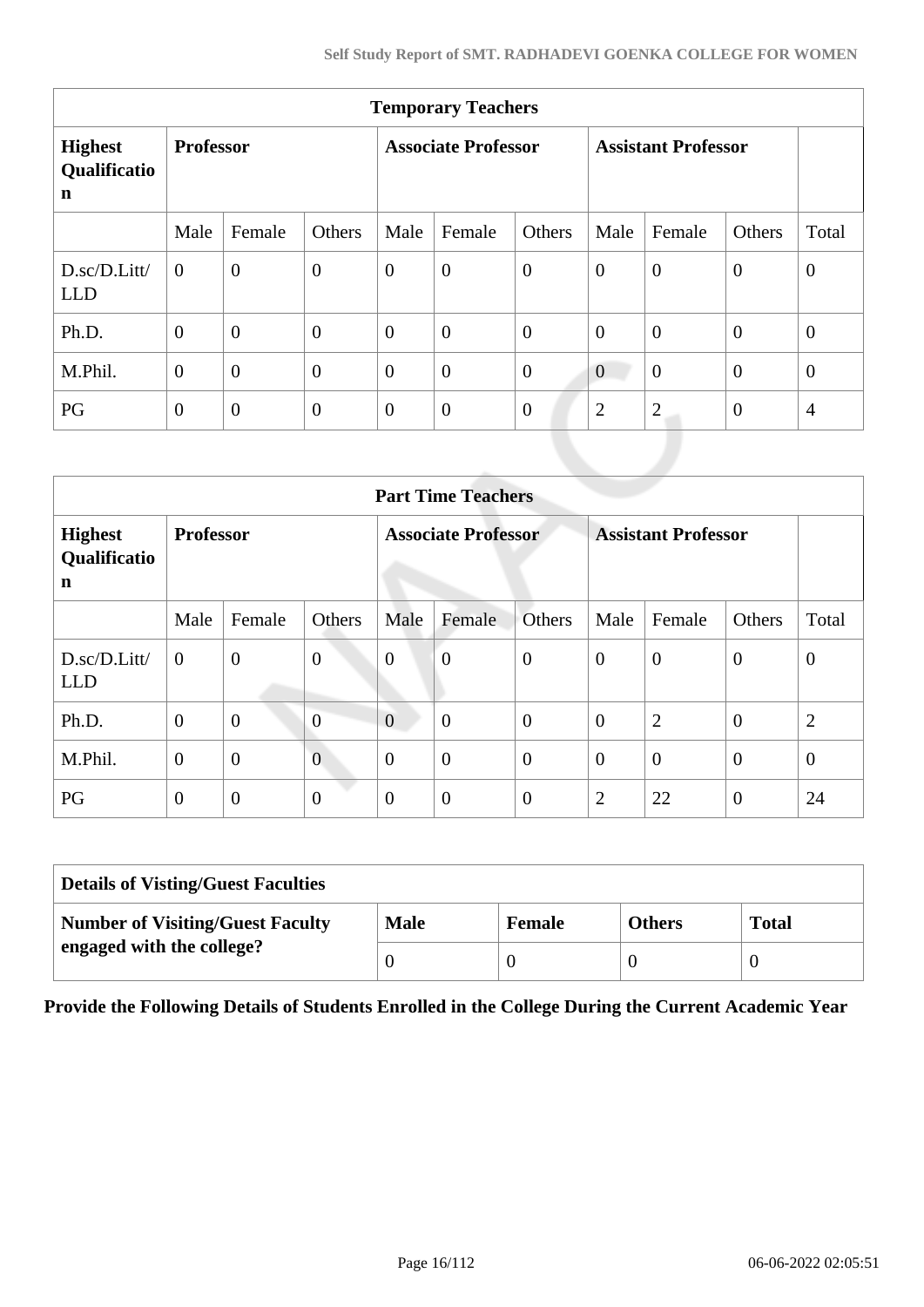| Programme        |        | <b>From the State</b><br><b>Where College</b><br>is Located | <b>From Other</b><br><b>States of India</b> | <b>NRI Students</b> | Foreign<br><b>Students</b> | <b>Total</b>     |
|------------------|--------|-------------------------------------------------------------|---------------------------------------------|---------------------|----------------------------|------------------|
| ${\rm U}{\rm G}$ | Male   | $\overline{0}$                                              | $\overline{0}$                              | $\overline{0}$      | $\overline{0}$             | $\boldsymbol{0}$ |
|                  | Female | 2015                                                        | $\boldsymbol{0}$                            | $\boldsymbol{0}$    | $\boldsymbol{0}$           | 2015             |
|                  | Others | $\overline{0}$                                              | $\boldsymbol{0}$                            | $\boldsymbol{0}$    | $\boldsymbol{0}$           | $\overline{0}$   |
| PG               | Male   | $\overline{0}$                                              | $\boldsymbol{0}$                            | $\overline{0}$      | $\overline{0}$             | $\mathbf{0}$     |
|                  | Female | 617                                                         | $\boldsymbol{0}$                            | $\overline{0}$      | $\overline{0}$             | 617              |
|                  | Others | $\overline{0}$                                              | $\boldsymbol{0}$                            | $\boldsymbol{0}$    | $\overline{0}$             | $\boldsymbol{0}$ |
| Doctoral (Ph.D)  | Male   | $\overline{3}$                                              | $\boldsymbol{0}$                            | $\boldsymbol{0}$    | $\boldsymbol{0}$           | 3                |
|                  | Female | $\overline{2}$                                              | $\boldsymbol{0}$                            | $\overline{0}$      | $\mathbf{0}$               | $\overline{2}$   |
|                  | Others | $\overline{0}$                                              | $\boldsymbol{0}$                            | $\boldsymbol{0}$    | $\mathbf{0}$               | $\boldsymbol{0}$ |
| Diploma          | Male   | $\overline{0}$                                              | $\mathbf{0}$                                | $\overline{0}$      | $\mathbf{0}$               | $\overline{0}$   |
|                  | Female | $\overline{0}$                                              | $\overline{0}$                              | $\boldsymbol{0}$    | $\boldsymbol{0}$           | $\boldsymbol{0}$ |
|                  | Others | $\boldsymbol{0}$                                            | $\boldsymbol{0}$                            | $\boldsymbol{0}$    | $\boldsymbol{0}$           | $\boldsymbol{0}$ |
| Certificate /    | Male   | $\mathbf{0}$                                                | $\overline{0}$                              | $\boldsymbol{0}$    | $\overline{0}$             | $\overline{0}$   |
| Awareness        | Female | $\overline{0}$                                              | $\boldsymbol{0}$                            | $\overline{0}$      | $\mathbf{0}$               | $\overline{0}$   |
|                  | Others | $\overline{0}$                                              | $\overline{0}$                              | $\overline{0}$      | $\mathbf{0}$               | $\boldsymbol{0}$ |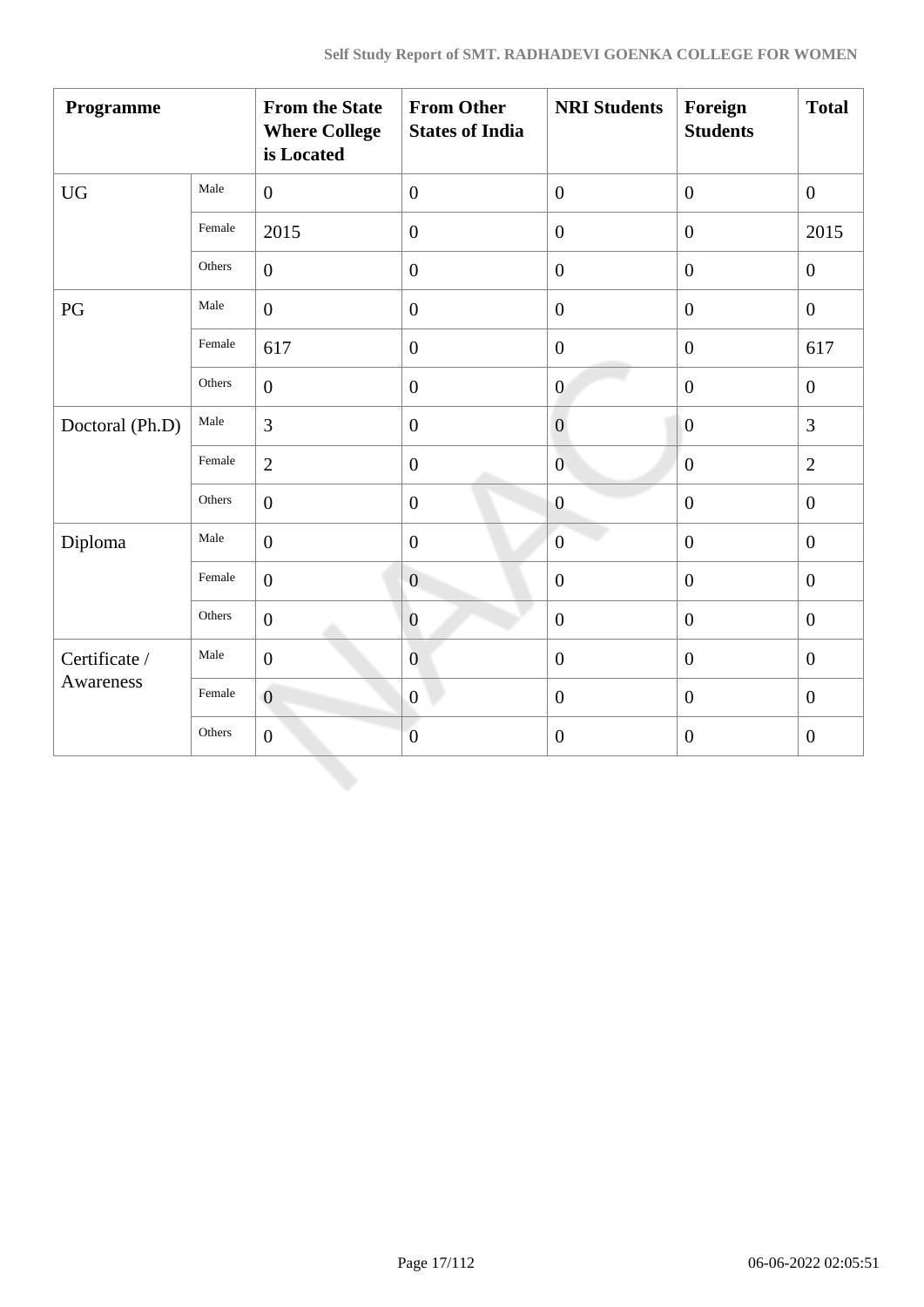| Programme  |        | Year 1           | Year 2           | Year 3           | Year 4           |
|------------|--------|------------------|------------------|------------------|------------------|
| <b>SC</b>  | Male   | $\overline{0}$   | $\overline{0}$   | $\overline{0}$   | $\overline{0}$   |
|            | Female | 686              | 574              | 643              | 574              |
|            | Others | $\boldsymbol{0}$ | $\boldsymbol{0}$ | $\overline{0}$   | $\mathbf{0}$     |
| <b>ST</b>  | Male   | $\overline{0}$   | $\mathbf{0}$     | $\mathbf{0}$     | $\overline{0}$   |
|            | Female | 132              | 118              | 131              | 174              |
|            | Others | $\overline{0}$   | $\boldsymbol{0}$ | $\mathbf{0}$     | $\mathbf{0}$     |
| <b>OBC</b> | Male   | $\overline{0}$   | $\overline{0}$   | $\overline{0}$   | $\overline{0}$   |
|            | Female | 1138             | 957              | 1073             | 997              |
|            | Others | $\overline{0}$   | $\overline{0}$   | $\boldsymbol{0}$ | $\mathbf{0}$     |
| General    | Male   | $\overline{0}$   | $\boldsymbol{0}$ | $\overline{0}$   | $\boldsymbol{0}$ |
|            | Female | 457              | 303              | 402              | 440              |
|            | Others | $\boldsymbol{0}$ | $\overline{0}$   | $\boldsymbol{0}$ | $\boldsymbol{0}$ |
| Others     | Male   | $\overline{3}$   | $\mathbf{0}$     | $\overline{0}$   | $\overline{0}$   |
|            | Female | 221              | 202              | 240              | 163              |
|            | Others | $\overline{0}$   | $\overline{0}$   | $\overline{0}$   | $\mathbf{0}$     |
| Total      |        | 2637             | 2154             | 2489             | 2348             |

**Provide the Following Details of Students admitted to the College During the last four Academic Years**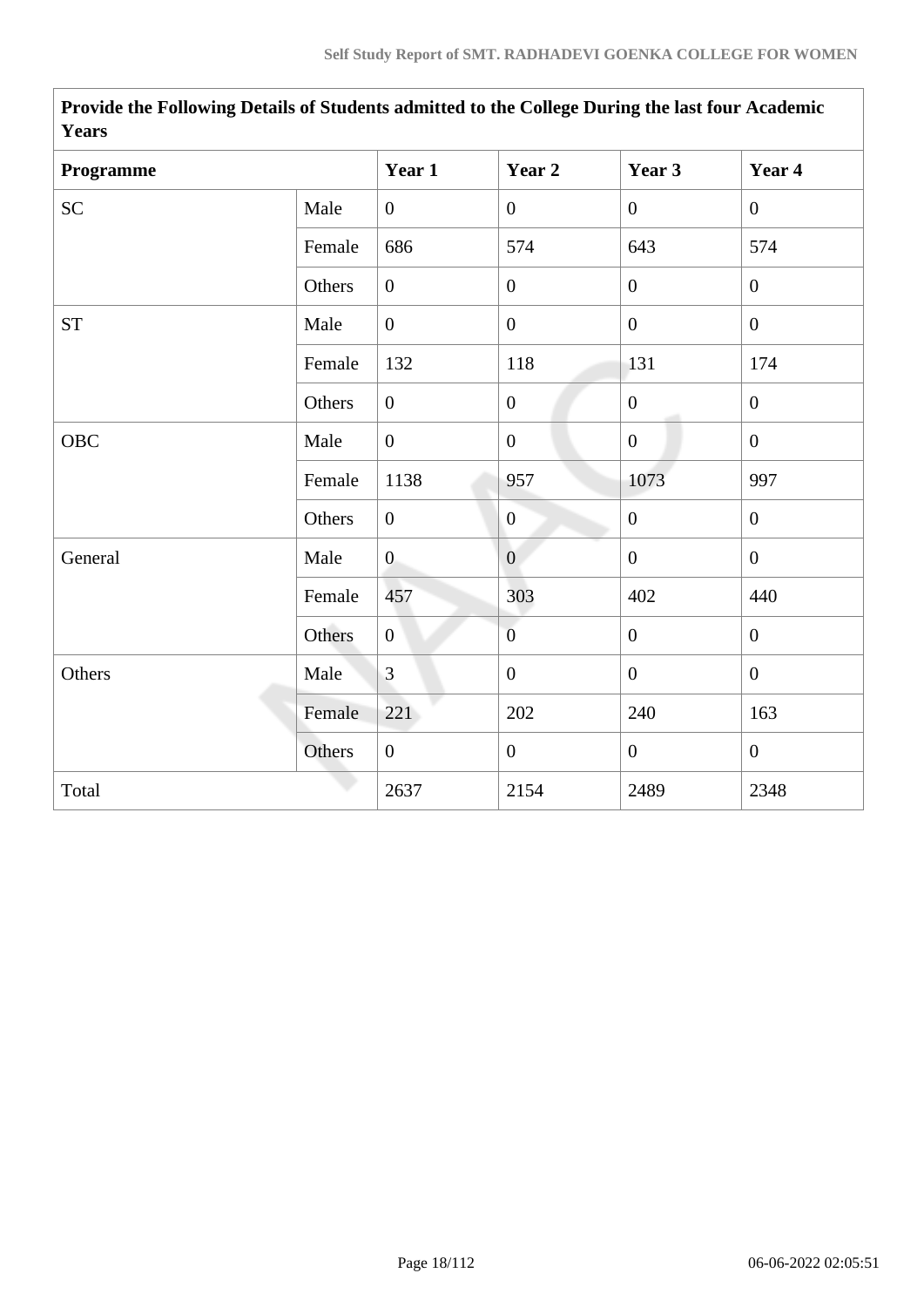## **Extended Profile**

### **1 Program**

### **1.1**

### **Number of courses offered by the Institution across all programs during the last five years**

| 2020-21                              | 2019-20 | 2018-19 |  | 2017-18              | 2016-17 |  |
|--------------------------------------|---------|---------|--|----------------------|---------|--|
| 506                                  | 506     | 478     |  | 416                  | 345     |  |
| <b>File Description</b>              |         |         |  | Document             |         |  |
| Institutional data prescribed format |         |         |  | <b>View Document</b> |         |  |

### **1.2**

### **Number of programs offered year-wise for last five years**

| 2020-21  | 2019-20  | 2018-19  | $2017 - 18$              | 2016-17 |
|----------|----------|----------|--------------------------|---------|
| $\sim$   | $\sim$ 1 | ⌒        | $\overline{\phantom{0}}$ | -       |
| $\sim$ 1 |          | $\sim$ 1 |                          | . .     |

## **2 Students**

### **2.1**

### **Number of students year-wise during last five years**

| 2020-21                                 | 2019-20 | 2018-19  |                      | 2017-18 | 2016-17 |  |
|-----------------------------------------|---------|----------|----------------------|---------|---------|--|
| 2637                                    | 2154    | 2489     |                      | 2348    | 2029    |  |
| <b>File Description</b>                 |         | Document |                      |         |         |  |
| Institutional data in prescribed format |         |          | <b>View Document</b> |         |         |  |

### **2.2**

### **Number of seats earmarked for reserved category as per GOI/State Govt rule year-wise during last five years**

| 2020-21 | 2019-20 | 2018-19 | 2017-18     | 2016-17 |
|---------|---------|---------|-------------|---------|
| 1168    | 1156    | 1159    | 155<br>11JJ | 1155    |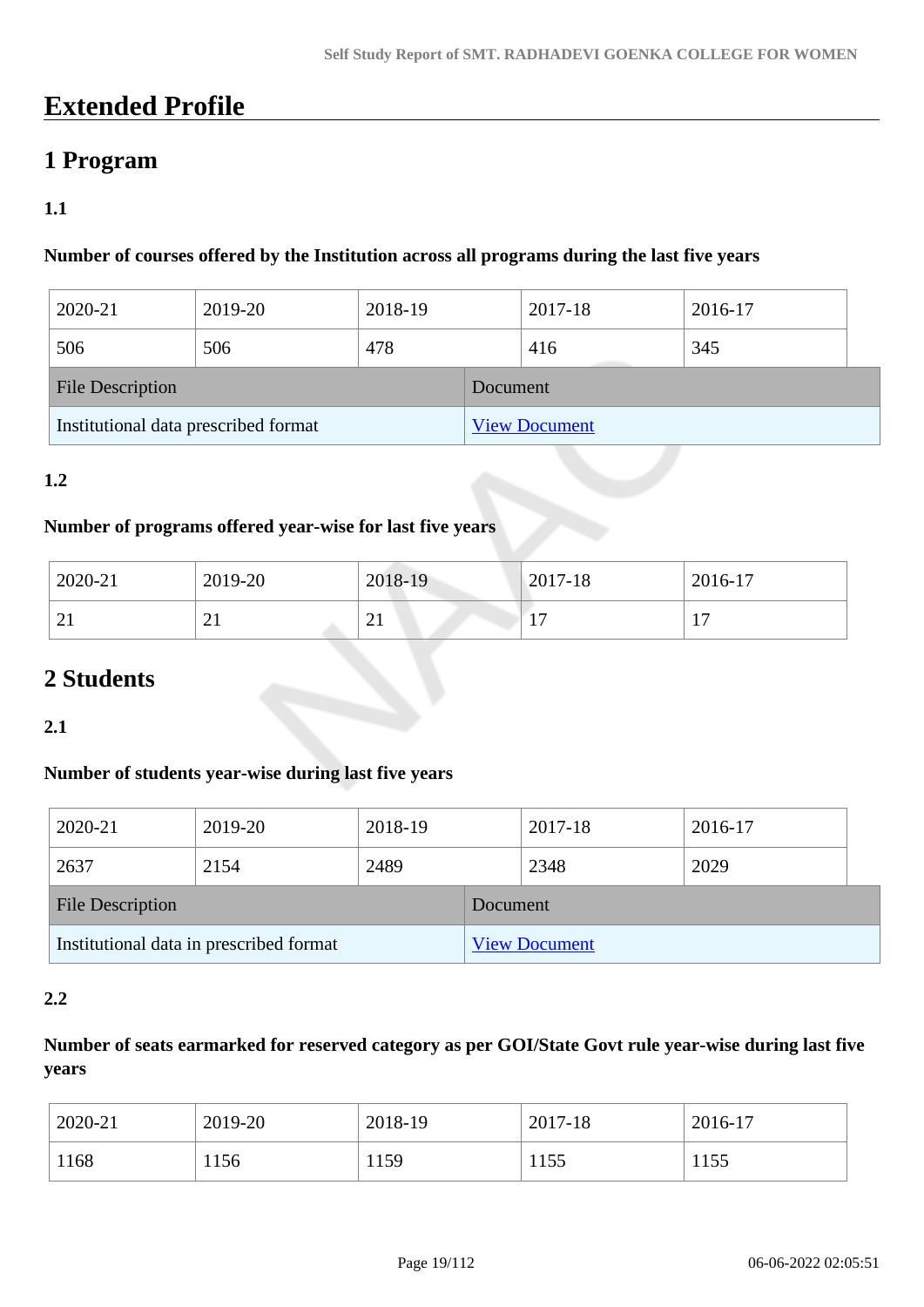| <b>File Description</b>                 | Document             |
|-----------------------------------------|----------------------|
| Institutional data in prescribed format | <b>View Document</b> |

### **2.3**

### **Number of outgoing / final year students year-wise during last five years**

| 2020-21                                 | 2019-20 | 2018-19  |                      | 2017-18 | 2016-17 |  |
|-----------------------------------------|---------|----------|----------------------|---------|---------|--|
| 774                                     | 601     | 699      |                      | 512     | 536     |  |
| <b>File Description</b>                 |         | Document |                      |         |         |  |
| Institutional data in prescribed format |         |          | <b>View Document</b> |         |         |  |

## **3 Teachers**

### **3.1**

### **Number of full time teachers year-wise during the last five years**

| 2020-21                                 | 2019-20 | 2018-19  |                      | 2017-18 | 2016-17 |
|-----------------------------------------|---------|----------|----------------------|---------|---------|
| 38                                      | 40      | 36       |                      | 40      | 44      |
| <b>File Description</b>                 |         | Document |                      |         |         |
| Institutional data in prescribed format |         |          | <b>View Document</b> |         |         |

### **3.2**

### **Number of sanctioned posts year-wise during last five years**

| 2020-21                                 | 2019-20 | 2018-19  |                      | 2017-18 | 2016-17 |  |
|-----------------------------------------|---------|----------|----------------------|---------|---------|--|
| 61                                      | 61      | 61       |                      | 61      | 61      |  |
| <b>File Description</b>                 |         | Document |                      |         |         |  |
| Institutional data in prescribed format |         |          | <b>View Document</b> |         |         |  |

## **4 Institution**

### **4.1**

**Total number of classrooms and seminar halls**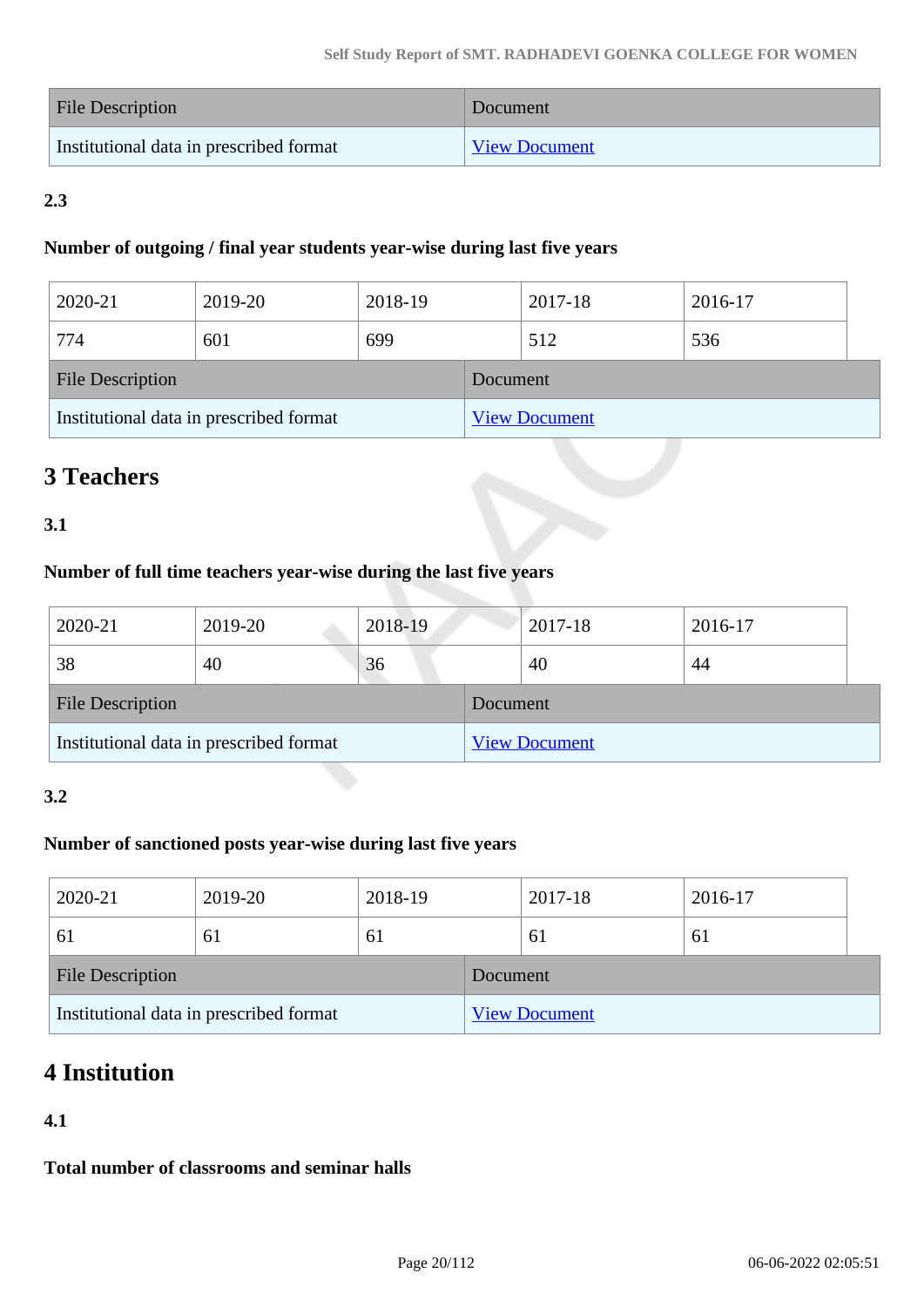### **Response: 33**

### **4.2**

### **Total Expenditure excluding salary year-wise during last five years ( INR in Lakhs)**

| 2020-21 | 2019-20  | 2018-19  | 2017-18  | 2016-17  |
|---------|----------|----------|----------|----------|
| 10.35   | 18.70708 | 15.77678 | 13.76656 | 15.93052 |

**4.3**

## **Number of Computers**

**Response: 160**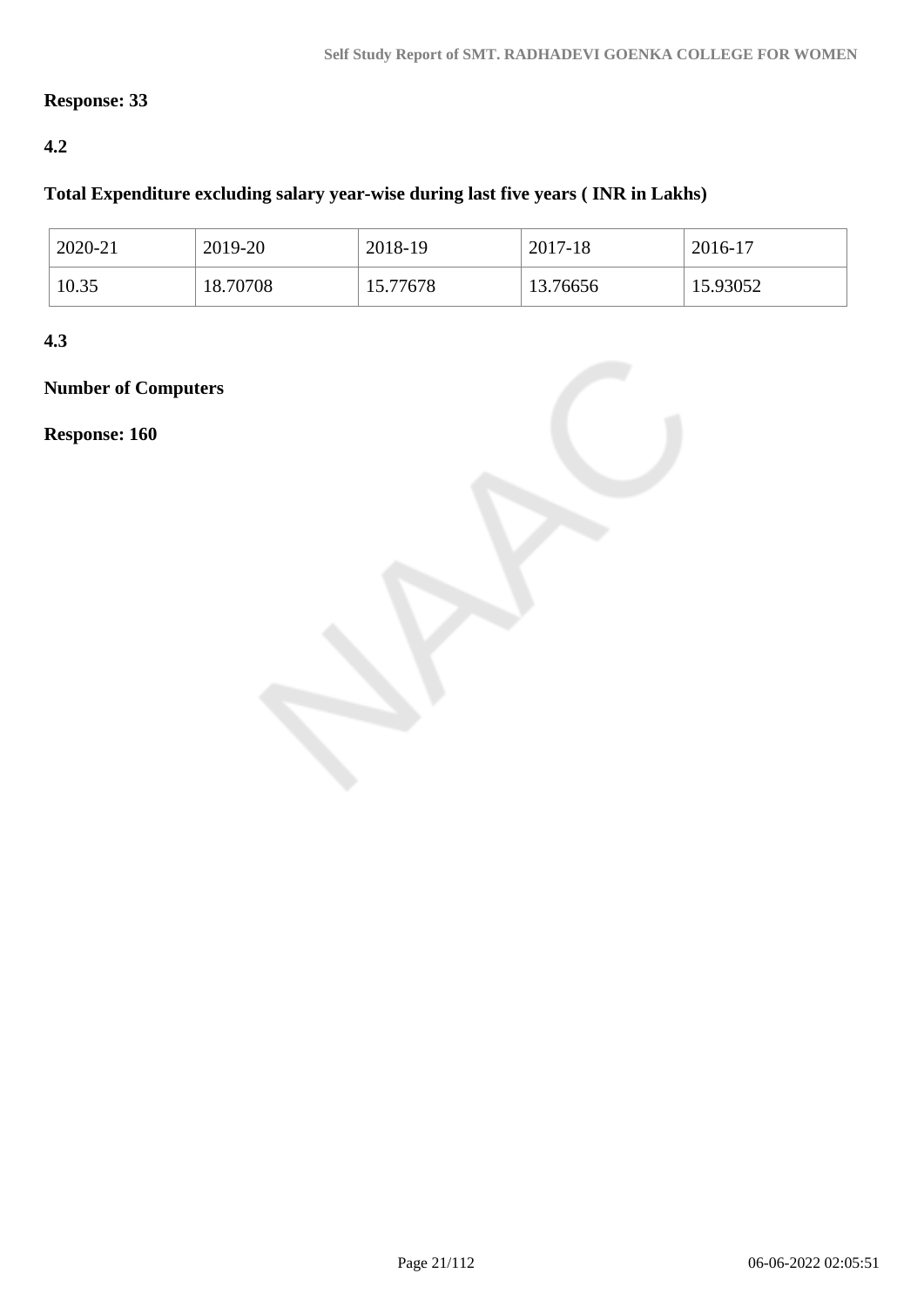## **4. Quality Indicator Framework(QIF)**

## **Criterion 1 - Curricular Aspects**

### **1.1 Curricular Planning and Implementation**

 **1.1.1 The Institution ensures effective curriculum delivery through a well planned and documented process**

### **Response:**

Smt. Radhadevi Goenka College for Women, Akola has become a symbol of excellence in higher educational opportunities for women. The journey has been a long one since 1965. The college offers 17 academic programmes including 05 UG and 12 PG. UG & PG programmes follow the CBCS / Elective curriculum. The college has introduced new 01 PG Programme (M.Sc. in H.D.) in 2016-2017. The college also sanctioned 04 Research Centres (Music, Marathi, Home Science & Commerce) from academic year 2019-2020. College has introduced Add On courses, value added, skill based, multi-skill development, certificate programmes, bridge courses, diploma & advanced diploma. Faculty representation as Senate Member, BoS Chairman, BoS Membership and in Curriculum Development Committees of the Sant Gadge Baba Amravati University, Amravati as well as in various committees of other colleges.

IQAC organizes International, National, State, Division, District & College level Seminars / Workshops / Symposium / Guest Lectures / Faculty Development Programmes, Induction Programmes for Curriculum Enrichment and Enhancement. Effective integration of cross-cutting issues relevant to Gender, Environment Sustainability, Human Values and Professional Ethics into the curriculum. Apart from University curriculum, college organizes various activities / programmes through NSS, NCC, Sports Department, Day Celebration Committee, Cultural Committee and Vishakha Women Grievance Redressal for Prevention of Sexual Harassment of women at work place. The structural feedback is collected from Students, Teachers & Alumni and all the Stakeholders. Feedback collected, analysed and action taken and feedback available on website. It remains useful to overall development of college, teachers and students.

Curriculum plays a vital role to uplift the students to the zenith from the competitive world. It sustains as a backbone to education and hence, the college is not exempted to provide value-based education. The curriculum is based on UGC norms and regulations. Curriculum is the threshold for the students to step into the world of epitome.

The college follows the curricula prescribed by Sant Gadge Baba Amravati University, Amravati. The SGB University, Amravati provided Annual Academic Calendar for Sessions 2015-16 to 2019-20 to differentiate teaching and non-teaching days and holidays. IQAC has prepared action plan and academic calendar with necessary direction form Principal. The academic calendar is circulated among the departments & Staff. All the departments of our college prepared their own academic calendar, workload allotment, time-table for effective curriculum delivery & faculty members follows the time-table and maintained academic diary & individual time table. Use of ICT tools, field projects, administrative software, feedback mechanism are some of the tools implemented by the college for effective curriculum delivery. COVID-19 pandemic situation faculty members used so many Learning Management Systems (LMS) i.e., Google Classroom, Teachmint etc. also used Meet Apps like Zoom, Google meet, Webex Meet and WhatsApp Messenger for effective teaching. Maximum students have undertaken curriculum projects, field projects. College conducted Study Visits / Educational Tour according to syllabus.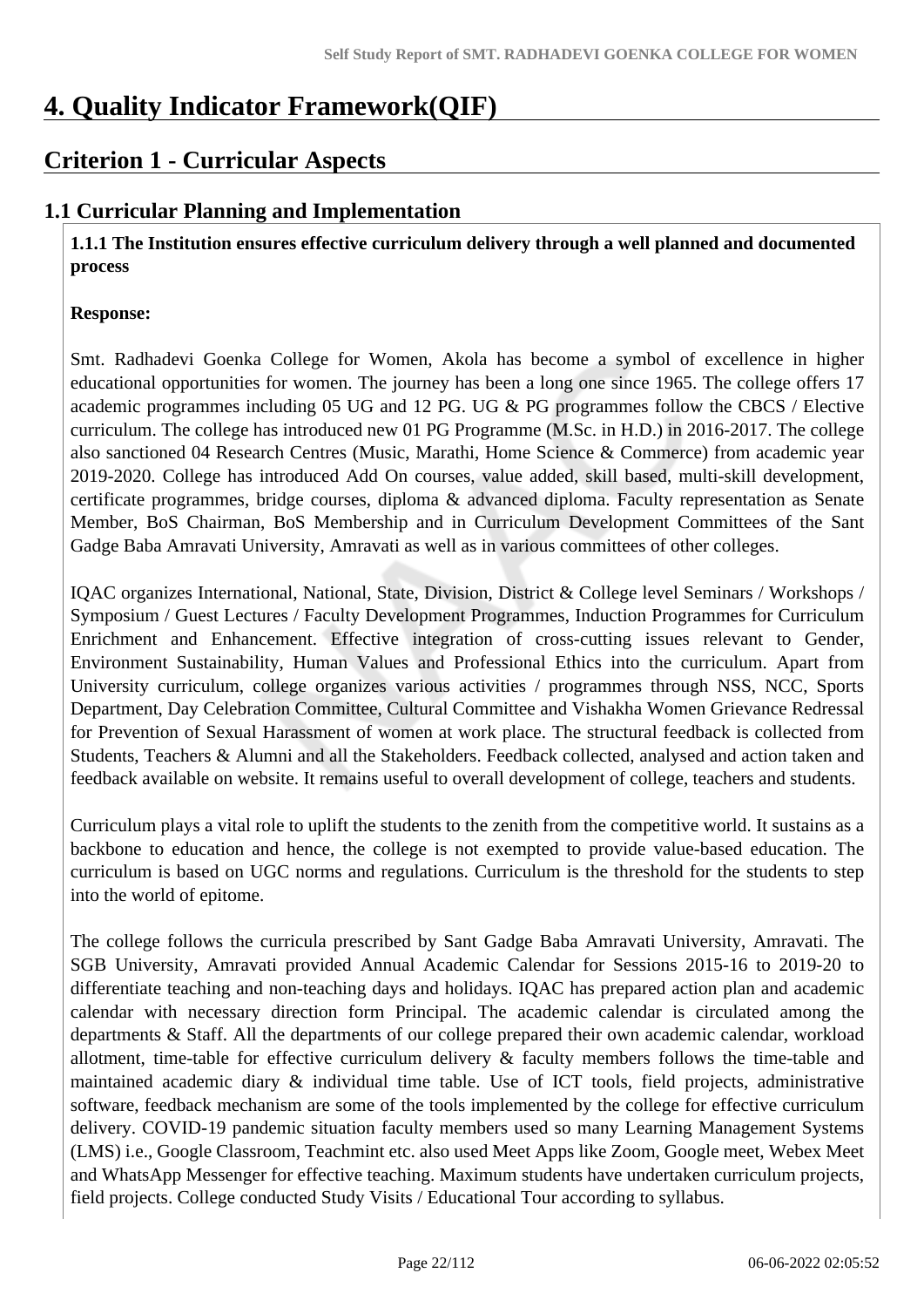| <b>File Description</b>              | <b>Document</b>      |
|--------------------------------------|----------------------|
| <b>Upload Additional information</b> | <b>View Document</b> |
| Link for Additional information      | <b>View Document</b> |

### **1.1.2 The institution adheres to the academic calendar including for the conduct of CIE**

### **Response:**

The college follows the curricula prescribed by Sant Gadge Baba Amravati University, Amravati. The SGB University, Amravati provided Annual Academic Calendar for Sessions 2016-17 to 2020-21 to differentiate teaching and non-teaching days and holidays. IQAC has prepared action plan and academic calendar with necessary direction form Principal. The academic calendar is circulated among the departments & Staff. All the departments of our college prepared their own academic calendar, workload allotment, time-table for effective curriculum delivery & faculty members follows the time-table and maintained academic diary & individual time table. Continuous Internal Evaluation (CIE) is an important part of teaching-learning process. There have been many reforms in Continuous Internal Evaluation (CIE) System. The evaluation system has been changing based on University Rules and changes in the institute Policy. In our college Continuous Internal Evaluation (CIE) is done on the basis of following process.

Apart from mandatory University examination many other Continuous Internal Evaluations had been followed. Continuous Internal Evaluation (CIE) is done on the basis of Assignments, Projects (for applicable courses), Unit tests, terminal tests for every course in each semester. The assignment tests may cover major university theory questions, MCQ etc. In few courses there are projects and seminars conducted for evaluation. All these CIE activities regularly conducted by all the department under the guidance of Examination Committee. The result of these test are displayed on notice boards of the department. The student grievances if any are carefully addressed to the satisfaction of students.

The internal marks evaluation scheme is conveyed by head of the department to the students at the start of each semester. The syllabus of the course and its COs, POs and question paper pattern is discussed with the students by the subject teachers in the beginning of the new session.

Internal assessment marks are awarded on the basis of performance of student in assignments, Unit tests and terminal test, regularity of attendance, participation in different activities like competitions, workshops, seminars, industrial training and sports activities during every semester. Every department at their level organizes guest lectures by inviting eminent faculty members of the region, conduct student seminars, group discussion and field visit. The students are motivated to participate in various co-curricular and extracurricular activities. The college provides all necessary support and infrastructure to the students. Maximum students have undertaken curriculum projects, field projects. College conducted Study Visits / Educational Tour according to syllabus.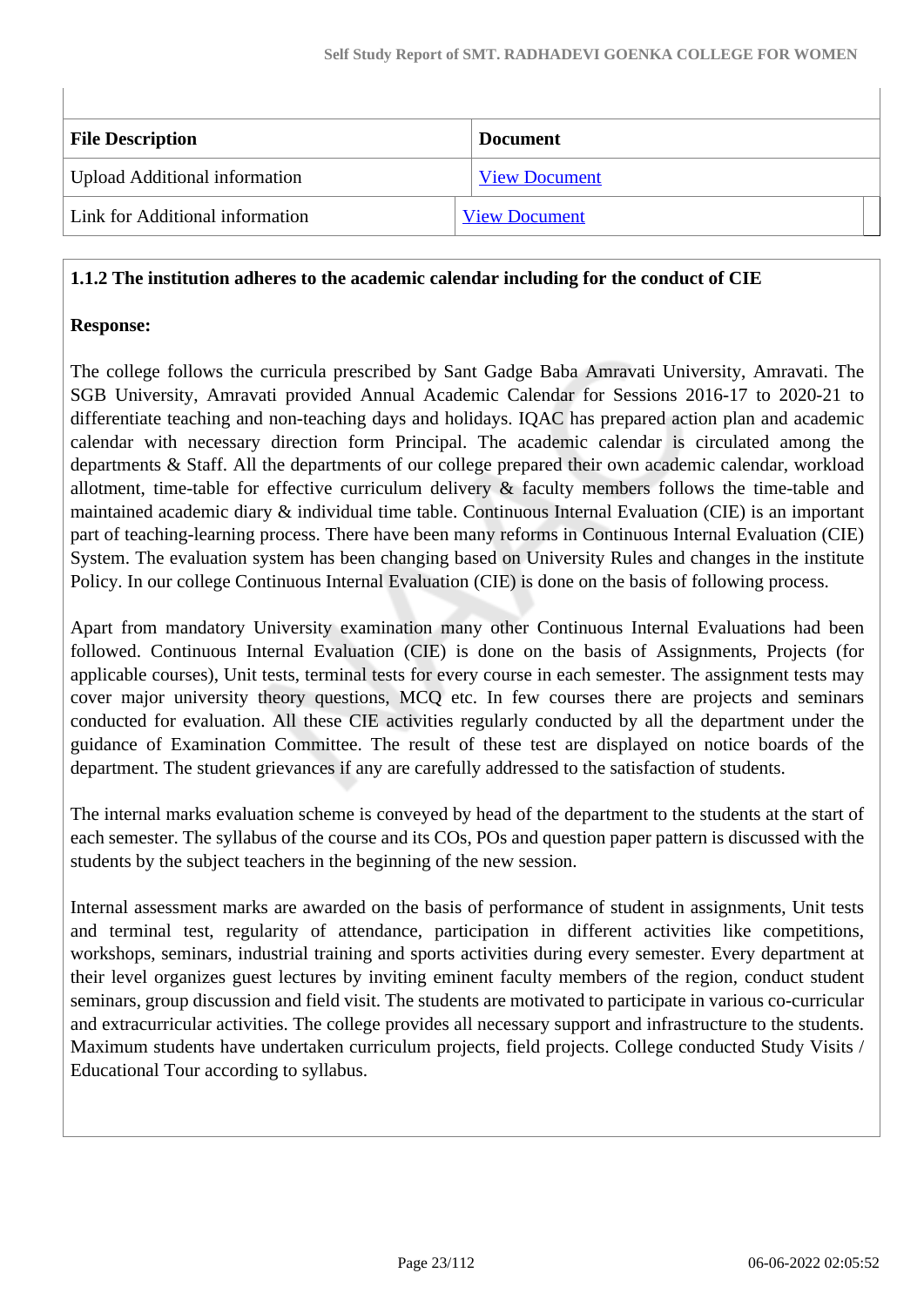| <b>File Description</b>              | <b>Document</b>      |
|--------------------------------------|----------------------|
| <b>Upload Additional information</b> | <b>View Document</b> |
| Link for Additional information      | <b>View Document</b> |

 **1.1.3 Teachers of the Institution participate in following activities related to curriculum development and assessment of the affiliating University and/are represented on the following academic bodies during the last five years** 

**1.Academic council/BoS of Affiliating university**

- **2.Setting of question papers for UG/PG programs**
- **3.Design and Development of Curriculum for Add on/ certificate/ Diploma Courses**
- **4.Assessment /evaluation process of the affiliating University**

#### **Response:** A. All of the above

| <b>File Description</b>                                                                                      | <b>Document</b>      |
|--------------------------------------------------------------------------------------------------------------|----------------------|
| Institutional data in prescribed format                                                                      | <b>View Document</b> |
| Details of participation of teachers in various<br>bodies/activities provided as a response to the<br>metric | <b>View Document</b> |
| Any additional information                                                                                   | <b>View Document</b> |
| Link for Additional information                                                                              | <b>View Document</b> |

### **1.2 Academic Flexibility**

 **1.2.1 Percentage of Programmes in which Choice Based Credit System (CBCS)/ elective course system has been implemented** 

**Response:** 80.95

1.2.1.1 **Number of Programmes in which CBCS / Elective course system implemented.**

Response: 17

| <b>File Description</b>                               | <b>Document</b>      |
|-------------------------------------------------------|----------------------|
| Minutes of relevant Academic Council/ BOS<br>meetings | <b>View Document</b> |
| Institutional data in prescribed format               | <b>View Document</b> |
| Any additional information                            | <b>View Document</b> |
| Link for Additional information                       | <b>View Document</b> |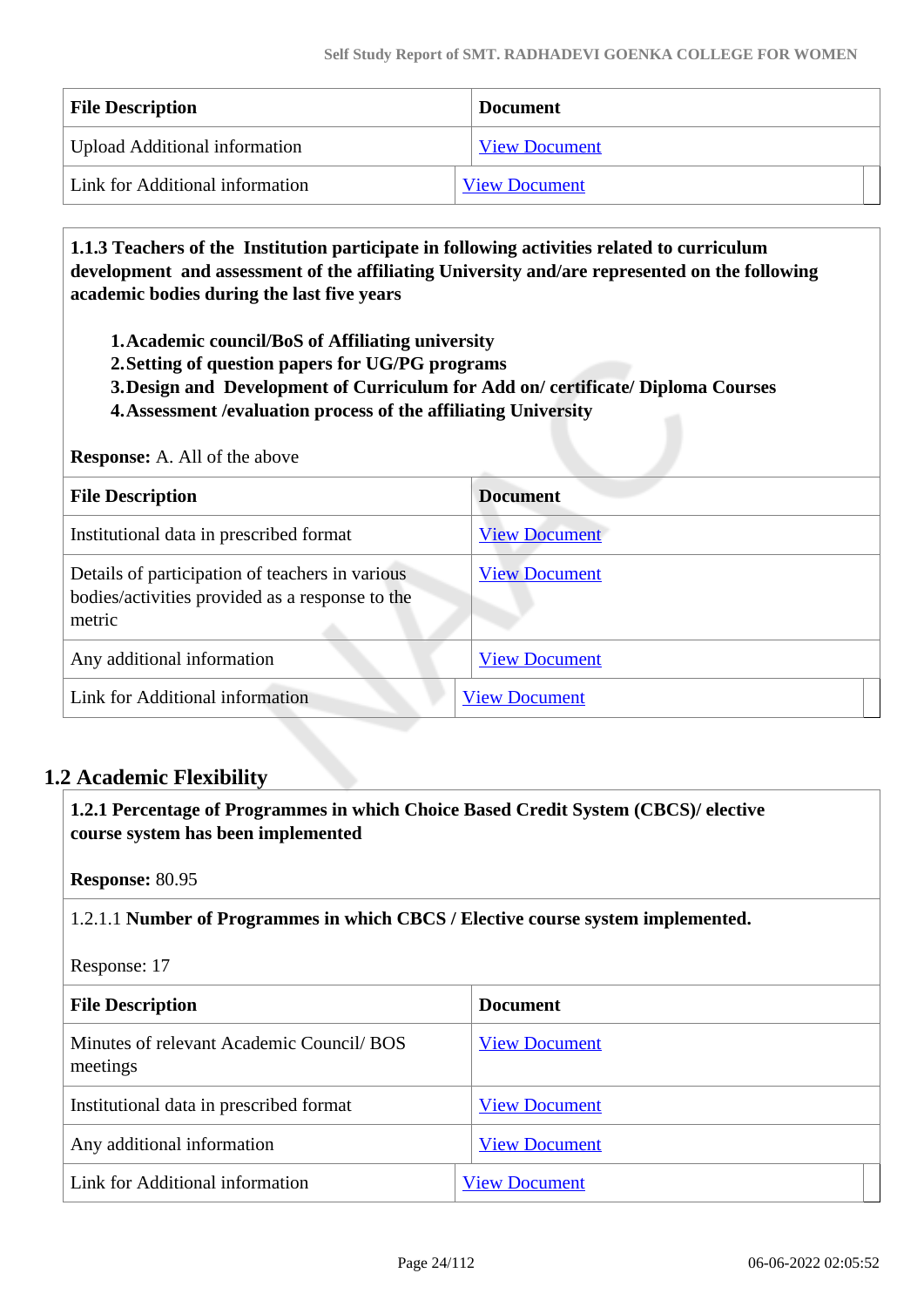| <b>Response: 33</b>        |                                                   |         |                                                                                    |                |
|----------------------------|---------------------------------------------------|---------|------------------------------------------------------------------------------------|----------------|
|                            |                                                   |         | 1.2.2.1 How many Add on /Certificate programs are offered within the last 5 years. |                |
| 2020-21                    | 2019-20                                           | 2018-19 | 2017-18                                                                            | 2016-17        |
| 4                          | 10                                                | 12      | 3                                                                                  | $\overline{4}$ |
| <b>File Description</b>    |                                                   |         | <b>Document</b>                                                                    |                |
|                            | List of Add on /Certificate programs              |         | <b>View Document</b>                                                               |                |
| /Certificate programs      | Brochure or any other document relating to Add on |         | <b>View Document</b>                                                               |                |
| Any additional information |                                                   |         | <b>View Document</b>                                                               |                |
|                            | Link for Additional information                   |         | <b>View Document</b>                                                               |                |

### **1.2.3 Average percentage of students enrolled in Certificate/ Add-on programs as against the total number of students during the last five years**

**Response:** 29.3

1.2.3.1 **Number of students enrolled in subject related Certificate or Add-on programs year wise during last five years**

| 2020-21 | 2019-20 | 2018-19 | 2017-18 | 2016-17 |
|---------|---------|---------|---------|---------|
| 412     | 810     | 939     | 799     | 437     |

| <b>File Description</b>                                                                | <b>Document</b>      |
|----------------------------------------------------------------------------------------|----------------------|
| Details of the students enrolled in Subjects related<br>to certificate/Add-on programs | <b>View Document</b> |
| Any additional information                                                             | <b>View Document</b> |

### **1.3 Curriculum Enrichment**

 **1.3.1 Institution integrates crosscutting issues relevant to Professional Ethics ,Gender, Human Values ,Environment and Sustainability into the Curriculum**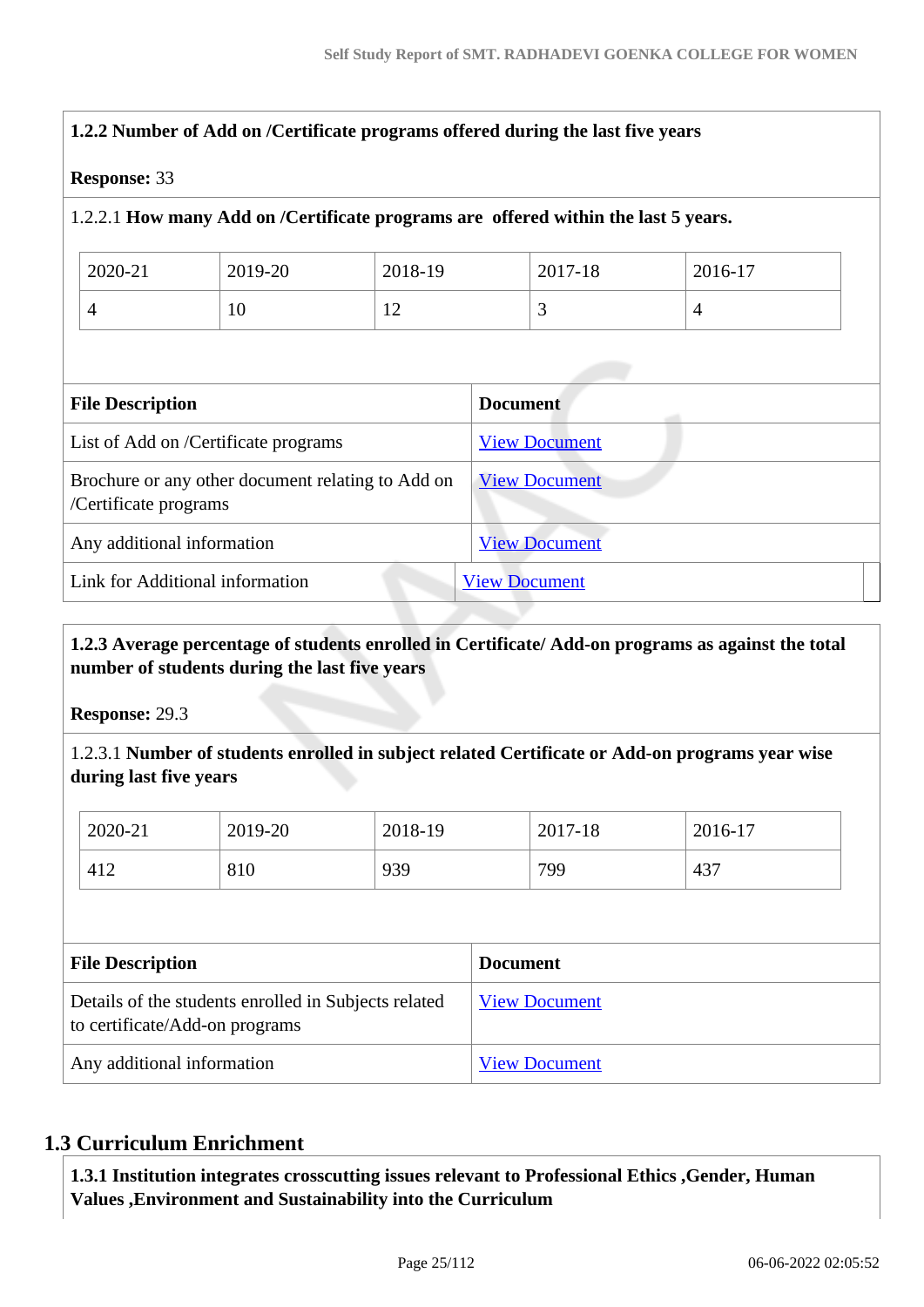### **Response:**

The Syllabus of the affiliated University is enriched with the crosscutting issues which are necessary for students in order to make them responsible citizen. The college sensitizes the students about the crosscutting issues relevant to the Professional Ethics, Gender, Human Values and Environment and Sustainability. The university regularly updates its curriculum by integrating and updating these issues. A subject teacher not only raises curiosity and awareness among the students regarding these issues but also describes the relevance to them. Apart from teaching those issues with particular reference, the college tries to assimilate those issues in various activities and events. Following are the issues which are integrated into co-curricular and extra-curricular activities: -

### **Gender Discrimination**

Being a women college, we think our prime duty to sensitize students about the issue. The motto of the college is also **"Empowerment of women through economic independence"**. Hence, apart from TLP, the institution organizes various programmes and activities for sensitization such as Jnani -2, Annual Day with the Theme of 'Beti Bachao, Beti Padhav', and 'Kab Tak Rokoge' and other events on Gender Discrimination.

### **Environment & Sustainability**

 Various activities and practices are arranged to fulfill this issue. There is Maintenance Committee and NSS, NCC unit which look after the various needs to be attended in the regard. Cleanliness, Awareness and Tree Plantation Drives are taken. Various activities and events are organized such as 'No Vehicle Day' on every first day of the month, preparation of *Ganesh Idols* using environment friendly material such as soluble mud and making Cloth Bags there by discarding the use of Plastic Bags, use of LED lights, rain-water harvesting, 'Energy Audit' & 'Green Audit' and so on. To ascertain the importance and derive a thorough knowledge of environment, Environmental Studies as a regular subject is prescribed in Second Year of all programmes (Annual Pattern II year and in Semester Pattern IV semester).

### **Human Values**

To impart human values is core aspect of education. Hence, considering the importance of the issue, the institution organizes various activities and programmes such as Morning Assembly (Prayer) once in every week, various celebration of cultural events and Days, NSS Camp, Theme-based Annual Day, etc.

**Writers Bank:** 'Writers Bank' established in our college under the 'Value Education Committee' for Divyang (Differently Abled) students to write paper in various examinations.

### **Professional Ethics:**

In the regard also conscious efforts are made to attend this issue. In order to give practical work experience, students are given representation in various administrative committees. Study Forums are formed. Home-Science and Home-Economics department through various Earn and Learn activities try to develop professional ethics. Self-governing is observed on every Teachers' Day. Music department organizes singing competitions.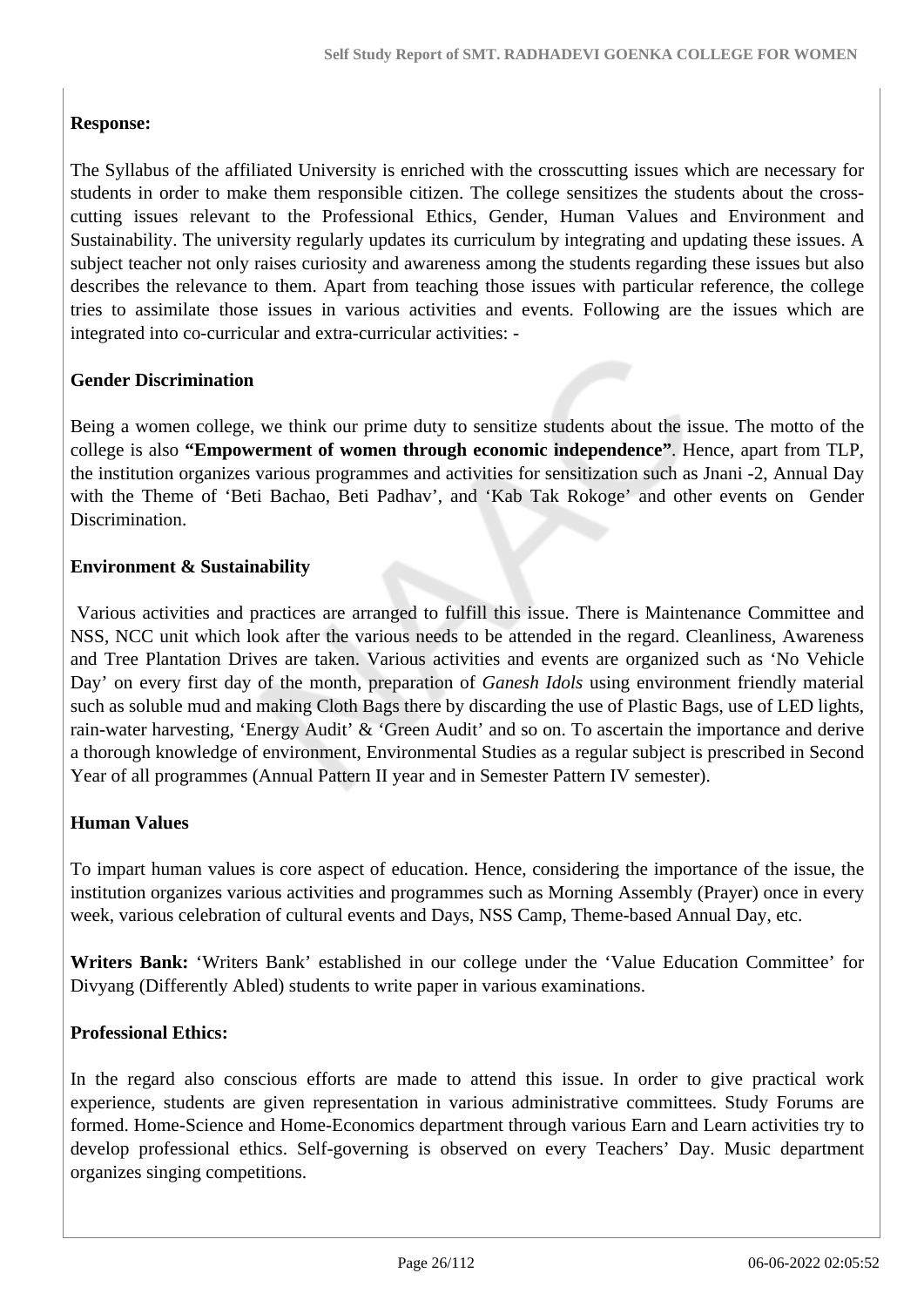| <b>File Description</b>                                                                                                                                              | <b>Document</b>      |
|----------------------------------------------------------------------------------------------------------------------------------------------------------------------|----------------------|
| Upload the list and description of courses which<br>address the Professional Ethics, Gender, Human<br>Values, Environment and Sustainability into the<br>Curriculum. | <b>View Document</b> |
| Any additional information                                                                                                                                           | <b>View Document</b> |

### **1.3.2 Average percentage of courses that include experiential learning through project work/field work/internship during last five years**

**Response:** 2.31

### 1.3.2.1 **Number of courses that include experiential learning through project work/field work/internship year-wise during last five years**

| 2020-21 | 2019-20 | 2018-19 | 2017-18 | 2016-17 |
|---------|---------|---------|---------|---------|
| 10      | 10      | T T     | 1U      | 10      |

| <b>File Description</b>                                                                                                                                                          | <b>Document</b>      |
|----------------------------------------------------------------------------------------------------------------------------------------------------------------------------------|----------------------|
| Programme / Curriculum/ Syllabus of the courses                                                                                                                                  | <b>View Document</b> |
| MoU's with relevant organizations for these courses,<br>if any Average percentage of courses that include<br>experiential learning through project work/field<br>work/internship | <b>View Document</b> |
| Minutes of the Boards of Studies/Academic<br>Council meetings with approvals for these courses                                                                                   | <b>View Document</b> |
| Any additional information                                                                                                                                                       | View Document        |

### **1.3.3 Percentage of students undertaking project work/field work/ internships (Data for the latest completed academic year**

**Response:** 8.38

### 1.3.3.1 **Number of students undertaking project work/field work / internships**

Response: 221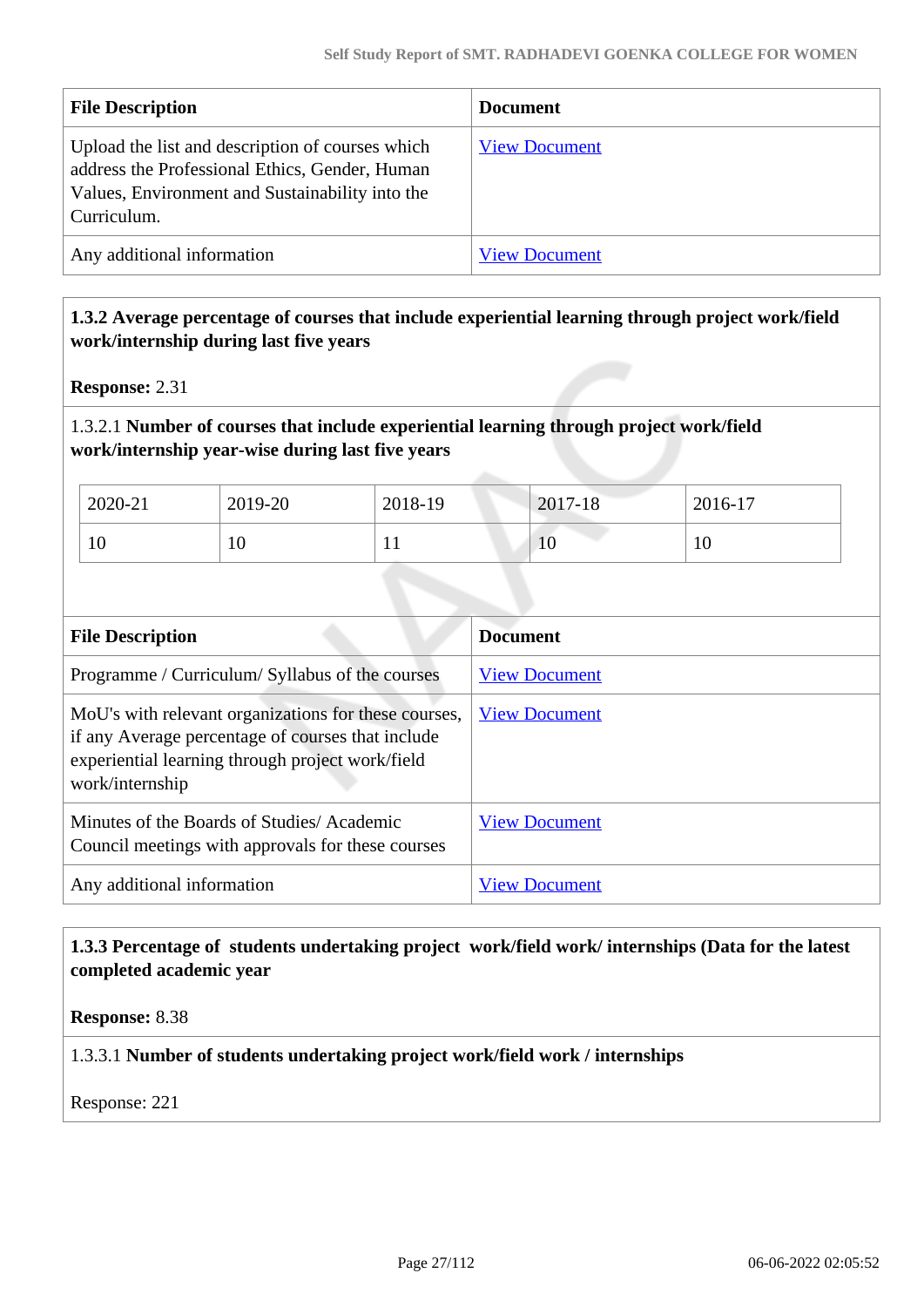| <b>File Description</b>                                                                       | <b>Document</b>      |
|-----------------------------------------------------------------------------------------------|----------------------|
| List of programmes and number of students<br>undertaking project work/field work//internships | <b>View Document</b> |
| Any additional information                                                                    | <b>View Document</b> |

### **1.4 Feedback System**

 **1.4.1** *Institution obtains feedback on the syllabus and its transaction at the institution from the following stakeholders 1) Students 2)Teachers 3)Employers 4)Alumni* 

**Response:** B. Any 3 of the above

| <b>File Description</b>                                                                                                                                    | <b>Document</b>      |
|------------------------------------------------------------------------------------------------------------------------------------------------------------|----------------------|
| Any additional information (Upload)                                                                                                                        | <b>View Document</b> |
| Action taken report of the Institution on feedback<br>report as stated in the minutes of the Governing<br>Council, Syndicate, Board of Management (Upload) | <b>View Document</b> |
| URL for stakeholder feedback report                                                                                                                        | <b>View Document</b> |

**1.4.2 Feedback process of the Institution may be classified as follows: Options:**

- **1.Feedback collected, analysed and action taken and feedback available on website**
- **2.Feedback collected, analysed and action has been taken**
- **3.Feedback collected and analysed**
- **4.Feedback collected**
- **5. Feedback not collected**

**Response:** C. Feedback collected and analysed

| <b>File Description</b>           | <b>Document</b>      |
|-----------------------------------|----------------------|
| Upload any additional information | <b>View Document</b> |
| URL for feedback report           | <b>View Document</b> |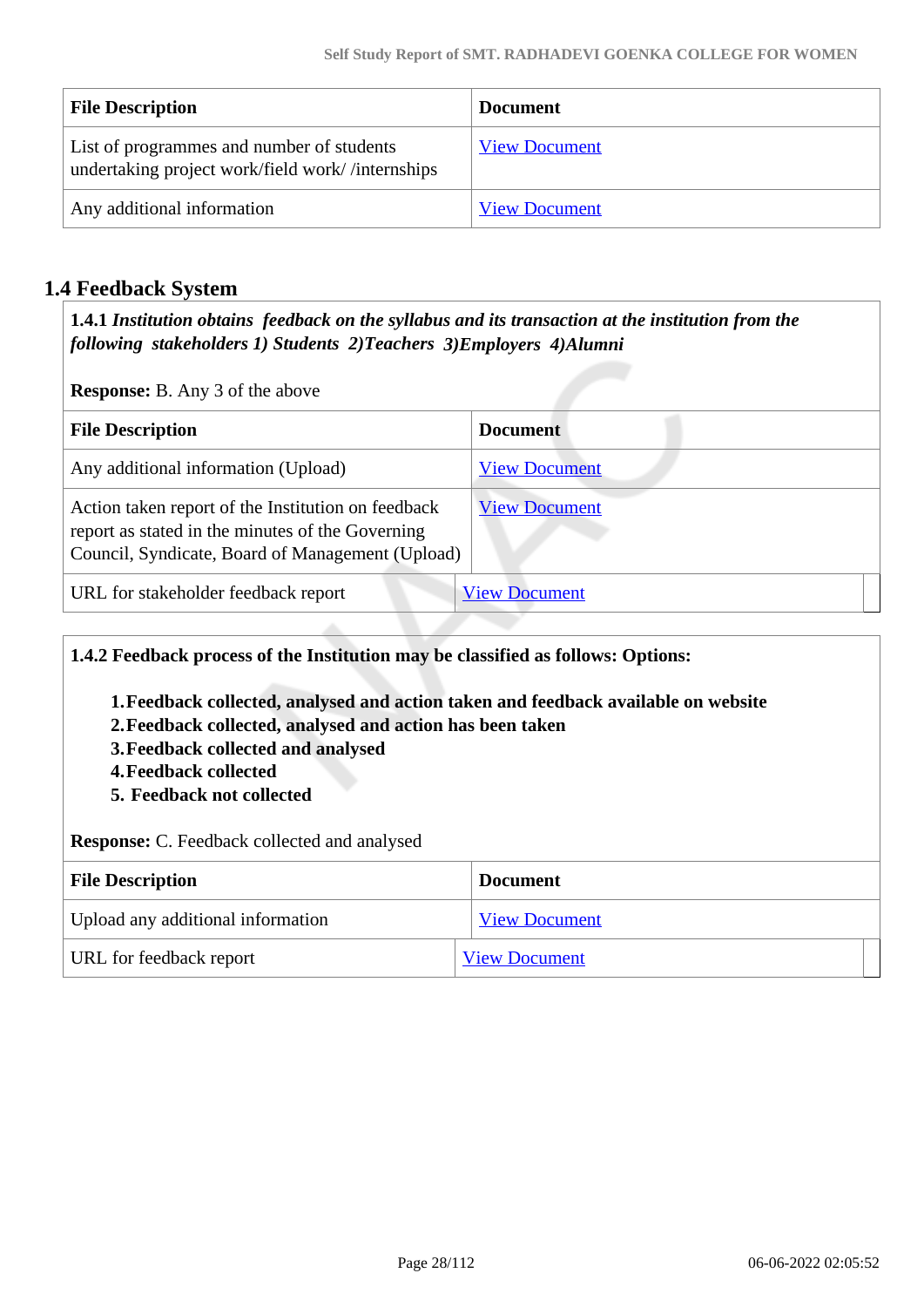## **Criterion 2 - Teaching-learning and Evaluation**

### **2.1 Student Enrollment and Profile**

| Response: 76.57 |         | 2.1.1.1 Number of students admitted year-wise during last five years |         |         |
|-----------------|---------|----------------------------------------------------------------------|---------|---------|
| 2020-21         | 2019-20 | 2018-19                                                              | 2017-18 | 2016-17 |
| 1096            | 1138    | 1239                                                                 | 1355    | 915     |
|                 |         | 2.1.1.2 Number of sanctioned seats year wise during last five years  |         |         |
| 2020-21         | 2019-20 | 2018-19                                                              | 2017-18 | 2016-17 |

| Institutional data in prescribed format | <b>View Document</b> |
|-----------------------------------------|----------------------|
| Any additional information              | <b>View Document</b> |

 **2.1.2 Average percentage of seats filled against reserved categories (SC, ST, OBC, Divyangjan, etc. as per applicable reservation policy ) during the last five years ( exclusive of supernumerary seats)**

**Response:** 94.46

2.1.2.1 Number of actual students admitted from the reserved categories year-wise during the last five years

| 2020-21 | 2019-20 | 2018-19 | 2017-18 | 2016-17 |
|---------|---------|---------|---------|---------|
| 1096    | 1139    | 1159    | 1155    | 923     |

| <b>File Description</b>                                      | <b>Document</b>      |
|--------------------------------------------------------------|----------------------|
| Average percentage of seats filled against seats<br>reserved | <b>View Document</b> |
| Any additional information                                   | <b>View Document</b> |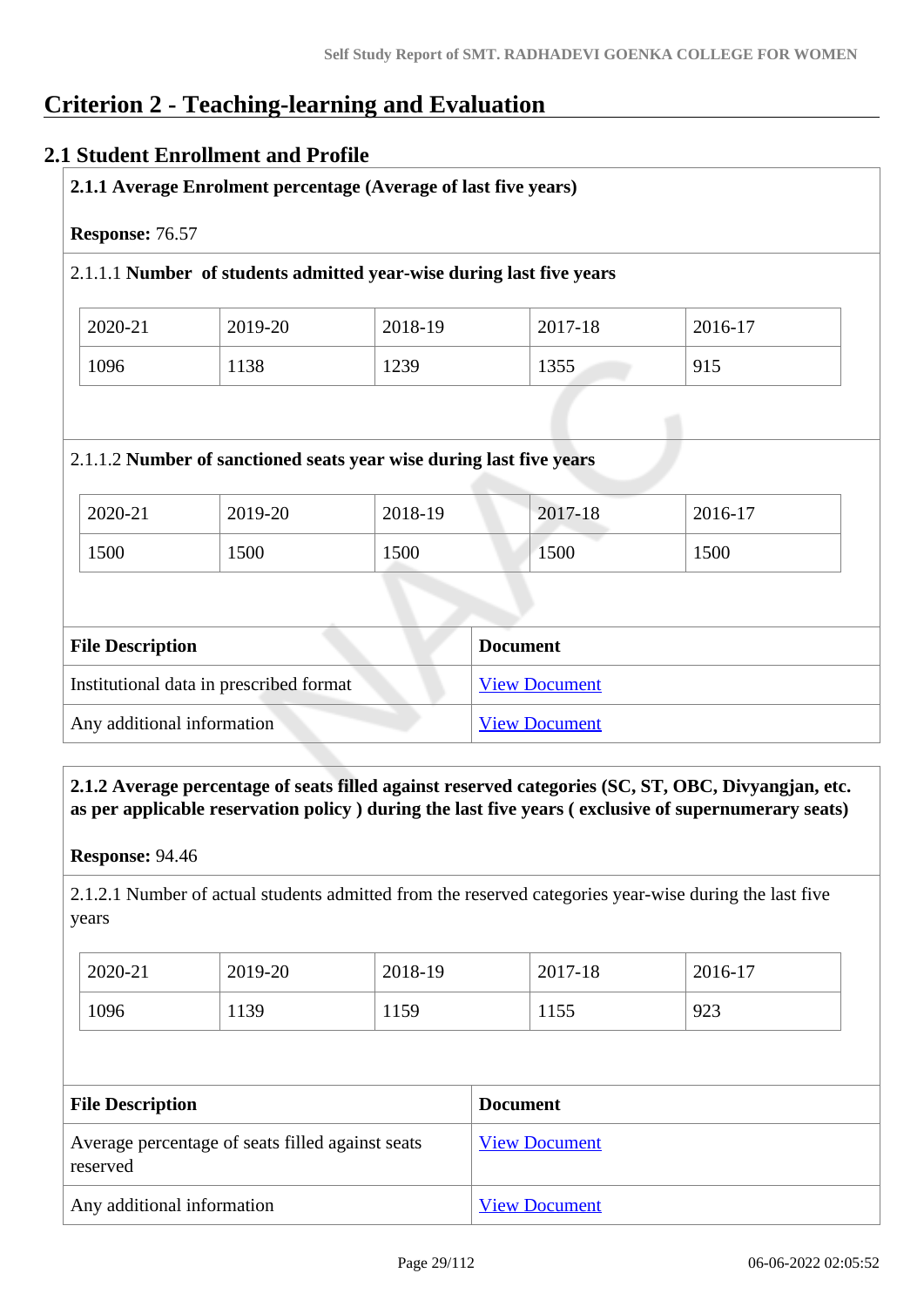### **2.2 Catering to Student Diversity**

### **2.2.1 The institution assesses the learning levels of the students and organises special Programmes for advanced learners and slow learners**

### **Response:**

The institution caters to girl students of diverse backgrounds in terms of domicile, religion, caste, economical status etc. Aim of the institution is to empower all the students through holistic education for optimization of their true potential. The institution assesses the learning levels of the students, after admission.The students are primarily assessed based on their preceding marks & segregated as slow learners & advanced learners. The institution organises special programs for advanced learners and slow learners. To obtain excellence, the main objective of any educational institute is to identify respective learning levels of the students. Considering the different needs of the students it becomes necessary to identify slow learners and advanced learners at the entry level. Induction program is conducted with focus on Know Your College & Know Your Faculty sessions.

 The college conducts counselling sessions for newly admitted students. The Principal & teachers make students aware of their goals and objectives, the code of conduct, examination and evaluation system and available facilities. Slow and advanced learners are identified.

During COVID – 19 Pandemic, lectures, National & International Webinars, Virtual meetings, competitions, COVID – 19 awareness programs were successfully conducted online

The teachers conduct counseling sessions for both groups in order to assure, motivate, guide & periodically reassess students belonging to both the categories.

### **Slow Learners are provided following additional facilities –**

- Extra classes are conducted with focus on individual attention
- Individual counseling & problem solving done
- Extra books & Question banks are provided.
- Notes are provided for home study & Home Assignments are given.
- Remedial coaching classes are organized
- Display board named "Inspiration Katta", gives extra- curricular information.
- Guest lectures, Bridge courses, Communication skills Sessions are organized
- During COVID 19 Pandemic, lectures, National & International Webinars, Virtual meetings, competitions, COVID – 19 awareness programs were successfully conducted online
- Career Guidance cum Motivational Counseling Sessions for students, by the President of the Management of the institution.

### **Advanced Learners (AL) are guided to enhance their capacity –**

- ALs are nominated in Administrative Committee.
- Extra classes are conducted.
- Seminars, Workshops, competitions conducted
- Participation in Avishkar and other competitions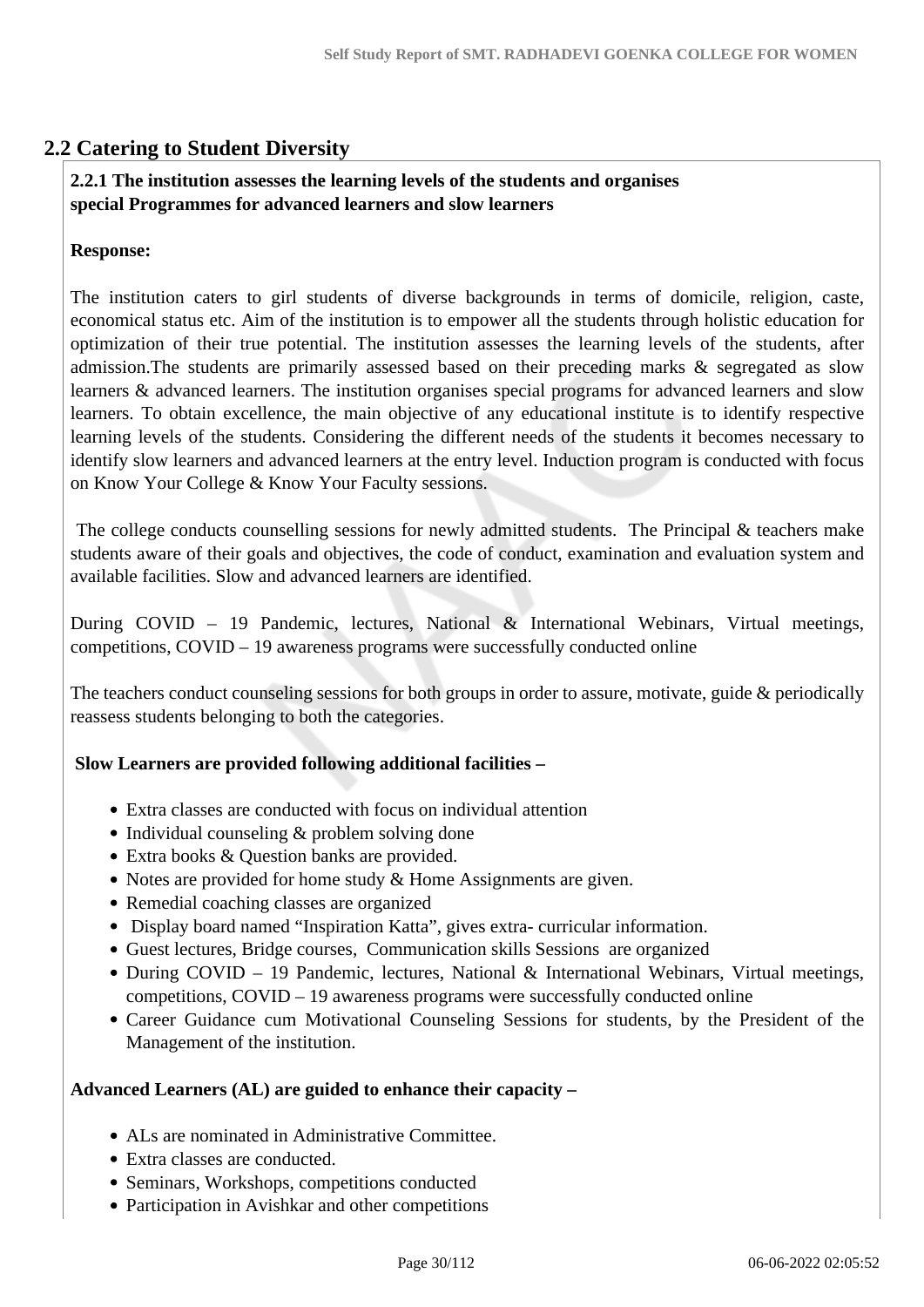- Guidance for competitive examinations
- Elocution, Quiz, Essay & debate competitions at various levels
- Participation in NSS & NCC activities
- Felicitations & awards for meritorious students
- RDG Student of the Year & RDG Idol competitions are organized
- Surbhi magazine is published to encourage students to express their talents.
- Study tours & field visits are organized
- N-LIST software is available in the library
- Personality empowerment programs organized with amalgamation of personality counseling, Yoga, Meditation & self defense
- Career empowerment programs organized including visits to industrial units, small scale projects, women entrepreneurial endeavors
- Pouch courses are organized
- During COVID 19 Pandemic, lectures, National & International Webinars, Virtual meetings, competitions, COVID – 19 awareness programs were successfully conducted online.
- Career Guidance cum Motivational Counseling Sessions for students, by the President of the Management of the institution.

| <b>File Description</b>              | <b>Document</b>      |
|--------------------------------------|----------------------|
| Upload any additional information    | <b>View Document</b> |
| Past link for additional Information | <b>View Document</b> |

| 2.2.2 Student- Full time teacher ratio (Data for the latest completed academic year) |                      |
|--------------------------------------------------------------------------------------|----------------------|
| <b>Response: 69.39</b>                                                               |                      |
| <b>File Description</b>                                                              | <b>Document</b>      |
| Any additional information                                                           | <b>View Document</b> |

### **2.3 Teaching- Learning Process**

 **2.3.1 Student centric methods, such as experiential learning, participative learning and problem solving methodologies are used for enhancing learning experiences**

### **Response:**

Teaching Learning is a multi-faceted process & hence the institution practices synchronization in it for optimum output for all he stakeholders. Programs are planned & organized for implementation of student centric methods of TLP.

The students are informed, motivated  $\&$  encouraged to get actively involved in experiential learning, problem solving assignments, participative learning etc. Multidisciplinary involvement in all such activities is encouraged by the college.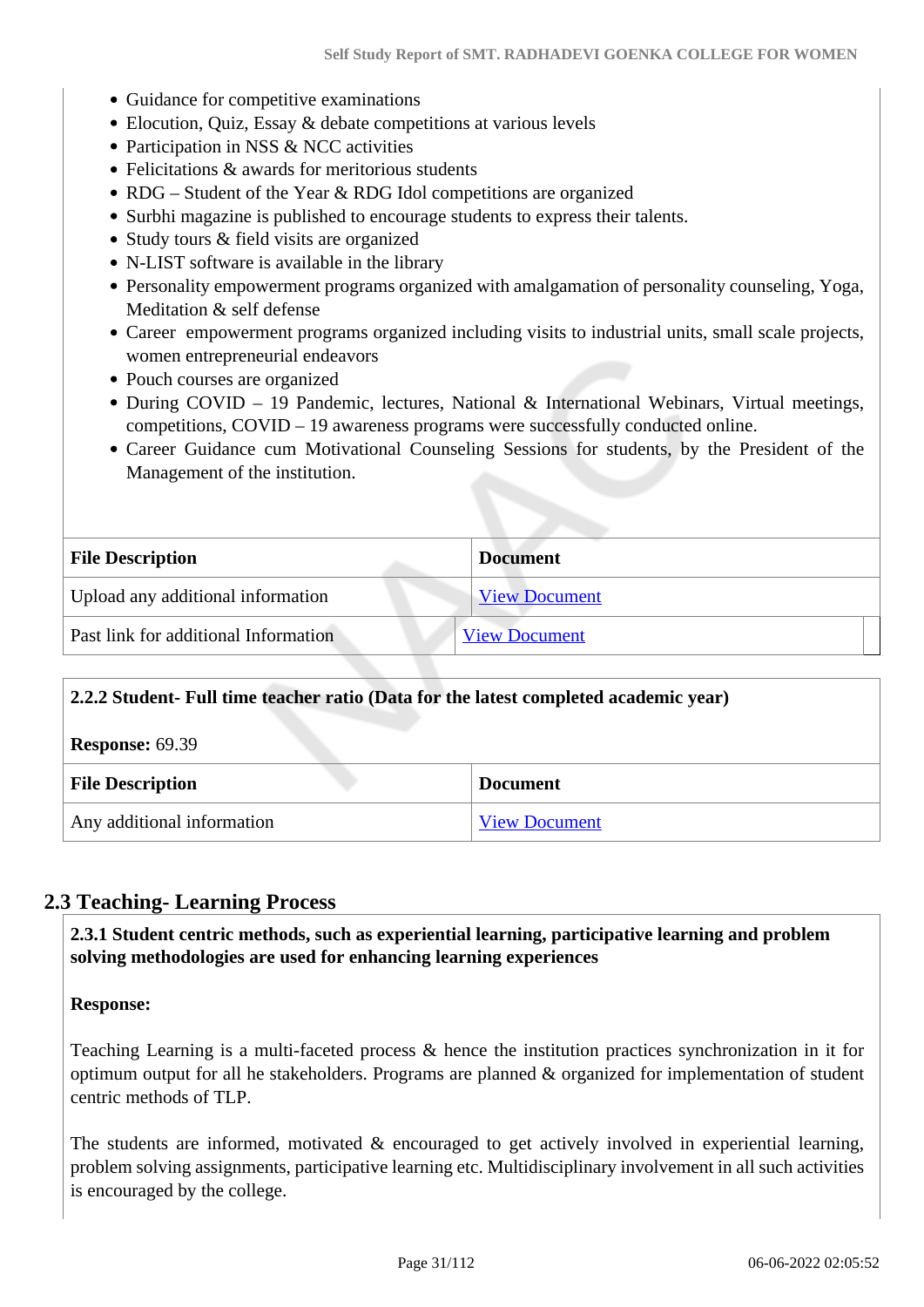### **Experiential Learning (ExL)** –

The College perceives ExL as the process of learning through experience & more specifically, "learning through reflection on doing". It directly involves the students in the process of their own learning. ExL helps the students in increasing knowledge, develop skills & clarify values. All department plan programs like Workshops, Conferences, Guest Lectures, Study For a, Competitions, Cultural Events, where in students learn through actual experience. The focus is on enhancing, awareness & curiosity, conceptualization & activity skills. The departments of Humanities Program like, Languages, Social sciences, Home Economics & Music practice the process. The program of Commerce & Home Science also practice ExL .

### **Participative Learning (PL)**

PL methods involve 4 basic elements namely, motivation, reinforcement, retention & transference. PL gives boost to self-confidence, learning about one's own self & understands the perspective of others.

Participative teaching methods are didactic methods, strategies & techniques that are focused on encouraging students to become actively involved in their learning process.

All departments in the college encourage students to get actively involved in various curricular & co curricular activities like Exhibitions, Pouch courses, Value added courses, Competitions, NCC & NSS, Earn while Learn, Sports, Avishkar activities etc. and reap the benefits of PL.

Students are asked to submit frank feedback about "pre & post activity", so as to enhance their active participation & help the institution in analyzing the outcome as well as plan future activities.

### **Problem Solving Methods (PSM)**

The institution organizes programs wherein students actively participate in the problem solving by identification of the problem, reasoning & critical thinking for getting appropriate or alternate solutions. The process helps the students in increasing their decision making ability, confidence, communication skills & skill of analyzing the results. Programs like Annual gathering, Anand Mela, Fashion show, Sharadotsaw, Teacher's day, Guru Poornima, Street plays etc are organized.

Teachers in the college, while assigning problem solving task to the students, follow the following steps

- Identification of the problem
- Analyzing the problem
- Understanding brief description of the problem
- Looking at the root issues involved
- Development of alternate solutions
- Implementation of selected solution
- Measuring the results

During student – teacher  $\&$  mentor – mentee interactive sessions, students are guided about the TLP activities & how they can actively participate in them & get multiple benefits for holistic gains & development.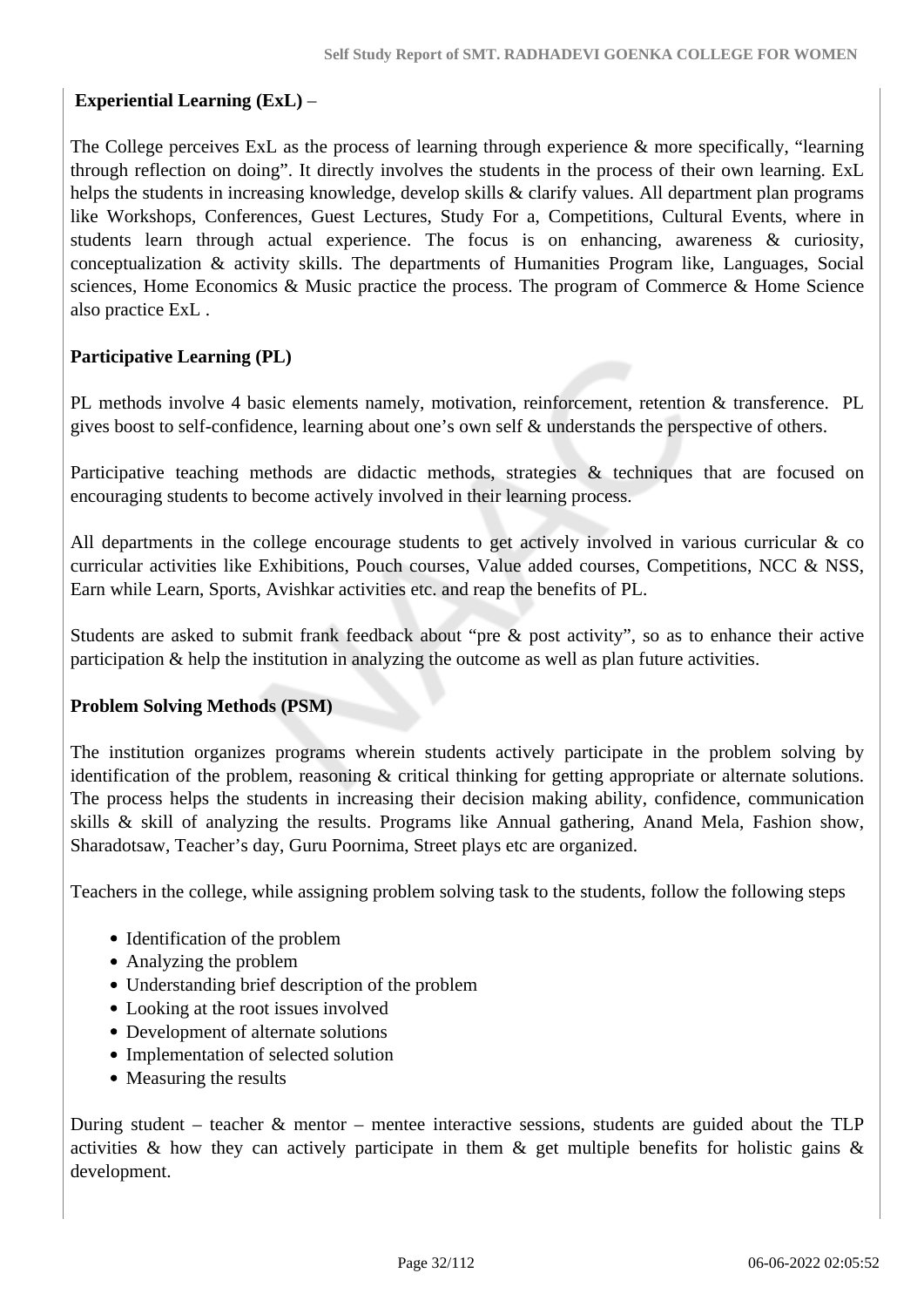The aforementioned student centric methods have yielded best results because the institution implements them in a cohesive & amalgamated manner. Efforts are made to maximize the benefits to the girl students & encourage them to strive for maximum participation in all such endeavors.

| <b>File Description</b>           | <b>Document</b>      |
|-----------------------------------|----------------------|
| Upload any additional information | <b>View Document</b> |
| Link for additional information   | <b>View Document</b> |

### **2.3.2 Teachers use ICT enabled tools for effective teaching-learning process.**

### **Response:**

The institute has, since long, adopted innovations and creativity in Teaching  $\&$  Learning because it wants to empower its girl students during the formative years of their career, in the prime time of their lives. Innovation is key to improvement in delivery, assimilation and reaping the benefits of knowledge. This is in tune with the changing times and trends, necessitated by student centric approach in higher education.

The students have diverse backgrounds and the college, annually gets young and dynamic students with their own characteristics, skills, experiences and expectations leading to excellent possibilities in innovations and creativity. College facilitates the process through amalgamation of teacher – student rapport, modern technologies, motivational approach etc.

The institute provides facilities of computers, Internet, laptops, Wi- Fi access, INFLIBNET, digital classrooms, along with other ICT facilities for enhancing quality of T& L. Innovative approaches, such as, Student Centered Learning, Outcome Based Learning, Problem Based Learning etc are implemented for positive impact. Teachers use blogs for online dissemination of educational material. The college website helps students in accessing important links related to their studies. Virtual teaching and learning is organized through Google classrooms and ZOOM Meets. Teachers are motivated to undertake courses on SWAYAM, NPTEL, ARPIT etc. The library is rich source of study material.

 Activities, such as education and career oriented exhibitions, competitions, poster presentations, Edutainment etc are organized by various departments for development and enhancement in motivation, conceptualization, skills, aptitudes etc among the students. Artistic skills are encouraged through Rangoli competitions which help in expressions of creative skills and creation of beautiful rangoli designs. Visits to natural outing sites are helpful in knowledge about nature, ecology and environment apart from recreational benefits and team spirit. Study tours to agricultural units, old age home, orphanage, historical places etc. are organized for the students to gain multifaceted knowledge and experience through participatory and experiential learning .

Though driven largely by technological advents, innovations can be as simple as, modified student – teacher rapport, catering to the psychological needs of the students, specially, the underprivileged ones, students with special needs & those with distant rural domicile. A compassionate & humane approach by teachers has actually worked wonders in such cases.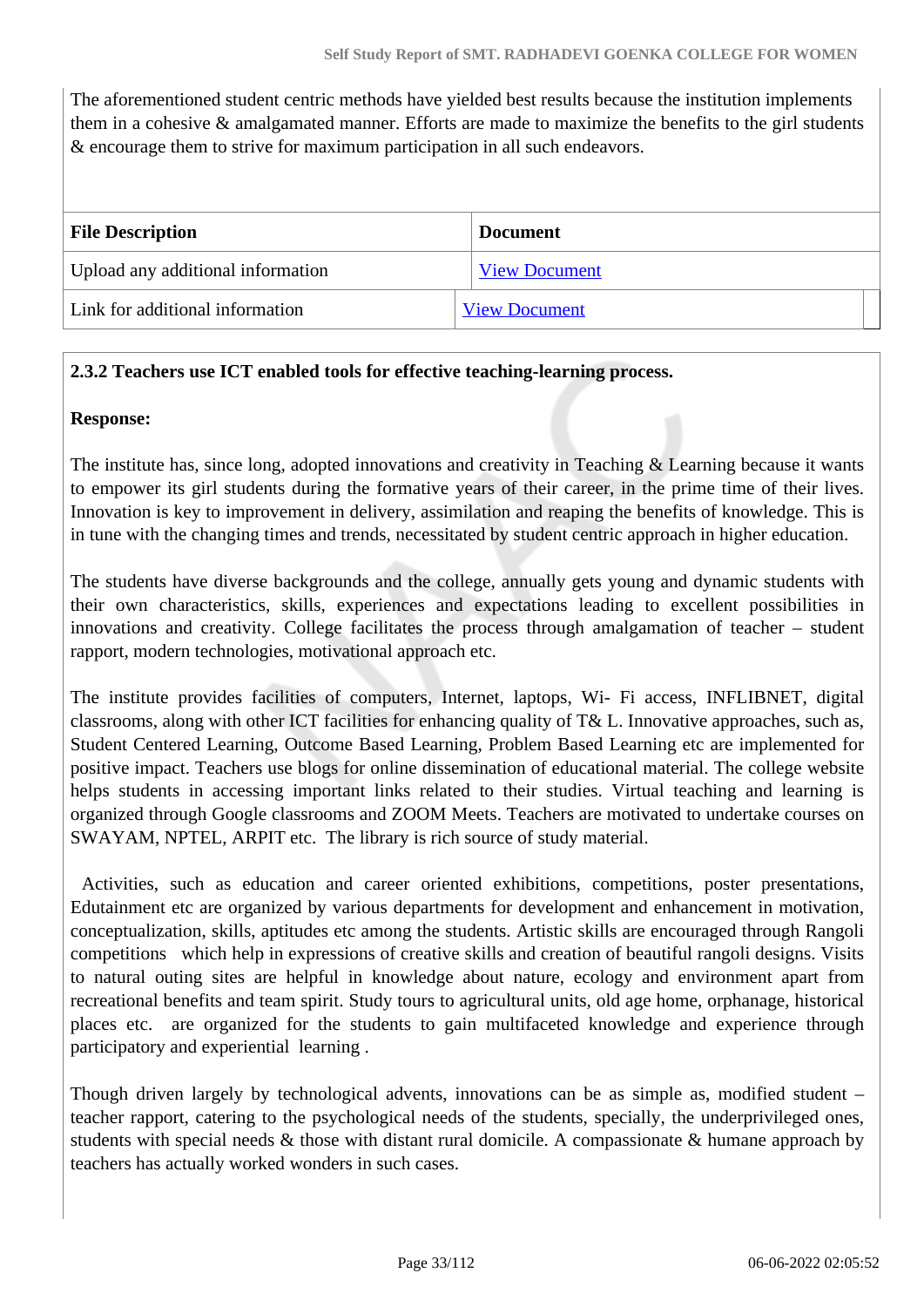Creativity in teaching & learning empowers the students through enhancement in knowledge, experience, self esteem etc. It creates interests & aptitudes in students' minds & encourages thinking capacity, imaginations  $\&$  drive to practically implement what is conceptualized. Awards  $\&$  appreciation certificates encourage more & more students to participate in activities organized by the college & reap the benefits.

During the COVID – 19 Pandemic, innovations in T  $\&$  L were absolutely necessary and were rightly planned & implemented through online classes, Online counseling for students, help for problem solving. Online links were provided to students for educational up-gradation, important necessary information regarding pandemic inclusive of instructions of health & other Govt authorities, care to be taken during pandemic, ways of overcoming fear & minimizing the stress during pandemic etc. Online tests & examinations were conducted.

| <b>File Description</b>                                                                                 | <b>Document</b>      |
|---------------------------------------------------------------------------------------------------------|----------------------|
| Upload any additional information                                                                       | <b>View Document</b> |
| Provide link for webpage describing the ICT<br>enabled tools for effective teaching-learning<br>process | <b>View Document</b> |

### **2.3.3 Ratio of students to mentor for academic and other related issues (Data for the latest completed academic year )**

**Response:** 69:1

2.3.3.1 Number of mentors

Response: 38

| <b>File Description</b>                                                          | <b>Document</b>      |
|----------------------------------------------------------------------------------|----------------------|
| Upload year wise, number of students enrolled and<br>full time teachers on roll. | <b>View Document</b> |
| mentor/mentee ratio                                                              | <b>View Document</b> |
| Circulars pertaining to assigning mentors to mentees   View Document             |                      |

### **2.4 Teacher Profile and Quality**

**2.4.1 Average percentage of full time teachers against sanctioned posts during the last five years**

**Response:** 64.92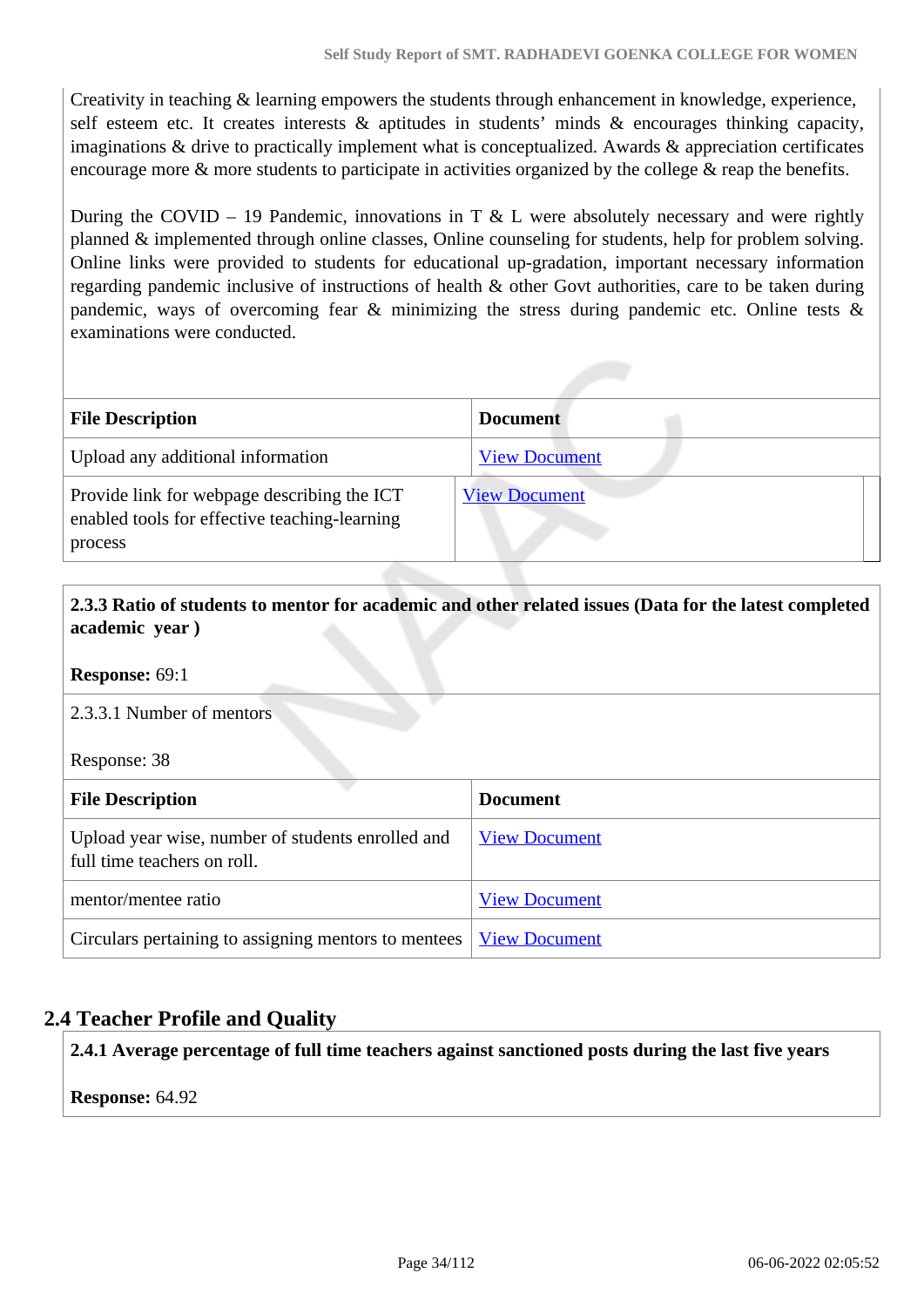| <b>File Description</b>                                                          | <b>Document</b>      |
|----------------------------------------------------------------------------------|----------------------|
| Year wise full time teachers and sanctioned posts<br>for 5 years (Data Template) | <b>View Document</b> |
| List of the faculty members authenticated by the<br>Head of HEI                  | <b>View Document</b> |
| Any additional information                                                       | <b>View Document</b> |

 **2.4.2 Average percentage of full time teachers with Ph. D. / D.M. / M.Ch. / D.N.B Superspeciality / D.Sc. / D.Litt. during the last five years (consider only highest degree for count)**

**Response:** 44.78

2.4.2.1 **Number of full time teachers with** *Ph. D. / D.M. / M.Ch. / D.N.B Superspeciality / D.Sc. / D.Litt.* **year wise during the last five years**

| 2020-21 | 2019-20          | 2018-19  | 2017-18 | 2016-17 |
|---------|------------------|----------|---------|---------|
| 20      | $\bigcap$<br>سىس | r<br>1 V | ιv      | 14      |

| <b>File Description</b>                                                                                                                                                          | <b>Document</b>      |
|----------------------------------------------------------------------------------------------------------------------------------------------------------------------------------|----------------------|
| List of number of full time teachers with Ph. D. /<br>D.M. / M.Ch. / D.N.B Superspeciality / D.Sc. /<br>D. Litt. and number of full time teachers for 5 years<br>(Data Template) | <b>View Document</b> |
| Any additional information                                                                                                                                                       | <b>View Document</b> |

### **2.4.3 Average teaching experience of full time teachers in the same institution (Data for the latest completed academic year in number of years)**

**Response:** 14.58

### 2.4.3.1 **Total experience of full-time teachers**

Response: 554

| <b>File Description</b>                                                                           | <b>Document</b>      |
|---------------------------------------------------------------------------------------------------|----------------------|
| List of Teachers including their PAN, designation,<br>dept and experience details (Data Template) | <b>View Document</b> |
| Any additional information                                                                        | <b>View Document</b> |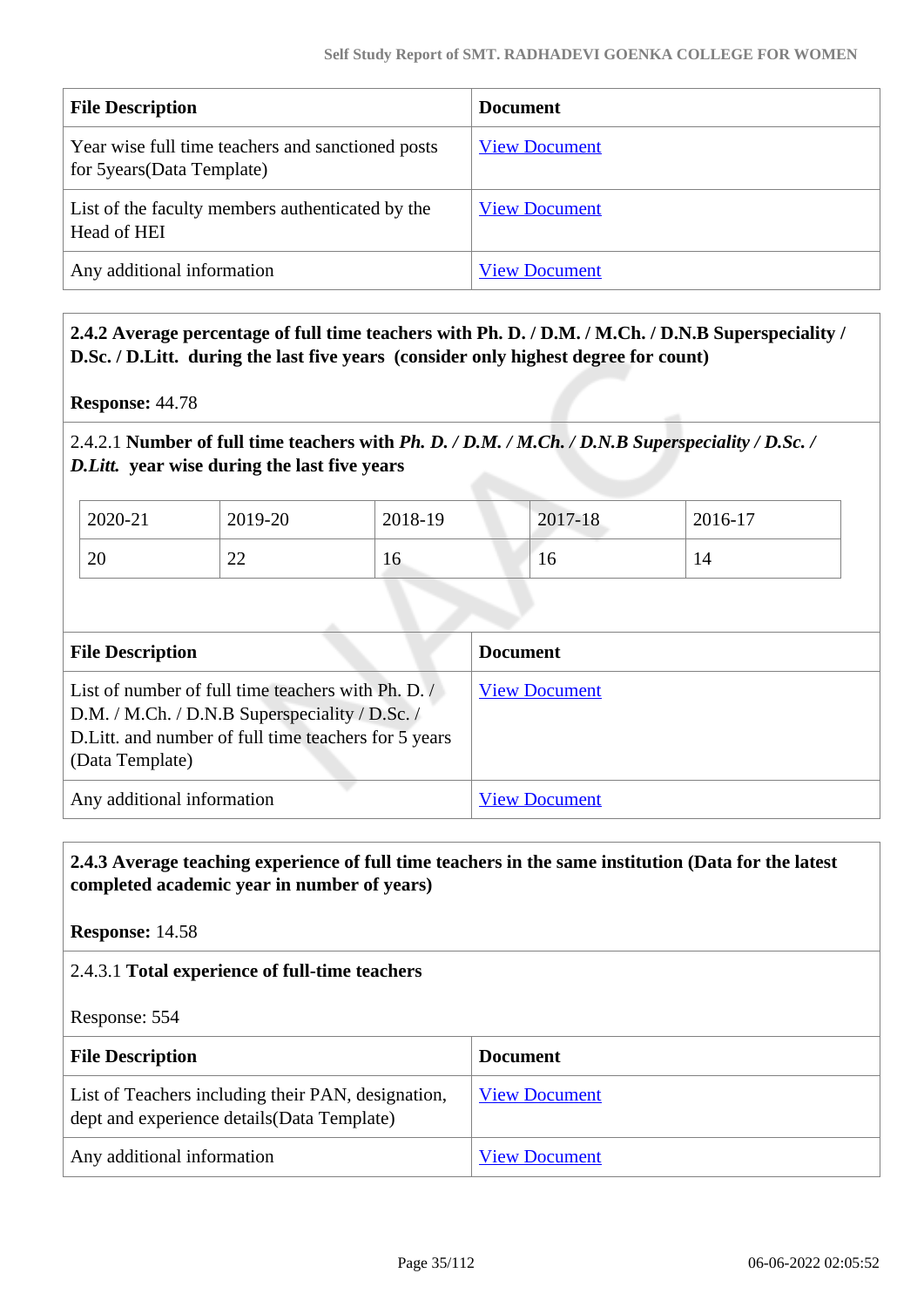### **2.5 Evaluation Process and Reforms**

### **2.5.1 Mechanism of internal assessment is transparent and robust in terms of frequency and mode**

### **Response:**

Effective implementation of the evaluation reforms is always aimed at, by the institute. The detailed schedules of internal examination at UG and PG level are displayed on the notice board so that it is communicated to the students before the examinations. During meetings of the HODs & teachers discussions are held regarding any new evaluation method to be used for internal assessment. New methods, if found suitable, are approved for implementation. All the decisions and systems reformed are suggested to the students and teachers through notices. The Heads of Department/Co-ordinators monitor effective and timely implementation of the system and procedure of evaluation. High points of various measures, for effective internal evaluation, implemented by the college are -

### **Measures for transparency in internal assessment** -

1. Awareness about the syllabus, internal assessment process along with assessment tools is created at the beginning of the academic year. Teachers undertake students' counselling.

2. Students and parents are made aware about assessment process through notices, academic calendar and website.

3. Dates of examinations are communicated through notice boards in each semester.

4. Students who are not able to give internal exams at the scheduled time due to their engagements in sports, other activities or due to personal valid reasons, are given opportunity to reappear.

 5. Question papers are prepared in the University's pattern and monitored by HODs and the Examination Committee.

6. Attendance records of students are checked as per the rules.

7. Preferably, at least two unit tests are conducted along with assignments, seminars etc.

in each semester for each course.

8. The marks or grades are displayed for the students, who are encouraged to interact with teachers regarding any pertinent matter.

9. The results of all the internal examinations are declared in time as planned earlier. Teachers discuss the answers of the tests with the students and encourage them to discuss their doubts and grievances, if any.

### **Measures for robust internal assessment** –

1. Assessment planning and implementation are fair, student as well as syllabus oriented and as per the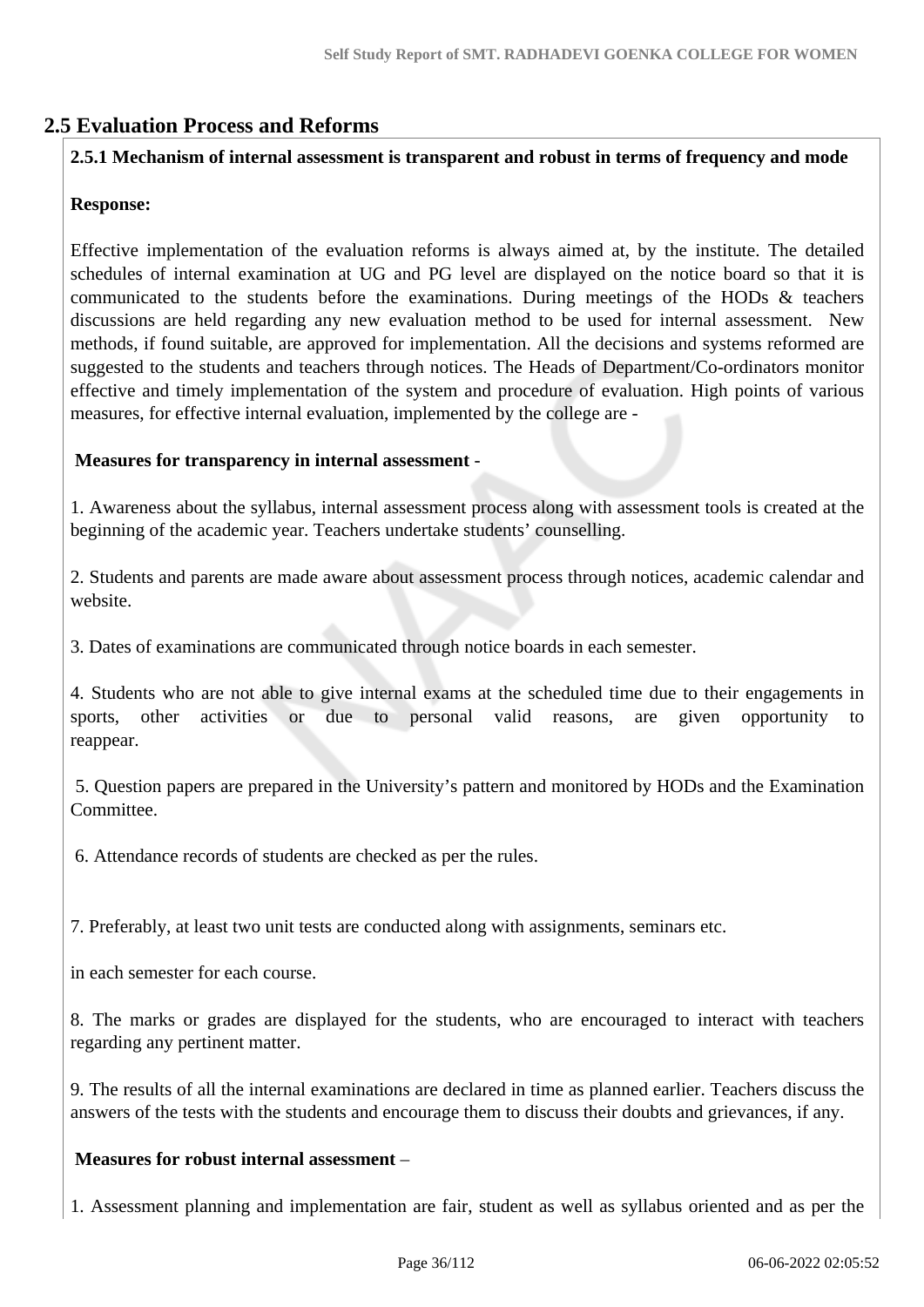defined criteria.

 2. Teaching & Learning activities and internal assessments are clearly linked with the course outcomes.

3. The assessment tasks assigned, are varied and appropriately extensive, in order to make it easy to assess a student's knowledge, aptitude and performance. 4. Assessment tasks are implemented with honesty and integrity by everyone.

#### **Measures for variety in internal assessment** –

1. In theory assessment, combination of unit tests, assignments, seminars, workshops, quizzes etc. is conducted in varied manners.

 2. For assessment of practical aspects, tools are attendance, preparation, conduct in lab, inter-active sessions after practical's and completion of practical journals.

3. Each Department chalks out and undertakes strategies for attainment of optimum Course Outcome, Programme Outcome and Programme Specific Outcomes.

4. Slow learners are encouraged and allowed to improve their performance by re-appearing after remedial coaching classes and 'Mentor – Mentee sessions'.

5. The CDC, HODs and IQAC coordinate to monitor the continuous evaluation to ensure uniformity across courses and departments.

| <b>File Description</b>         | <b>Document</b>      |
|---------------------------------|----------------------|
| Any additional information      | <b>View Document</b> |
| Link for additional information | <b>View Document</b> |

## **2.5.2 Mechanism to deal with internal/external examination related grievances is transparent, timebound and efficient**

#### **Response:**

Mechanism to deal with examination related grievances is maintained as transparent, time-bound and efficient, by the college in order to take proper care of the students. Sant Gadge Baba Amravati University, Amravati has rules and regulations laid down for the process of conduct of University examinations, evaluation and revaluation of answer sheets and submission of marks. The Principal, Vice Principal (Academics) along with the In charge of College Examination Committee (CEC), carry out timely and effective implementation of the evaluation reforms and ensure the smooth and transparent conduct of University exams & internal assessments. CEC meets regularly for objective and effective redressal of the grievances of the students regarding evaluation. The examination related grievances are dealt with, in a systematic manner, as under –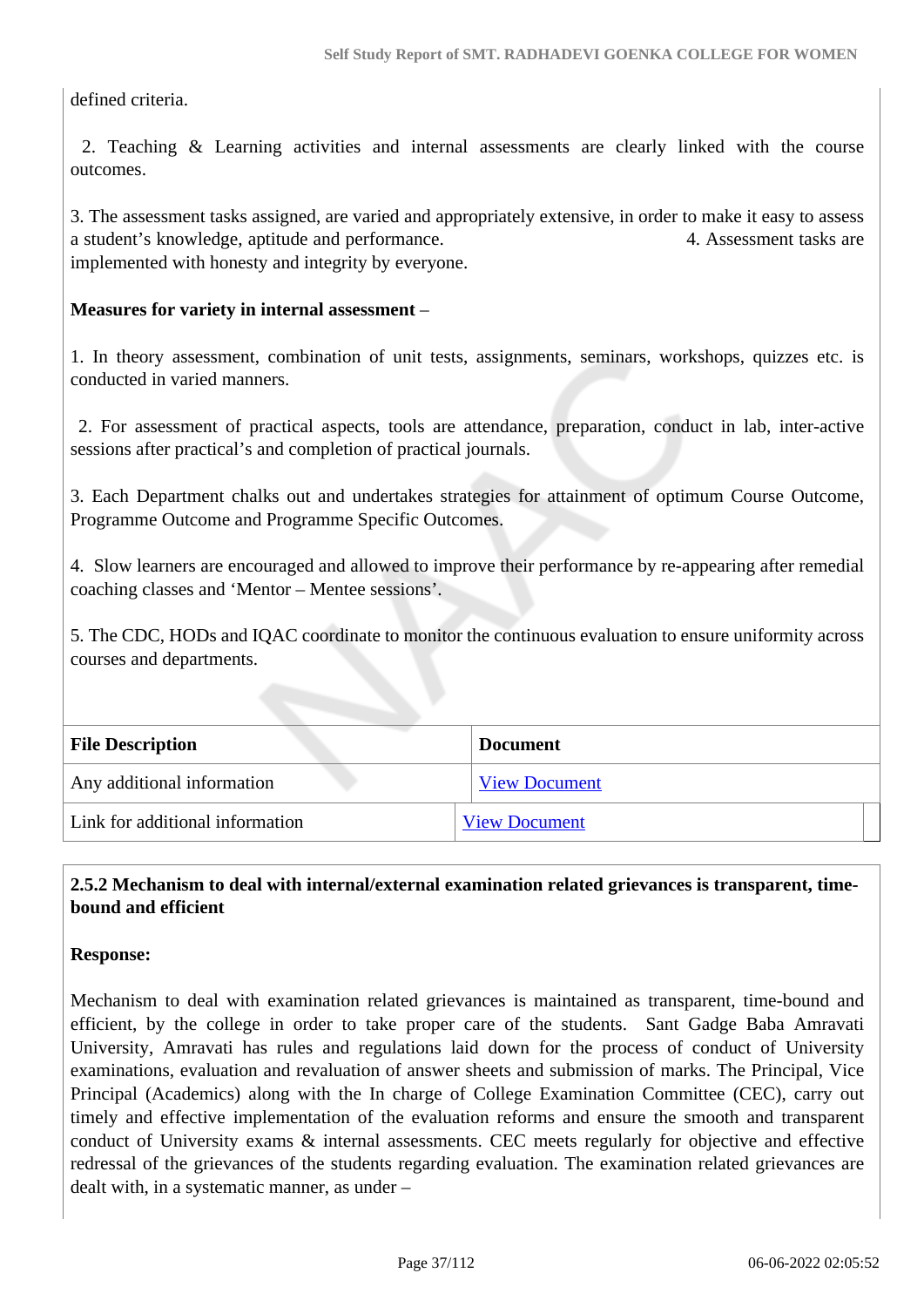## **Grievances related to University examinations** –

For grievance regarding marks of paper, the students are instructed to submit their complaints in the prescribed format and the college forwards them to the University. Students get Xerox copy of answer sheet of the concerned paper. After reading answer sheets student can apply for verification & revaluation of answer sheets. The College forwards student's application to University. The result of revaluation is given by the University within stipulated time.

For errors regarding attendance of students in the examination, the college, in coordination with concerned HOD, sends the duly certified attendance sheets urgently, to the University for correcting the facts.

For grievances related to problem in submission of online exam forms and students' queries related to mistakes in hall tickets and mark sheets regarding name, course name, programme name etc, are resolved promptly by the examination Incharge by communicating to University.

 For grievances related to the question paper CEC communicates with the University and the decision of the University is conveyed to the students.

For grievances related to CIE, students are instructed to make proper representation to the teacher and HOD. They look into the matter and solve the grievance appropriately and to the satisfaction of student in a justified manner.

During COVID – 19 Pandemic, some students faced technical issues at the initial stage. Uncertainty regarding timing & nature of Summer 2020 & Winter 2020 University examinations, under the prevailing circumstances, resulted in psychological disturbances in some students as well as parents. Timely actions by teachers & college resolved the issues appropriately, by following instructions & directions of the university. Psychological counselling  $\&$  support was given to the affected students  $\&$  parents.

## **Grievances related to College examinations** –

For grievances related to examinations conducted at college level, if any, are resolved in a manner similar to those applicable for University examinations.

During COVID – 19 Pandemic, some students faced technical issues at the initial stage. Timely actions by teachers & college resolved the issues appropriately. Divyang students & slow learners were accorded all the necessary attention & help by advanced learners, mentors, teachers as well as college.

The College follows a credible and transparent system in grievance related problem solving.

| <b>File Description</b>         | <b>Document</b>      |
|---------------------------------|----------------------|
| Any additional information      | <b>View Document</b> |
| Link for additional information | <b>View Document</b> |

## **2.6 Student Performance and Learning Outcomes**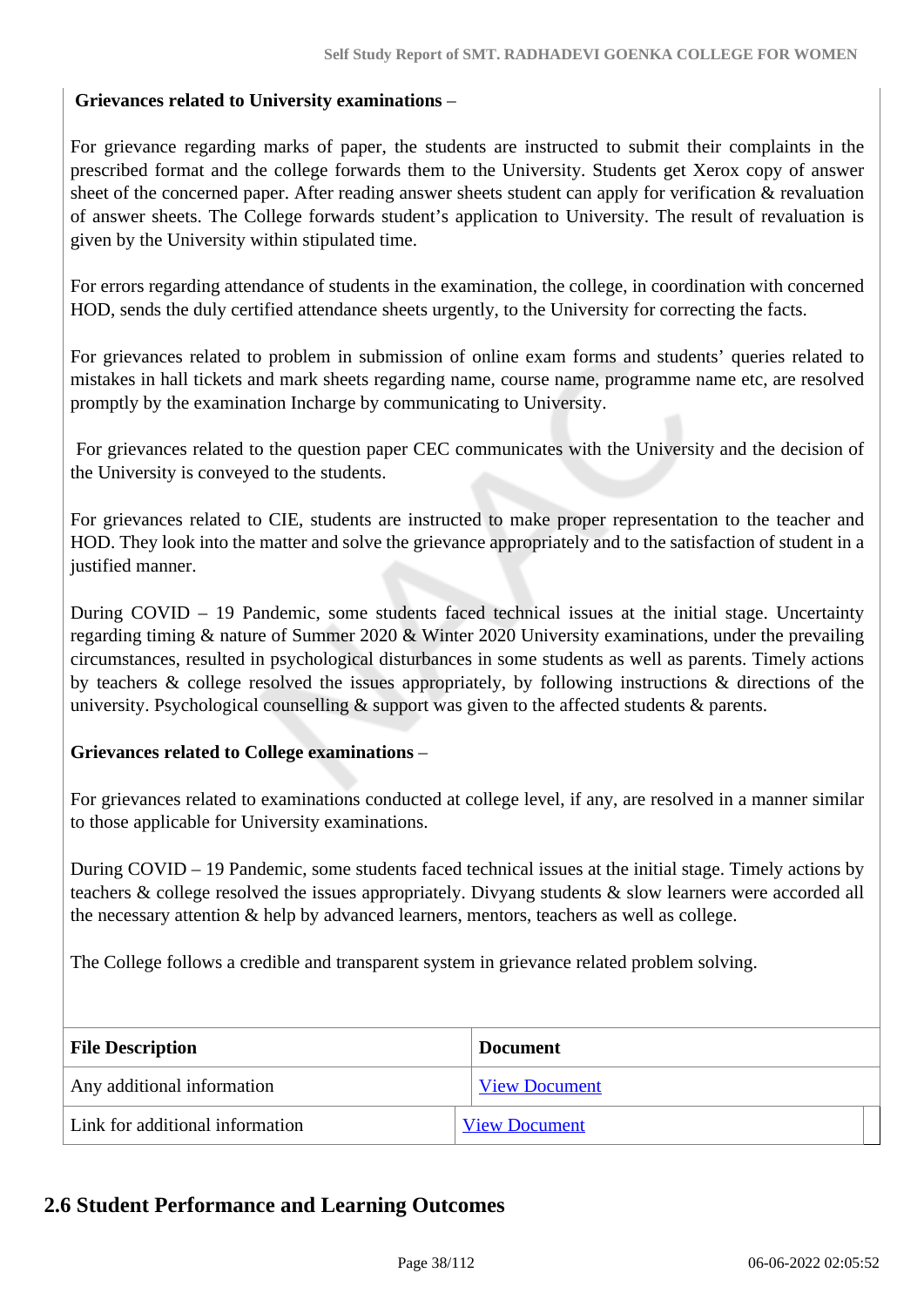## **2.6.1 Programme and course outcomes for all Programmes offered by the institution are stated and displayed on website and communicated to teachers and students.**

## **Response:**

The Program Outcomes, Program Specific Outcomes and Course Outcomes are defined for attaining the basic goals of higher education, namely, proper dissemination and practical applications of knowledge as well as facilitating and encouraging the students for innovative minds, motivated and focused approach and self empowerment for personal and career advancement. Teachers impart the subject related skills related to the Outcomes, through various teaching - learning and allied activities. POs, COs and PSOs are discussed with the students in the Induction Programme and every faculty inform about them in every introductory class. The Program Outcomes, Program Specific Outcomes and Course Outcomes for all programs are prepared by each department and submitted to the institution, to be uploaded on the institutional website.

Following is the link of Program outcomes, program specific outcomes and course outcomes for all programs offered by the Institution.

http://rdgakola.ac.in/documents/Programme%20Outcome.pdf

| <b>File Description</b>                                    | <b>Document</b>      |
|------------------------------------------------------------|----------------------|
| Upload COs for all Programmes (exemplars from<br>Glossary) | <b>View Document</b> |
| Upload any additional information                          | <b>View Document</b> |
| Past link for Additional information                       | <b>View Document</b> |

## **2.6.2 Attainment of programme outcomes and course outcomes are evaluated by the institution.**

#### **Response:**

The institute evaluates the level attainment of program outcomes, program specific outcomes and course outcomes through the outcome of performance of students, which reflects the efficacy of teaching-learning and evaluation methods. The POs, PSOs and COs are attained as under –

## **Attainment of Programme Outcomes is evaluated through** -

- Co- curricular activities
- Extra- curricular activities
- Extension activities
- Various competitions
- Exhibitions
- Awards and Prizes to students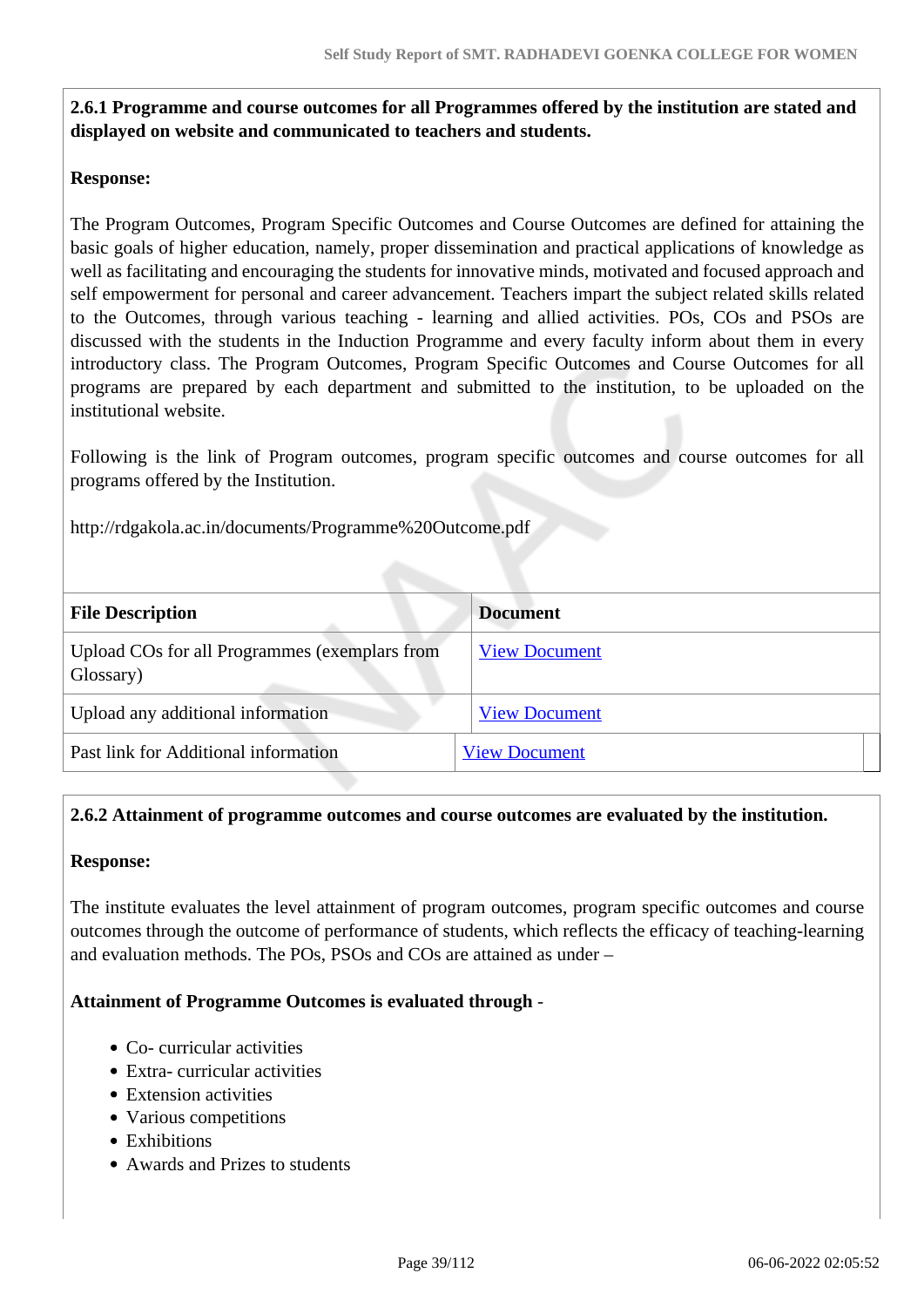#### **Attainment of Programme Specific Outcomes is evaluated through –**

- Teaching and completion of syllabus
- Evaluation and assessment of papers
- Internal examination (Class test and Tutorial)
- External examinations
- Practicals
- Assignments
- Projects
- Class activities
- Group discussions

 Academic performances are reflected by the academic results. The institute has, to its credit, University Rank holders and high academic achievers persistently over the decades.

#### **Attainment of Course Outcomes is evaluated through** –

- Students' Performance in above mentioned Programme Specific Outcomes
- Personal interaction with students.
- Increasing strength of students opting for higher studies like post-graduation and research in recent years.

| <b>File Description</b>               | <b>Document</b>      |
|---------------------------------------|----------------------|
| Upload any additional information     | <b>View Document</b> |
| Paste link for Additional information | <b>View Document</b> |

## **2.6.3 Average pass percentage of Students during last five years**

#### **Response:** 66.7

2.6.3.1 **Number of final year students who passed the university examination year-wise during the last five years**

| 2020-21 | 2019-20                | 2018-19 | 2017-18 | 1 <sub>7</sub><br>$2016 - 17$ |
|---------|------------------------|---------|---------|-------------------------------|
| 708     | $\sim$ $\sim$<br>ں ر ر | 350     | 296     | 278                           |

2.6.3.2 **Number of final year students who appeared for the university examination year-wise during the last five years**

| 2020-21 | 2019-20 | 2018-19 | 2017-18    | $2016-17$ |
|---------|---------|---------|------------|-----------|
| 740     | 601     | 583     | 510<br>214 | 483       |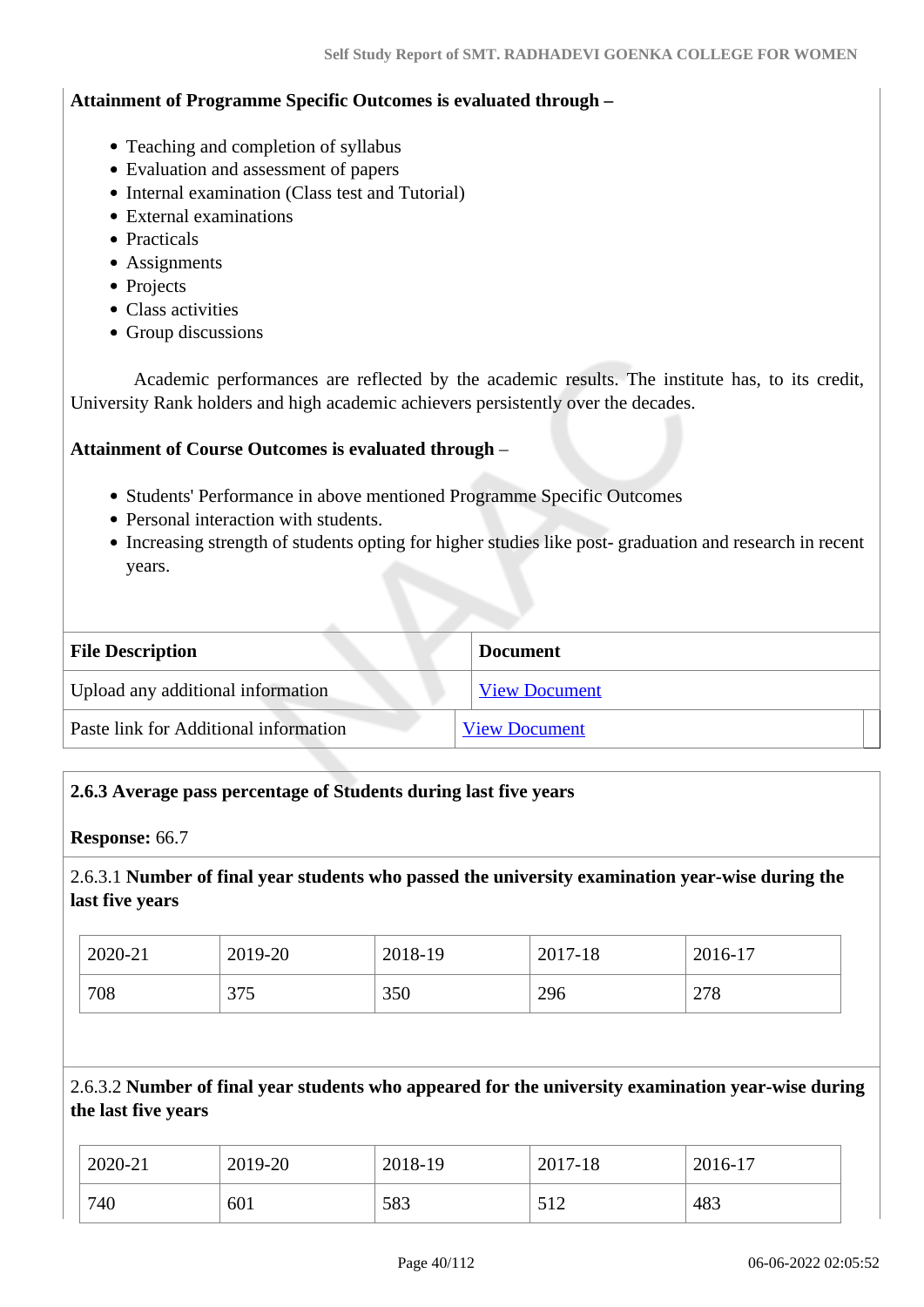| <b>File Description</b>                                                                                                  | <b>Document</b>      |
|--------------------------------------------------------------------------------------------------------------------------|----------------------|
| Upload list of Programmes and number of students<br>passed and appeared in the final year examination<br>(Data Template) | <b>View Document</b> |
| Upload any additional information                                                                                        | <b>View Document</b> |
| Paste link for the annual report                                                                                         | <b>View Document</b> |
|                                                                                                                          |                      |
| <b>7 Student Satisfaction Survey</b>                                                                                     |                      |

# **2.7 Student Satisfaction Survey**

| 2.7.1 Online student satisfaction survey regarding teaching learning process |                      |  |
|------------------------------------------------------------------------------|----------------------|--|
| <b>Response: 3.59</b>                                                        |                      |  |
| <b>File Description</b>                                                      | <b>Document</b>      |  |
| Upload database of all currently enrolled students<br>(Data Template)        | <b>View Document</b> |  |
| Upload any additional information                                            | <b>View Document</b> |  |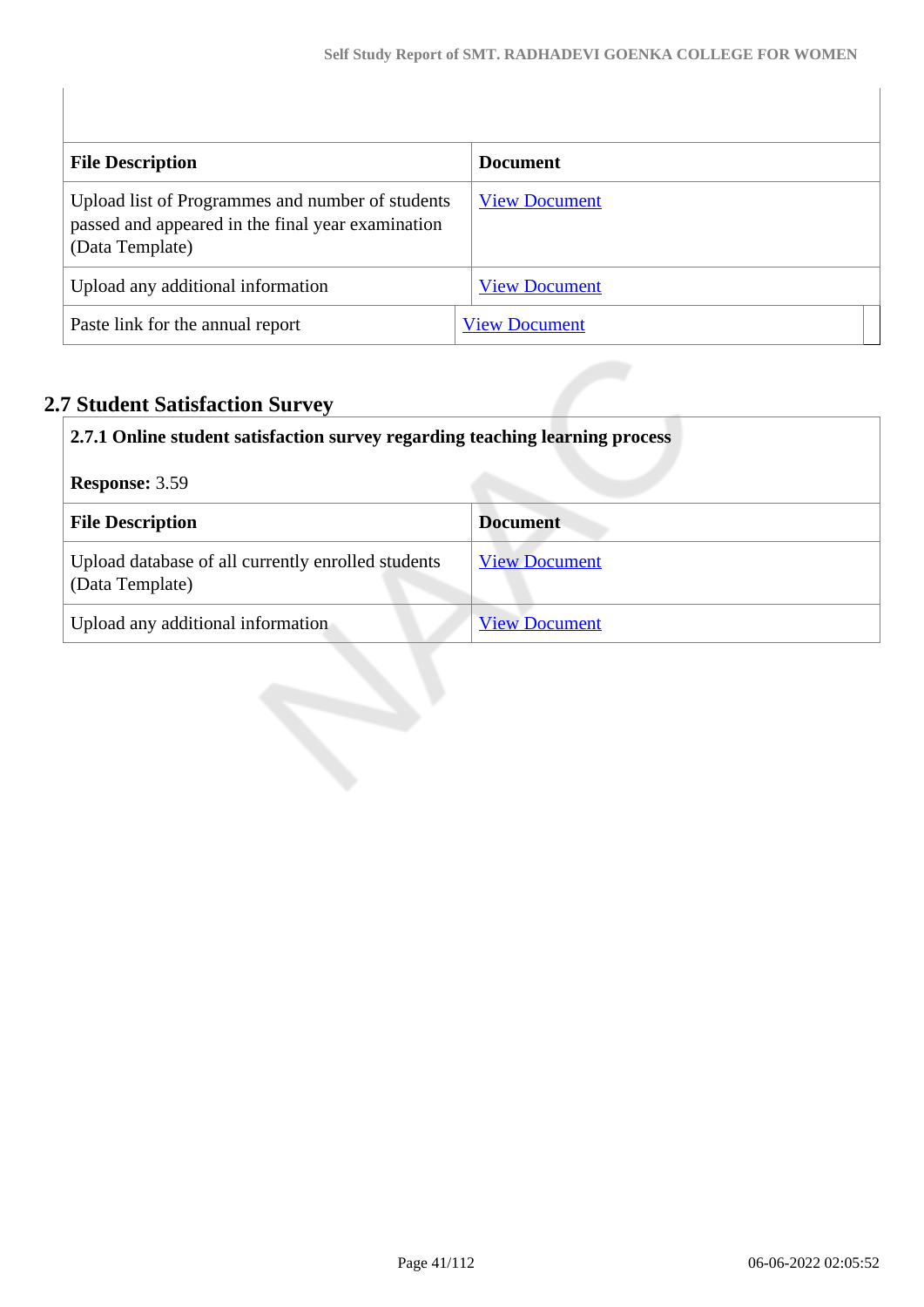# **Criterion 3 - Research, Innovations and Extension**

# **3.1 Resource Mobilization for Research**

 **3.1.1 Grants received from Government and non-governmental agencies for research projects, endowments, Chairs in the institution during the last five years (INR in Lakhs)** 

**Response:** 392500

3.1.1.1 **Total Grants from Government and non-governmental agencies for research projects , endowments, Chairs in the institution during the last five years (INR in Lakhs)**

| 2020-21 | 2019-20 | 2018-19 | 2017-18 | 2016-17 |
|---------|---------|---------|---------|---------|
|         | U       |         | 0       | 392500  |

| <b>File Description</b>                                                             | <b>Document</b>      |
|-------------------------------------------------------------------------------------|----------------------|
| List of endowments / projects with details of grants                                | <b>View Document</b> |
| e-copies of the grant award letters for sponsored<br>research projects / endowments | <b>View Document</b> |

## **3.1.2 Percentage of teachers recognized as research guides (latest completed academic year)**

**Response:** 39.47

## 3.1.2.1 **Number of teachers recognized as research guides**

Response: 15

| <b>File Description</b>                 | <b>Document</b>      |
|-----------------------------------------|----------------------|
| Institutional data in prescribed format | <b>View Document</b> |
| Any additional information              | <b>View Document</b> |

## **3.1.3 Percentage of departments having Research projects funded by government and non government agencies during the last five years**

**Response:** 1.18

3.1.3.1 **Number of departments having Research projects funded by government and nongovernment agencies during the last five years**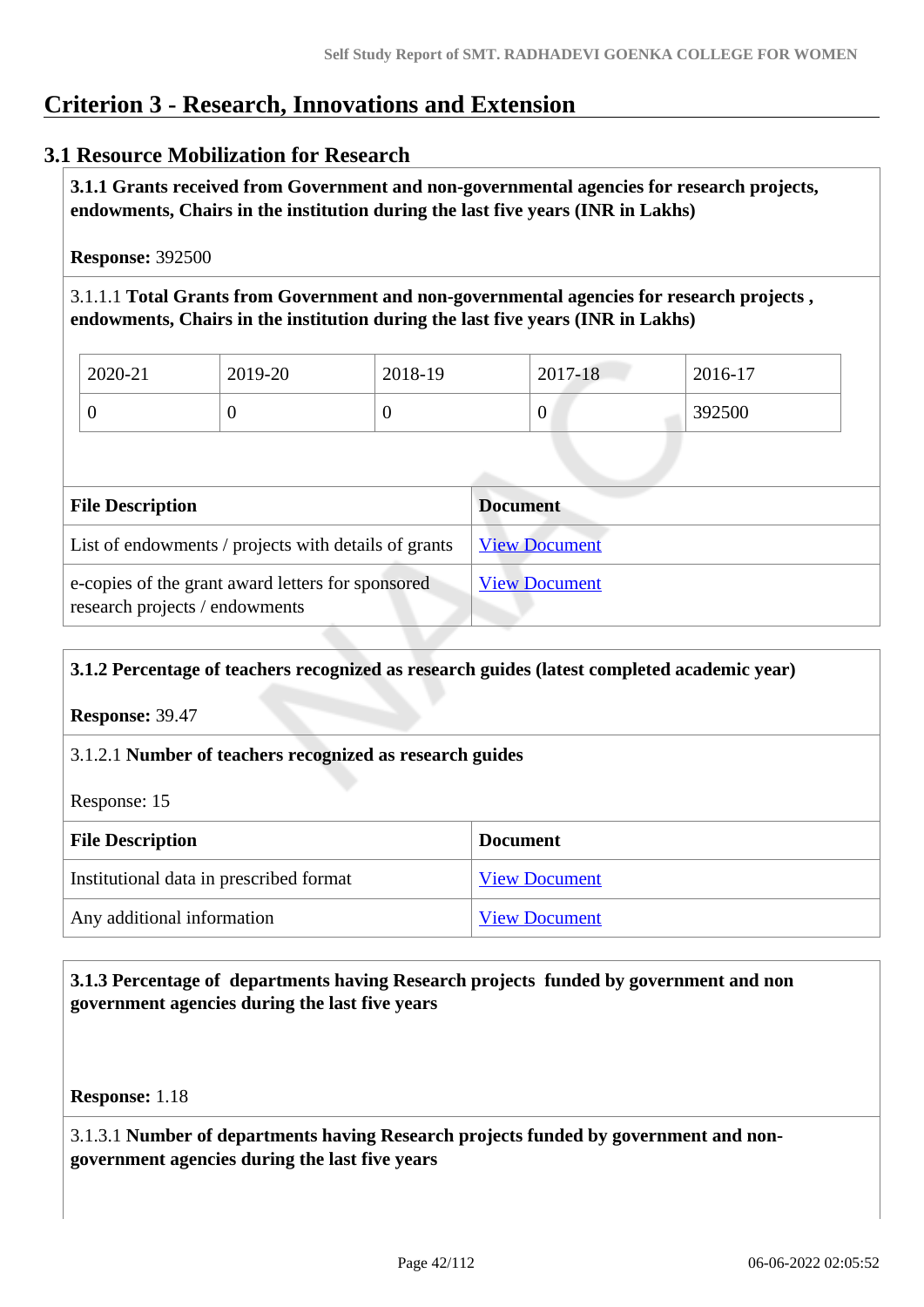| 2020-21                                       | 2019-20 | 2018-19                                                   | 2017-18              | 2016-17 |  |
|-----------------------------------------------|---------|-----------------------------------------------------------|----------------------|---------|--|
| $00\,$                                        | $00\,$  | 00                                                        | $00\,$               | 01      |  |
|                                               |         |                                                           |                      |         |  |
|                                               |         | 3.1.3.2 Number of departments offering academic programes |                      |         |  |
|                                               |         |                                                           |                      |         |  |
| 2020-21                                       | 2019-20 | 2018-19                                                   | 2017-18              | 2016-17 |  |
| 17                                            | 17      | 17                                                        | 17                   | 17      |  |
|                                               |         |                                                           |                      |         |  |
| <b>File Description</b>                       |         |                                                           | <b>Document</b>      |         |  |
| Supporting document from Funding Agency       |         |                                                           | <b>View Document</b> |         |  |
| List of research projects and funding details |         |                                                           | <b>View Document</b> |         |  |
| Paste link to funding agency website          |         |                                                           | <b>View Document</b> |         |  |

## **3.2 Innovation Ecosystem**

 **3.2.1 Institution has created an ecosystem for innovations and has initiatives for creation and transfer of knowledge**

## **Response:**

Our college has taken every effort to create an ecosystem for innovation and research for creation and transfer of knowledge. The following initiatives have been undertaken for creation and transfer of knowledge.

## **Research Policy of Institution:**

**1) Motivation for Research:** The Principal and Research committee encourage the faculty members to submit the proposals to various funding agencies like UGC, ICSSR, ICPR, University, etc. for financial assistance to organize Seminar, Workshop and Conference and conduct Minor and Major research projects, Doing Ph. D. and Post-Doctoral research. Also Encouraging to the students for participate in 'Avishkaar' University level research competition and various seminars, conference etc.

**2) Sanction of Leave:** The Institution provides duty leave to teachers to complete their research project. For field survey, reference work and to attend the seminar, conference etc. duty leave is sanctioned.

**Research Facilities:** Many Research facilities are made available to the research scholars in the campus are as follows:

i) The college provides excellent infrastructure to promote research culture. It has two computer labs with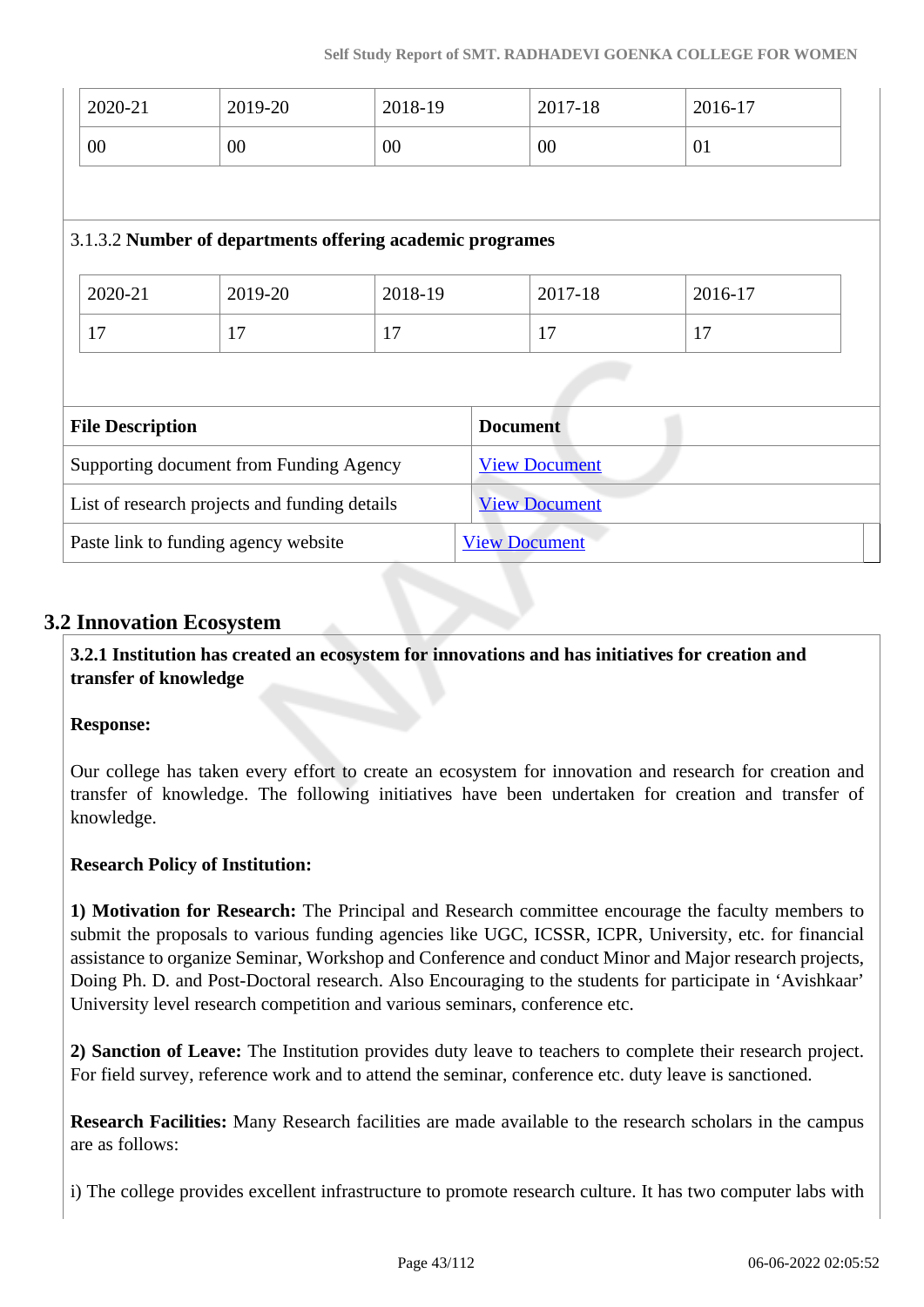broadband internet facility.

ii) The college has University recognized four research centers in various subjects.

iii) The ICT tools such as educational software, projectors, smart and digital boards and other online resources have been used by the faculties.

iv) The college has Google Suite and teachers are taken online classes through Google classroom, Teachmint etc.

## **The outcome of these initiatives is seen in the success story of the college. During the last five years,**

i) Dr. Ravindra Mundre awarded by Honorary D. Litt. from University of Asia, North Korea.

ii) 9 faculties and 4 research scholar have been awarded with Ph. D. The college has sanctioned and submitted one major research project by University Grants Commission.

iii) 281 Research papers published in various International and National journals, 9 books and 65 chapters published in books and conference proceedings.

iv) Dr. Ravindra Mundre honored by Global Teacher Award, Best Researcher Award, Excellent Teacher's Award, Asian Education Award

v) Dr. Vinod Khaire honored by Sahityaratna Annabhau Sathe Smriti Samajbhushan Award, Subject Expert for Maharashtra and Madhya Pradesh Public Service Commission.

vi) Mr. Ajay Shingade served as Subject Expert for Maharashtra State Bureau of Textbook Production and Curriculum Research, Pune and Madhya Pradesh Public Service Commission.

vii) Dr. Ambadas Pande contributed as Resource Person for Securities and Exchange Board of India, Mumbai and Financial Awareness Trainer for National Centre for Financial Education, Mumbai.

viii) Dr. Anjali Rajwade honored with Urjita Award.

ix) Prof. Sonal Kame honored with Young Scientist Award.

x) Our college is registered as a local chapter for NPETL. Dr. Rupa Gupta appointed as a SPOC of Smt. Radhadevi Goenka College for Women, Akola

xi) In University Avishkar competition, Naina Turkar, Saloni Ohe, Vaishali Nirmal, Neha Palhade, Snehal Sharma, AachalAgrwal and Ankita Bhujbale secured ranking for their innovations.

xii) Bhagyashree Ingle participated in RDC.

xiii) ManikaAnasane, Komal Wankhade, Kajal Wankhade, Mayuri Ingle, Durgeshwari Gawande, RiyaTaram etc. more than 15 students participated in sports and cultural activities at state, national and international level.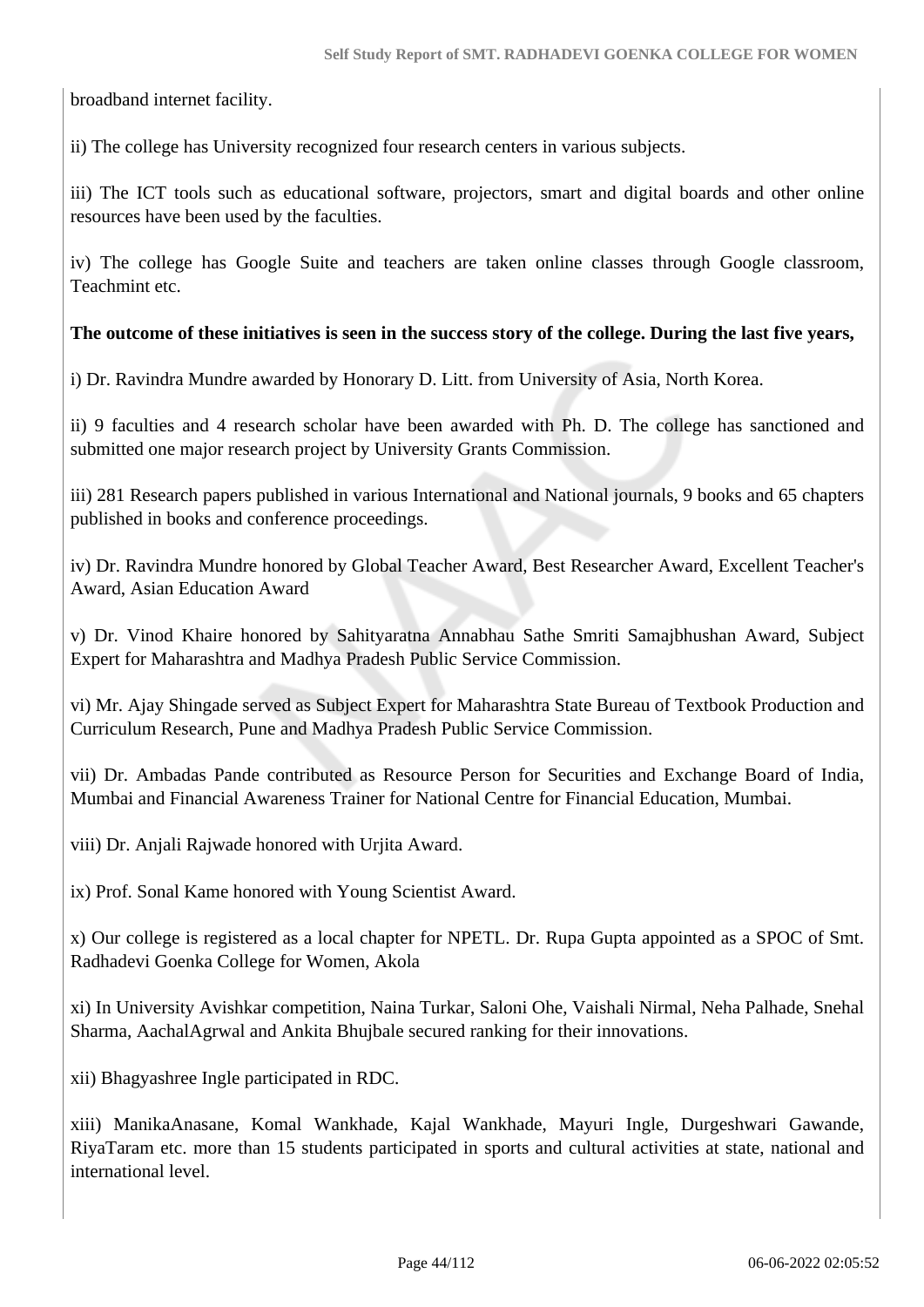| <b>File Description</b>               | <b>Document</b>      |
|---------------------------------------|----------------------|
| Upload any additional information     | <b>View Document</b> |
| Paste link for additional information | <b>View Document</b> |

## **3.2.2 Number of workshops/seminars conducted on Research Methodology, Intellectual Property Rights (IPR) and entrepreneurship during the last five years**

## **Response:** 8

3.2.2.1 **Total number of workshops/seminars conducted on Research Methodology, Intellectual Property Rights (IPR) and entrepreneurship year-wise during last five years** 

| 2020-21 | 2019-20 | 2018-19 | 2017-18        | $2016-17$ |
|---------|---------|---------|----------------|-----------|
| 01      | 04      | 02      | $\overline{0}$ | ◡         |

| <b>File Description</b>                        | <b>Document</b>      |
|------------------------------------------------|----------------------|
| Report of the event                            | <b>View Document</b> |
| List of workshops/seminars during last 5 years | <b>View Document</b> |
| Any additional information                     | <b>View Document</b> |

## **3.3 Research Publications and Awards**

**3.3.1 Number of Ph.Ds registered per eligible teacher during the last five years**

## **Response:** 1.6

3.3.1.1 **How many Ph.Ds registered per eligible teacher within last five years**

Response: 24

3.3.1.2 **Number of teachers recognized as guides during the last five years**

Response: 15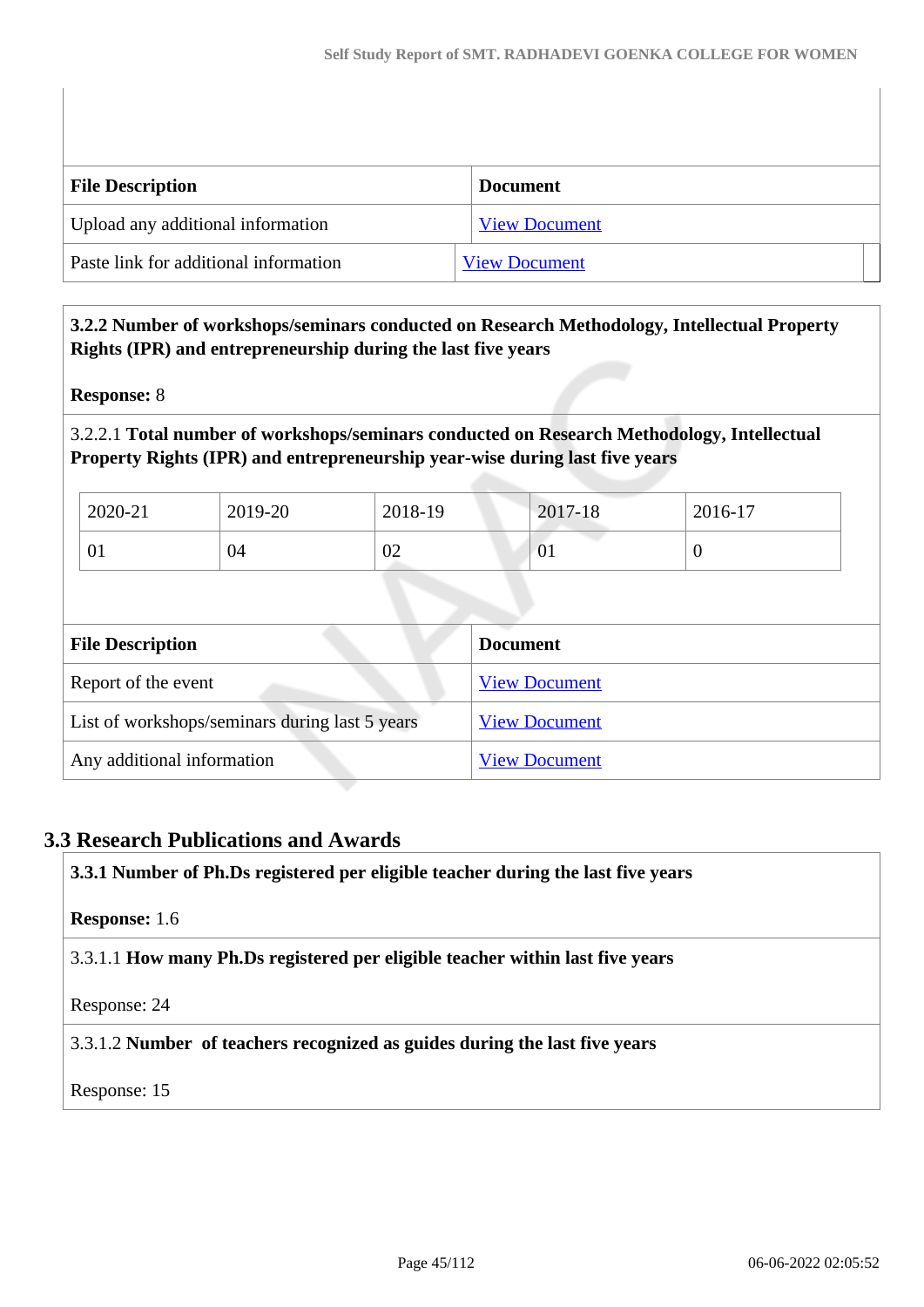| <b>File Description</b>                                                                              | <b>Document</b>      |
|------------------------------------------------------------------------------------------------------|----------------------|
| List of PhD scholars and their details like name of<br>the guide, title of thesis, year of award etc | <b>View Document</b> |
| Any additional information                                                                           | <b>View Document</b> |
| URL to the research page on HEI website                                                              | <b>View Document</b> |

## **3.3.2 Number of research papers per teachers in the Journals notified on UGC website during the last five years**

**Response:** 7.1

3.3.2.1 **Number of research papers in the Journals notified on UGC website during the last five years.**

| 2020-21 | 2019-20 | 2018-19   | $2017 - 18$ | 2016-17 |
|---------|---------|-----------|-------------|---------|
| 43      | 84      | - -<br>ნა | 43          | 46      |

| <b>File Description</b>                                                               | <b>Document</b>      |
|---------------------------------------------------------------------------------------|----------------------|
| List of research papers by title, author, department,<br>name and year of publication | <b>View Document</b> |
| Any additional information                                                            | <b>View Document</b> |

 **3.3.3 Number of books and chapters in edited volumes/books published and papers published in national/ international conference proceedings per teacher during last five years**

**Response:** 1.87

## 3.3.3.1 **Total number of books and chapters in edited volumes/books published and papers in national/ international conference proceedings year-wise during last five years**

| $2020 - 21$ | 2019-20 | 2018-19 | 2017-18 | 2016-17 |
|-------------|---------|---------|---------|---------|
| っっ<br>، ب   | ⊥ັ      | 04      | 03      | 10      |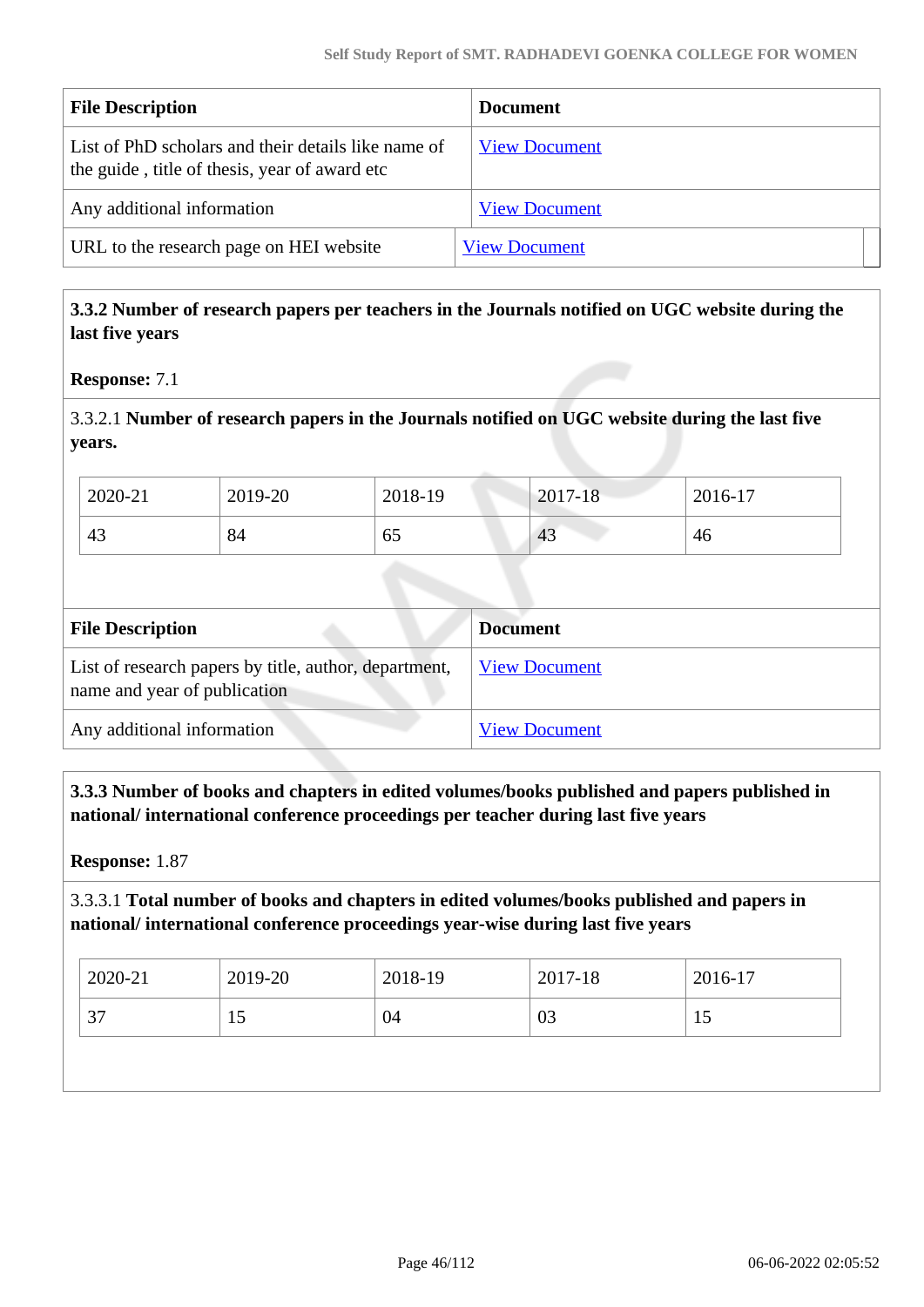| <b>File Description</b>                                   | <b>Document</b>      |
|-----------------------------------------------------------|----------------------|
| List books and chapters edited volumes/books<br>published | <b>View Document</b> |
| Any additional information                                | <b>View Document</b> |

# **3.4 Extension Activities**

 **3.4.1 Extension activities are carried out in the neighborhood community, sensitizing students to social issues, for their holistic development, and impact thereof during the last five years.**

## **Response:**

The institution recognizes its responsibility as a higher education institute and has laid stress on extension and community related activities and projects. The college has rich heritage of social work as our Founder President late Smt. Radhadevi Goenka alias Mataji was a renowned freedom fighter, follower of ideology of Mahatma Gandhi and social worker. Hence, carrying forward the baton of social work, the extension activities of the college are materialized through various departments and working committees such as NSS, NCC, and Cultural and Day Celebration committee. Following are the community works which had notable impact upon students' personality and society at large; -

International Yoga Day, Blood Donation Camp, Swachha Bharat Abhiyan, Pulse Polio Awarness Program, AIDS Day Awarness Program, Cashless Transaction Awareness Program, Tree Plantation Program, Eye Donation Awareness Rally, Tobacco free Campaign Program, Constitution Day, Road Safety Abhiyan, Polio Vaccination Program, Rally for plantation, Soil Health awareness program, Rally for Environmental awareness, Women's Safety Program-Janani 2, Morna River Cleanliness drive, Eco Friendly Ganesh Idol, Surgical Strike Day, PASCO Workshop, Self Defense Workshop, Eco-friendly bag making Workshop etc. and maintaining Mental Health during Pandemic Phase of Covid-19.

Unnat Bharat Abhiyan Scheme was adopted for five villages namelyKanheri (Sarap), Rustamabad, Alanda, Shivapur and Chandur. Under this scheme, our students had completed primary survey for economic, environmental and social issues. To consider these issues, we planned some activities to improve their economic and social status. We focused to register the voters those who completed eighteen year of the age under Voter registration camp.

Annual Day and Cultural Committee organizes Theme-based Gathering in which every year significant social, moral or ethical, human value or issue is taken as theme and accordingly all activities and events are planned. In the last five years following issues are attended and were the themes of the annual day; - 'Beti Baccho, Beti Padhav', 'KabTak Rokoge', 'Mera Rastra, MeraYogdan', 'Hasya Umang, HasyaTrang', and 'Vasudhav Kutumbakum.'

Various faculties and departments do extension activities through exhibitions, projects, competitions, study tours and field visits, environmental awareness programmes, lectures, workshops, and seminars.

Through all these activities wonderful and noteworthy changes are seen in the personality and approach of the students. All these activities contributed greatly in building their confidence, firmness of character, knowledge, sincerity developing positive set of mind towards problems of the society, and in making them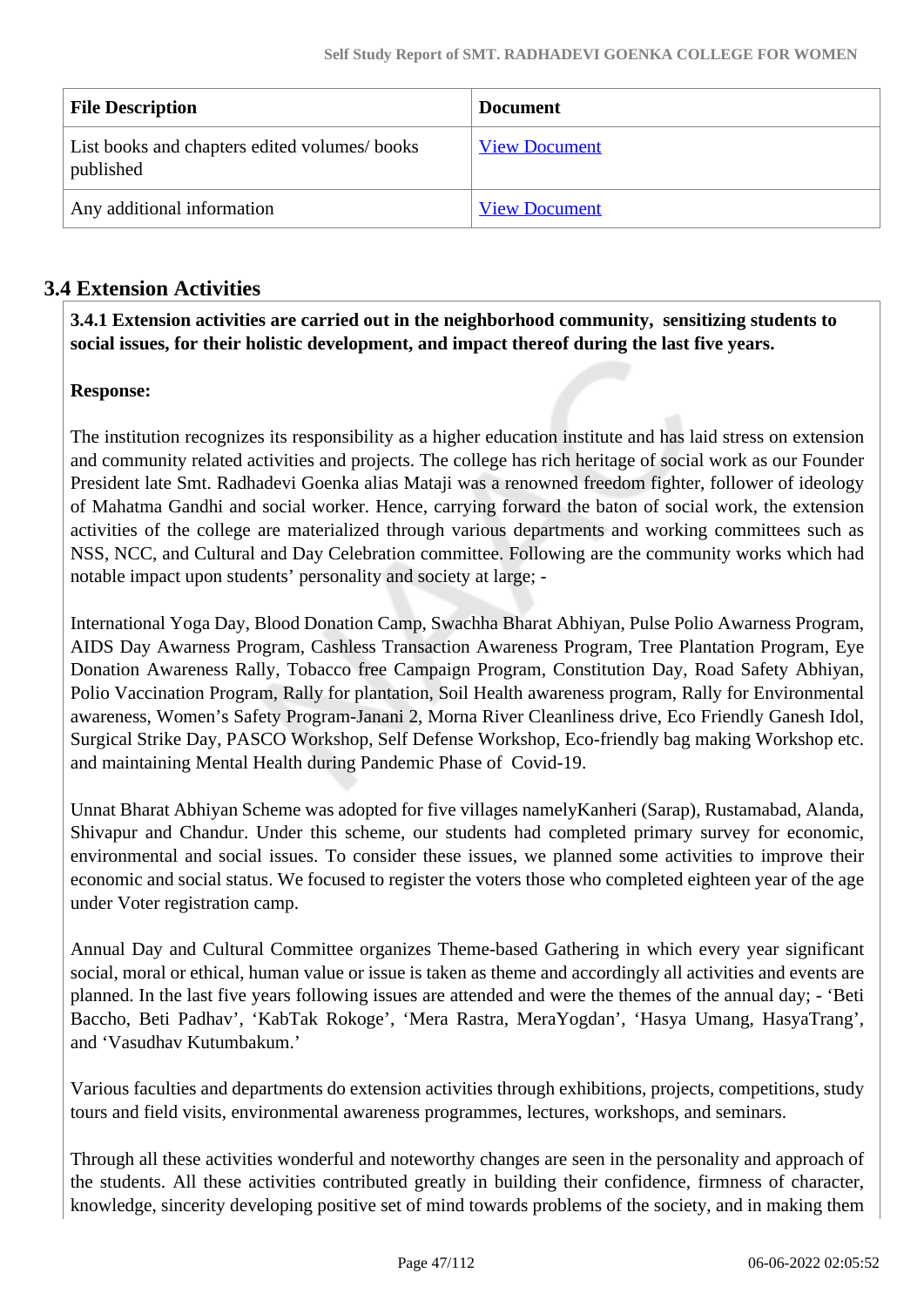a better human being. Project Morna, Janni-2, and Covid-19 initiatives were greatly appreciated by society and helped greatly in creating awareness.

| <b>File Description</b>               | <b>Document</b>      |
|---------------------------------------|----------------------|
| Upload any additional information     | <b>View Document</b> |
| Paste link for additional information | <b>View Document</b> |

## **3.4.2 Number of awards and recognitions received for extension activities from government/ government recognised bodies during the last five years**

## **Response:** 2

3.4.2.1 **Total number of awards and recognition received for extension activities from Government/ Government recognised bodies year-wise during the last five years.**

| 2020-21                  | 2019-20 | 2018-19 | 2017-18 | 2016-17 |
|--------------------------|---------|---------|---------|---------|
| $\overline{\phantom{0}}$ |         | ν       |         | ν       |

| <b>File Description</b>                                     | <b>Document</b>      |
|-------------------------------------------------------------|----------------------|
| Number of awards for extension activities in last 5<br>year | <b>View Document</b> |
| e-copy of the award letters                                 | <b>View Document</b> |
| Any additional information                                  | <b>View Document</b> |

## **3.4.3 Number of extension and outreach programs conducted by the institution through NSS/NCC, Government and Government recognised bodies during the last five years**

**Response:** 104

3.4.3.1 **Number of extension and outreached Programmes conducted in collaboration with industry, community and Non- Government Organizations through NSS/ NCC/ Red Cross/ YRC etc., yearwise during the last five years**

| 27<br>22<br>22<br>21 |  |
|----------------------|--|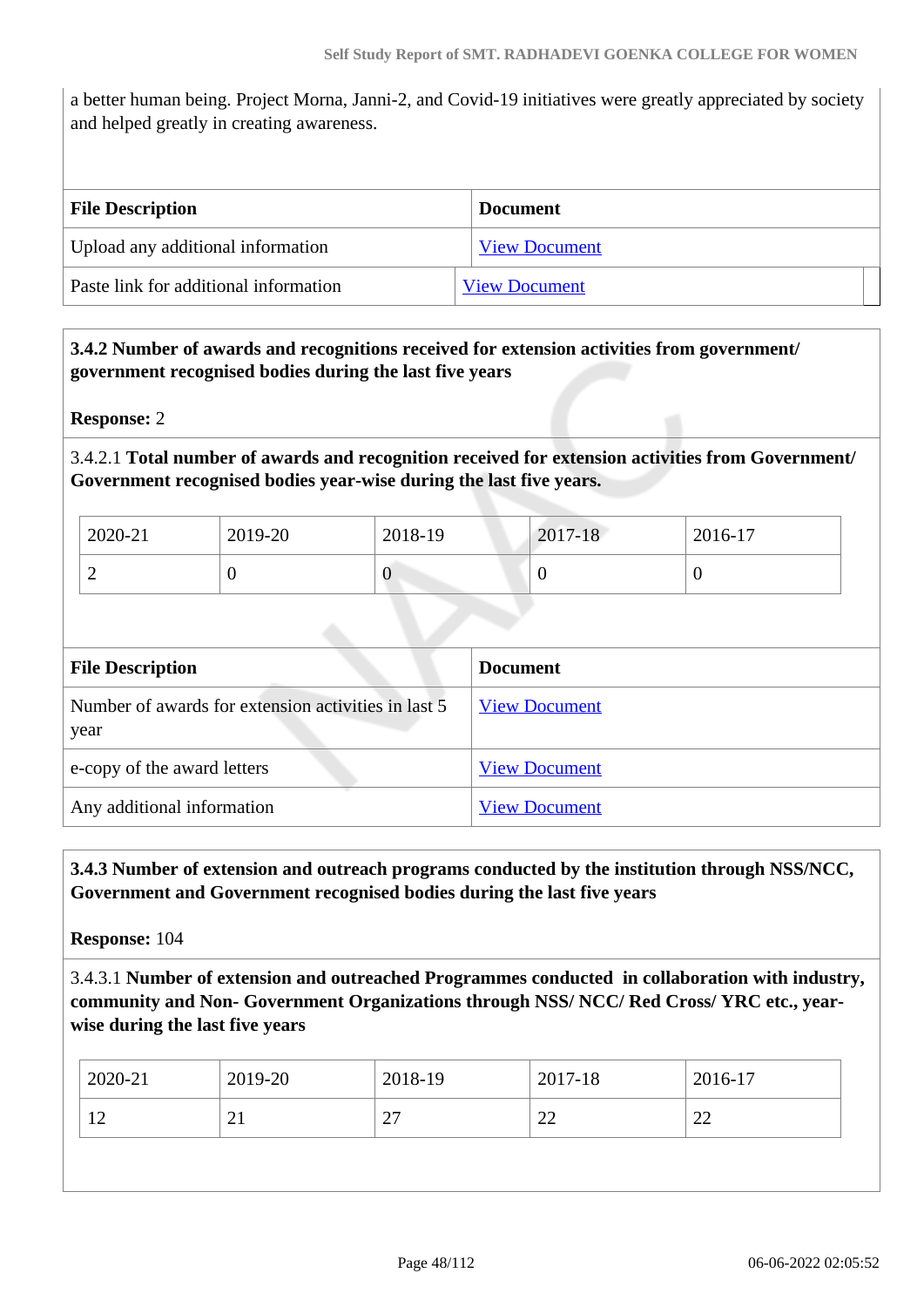| <b>File Description</b>                                                                                          | <b>Document</b>      |
|------------------------------------------------------------------------------------------------------------------|----------------------|
| Reports of the event organized                                                                                   | <b>View Document</b> |
| Number of extension and outreach Programmes<br>conducted with industry, community etc for the last<br>five years | <b>View Document</b> |
| Any additional information                                                                                       | <b>View Document</b> |

 **3.4.4 Average percentage of students participating in extension activities at 3.4.3. above during last five years**

**Response:** 65.07

## 3.4.4.1 **Total number of Students participating in extension activities conducted in collaboration with industry, community and Non- Government Organizations such as Swachh Bharat, AIDs awareness, Gender issue etc. year-wise during last five years**

| 2020-21 | 2019-20 | 2018-19 | 2017-18 | 2016-17 |
|---------|---------|---------|---------|---------|
| 1062    | 1617    | 1608    | 1767    | 1423    |

| <b>File Description</b>                                                                      | <b>Document</b>      |
|----------------------------------------------------------------------------------------------|----------------------|
| Report of the event                                                                          | <b>View Document</b> |
| Average percentage of students participating in<br>extension activities with Govt or NGO etc | <b>View Document</b> |
| Any additional information                                                                   | <b>View Document</b> |

## **3.5 Collaboration**

 **3.5.1 Number of Collaborative activities for research, Faculty exchange, Student exchange/ internship per year**

**Response:** 24

3.5.1.1 **Number of Collaborative activities for research, Faculty exchange, Student exchange/ internship year-wise during the last five years**

| 00<br>02<br>08<br>00<br>14 |  |
|----------------------------|--|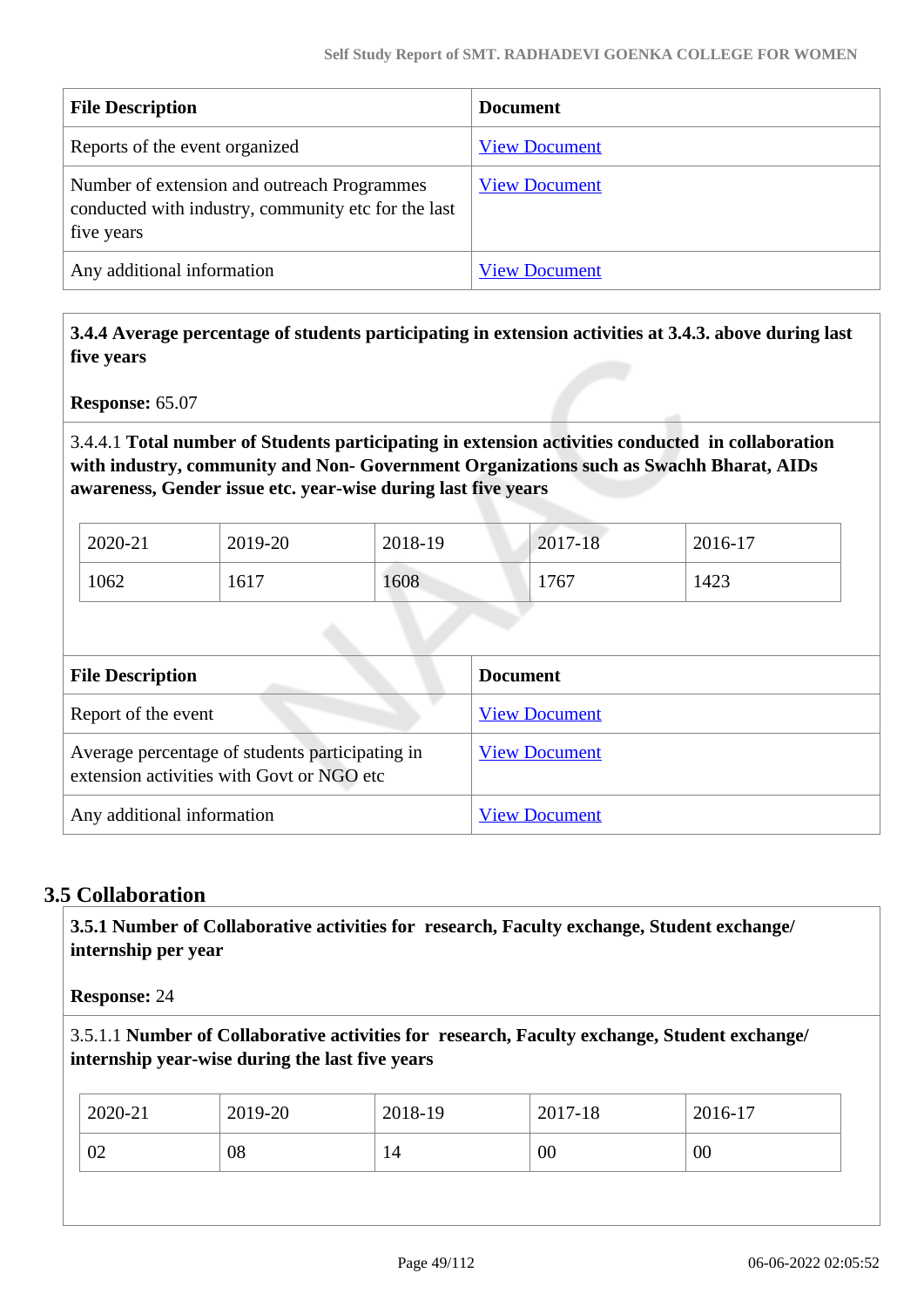| <b>File Description</b>                                                                                                            | <b>Document</b>      |
|------------------------------------------------------------------------------------------------------------------------------------|----------------------|
| e-copies of related Document                                                                                                       | <b>View Document</b> |
| Details of Collaborative activities with<br>institutions/industries for research, Faculty<br>exchange, Student exchange/internship | <b>View Document</b> |
| Any additional information                                                                                                         | <b>View Document</b> |

 **3.5.2 Number of functional MoUs with institutions, other universities, industries, corporate houses etc. during the last five years** 

**Response:** 5

## 3.5.2.1 **Number of functional MoUs with Institutions of national, international importance, other universities, industries, corporate houses etc. year-wise during the last five years**

| 2020-21 | 2019-20        | 2018-19 | 2017-18      | 2016-17 |
|---------|----------------|---------|--------------|---------|
| UI      | $\overline{0}$ | ◡       | $\sim$<br>VZ | 01      |

| <b>File Description</b>                                                                                                                     | <b>Document</b>      |
|---------------------------------------------------------------------------------------------------------------------------------------------|----------------------|
| e-Copies of the MoUs with institution/<br>industry/corporate houses                                                                         | <b>View Document</b> |
| Details of functional MoUs with institutions of<br>national, international importance, other universities<br>etc during the last five years | <b>View Document</b> |
| Any additional information                                                                                                                  | <b>View Document</b> |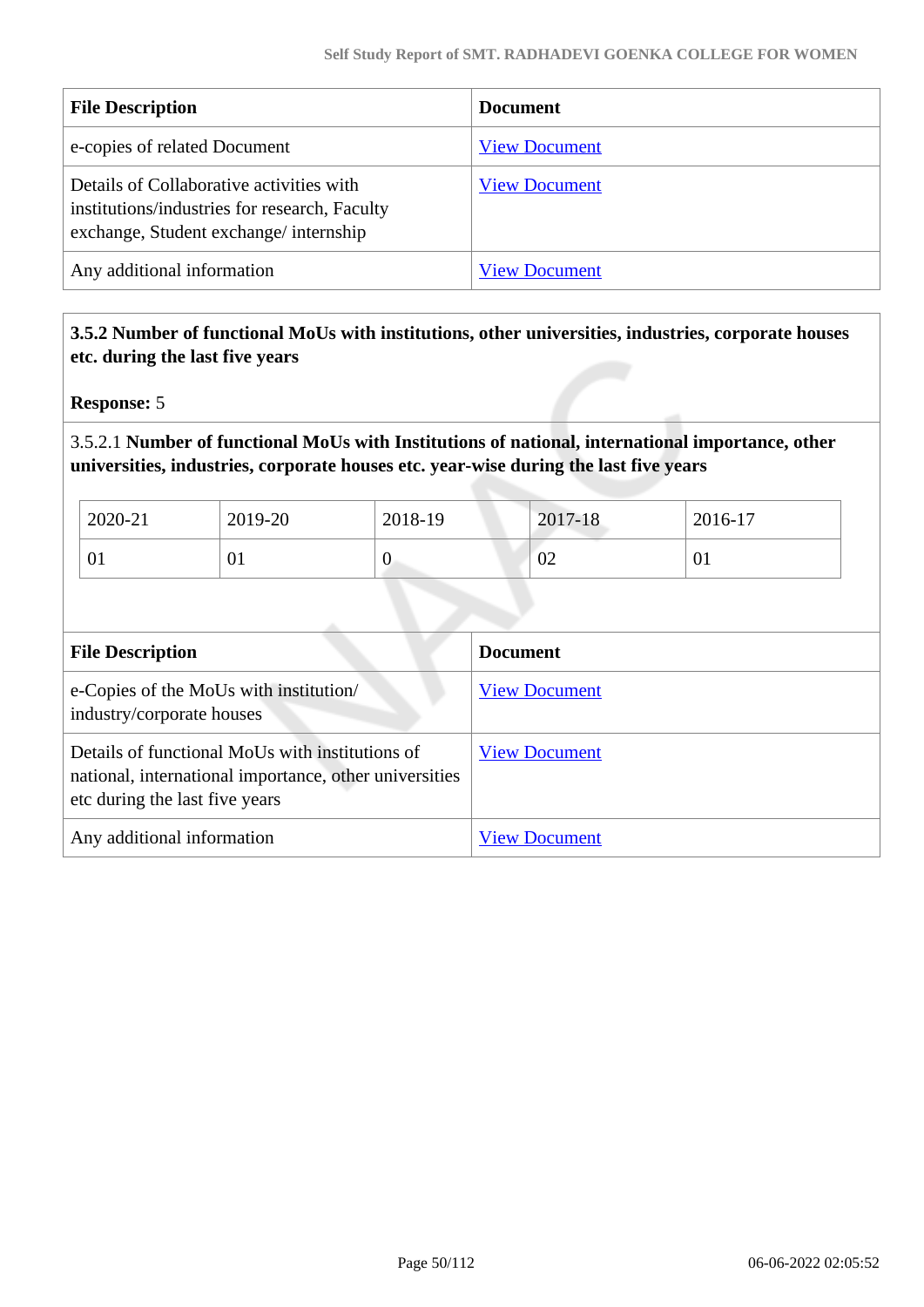# **Criterion 4 - Infrastructure and Learning Resources**

# **4.1 Physical Facilities**

 **4.1.1 The Institution has adequate infrastructure and physical facilities for teaching- learning. viz., classrooms, laboratories, computing equipment etc.** 

## **Response:**

The college campus has sufficient space for all academic, administrative, co-curricular and extracurricular activities. The college has well adequate infrastructure. The college is located in 8 acres of land. There are 4 buildings including 01 heritage building for regular academic, administrative, sports, library, auditorium, indoor stadium and hostel. The total built up area is 11128.86 sq. mtr. There are three faculties of Arts, Commerce and Home science and 17 departments in the college. The college currently has student strength of 2637. There are four research centers in the subject Home Science, Music, Commerce, Marathi and two research centers in the subject English and Political Science are proposed.

**Digital and Virtual Classrooms**: - Our institution has made virtual and digital classrooms. It helps the students and the teachers both to conduct lectures. It is well equipped with Digital Board and ICT tools.

**Classrooms:** The College has 32 well ventilated classrooms and 01 seminar hall with adequate seating arrangements. The institution ensures that all the basic and essential infrastructural facilities are made available for imparting quality education.

All the classrooms are provided with wooden benches, black, green and white boards, fans, tube light and electrical fittings. The classrooms are provided with large window for better and efficient access to natural light and air for ventilation.

Laboratories: There are well equipped laboratories for the subjects of Home Science, Home Economics courses. All the laboratories are equipped with ICT facilities. The laboratories are updated regularly with addition of equipment with latest specifications as per the needs of the department.

**Library**: The College has central library building of 3950 sq. ft. The reading room is well furnished to accommodate 50 students at a time and provides conductive environment for study area of 1400 sq. feet.

**Computer Facility:** The College has 2 computer laboratories for UG and PG with 24 personal computers, cloud point 100, Thin PC 15, Laptops 05, 7 LCD projector with antivirus software and 18 laser and 9 dot matrix printers. All the computers are connected to Broadband internet connection with **60-**mbps speed. The college has **26** CCTV cameras, generator facility of 450 KV and 2 photocopier machines. The college has student facility center in the premises.

## **Other facilities:**

**1) Botanical Garden:** The college has botanical garden of area 1050 Sq. ft.

**2) Hostel facilities:** The College has girls hostel with the capacity of 100 students.

**3) NSS Unit:** The College has an NSS unit with sanctioned strength of **200** volunteers. NSS office (**100** sq.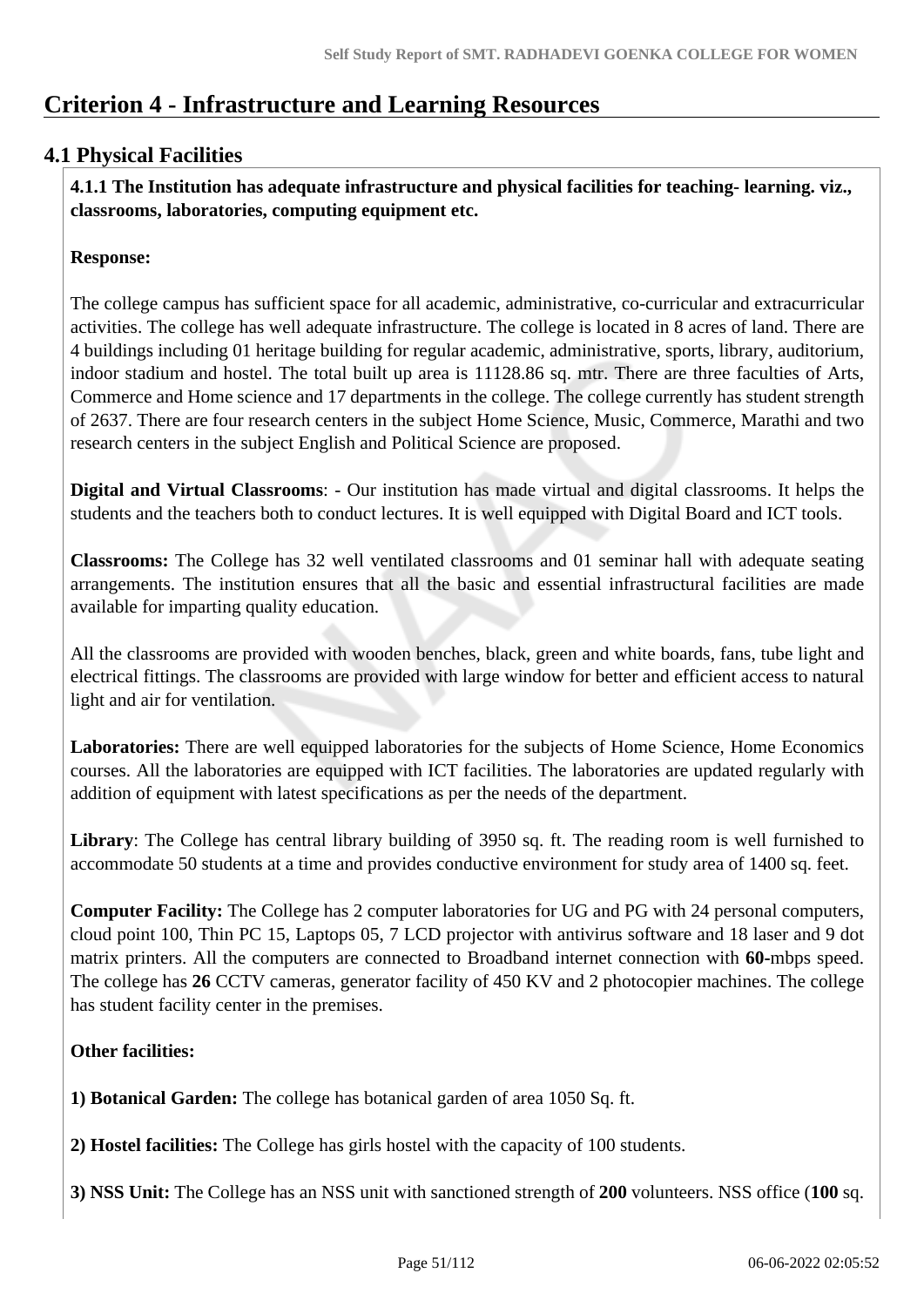ft.) is equipped with computer and other facilities.

**4) NCC Unit:** The College has an NCC office of **200** sq. ft. area. 94 students can enroll as per the norms.

**5) Academic Facilities:** All the departments are equipped with computers, LCD projectors, internet and printers. The library has 5-computers which can be used by the staff and students. The reprographic facilities are available in examination section and in student facility center.

| <b>File Description</b>               | <b>Document</b>      |  |
|---------------------------------------|----------------------|--|
| Upload any additional information     | <b>View Document</b> |  |
| Paste link for additional information | <b>View Document</b> |  |

## **4.1.2 The Institution has adequate facilities for cultural activities, sports, games (indoor, outdoor), gymnasium, yoga centre etc.**

## **Response:**

The College has an auditorium equipped with audio-video, light, public address system, etc. The college provides facilities for cultural activities along with co-curricular, extra-curricular, extension, etc. Our college organizes various cultural activities like celebration of various days, preparation of youth festival, university and intercollegiate competitions, Annual Day of the college, Bhajan Sandhya for paying tribute to founder president and role models for the institution, Sharada Ustav as a mark of Women Empowerment, various cultural competitions like Singing, Dancing and Drama Competition and so on. The college provides various facilities for these cultural activity such practice room, musical equipments, sound system, stage, seating arrangement, technical infrastructure etc.

The college provides adequate facilities for Indoor and Outdoor games, Aerobics and Yoga activities. The institution has adequate facilities for teachers, student and non-teaching staff for recreation, health, social cohesion and participation. There is a lot of encouragement for the students to participate in sports. Department has organized Sports Enrollment week in which students were aware about the indoor and outdoor games and benefits of the various games. Safe environment is for different stake holder of the institutions. The college has adequate space and facilities for sports for all round development of our students. There is provision of TA/DA for students to participate in sports competitions organized at inter collegiate, university, state and national level. Winners are felicitated by mementos and cash awards by the institution. Sulakshan Kulkarni Cricket Academy & RDG Football Academy is available to provide sports training to students.

## **Indoor and Outdoor Games**

**1) Indoor Games:** The College has indoor hall of 600sq. ft. for indoor games. The college provides facility for indoor game like chess, carom, and table tennis.

**2) Outdoor Games:** The College has well-constructed total playground of area is 455x388 mtr. There is provision for outdoor games like Kabaddi, Volley ball, Football, Kho-Kho, Basketball, and Cricket.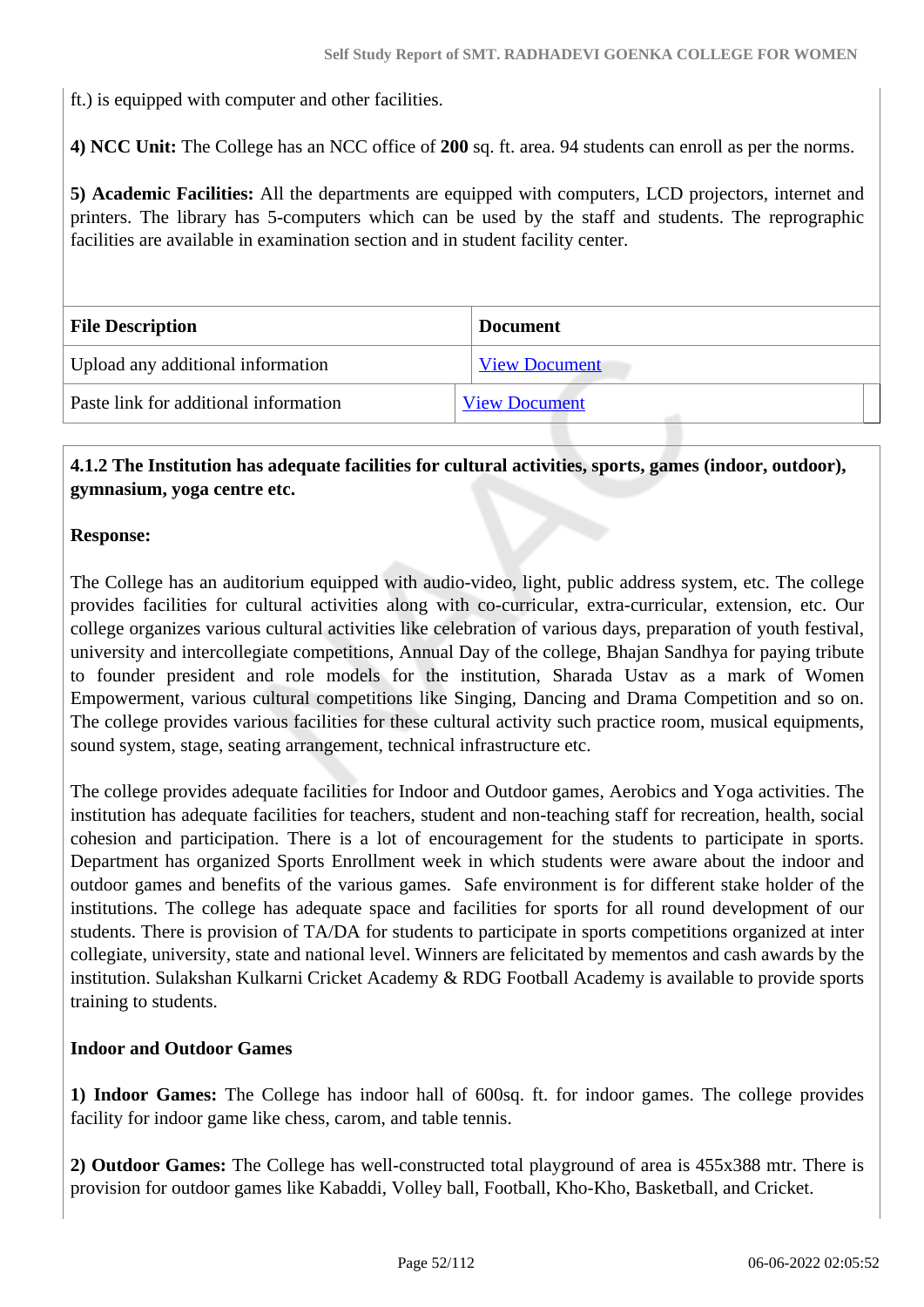| <b>File Description</b>               | <b>Document</b>      |
|---------------------------------------|----------------------|
| Upload any additional information     | <b>View Document</b> |
| Paste link for additional information | <b>View Document</b> |

## **4.1.3 Percentage of classrooms and seminar halls with ICT- enabled facilities such as smart class, LMS, etc.** *(Data for the latest completed academic year)*

**Response:** 21.21

| 4.1.3.1 Number of classrooms and seminar halls with ICT facilities                           |                      |  |
|----------------------------------------------------------------------------------------------|----------------------|--|
| Response: 7                                                                                  |                      |  |
| <b>File Description</b>                                                                      | <b>Document</b>      |  |
| Upload Number of classrooms and seminar halls<br>with ICT enabled facilities (Data Template) | <b>View Document</b> |  |
| Upload any additional information                                                            | <b>View Document</b> |  |
| Paste link for additional information                                                        | <b>View Document</b> |  |

## **4.1.4 Average percentage of expenditure, excluding salary for infrastructure augmentation during last five years(INR in Lakhs)**

**Response:** 19.44

4.1.4.1 **Expenditure for infrastructure augmentation, excluding salary year-wise during last five years (INR in lakhs)**

| 2020-21                 | 2019-20                                                                                             | 2018-19 |                 | 2017-18              | 2016-17 |
|-------------------------|-----------------------------------------------------------------------------------------------------|---------|-----------------|----------------------|---------|
| 0                       | 1.96                                                                                                | 1.68    |                 | 5                    | 6.33    |
|                         |                                                                                                     |         |                 |                      |         |
| <b>File Description</b> |                                                                                                     |         |                 |                      |         |
|                         |                                                                                                     |         | <b>Document</b> |                      |         |
|                         | Upload Details of budget allocation, excluding<br>salary during the last five years (Data Template) |         |                 | <b>View Document</b> |         |

# **4.2 Library as a Learning Resource**

**4.2.1 Library is automated using Integrated Library Management System (ILMS)**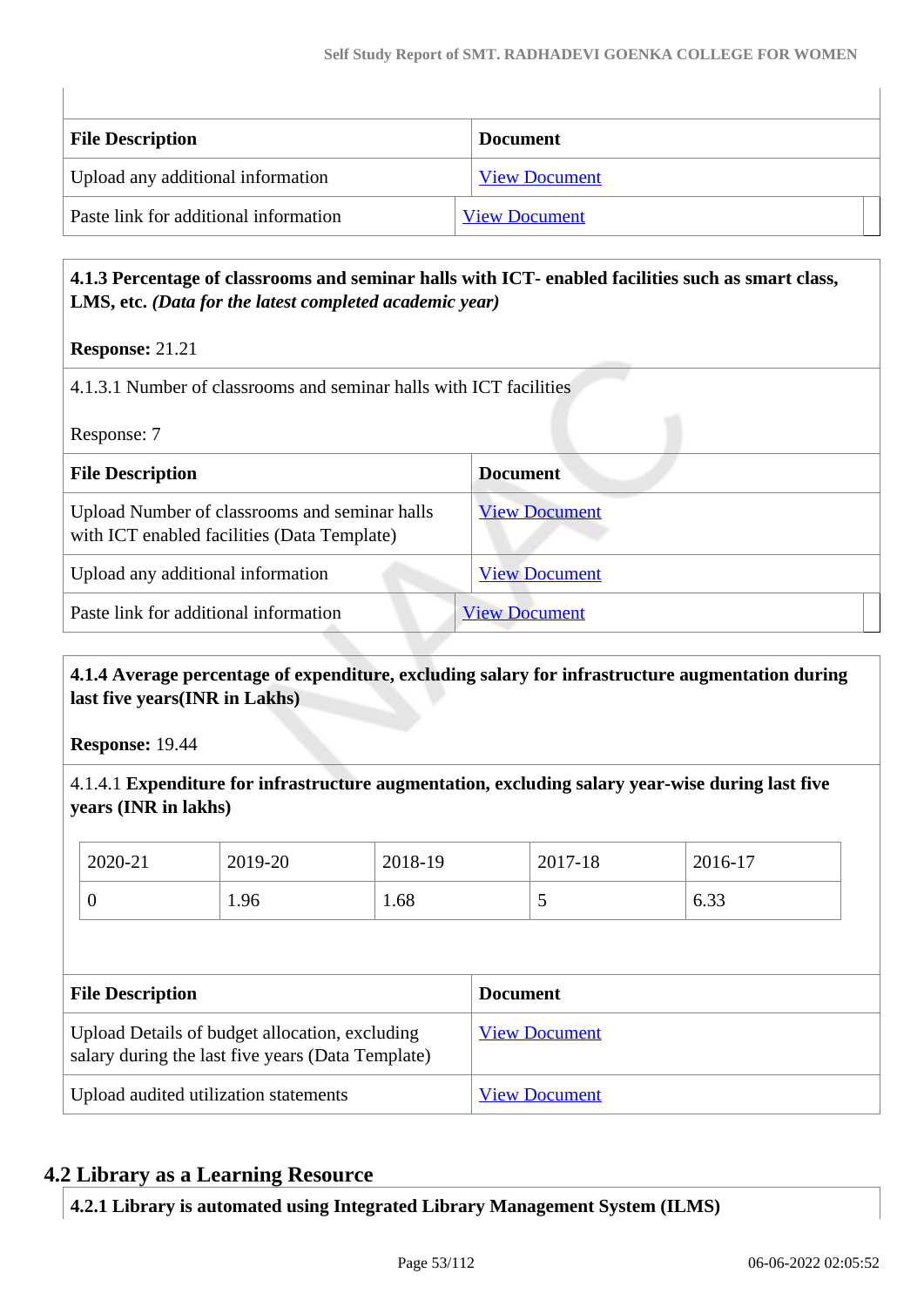## **Response:**

The college has central library building. Library has a huge collection of Text books, Reference books and others books with bound volumes of journals. The reading room is well furnished to accommodate 50 students at a time and provides conductive environment for study. A visitor's record is maintained for students and faculty members. New Arrivals of books and journals are displayed on rack. The library is under Closed Circuit Television (CCTV) Surveillance Cameras. We have two departmental libraries along with central library i.e. Departmental Library for Home Science and Departmental Library for B.B.A and B.C.A.

**OPAC:** Library is partially computerized with SOUL 2.0 software. OPAC is used by students and faculty members for search of books by title, author, subject name etc.

**E-resources:** The library is a member of N-list consortia of information library network (INFLIBNET) under this consortia library provides more than  $3135000 + e$ -books and  $6000 + e$ -journals to students and faculty members. Internet and reprography facility is available for users. CD's and DV's are available in the library.

**Library Automation:** All the active book collection is updated in the library software database and the online public access catalogue (OPAC) is available for students and faculty members. The issue and return of book have been activated in the library software.

| <b>File Description</b>               | <b>Document</b>      |
|---------------------------------------|----------------------|
| Upload any additional information     | <b>View Document</b> |
| Paste link for Additional Information | <b>View Document</b> |

## **4.2.2 The institution has subscription for the following e-resources**

**1.e-journals 2.e-ShodhSindhu 3.Shodhganga Membership 4.e-books 5.Databases 6.Remote access to e-resources**

**Response:** C. Any 2 of the above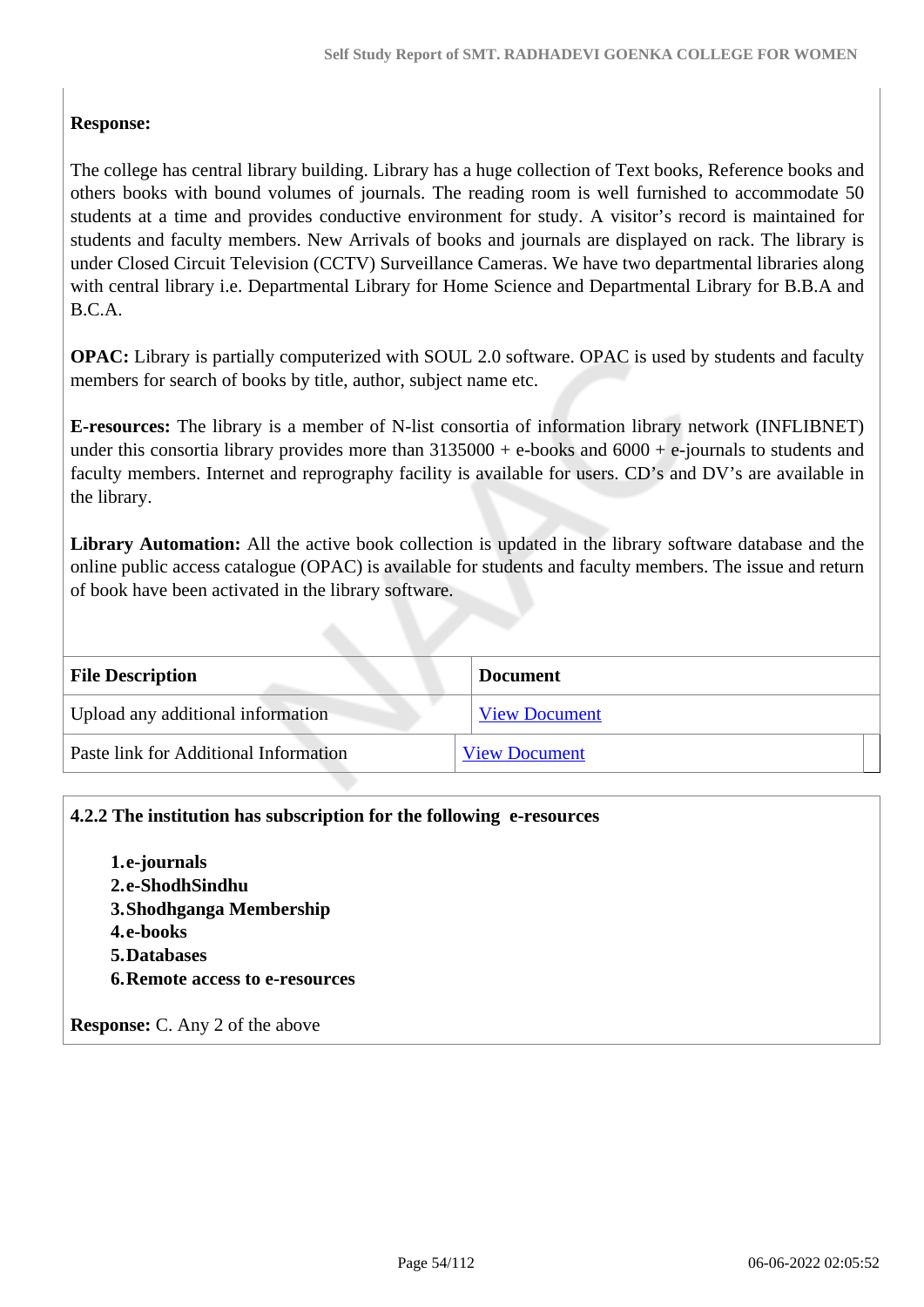| <b>File Description</b>                                                                                                                                         | <b>Document</b>      |
|-----------------------------------------------------------------------------------------------------------------------------------------------------------------|----------------------|
| Upload any additional information                                                                                                                               | <b>View Document</b> |
| Details of subscriptions like e-journals, e-<br>ShodhSindhu, Shodhganga Membership, Remote<br>access to library resources, Web interface etc (Data<br>Template) | <b>View Document</b> |

## **4.2.3 Average annual expenditure for purchase of books/e-books and subscription to journals/ejournals during the last five years (INR in Lakhs)**

**Response:** 0.69

4.2.3.1 **Annual expenditure of purchase of books/e-books and subscription to journals/e- journals year wise during last five years (INR in Lakhs)**

| 2020-21 | 2019-20 | 2018-19 | 2017-18 | 2016-17 |
|---------|---------|---------|---------|---------|
|         | 1.36    | 0.93    | 0.95    | 0.20    |

| <b>File Description</b>                                                                                                              | <b>Document</b>      |
|--------------------------------------------------------------------------------------------------------------------------------------|----------------------|
| Details of annual expenditure for purchase of<br>books/e-books and journals/e-journals during the<br>last five years (Data Template) | <b>View Document</b> |
| Audited statements of accounts                                                                                                       | <b>View Document</b> |

 **4.2.4 Percentage per day usage of library by teachers and students ( foot falls and login data for online access) during the latest completed academic year**

**Response:** 1.2

4.2.4.1 Number of teachers and students using library per day over last one year

Response: 32

| <b>File Description</b>                           | <b>Document</b>      |
|---------------------------------------------------|----------------------|
| Details of library usage by teachers and students | <b>View Document</b> |
| Any additional information                        | <b>View Document</b> |

## **4.3 IT Infrastructure**

**4.3.1 Institution frequently updates its IT facilities including Wi-Fi**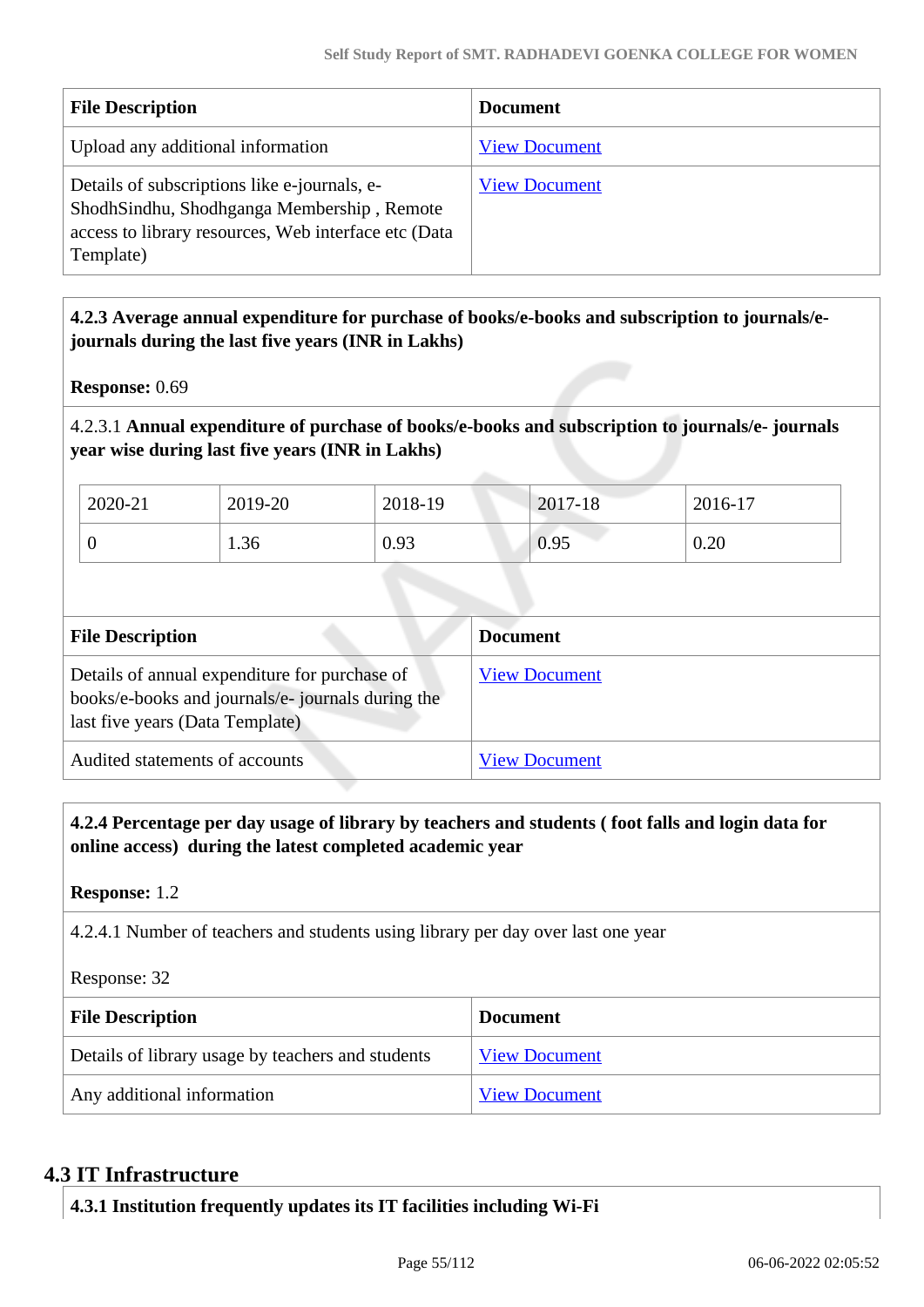## **Response:**

The institution has frequently updated its IT facilities as and when required during last five years. The college has updated the following facilities in the college

1. Audio-Visual Room was developed with following equipment:

- Projector
- Laptop
- Smart board
- Photocopier machine
- Tripod
- Collar Mic
- Head Phone with mic

2. 09 new personal Computers, 15 thin clients, 01 Laptops, 2 Projectors and 4 printers, 02 photocopier machines and 01 smart board were purchased and installed in the following departments.

- Principal's Office
- I.Q.A.C. Office
- Computer Lab
- Examination Section
- Administrative Office

For better internet connectivity, several classrooms and labs have been provided with Broadband facilities. Teachers are encouraged to use ICT in order to make teaching and learning process more student-centric. Keeping in view, the need to upgrade teaching, licensed software has been purchased in the institute. Computerized Student Admission Record is maintained. Audio-Video Aids are used to teach specific topics in many subjects. Wi-Fi facility is avalable in administrative office.

| <b>File Description</b>               | <b>Document</b>      |  |
|---------------------------------------|----------------------|--|
| Upload any additional information     | <b>View Document</b> |  |
| Paste link for additional information | <b>View Document</b> |  |

#### **4.3.2 Student - Computer ratio (Data for the latest completed academic year)**

#### **Response:** 16.48

| <b>File Description</b>           | <b>Document</b>      |
|-----------------------------------|----------------------|
| Upload any additional information | <b>View Document</b> |
| Student – computer ratio          | <b>View Document</b> |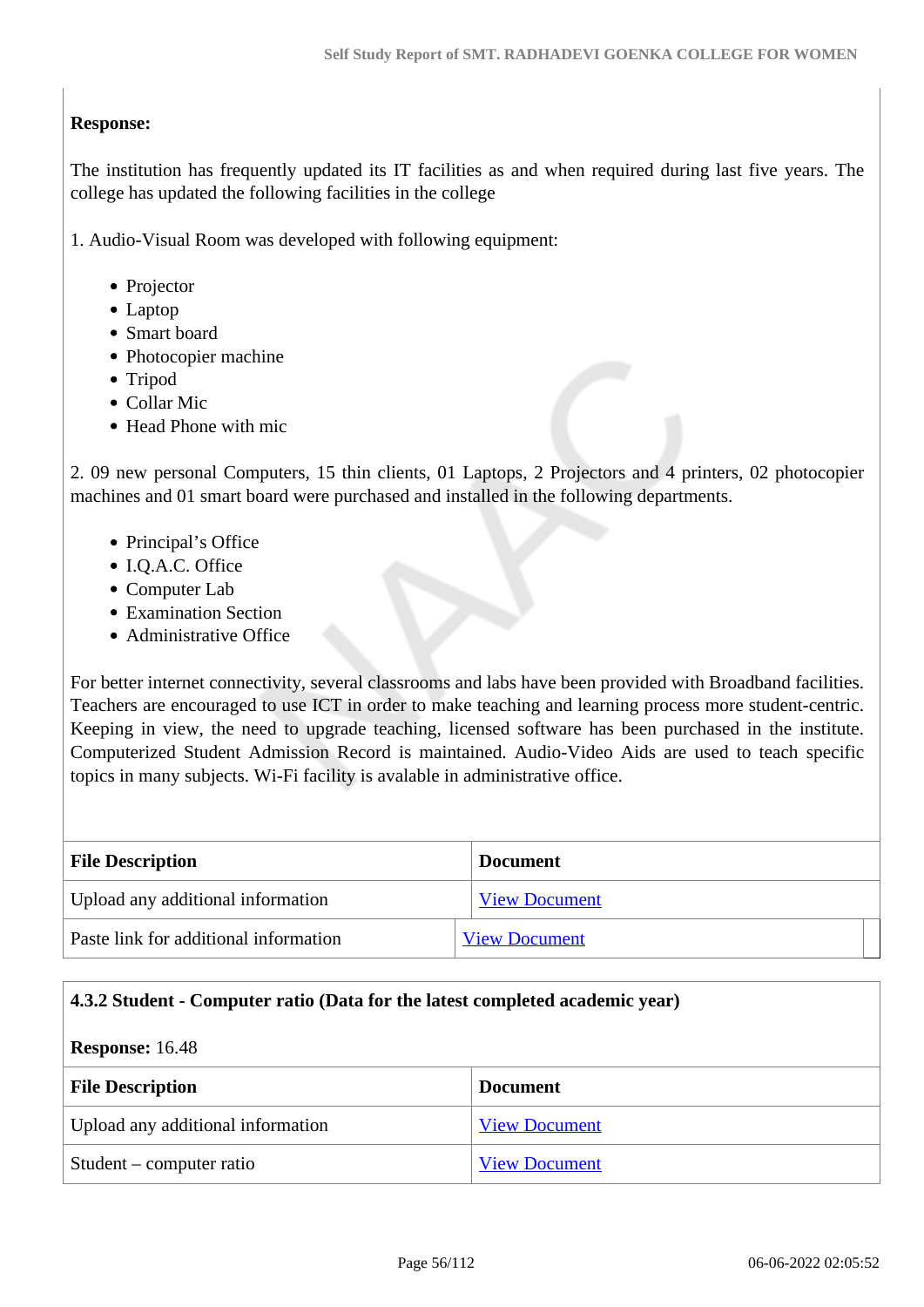| 4.3.3 Bandwidth of internet connection in the Institution                   |                      |
|-----------------------------------------------------------------------------|----------------------|
| <b>Response:</b> A. 250 MBPS                                                |                      |
| <b>File Description</b>                                                     | <b>Document</b>      |
| Upload any additional Information                                           | <b>View Document</b> |
| Details of available bandwidth of internet<br>connection in the Institution | <b>View Document</b> |

# **4.4 Maintenance of Campus Infrastructure**

 **4.4.1 Average percentage of expenditure incurred on maintenance of infrastructure (physical and academic support facilities) excluding salary component during the last five years(INR in Lakhs)**

**Response:** 36.23

4.4.1.1 **Expenditure incurred on maintenance of infrastructure (physical facilities and academic support facilities) excluding salary component year-wise during the last five years (INR in lakhs)**

| 2020-21 | 2019-20 | 2018-19 | 2017-18                         | 2016-17 |
|---------|---------|---------|---------------------------------|---------|
|         | 6.58    | 3.9     | $\overline{\phantom{m}}$<br>4.1 | 13.82   |

| <b>File Description</b>                                                                                                     | <b>Document</b>      |
|-----------------------------------------------------------------------------------------------------------------------------|----------------------|
| Details about assigned budget and expenditure on<br>physical facilities and academic support facilities<br>(Data Templates) | <b>View Document</b> |
| Audited statements of accounts                                                                                              | <b>View Document</b> |

 **4.4.2 There are established systems and procedures for maintaining and utilizing physical, academic and support facilities - laboratory, library, sports complex, computers, classrooms etc.**

**Response:** 

1. The institute has well defined guidelines and procedure for repairing and maintenance. . The College Managing Committee is the apex body of the institution that plans and executes developmental activities. All the physical, academic and support facilities are augmented and maintained through various college committees such as College Development Committee (CDC), IQAC and Planning Board.

## **Maintenance policy and procedure:**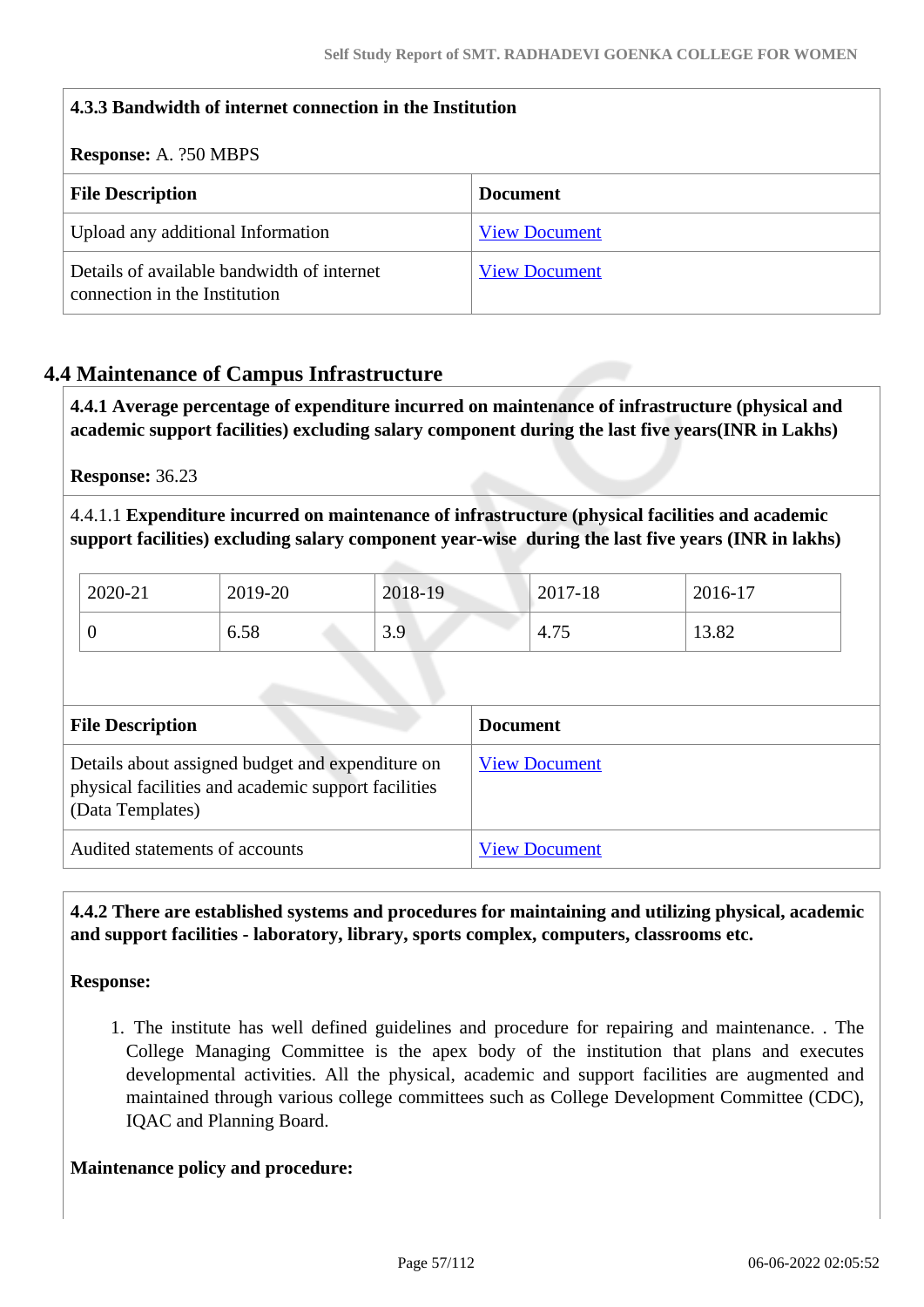The institute uses mechanism for maintenance of the physical and academic facilities as per following points:

1) The institute makes provision in budget for maintenance.

2) Requisition is collected by office through internal communication sheet.

3) Permission from authority.

4) The institute makes provision in budget for academic and physical supports requirements. Requirements are intimated to the college office time to time for the requisition of new items as per the needs during that academic session.

5) The institute invites quotations for the proposed work from different vendors.

6) Work order is issued after comparative analysis of different quotations.

7) Payment is processed through concerned authorities and forwarded by the Principal for final payment.

## **Procedure for utilization of facility:**

## 1.**Various Laboratory:**

- The college has a team of electricians, plumbers, carpenters and other personnel who are available on call. Head of every department oversees and reviews the laboratories and equipment etc. for proper utilization of it. They are responsible for safe and smooth maintenance of the equipment and facilities. Stock Registers are maintained in every department.
- Class wise laboratory schedules are followed as per time table.
- Regular updates of dead stock register.
- Handling of equipment, instruments and chemicals is done using standard procedures.

## 1.**Computer Laboratory:**

- Computers are maintained in the institution by the every department with the support of in house technical team. Technical team provides Integrated IT services like smooth running of automation, up-gradation and maintenance of automation package.
- College website is handled by in house team and updated on regular basis. Troubleshooting of hardware, networking equipments including internet connectivity, procurement of hardware and software are taken care of on regular basis.
- Class wise computer laboratory schedules are followed as per the time table.
- New requirements are processed by computer maintenance committee.

## 3**. Library**

- Library staff takes care of the regular functions of library.
- Library attendants take care of issue of books, collection, cleaning the stock room and reading hall regularly.
- Students can use the central reading hall in campus from 9.00 am to 5.20 pm.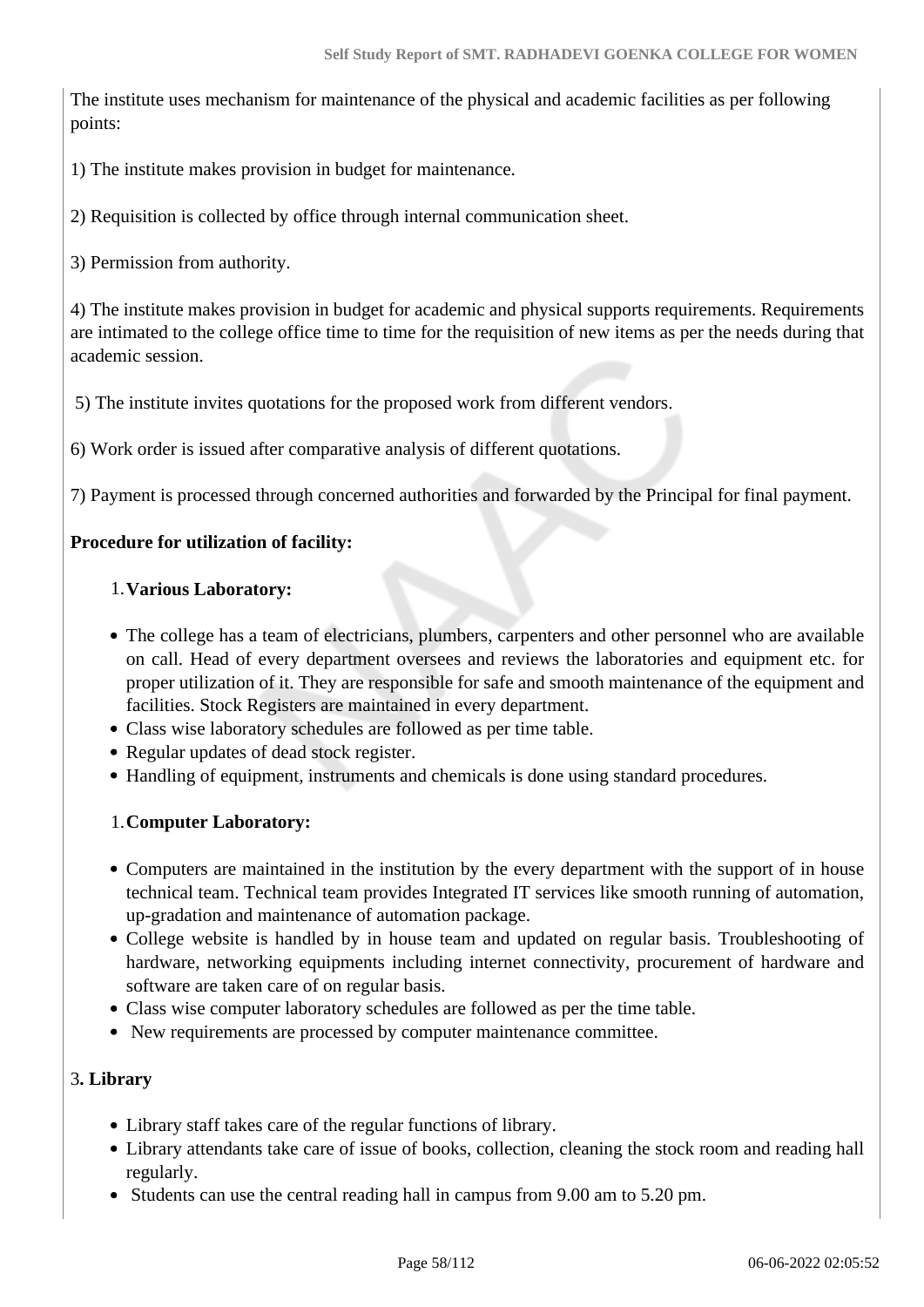- Students must procure a library card after admission which can be used for issuing two books every week.
- Library Committee meets on regular basis to decide about the additions to be made in the repository and to write-off the books that are damaged or are no longer in use.

## 1.**Classrooms**:

- College timetable is designed by time committee by keeping in mind the maximum utilization of classrooms and physical facilities.
- Classrooms are allotted as per student strength. Separate non-teaching staff is appointed for cleaning Classrooms, college campus and housekeeping.

## 1.**Sports and physical facilities:**

- Physical Education department works in the institution for sports facility. Ground-men make the play field ready for the students, by marking the ground and providing the play kits. Proper record of available equipment is maintained.
- All the available sports facilities are properly utilized for the promotion of sports in the institute.
- $\bullet$  Health Center of the college is governed by Health & Hygiene Committee. Basic facilities for providing first-aid are available in the institution.

## 1. **Various support facilities**

- The Security of the college is headed by the out sourcing. Security guards are assigned the duty to control and monitor the college premises. Discipline committee has been formed for maintaining discipline in the institution. The campus is fitted with Close Circuit T.V. (CCTV), Cameras at several points in the institution.
- Music department ensures that all instruments are tuned and in proper condition so as to ensure good performance and training of students.
- Office staff headed by the head clerk maintains all records–Financial, Administrative and Studentrelated - for smooth conduction and functioning of the college affairs. Work is allotted to staff members such as Fees, Examination, Salary, Leave Record, Store- keeping, and Financial Transactions, etc.
- Washrooms are constantly upgraded and renovated keeping in mind the requirements of students and staff to the commitment of the institution towards providing healthy atmosphere to all stakeholders.
- The college Lawn is maintained by college gardeners under the guidance of Maintenance Committee. NSS Students are also involved in the upkeep of Botanical Garden and College lawns.
- Maintenance of Close Circuit TV, Generator, Centralized RO Water Facility installed in the college building, is ensured by Infrastructure and Maintenance Committee.

| <b>File Description</b>               | <b>Document</b>      |
|---------------------------------------|----------------------|
| Upload any additional information     | <b>View Document</b> |
| Paste link for additional information | <b>View Document</b> |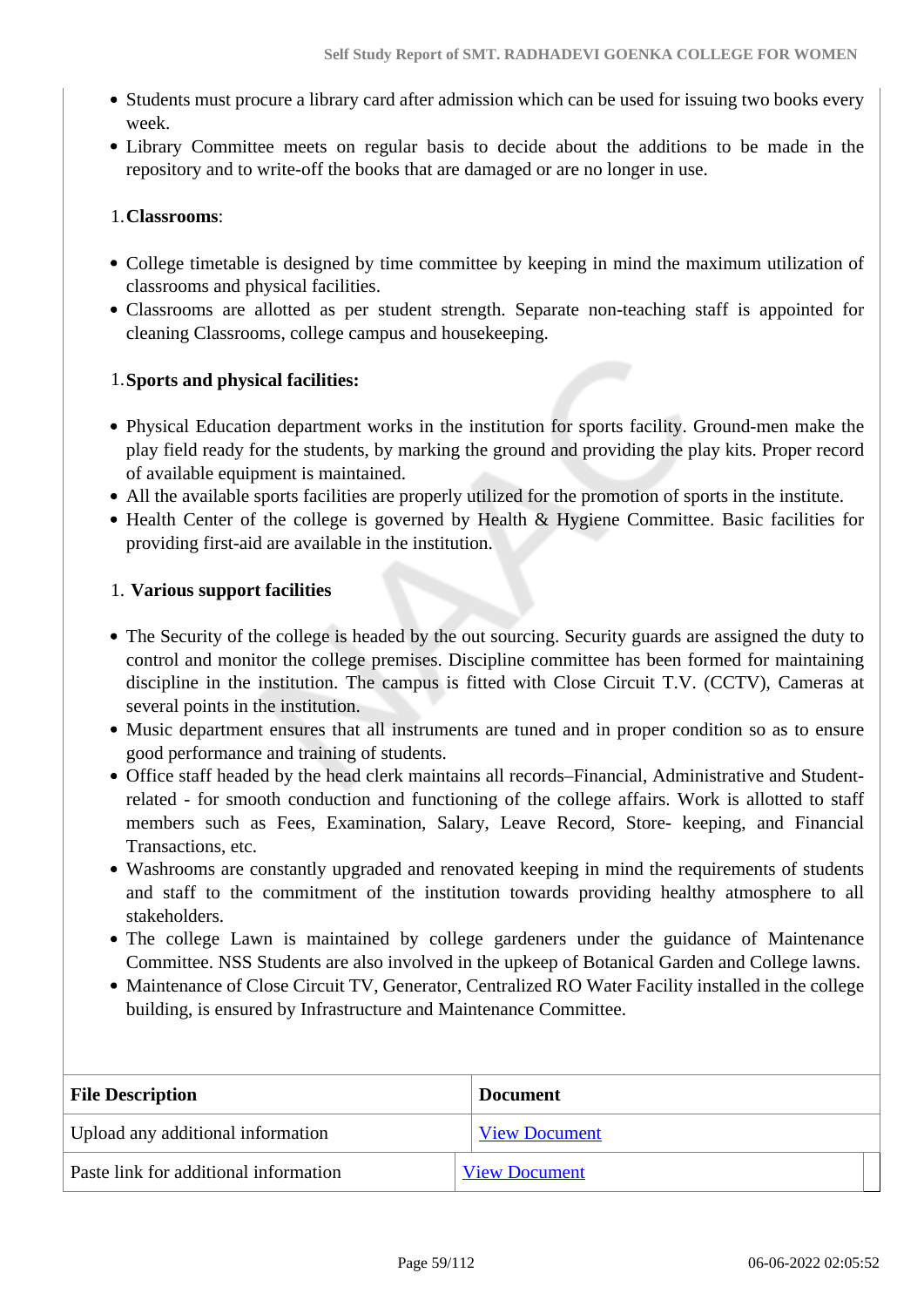# **Criterion 5 - Student Support and Progression**

## **5.1 Student Support**

 **5.1.1 Average percentage of students benefited by scholarships and freeships provided by the Government during last five years** 

**Response:** 62.86

5.1.1.1 **Number of students benefited by scholarships and free ships provided by the institution, Government and non-government bodies, industries, individuals, philanthropists during the last five years (other than students receiving scholarships under the government schemes for reserved categories)** 

| 2020-21 | 2019-20 | 2018-19 | 2017-18      | $2016-17$ |
|---------|---------|---------|--------------|-----------|
| 1630    | 1388    | 1538    | 1217<br>1917 | 1424      |

| <b>File Description</b>                                                                                                                                                                 | <b>Document</b>      |
|-----------------------------------------------------------------------------------------------------------------------------------------------------------------------------------------|----------------------|
| upload self attested letter with the list of students<br>sanctioned scholarship                                                                                                         | <b>View Document</b> |
| Upload any additional information Average<br>percentage of students benefited by scholarships and<br>freeships provided by the Government during the<br>last five years (Data Template) | <b>View Document</b> |

 **5.1.2 Average percentage of students benefitted by scholarships, freeships etc. provided by the institution / non- government agencies during the last five years**

**Response:** 0

5.1.2.1 **Number of students benefited by scholarships and free ships provided by the institution, Government and non-government bodies, industries, individuals, philanthropists during the last five years (other than students receiving scholarships under the government schemes for reserved categories)** 

| v<br>ν<br>v | $12020 - 21$ | $2019 - 20$ | $2018-19$ | 2017-18 | 2016-17 |
|-------------|--------------|-------------|-----------|---------|---------|
|             |              |             |           |         |         |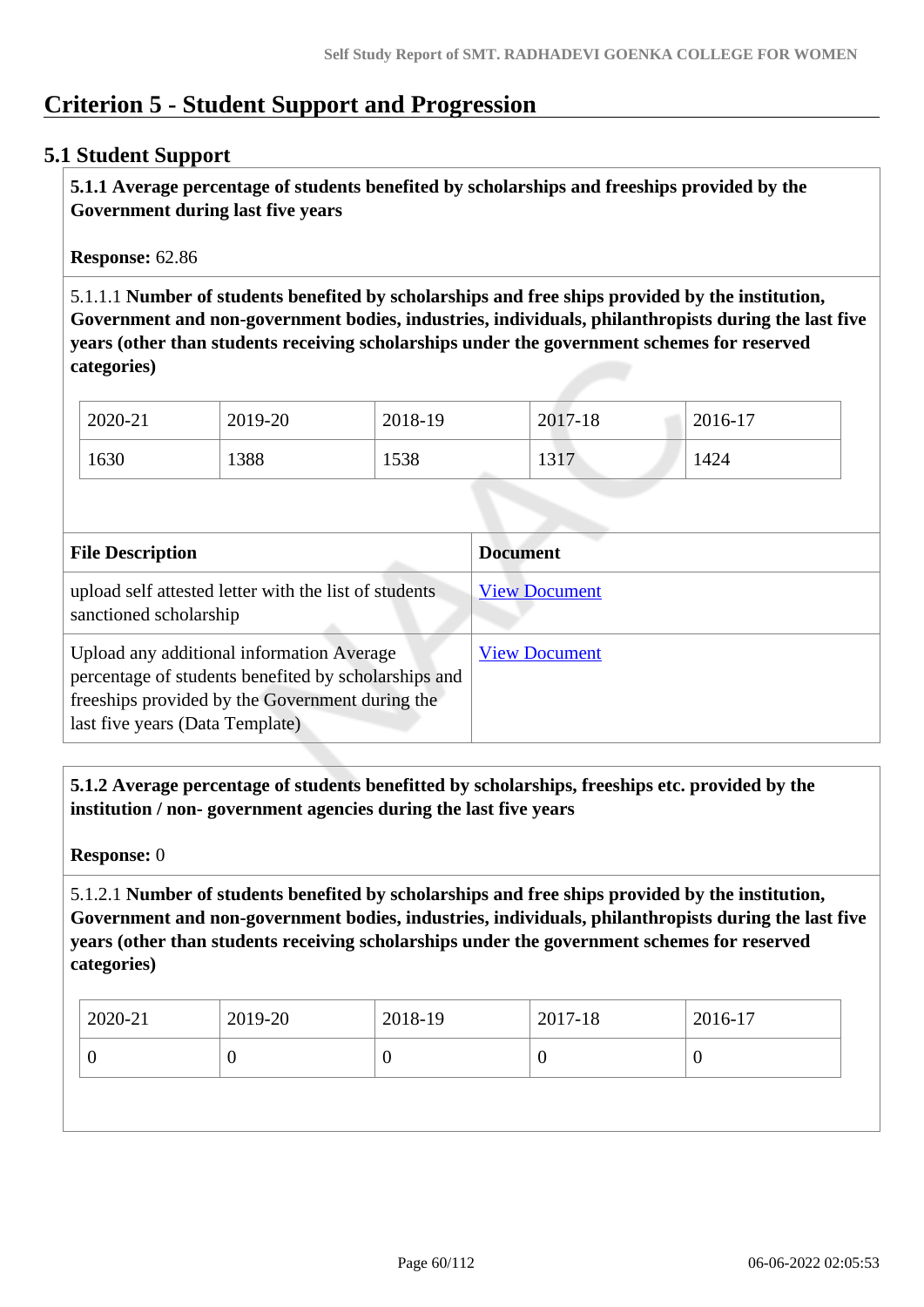| <b>File Description</b>                                                                                                                | <b>Document</b>      |
|----------------------------------------------------------------------------------------------------------------------------------------|----------------------|
| Upload any additional information                                                                                                      | <b>View Document</b> |
| Number of students benefited by scholarships and<br>freeships institution / non-government agencies in<br>last 5 years (Date Template) | <b>View Document</b> |

 **5.1.3 Capacity building and skills enhancement initiatives taken by the institution include the following**

- **1.Soft skills**
- **2.Language and communication skills**
- **3.Life skills (Yoga, physical fitness, health and hygiene)**
- **4.ICT/computing skills**

**Response:** A. All of the above

| <b>File Description</b>                                                              | <b>Document</b>      |
|--------------------------------------------------------------------------------------|----------------------|
| Details of capability building and skills<br>enhancement initiatives (Data Template) | <b>View Document</b> |
| Any additional information                                                           | <b>View Document</b> |
| Link to Institutional website                                                        | <b>View Document</b> |

 **5.1.4 Average percentage of students benefitted by guidance for competitive examinations and career counselling offered by the Institution during the last five years**

**Response:** 11.74

5.1.4.1 **Number of students benefitted by guidance for competitive examinations and career counselling offered by the institution year wise during last five years**

| 2020-21 | 2019-20 | 2018-19                                       | 2017-18 | 2016-17 |
|---------|---------|-----------------------------------------------|---------|---------|
| 750     | 159     | . $\cap$ $\subset$ $\sim$<br>$\omega_{\rm J}$ | 300     | 00      |

| <b>File Description</b>                                                                                                       | <b>Document</b>      |
|-------------------------------------------------------------------------------------------------------------------------------|----------------------|
| Number of students benefited by guidance for<br>competitive examinations and career counselling<br>during the last five years | <b>View Document</b> |
| Any additional information                                                                                                    | <b>View Document</b> |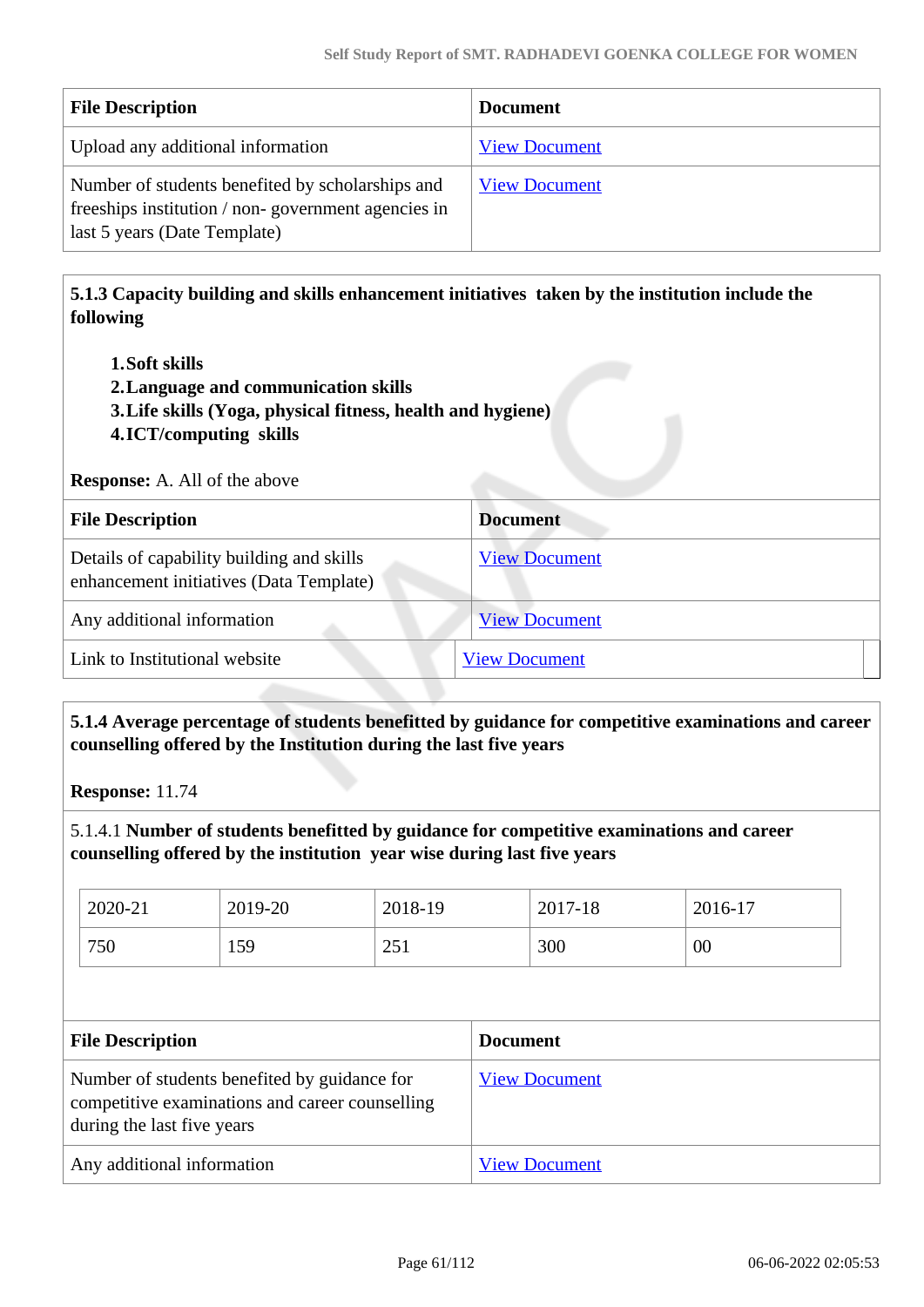**5.1.5 The Institution has a transparent mechanism for timely redressal of student grievances including sexual harassment and ragging cases**

- **1.Implementation of guidelines of statutory/regulatory bodies**
- **2.Organisation wide awareness and undertakings on policies with zero tolerance**
- **3.Mechanisms for submission of online/offline students' grievances**
- **4.Timely redressal of the grievances through appropriate committees**

#### **Response:** A. All of the above

| <b>File Description</b>                                                                                                            | <b>Document</b>      |
|------------------------------------------------------------------------------------------------------------------------------------|----------------------|
| Upload any additional information                                                                                                  | <b>View Document</b> |
| Minutes of the meetings of student redressal<br>committee, prevention of sexual harassment<br>committee and Anti Ragging committee | <b>View Document</b> |
| Details of student grievances including sexual<br>harassment and ragging cases                                                     | <b>View Document</b> |

# **5.2 Student Progression**

#### **5.2.1 Average percentage of placement of outgoing students during the last five years**

**Response:** 2.46

## 5.2.1.1 **Number of outgoing students placed year - wise during the last five years.**

| 2020-21 | 2019-20 | 2018-19 | 2017-18 | 2016-17  |
|---------|---------|---------|---------|----------|
|         | 1 T     | ΤÛ      | 14      | $\sim$ 1 |

| <b>File Description</b>                                                    | <b>Document</b>      |
|----------------------------------------------------------------------------|----------------------|
| Upload any additional information                                          | <b>View Document</b> |
| Self attested list of students placed                                      | <b>View Document</b> |
| Details of student placement during the last five<br>years (Data Template) | <b>View Document</b> |

## **5.2.2 Average percentage of students progressing to higher education during the last five years**

**Response:** 72.09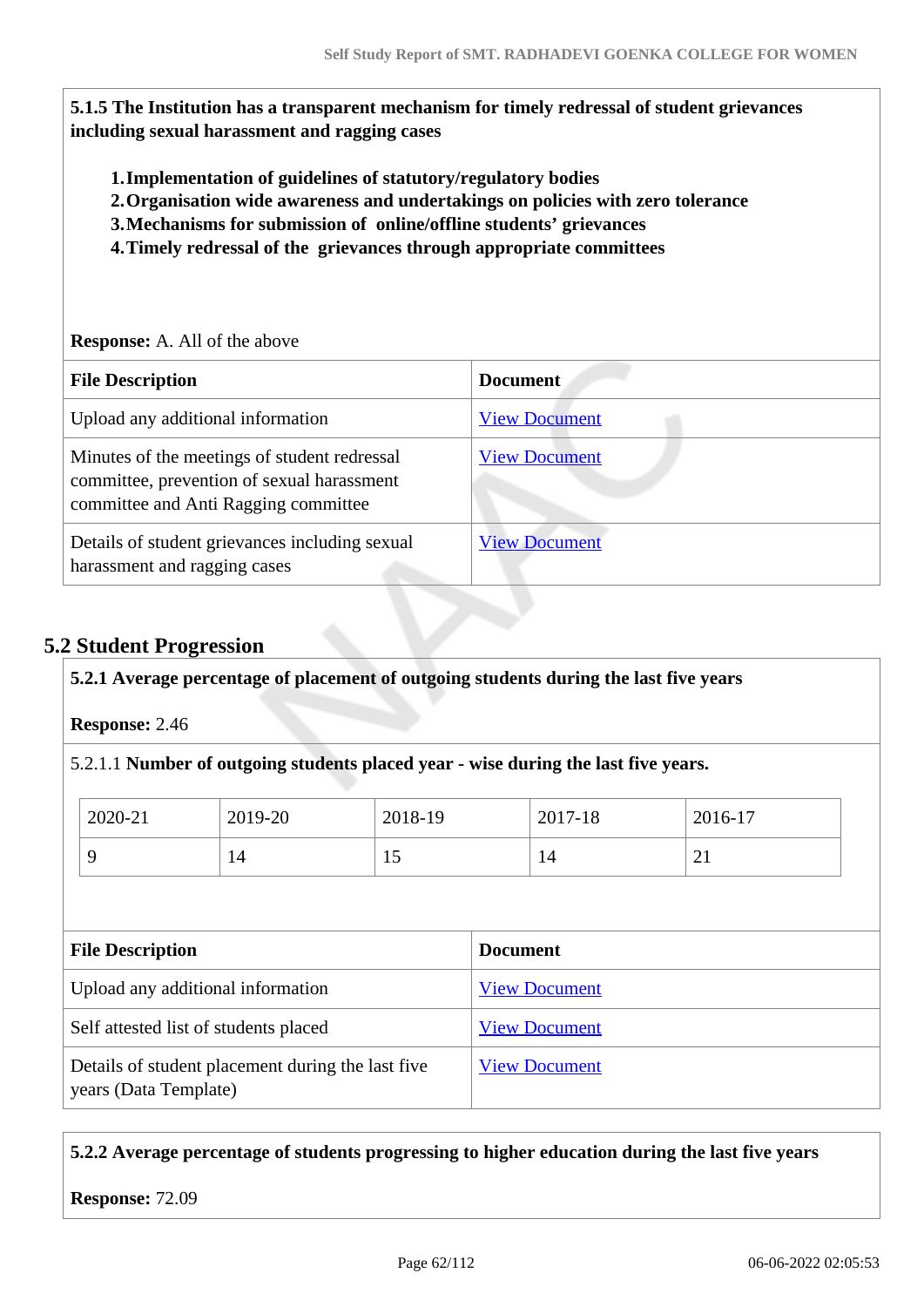## 5.2.2.1 **Number of outgoing student progression to higher education during last five years**

Response: 558

| <b>File Description</b>                                               | <b>Document</b>      |
|-----------------------------------------------------------------------|----------------------|
| Upload supporting data for student/alumni                             | <b>View Document</b> |
| Details of student progression to higher education<br>(Data Template) | <b>View Document</b> |

 **5.2.3 Average percentage of students qualifying in state/national/ international level examinations during the last five years (eg: IIT-JAM/CLAT/ NET/SLET/GATE/ GMAT/CAT/GRE/ TOEFL/ Civil Services/State government examinations, etc.)**

**Response:** 80

5.2.3.1 **Number of students qualifying in state/ national/ international level examinations (eg: IIT/JAM/ NET/ SLET/ GATE/ GMAT/CAT/GRE/ TOEFL/ Civil Services/ State government examinations***, etc.)***) year-wise during last five years**

| 2020-21 | 2019-20              | 2018-19 | 2017-18 | 2016-17 |
|---------|----------------------|---------|---------|---------|
| 02      | $\mathbf{0}_{\perp}$ | 03      | 00      | 01      |

5.2.3.2 **Number of students appearing in state/ national/ international level examinations (eg: JAM/CLAT/NET/ SLET/ GATE/ GMAT/CAT,GRE/ TOFEL/ Civil Services/ State government examinations) year-wise during last five years**

| 2020-21        | 2019-20 | 2018-19 | 2017-18 | 2016-17 |
|----------------|---------|---------|---------|---------|
| $\Omega$<br>UZ | 01      | 03      | 00      | VI.     |

| <b>File Description</b>                                                                                                            | <b>Document</b>      |
|------------------------------------------------------------------------------------------------------------------------------------|----------------------|
| Upload supporting data for the same                                                                                                | <b>View Document</b> |
| Number of students qualifying in state/national/<br>international level examinations during the last five<br>years (Data Template) | <b>View Document</b> |

# **5.3 Student Participation and Activities**

**5.3.1 Number of awards/medals won by students for outstanding performance in sports/cultural**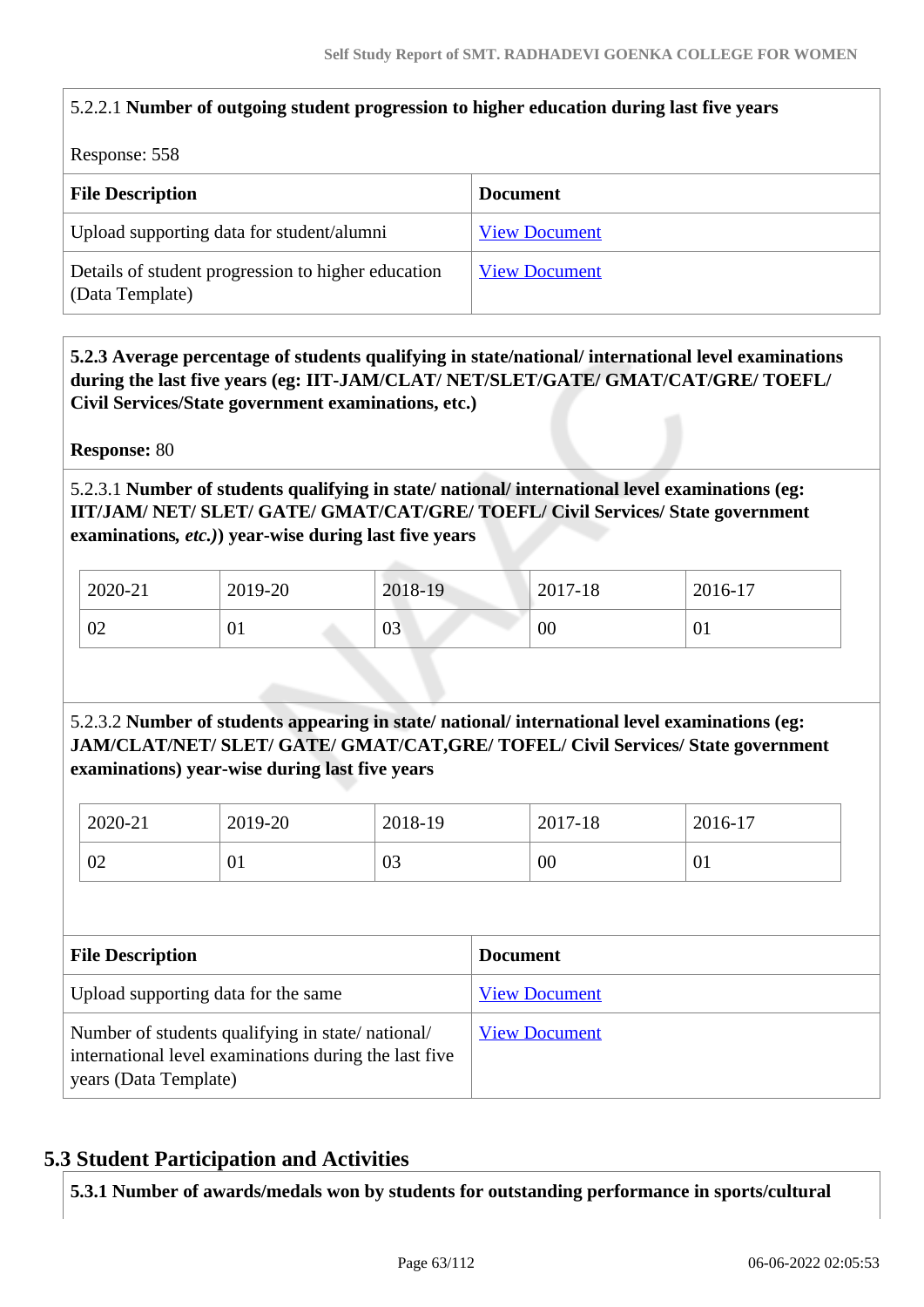**activities at inter-university/state/national / international level (award for a team event should be counted as one) during the last five years.**

**Response:** 14

5.3.1.1 **Number of awards/medals for outstanding performance in sports/cultural activities at university/state/national / international level (award for a team event should be counted as one) yearwise during the last five years.**

| 2020-21 | 2019-20 | 2018-19    | 2017-18 | 2016-17 |
|---------|---------|------------|---------|---------|
| 00      |         | $\sqrt{2}$ | ∼       | ∼       |

| <b>File Description</b>                                                                                                                                                | <b>Document</b>      |
|------------------------------------------------------------------------------------------------------------------------------------------------------------------------|----------------------|
| Number of awards/medals for outstanding<br>performance in sports/cultural activities at<br>university/state/ national/international level during<br>the last five year | <b>View Document</b> |
| e-copies of award letters and certificates                                                                                                                             | <b>View Document</b> |
| Any additional information                                                                                                                                             | <b>View Document</b> |

## **5.3.2 Institution facilitates students' representation and engagement in various administrative, cocurricular and extracurricular activities following duly established processes and norms (student council, students representation on various bodies)**

## **Response:**

The Student Council was formed as per the guidelines given by SGBAU, Amravati till 2014-2015 It was always established in the beginning of new academic session and the university representative was selected from all the class representatives. The Student Council was not formed in 2016-17. In 2017-18 there were some amendments in university guidelines and Ku. Jaya Manjare of Commerce stream was selected University Representative from Smt. Radhadevi Goenka College for Women Akola.

The College now, has its own Student Working Committees. The students who secure good percentage and those who are active are selected from each stream. Each department has Student Forum also. These students discuss and work with the Teachers in different committees of the college. The students of these working committees are free to discuss any matter in the benefit and welfare of the students with the Teachers and the Principal.

Various departmental activities are organized with the help of these committees. It extends help for the smooth functioning of different committees of the college such as NSS, NCC, Nirbhaya Bano, Cultural Day Celebration, Magazine, Library, Departmental, and Diwali Celebration, Anand Mela, Discipline Committee, etc. The objective of the students working committees of our college is t give an opportunity to the students in various activities to learn, Help and Explore their talent and ability. These committees help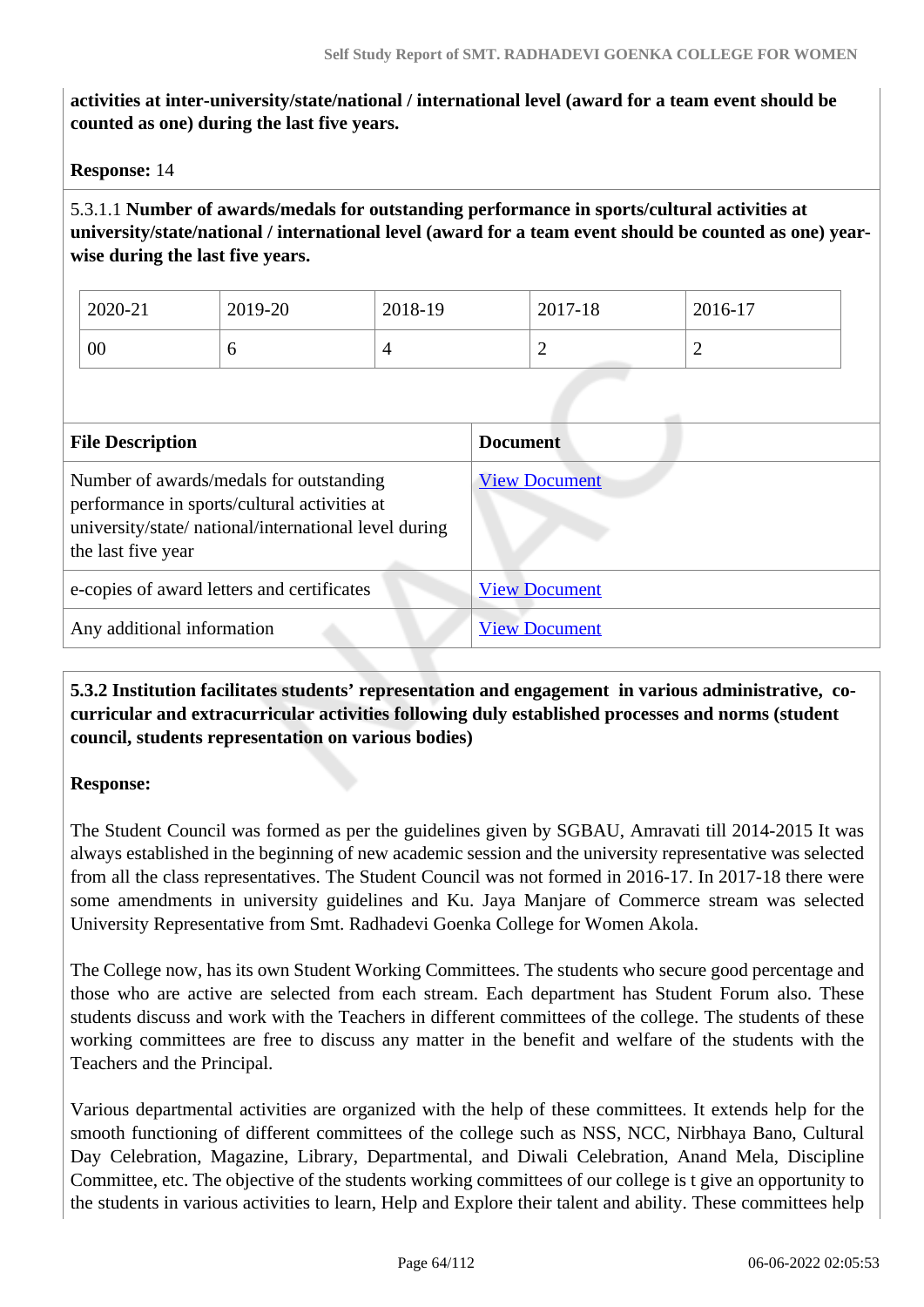teachers in maintaining day to day discipline in the campus. (The Discipline keeps watch on students sitting in the campus and do not allow using mobiles in the campus.) It also maintains discipline during prayer on each Thursday.

The NCC and NSS committee of students with the help of teachers arranged activities and rallies under the guidance of their NCC and NSS officers. These committees are given guidance by their teachers and thus support for smooth working of different events organized in the college. The guidance by the teachers help the student leaders of working committees to learn and do work in a disciplined manner. This fosters cooperative and good working in the NSS and NCC camps and various activities and events of the college.

| <b>File Description</b>               | <b>Document</b>      |  |
|---------------------------------------|----------------------|--|
| Upload any additional information     | <b>View Document</b> |  |
| Paste link for additional information | <b>View Document</b> |  |
|                                       |                      |  |

## **5.3.3 Average number of sports and cultural events/competitions in which students of the Institution participated during last five years (organised by the institution/other institutions)**

## **Response:** 4

5.3.3.1 **Number of sports and cultural events/competitions in which students of the Institution participated year-wise during last five years**

| 2020-21      | 2019-20 | 2018-19 | 2017-18 | 2016-17 |
|--------------|---------|---------|---------|---------|
| $\cap$<br>US | 08      | 04      | 02      | 03      |

| <b>File Description</b>                                                                                                                                                                              | <b>Document</b>      |
|------------------------------------------------------------------------------------------------------------------------------------------------------------------------------------------------------|----------------------|
| Upload any additional information                                                                                                                                                                    | <b>View Document</b> |
| Report of the event                                                                                                                                                                                  | <b>View Document</b> |
| Number of sports and cultural events/competitions<br>in which students of the Institution participated<br>during last five years (organised by the<br>institution/other institutions (Data Template) | <b>View Document</b> |

## **5.4 Alumni Engagement**

 **5.4.1 There is a registered Alumni Association that contributes significantly to the development of the institution through financial and/or other support services**

**Response:**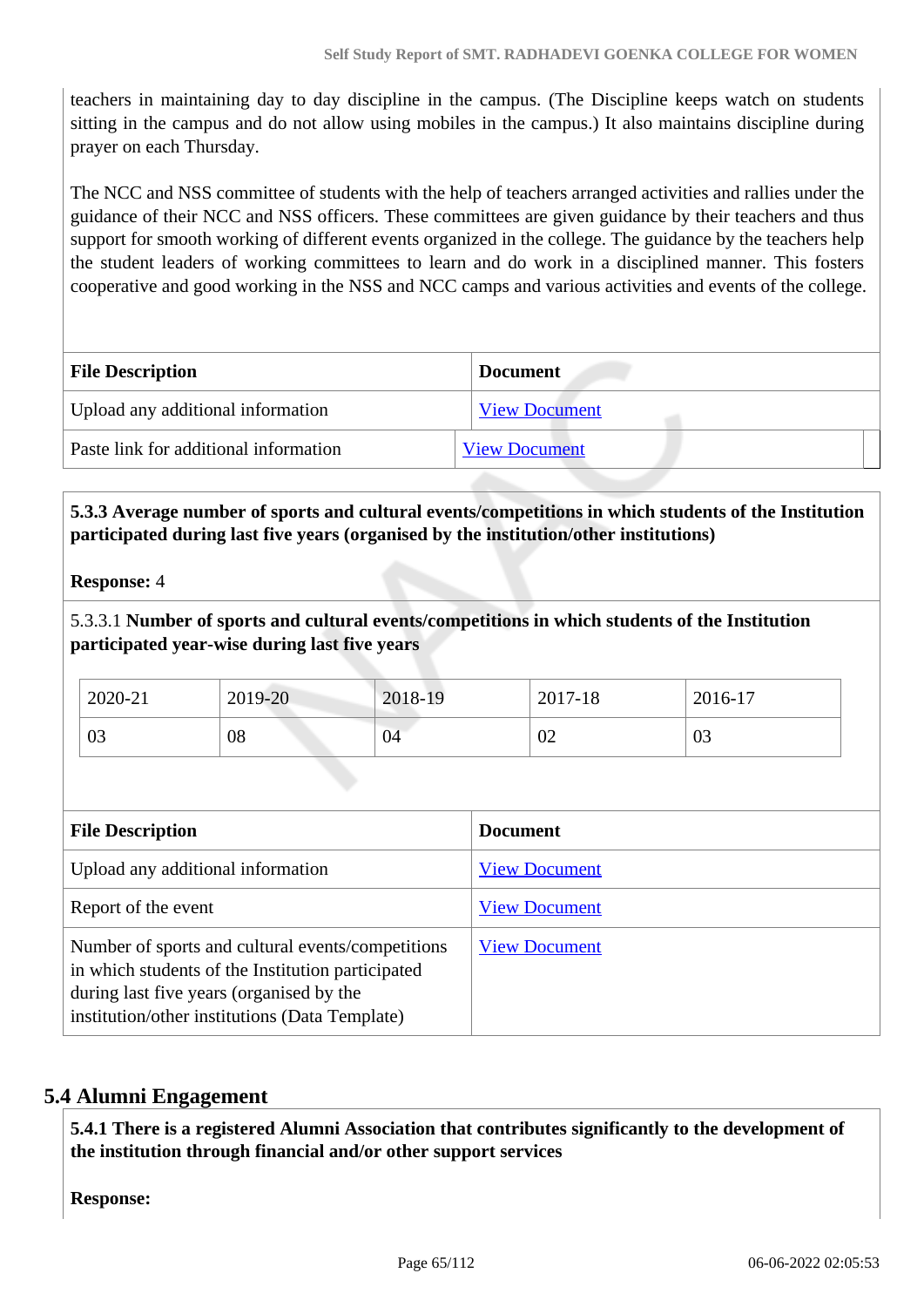'**RDG Alumni Desk' is a Alumni Association of the Smt. Radhadevi Goenka College For Women Akola. It is not a registered Alumni Association right now but its in process for the betterment of the students.** 

1)Guest lectures and workshops are organized on various subjects for the students which provides them knowledge from the experts of various fields ..Bhagyashri Mesare, Meena Dhabe gave guidance on Police Recruitment Process in the workshop of 'Police Training Program'. Radhika Mahurkar and Monika Sirsat gave lecture on Communication in English Language and how to practise elocution skills.

2) Many of our alumni are Police, Journalists, Teachers; they share their knowledge and experience with the students. Seema Rothe, NishaliPanchgram, Neha Khatri are famous journalist of the Akola and were felicitated by the society. Prof. Manisha Kale guided the students for 'Relevance of Food and Nutrition and food safety after and Before Covid 19' in webinar organised by the college.

3) Alumni Association organizes motivational lectures of the Alumni for the students, aspiring for higher education or career abroad. Prof. Radhika Mahurkar gave lecture on 'English Grammar and Communication Skill' in District level English Workshop organised by college.

4) Alumni Association provides information about the job opportunities available in various fields. Our Alumni Association also encourages the students for social activities. By the help of whatsapp group and group of Alumni , employment and other information is provided.

5) Many of our alumni are working on very prestigious positions in the field of Administration and Police Department. Smt. Rupali Bhuibhar, Treasury officer, Akola, gave guidance on World Womens' day on Radio Station 90.4 Cotton City Akola.

6) Alumni Association organizes Alumni Meet every year in the college and these Alumni share their life experiences with the students and motivate the students. They expressed that participation and working with the different committees of the college, NCC and NSS units all guided them and they learnt so many skills. They acknowledged the contribution of the college in developing their communication, leadership qualities, understanding social responsibilities, culture. They admit that the college provided those wings so that they can fly high to pursue their goals. They gave credit to the college for their present position in life.

7) Renowned Alumni students are invited on World Womens' Day for the sharing their life journey to the students. Association recorded their journey through Radio Station 90.4 Cotton City Akola.1. Indrani Deshmukh, Director, Renuka Tour and Travels 2. Jaya Manjare, Famous Speaker and Orator, 3. Anjali Ingle 4. Rupali Bhubhar , Collector Office , Akola.

8)Members of alumni association participate in college gathering and interaction between alumni and students for sharing the experience. Pratiksha Deshmukh, Famous TV actress participated in Annual Gathering and gave performance also.

9) Our Members of alumni association gave Bicycle to needy students and also participated in Tree Plantation drive and Health Care Camp.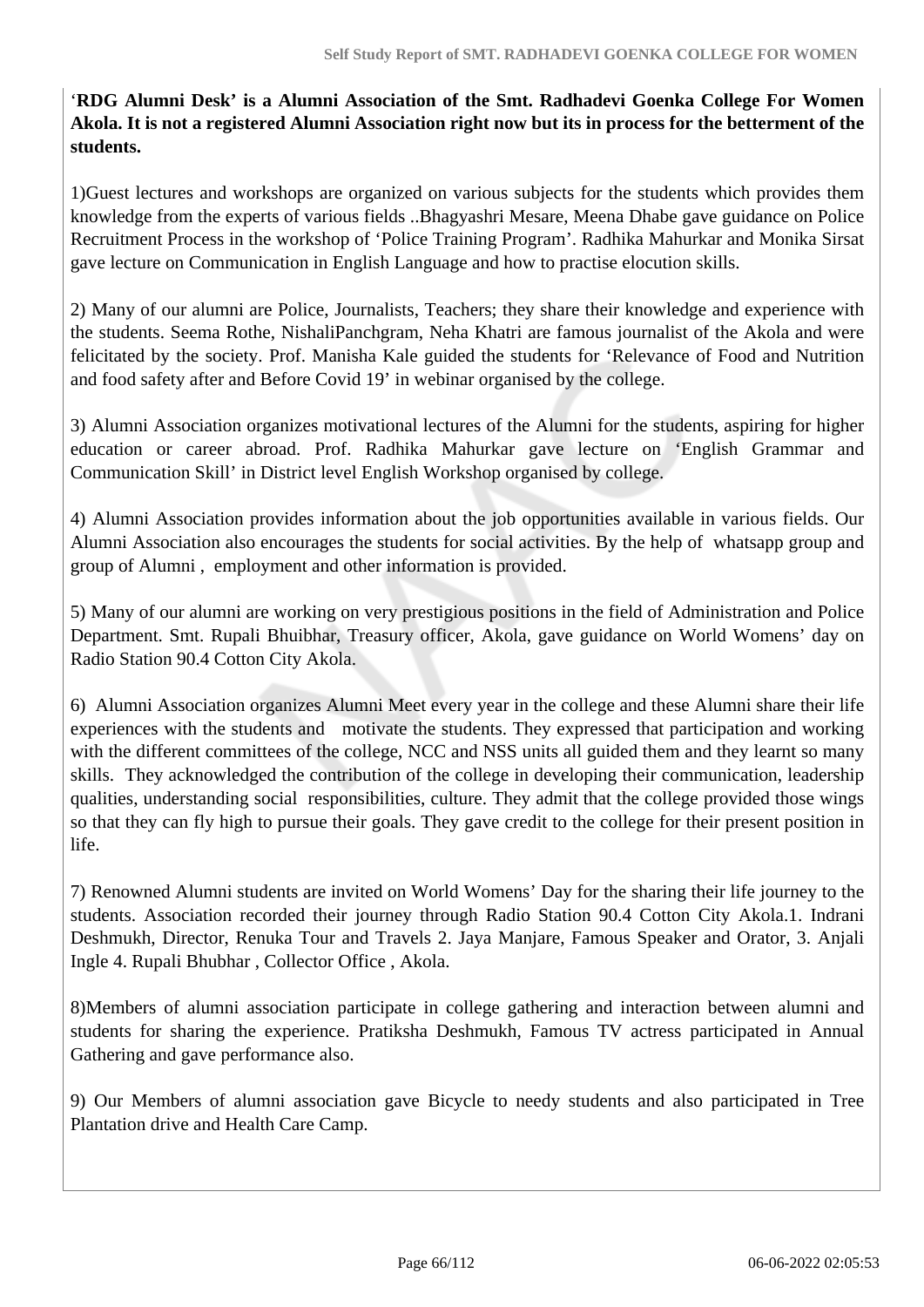| <b>File Description</b>               | <b>Document</b>      |
|---------------------------------------|----------------------|
| Upload any additional information     | <b>View Document</b> |
| Paste link for additional information | <b>View Document</b> |

| 5.4.2 Alumni contribution during the last five years (INR in lakhs) |                      |  |
|---------------------------------------------------------------------|----------------------|--|
| <b>Response:</b> E. $<1$ Lakhs                                      |                      |  |
| <b>File Description</b>                                             | <b>Document</b>      |  |
| Upload any additional information                                   | <b>View Document</b> |  |
| Link for any additional information                                 | <b>View Document</b> |  |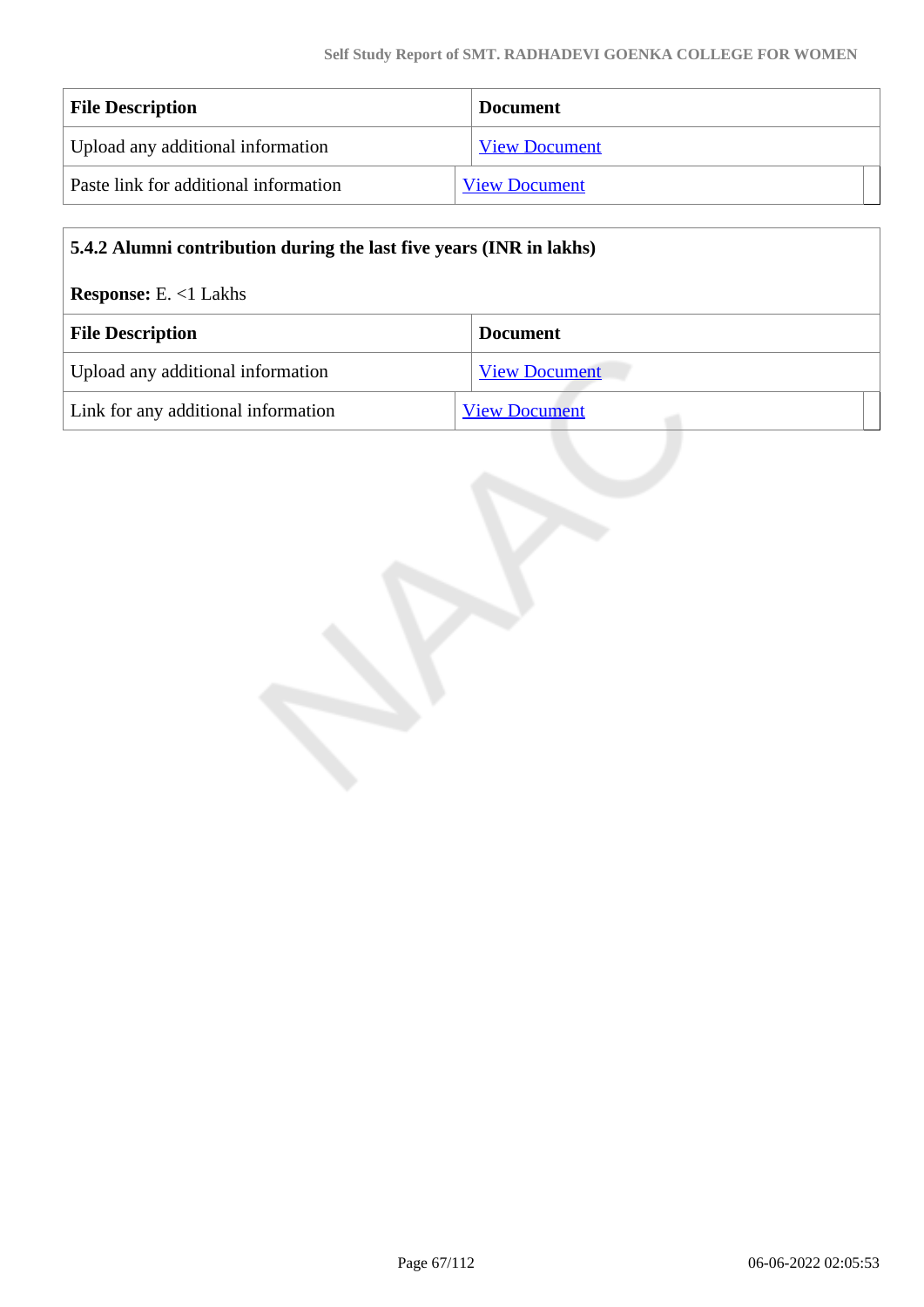# **Criterion 6 - Governance, Leadership and Management**

## **6.1 Institutional Vision and Leadership**

 **6.1.1 The governance of the institution is reflective of and in tune with the vision and mission of the institution**

#### **Response:**

"Empowerment of women through economic independence for betterment of society"

## **Mission-**

"Our mission is to impart holistic education, in order to transform the girls in to empowered, self- learning & efficient, individuals, family members and citizens."

The institute advocates a very transparent and interactive environment. Principal being the executive head of the college has consistency in regular interactions with the stake holders, students, and staff and monitors all the administrative and academic activities of the college.

The college development committee is the executive authority which exercises general supervision and control on the affairs of the college. The CDC headed by the President BSS is being constituted as per the norms laid down by UGC. The Staff council meeting serves as an important platform for interactions between Principal and staff and also to plan mandated tasks for various committees. All the departments and the committees form the basic level bodies for the smooth implementation of the directives and implement transactions. The college has a Grievance Redressal cell to deal with the issues related to welfare of the students, thus providing informal feedback. The interaction with the students is a regular and continuous process, where a healthy discussion over issues, feedback and college functioning is being done.

The college, its management, CDC, IQAC, teaching and non-teaching staff has always been trying to live its vision and mission by imparting quality education, creating competent and smart girl students coming from rural and urban areas thus impacting the family system and the society multidimensionally. The college has been putting its efforts to develop leadership qualities, moral values, efficiency and proficiency among girl students to develop them holistically. The college organizes various extracurricular, cocurricular and extension activities to enrich the girls with human values, qualities and develop all the prerequisites to be a responsible citizen of the country and also to improve their involvement in social activities.

The academics are taken care through regular classes, seminars, assignments, group discussion, tests and continuous evaluation of the students and also giving remedial solutions. In the pandemic situation also all the academics was carried out in online medium. The college organizes workshops, competition, and camps covering the topics of personality development, computer literacy, oratory, financial literacy, music, and best out of waste, entrepreneurial skills, health, environment awareness, sports, cultural activities, National festivals, research competitions and many more. The training and placement cell is helping students to develop job-oriented approach and trying them to get placed.

New infrastructure and equipment, renovation work done, training and development of staff etc. have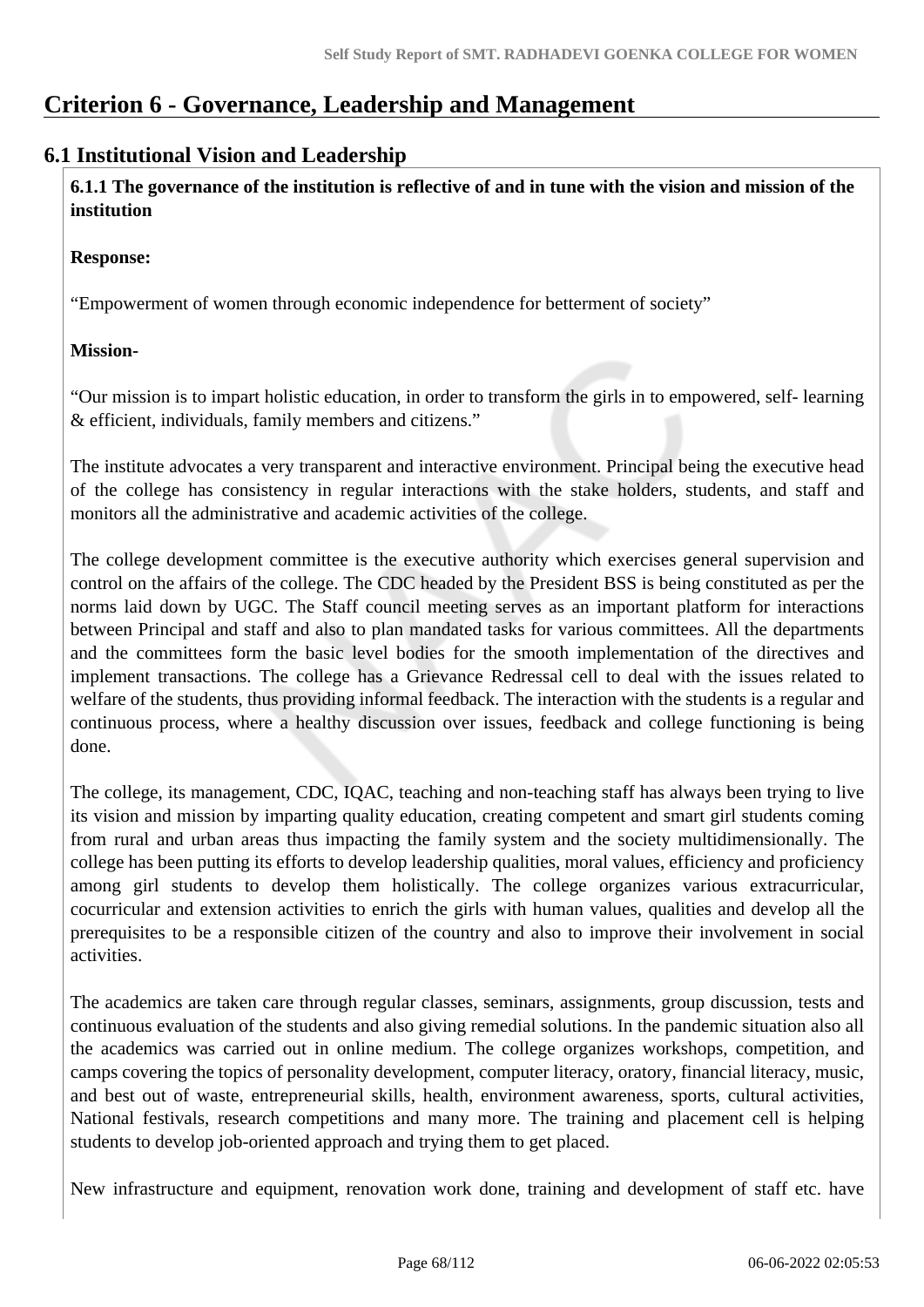facilitated successful implementation of new courses in the college. Excellence is also promoted by honoring deserving students with awards and also by providing scholarships to the needy and meritorious students. The college staffs works in complete tune with the vision and mission of the college to improve students socially, morally and physically and their overall development.

| <b>File Description</b>               | <b>Document</b>      |
|---------------------------------------|----------------------|
| Upload any additional information     | <b>View Document</b> |
| Paste link for additional information | <b>View Document</b> |

## **6.1.2 The effective leadership is visible in various institutional practices such as decentralization and participative management**

## **Response:**

The institution has a participative management, Principal, Vice principals, IQAC, faculty heads, teaching, non-teaching staff, students and various stake holders working at different levels right from planning, implementation, controlling and evaluation stage for each and every activity being conducted in the college. The college follows the KAIZEN (Work for betterment) work culture and relies on the fundamentals of team work i.e., coming together is a beginning, keeping together is a progress and working together is a success.

For the all-round development of the students in terms of employability the IQAC had arranged a Rojgar Melava (Employment Fair) in collaboration with the Skill, Employment and Entrepreneurship development department in the college for the students of Akola district. After a thorough discussion and planning and with a positive response from IQAC the Rojgar Melava was organized. More than 500 students were present for the Rojgar Melava. In which eight different companies had approached for it. The then Minister of Skills and Entrepreneurship Development Dr. Ranjitji Patil himself was present and congratulated the efforts and also motivated the students.

Various committees are formed for the smooth functioning, responsibility sharing and participative management involving all the people who are stakeholders directly or indirectly related for the proper functioning of the college. All the committees work in a systematic way, holding meetings, involving students participation in all possible ways to inculcate managerial and leadership skills in them and to contribute their share for the development of the institute and the students.

 The College Development Committee functions to promote encourage and implement the development policy. The college has a staff council to facilitate the communication between staff and college officials, to participate, assist and advise in decision making processes that affect the staff relationship with the larger college community.

 The college has organised many Curricular, Co-curricular, Extra Curricular, Cultural, Sports and Extension activities following the principle of decentralisation and participative management. The events have been a tremendous success and were carried out in an orderly manner which is a team effort through various working committees. Each of the person exhibits his skills for the very success of the programs and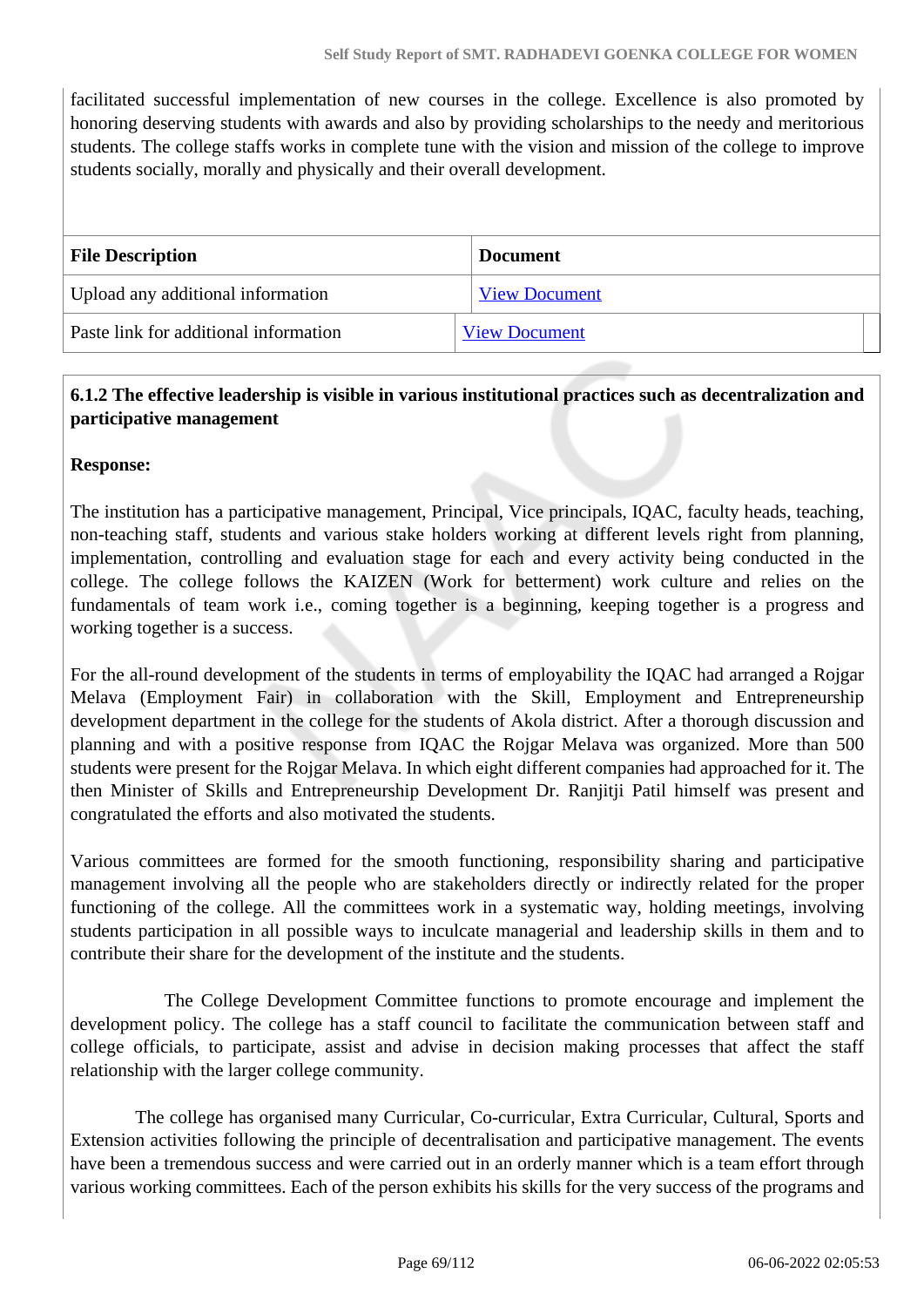events and feels important part of it as he / she has been shouldered a responsibility with trust and hope of better performance.

 The committees of Nirbhaya Bano, student development, Training and placement cell, admission, sports and cultural, cleanliness health and hygiene, counselling, discipline, competitive exams, research, NSS, NCC have always been working efficiently under the efficient leadership of the Principal. All the decisions are taken jointly with the help of IQAC and higher authorities to invite different suggestions and ideas and to choose wisely the better option.

On the college level, departments are provided with authority to take own decisions for development of department, the decisions are conveyed to the Principal and then finalized. A deep conversation right from planning up to the evaluation stage is done, to appreciate the efforts, motivate all, find out loop holes if any and guide for future endeavors.

| <b>File Description</b>               | <b>Document</b>      |
|---------------------------------------|----------------------|
| Upload any additional information     | <b>View Document</b> |
| Paste link for additional information | <b>View Document</b> |

# **6.2 Strategy Development and Deployment**

## **6.2.1 The institutional Strategic / Perspective plan is effectively deployed**

## **Response:**

The college has a very good policy developed in alignment with the Parent University and UGC. All the academic quality policies are framed by the IQAC and being implemented through various committees and monitored by the Principal. The college has regularly enhanced infrastructure and developed capacities for teaching and research of staff according to the changing academic needs and social environment.

The most important points covered under the perspective plan which is implemented are of the construction work done in the college. The construction work proposed and completed includes:

- Renovate and maintain infrastructure of College.
- Construct one more staircase on first floor.
- Renovate Entrance & floor of the corridors in the College.
- Construct new laboratory on the first floor of MCVC building.
- Furnish class rooms of ground floor & renovate windows with glass sliders.
- Renovate girl's washrooms and also for divyang students.
- Construct Open Stage.

It was a demand from the ladies staff and students to do renovation of the girl's washroom which was being sanctioned by CDC with additional provisions for divyang students ease to use the washrooms. Besides it, following points included in the perspective plan are implemented, developed playground for Football & Volleyball, and developed Cricket Academy with MOU to renowned Cricket & Football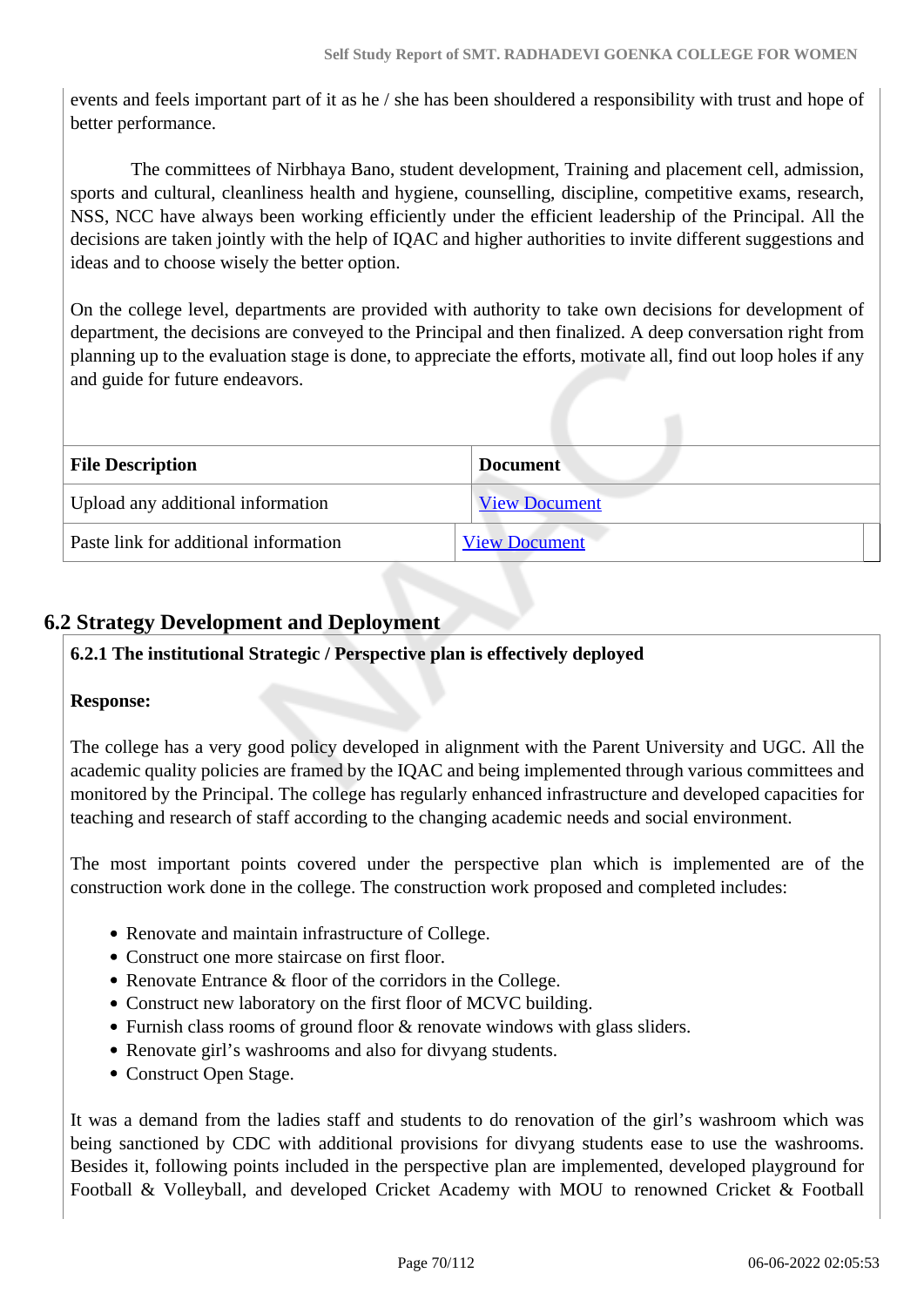Academy and to encourage and motivate girls to form the football team, hosted various sports competitions, motivate student's participation in University games. The student's centric activities included installation of R.O water cooler and vending machines, psychological counseling cell and department of self-learning, radio club established, increased capacity of reading room, awards for student of the year, RDG idol, RDG singing and dancing star, Prerna award for the divyang student, MOU and collaborative activities implemented, New courses, short term and diploma courses have been started and implemented successfully, green initiatives included increased plantations, development of oxy park, green audit, rain water harvesting, no vehicle days, ecofriendly Ganpati making workshops, promotion to research activities through research centers in the college, organized workshops on IPR, research methodology, increased number of digital classrooms, various workshops for women empowerment, cybercrime, POSCO guidance, legal awareness, financial literacy, personality development, enrichment of ICT tools, building coloration, organized events at district, state, National and International level, implementation of maximum paperless work, soft skills workshops, Rozgar Melas organized, various workshops and webinars are in online and offline modes, health awareness, menstrual hygiene, nutritional guidance, health checkups were organized etc.

| <b>File Description</b>                                   | <b>Document</b>      |
|-----------------------------------------------------------|----------------------|
| strategic Plan and deployment documents on the<br>website | <b>View Document</b> |
| Paste link for additional information                     | <b>View Document</b> |

 **6.2.2 The functioning of the institutional bodies is effective and efficient as visible from policies, administrative setup, appointment, service rules and procedures, etc.**

## **Response:**

Smt. Radhadevi Goenka College for Women is a government aided multi faculty college run by Bhartiya Seva Sadan, Akola. The executive council comprises of 11 members. The college has its own College Development Committee whose powers are defined by Maharashtra University Act 96. The CDC comprises of 15 members being selected as per the norms of the act. Apart from these two apex governing bodies, the college has a staff council formed as per the university regulations. The Principal is the chief executive head and administrator of the college who coordinates and controls all the activities of the college. Principal is also the ex officio chairperson of the staff council which functions through various committees to carry out various functions of the college. The decisions related to academics like workload calculations, work allocations, purchases, time tables, maintenance of the infrastructure, admissions etc. are taken by the Staff council through its committees subject to provisions in ordinances of Sant Gadge Baba Amravati University, Amravati. The college has established Grievance Redressal cell as per the norms of University to tackle the grievances of students and staff.

IQAC coordinator and members, Vice Principals, Heads of departments, Librarian, teaching faculty, office staff, and coordinators of different committees' report to the Principal and carry out all the functions of the college in a smooth manner. The college has a well-defined organizational structure in the administration staff and laboratory staff. Hierarchy of the staff, service rules, procedures, recruitments, promotional policies as well as grievance Redressal mechanism are defined as per the rules of the university and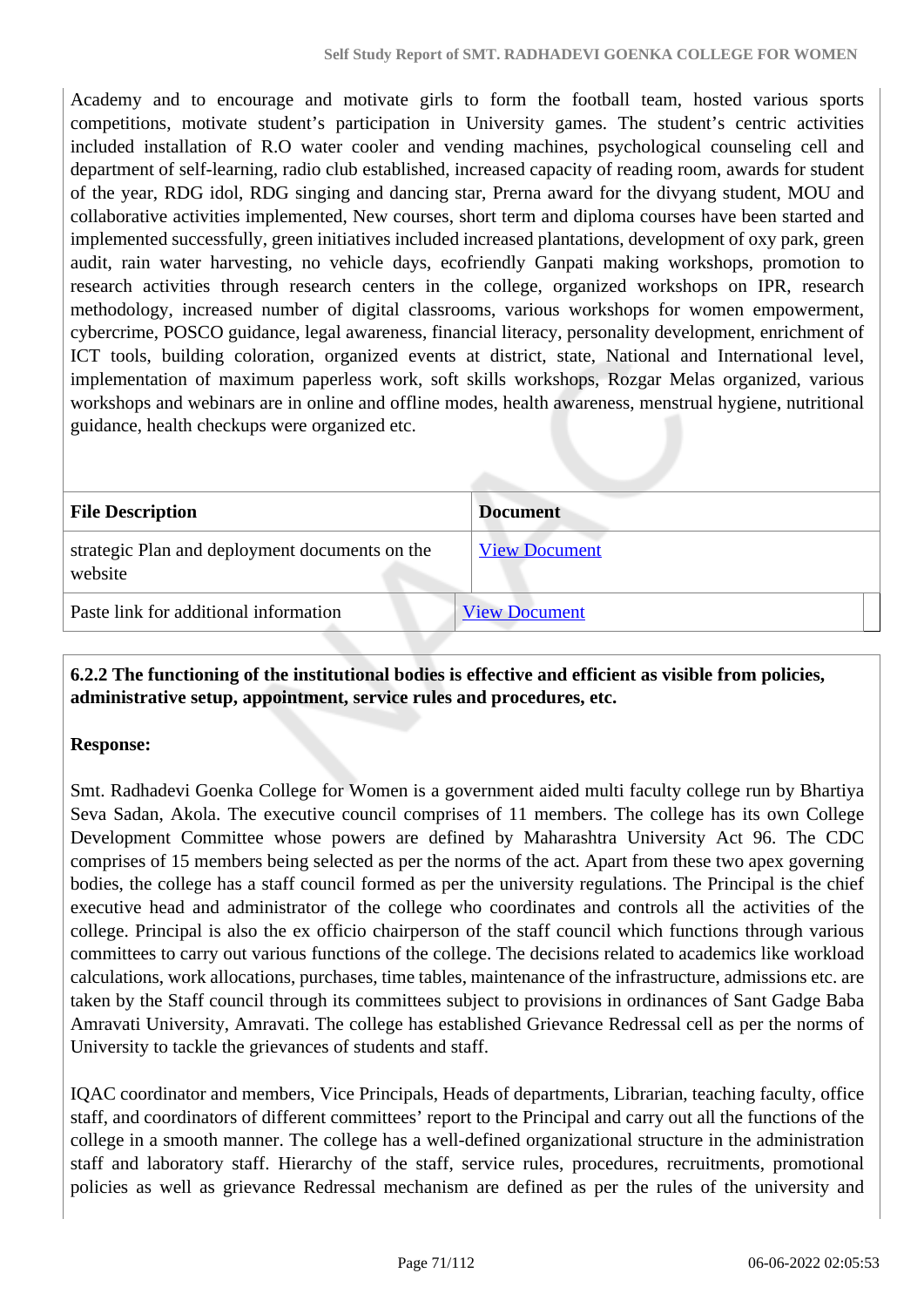approved staffing pattern of UGC.

The administrative staff comprises of the office staff members which support the Principal in smooth administration of the college. All the departments with its HOD, faculty members, technical and subordinate staff shoulder on the responsibilities of the academics. There are many subordinate bodies working for student welfare such as students council, planning and implementation, library committee, anti- ragging committee, purchase committee, Nirbhaya cell, counseling cell, review committee, examination committee etc. Various policies have been formulated for the smooth implementation of the plans of committees at different levels.

| <b>File Description</b>                       | <b>Document</b>      |  |
|-----------------------------------------------|----------------------|--|
| Upload any additional information             | <b>View Document</b> |  |
| Paste link for additional information         | <b>View Document</b> |  |
| Link to Organogram of the Institution webpage | <b>View Document</b> |  |

## **6.2.3 Implementation of e-governance in areas of operation**

- **1.Administration**
- **2.Finance and Accounts**
- **3.Student Admission and Support**
- **4.Examination**

#### **Response:** B. 3 of the above

| <b>File Description</b>                                                                | <b>Document</b>      |  |
|----------------------------------------------------------------------------------------|----------------------|--|
| Screen shots of user interfaces                                                        | <b>View Document</b> |  |
| ERP (Enterprise Resource Planning) Document                                            | <b>View Document</b> |  |
| Details of implementation of e-governance in areas<br>of operation, Administration etc | <b>View Document</b> |  |
| Any additional information                                                             | <b>View Document</b> |  |

# **6.3 Faculty Empowerment Strategies**

## **6.3.1 The institution has effective welfare measures for teaching and non-teaching staff**

## **Response:**

As per the norms prescribed by affiliating university the following welfare facilities are available to the permanent teaching and non-teaching faculties:

• Institution has established Salary Earners Society aimed at welfare of teaching and non-teaching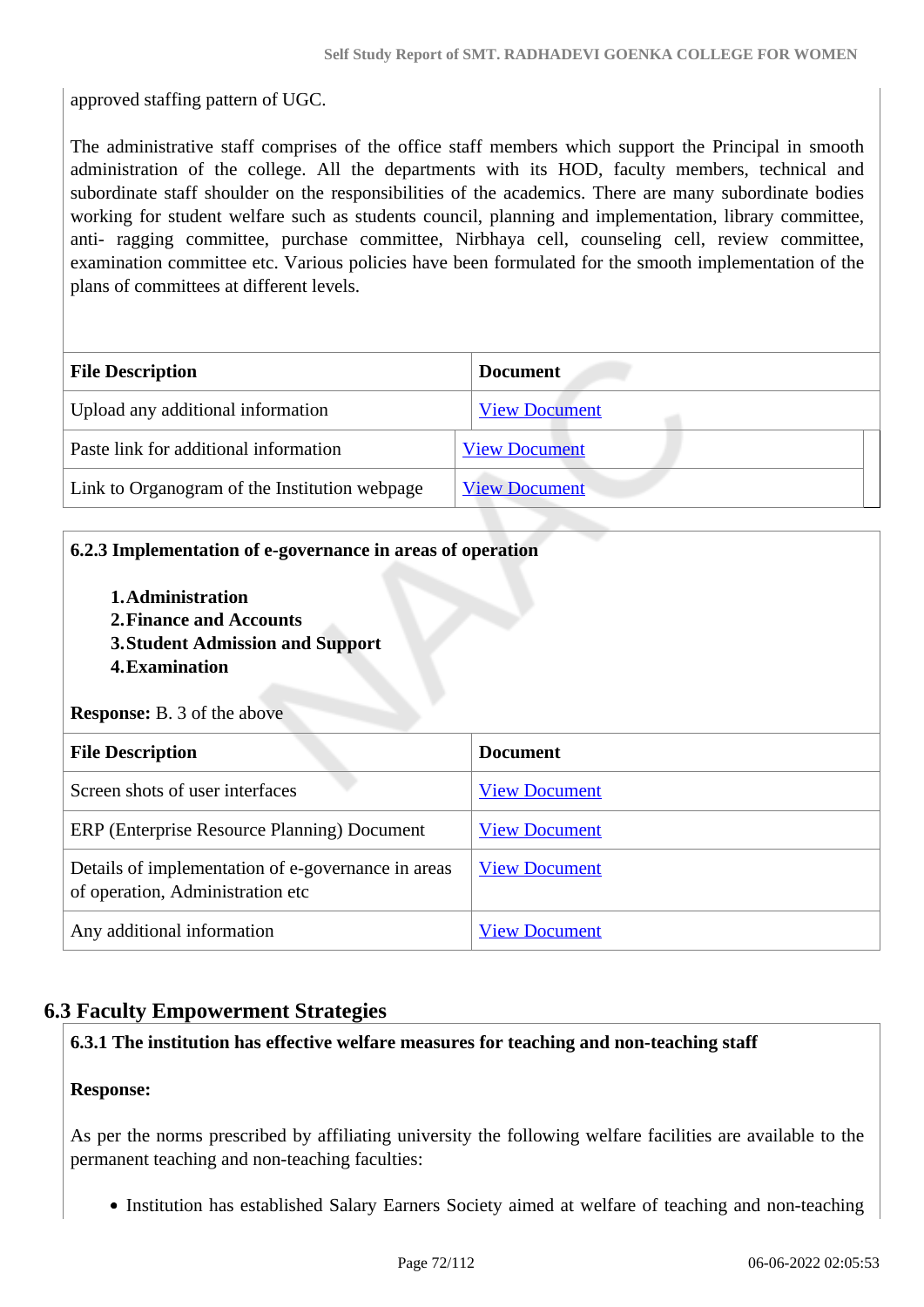staff

- · Appropriate management of Students' Aid Fund
- · Placement facility provided to students for their welfare
- SRC elections carried out
- · Availing of FIP Schemes for teachers

· Duty leave granted for conference / Seminar / Workshop/ trainings/ University work etc.

- Prescribed leaves are granted
	- The process of Reimbursement of Medical bills is done through the college. All the assistance in this regard is provided.
	- Group insurance policy for all employees.
	- Regular and emergency loan facility from the cooperative society.
	- Financial assistance to the faculty members for paper presentation at national and international conference.
	- Faculty members appointed prior to 2005 are eligible for pension benefits on retirement.
	- Faculties appointed from 2005 are eligible for the DCPS scheme.
	- LTC facility as per GOI rules.
	- Yoga, recreation and sports facilities available for all employees.
	- LIC schemes auto debit is done through the college.
	- Housing facilities in campus.
	- Women friendly workplace.
	- Psychological support.
	- Funds raised for Covid welfare by the college employees.
	- Writers Bank for physically challenged.
	- Festival get-together.
	- Bhajan Sandhya.

| <b>File Description</b>               | <b>Document</b>      |
|---------------------------------------|----------------------|
| Upload any additional information     | <b>View Document</b> |
| Paste link for additional information | <b>View Document</b> |

#### **6.3.2 Average percentage of teachers provided with financial support to attend conferences/workshops and towards membership fee of professional bodies during the last five years**

#### **Response:** 0

6.3.2.1 **Number of teachers provided with financial support to attend conferences/workshops and towards membership fee of professional bodies year wise during the last five years**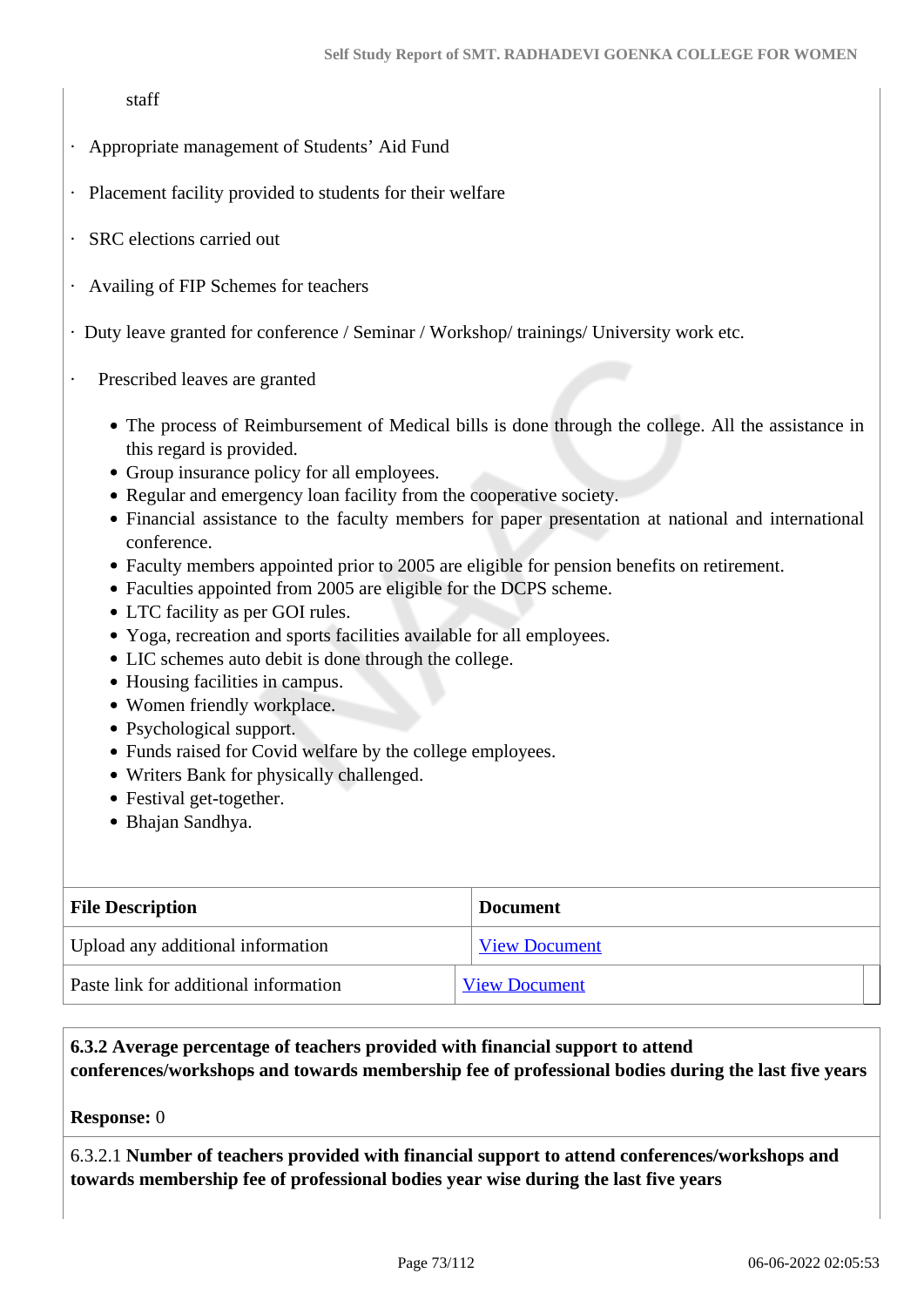| 2020-21                           | 2019-20                                                                                                                  | 2018-19  |                      | 2017-18 | 2016-17  |
|-----------------------------------|--------------------------------------------------------------------------------------------------------------------------|----------|----------------------|---------|----------|
| $\overline{0}$                    | $\theta$                                                                                                                 | $\theta$ | $\overline{0}$       |         | $\theta$ |
|                                   |                                                                                                                          |          |                      |         |          |
| <b>File Description</b>           |                                                                                                                          |          | <b>Document</b>      |         |          |
| Upload any additional information |                                                                                                                          |          | <b>View Document</b> |         |          |
|                                   | Details of teachers provided with financial support<br>to attend conference, workshops etc during the last<br>five years |          |                      |         |          |

 **6.3.3 Average number of professional development /administrative training programs organized by the institution for teaching and non teaching staff during the last five years**

**Response:** 2.2

6.3.3.1 **Total number of professional development /administrative training Programmes organized by the institution for teaching and non teaching staff year-wise during the last five years**

| 2020-21 | 2019-20 | 2018-19 | 2017-18 | 2016-17 |
|---------|---------|---------|---------|---------|
|         | ັ       | U       |         |         |

| <b>File Description</b>                                                                                                                        | <b>Document</b>      |
|------------------------------------------------------------------------------------------------------------------------------------------------|----------------------|
| Upload any additional information                                                                                                              | <b>View Document</b> |
| Reports of the Human Resource Development<br>Centres (UGC ASC or other relevant centres)                                                       | <b>View Document</b> |
| Reports of Academic Staff College or similar<br>centers                                                                                        | <b>View Document</b> |
| Details of professional development / administrative<br>training Programmes organized by the University<br>for teaching and non teaching staff | <b>View Document</b> |

## **6.3.4 Average percentage of teachers undergoing online/ face-to-face Faculty Development Programmes (FDP)during the last five years (Professional Development Programmes, Orientation / Induction Programmes, Refresher Course, Short Term Course ).**

**Response:** 37.51

6.3.4.1 **Total number of teachers attending professional development Programmes viz., Orientation /**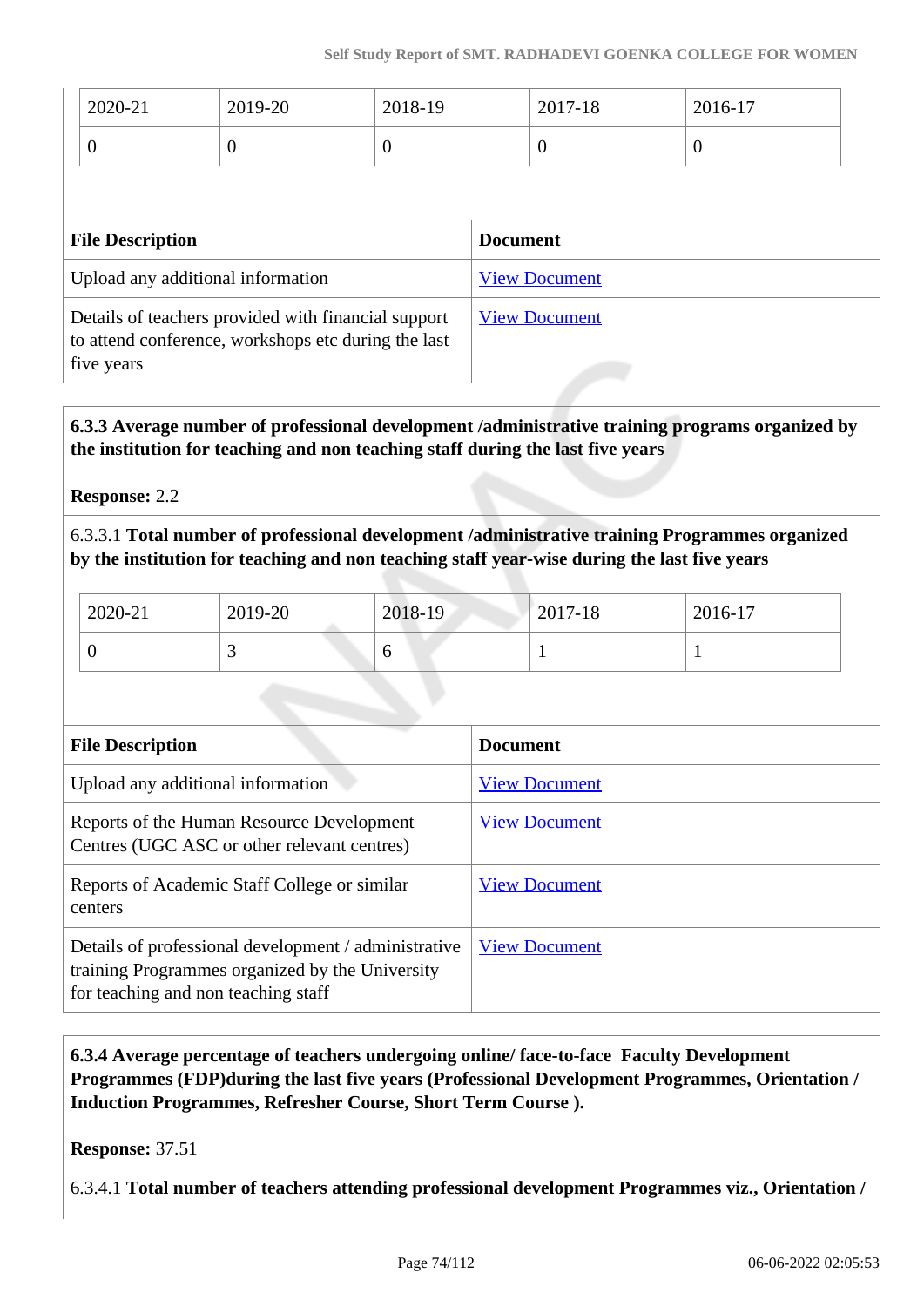|                                                                                                 | 2020-21                 | 2019-20 | 2018-19              |                      | 2017-18 | 2016-17 |
|-------------------------------------------------------------------------------------------------|-------------------------|---------|----------------------|----------------------|---------|---------|
|                                                                                                 | 13                      | 32      | 12                   |                      | 06      | 11      |
|                                                                                                 |                         |         |                      |                      |         |         |
|                                                                                                 | <b>File Description</b> |         |                      | <b>Document</b>      |         |         |
| Upload any additional information                                                               |                         |         | <b>View Document</b> |                      |         |         |
| Reports of the Human Resource Development<br>Centres (UGC ASC or other relevant centers)        |                         |         | <b>View Document</b> |                      |         |         |
| <b>IQAC</b> report summary                                                                      |                         |         | <b>View Document</b> |                      |         |         |
| Details of teachers attending professional<br>development programmes during the last five years |                         |         |                      | <b>View Document</b> |         |         |

#### **Induction Programme, Refresher Course, Short Term Course year-wise during the last five years**

## **6.3.5 Institutions Performance Appraisal System for teaching and non-teaching staff**

#### **Response:**

The college is having effective performance appraisal system for the teaching and non-teaching staff. The performance appraisal system for the teaching staff is according to the guidelines of Sant Gadge Baba Amravati University, Amravati. All the teachers are given to fill the Self-Appraisal Proforma (API) at the end of every academic session. The teachers fill in the details duly and accordingly in the forms given. The teachers keep record of all the academic, co-curricular, extension, research, administrative, work of University done etc. in the entire academic session. This helps to calculate API scores accurately. The entire filled API is collected through the department heads and then are submitted to the IQAC. The IQAC reviews the entire API filled by the teaching staffs. After that individual staff is being conveyed about the reviews and are suggested to improve scores in the criteria whichever needed helping for their placements.

A scrutiny committee is functional in the college which does scrutiny of the documents before placements of all the staff members. The staff member whose placement is due prepares his/ her files before time and submits it to the scrutiny committee. The committee scrutinizes and reviews each document minutely, check for the scores and grades claimed by the concerned staff member. It makes suggestions if any regarding it. The committee has prepared a format for document submission also. After review the committee develops a scrutiny report, which is being duly filled for each concerned person before placement and is submitted to the Principal of the college with scores claimed and actual scores that need to be taken, also suggestions are given. It helps the staff for proper documentations for the placements as per the norms and also for smooth placements.

A structured format for the non-teaching staff is provided by the college and they submit the duly filled format to the Principal. This performance appraisal system helps the college for future improvement and the staff also understand their academic progress. It helps in evaluating and also documenting teacher's performance with a view to enhance work quality and the performance also. Many of the staff members have been promoted in time due to the implementation of this effective mechanism.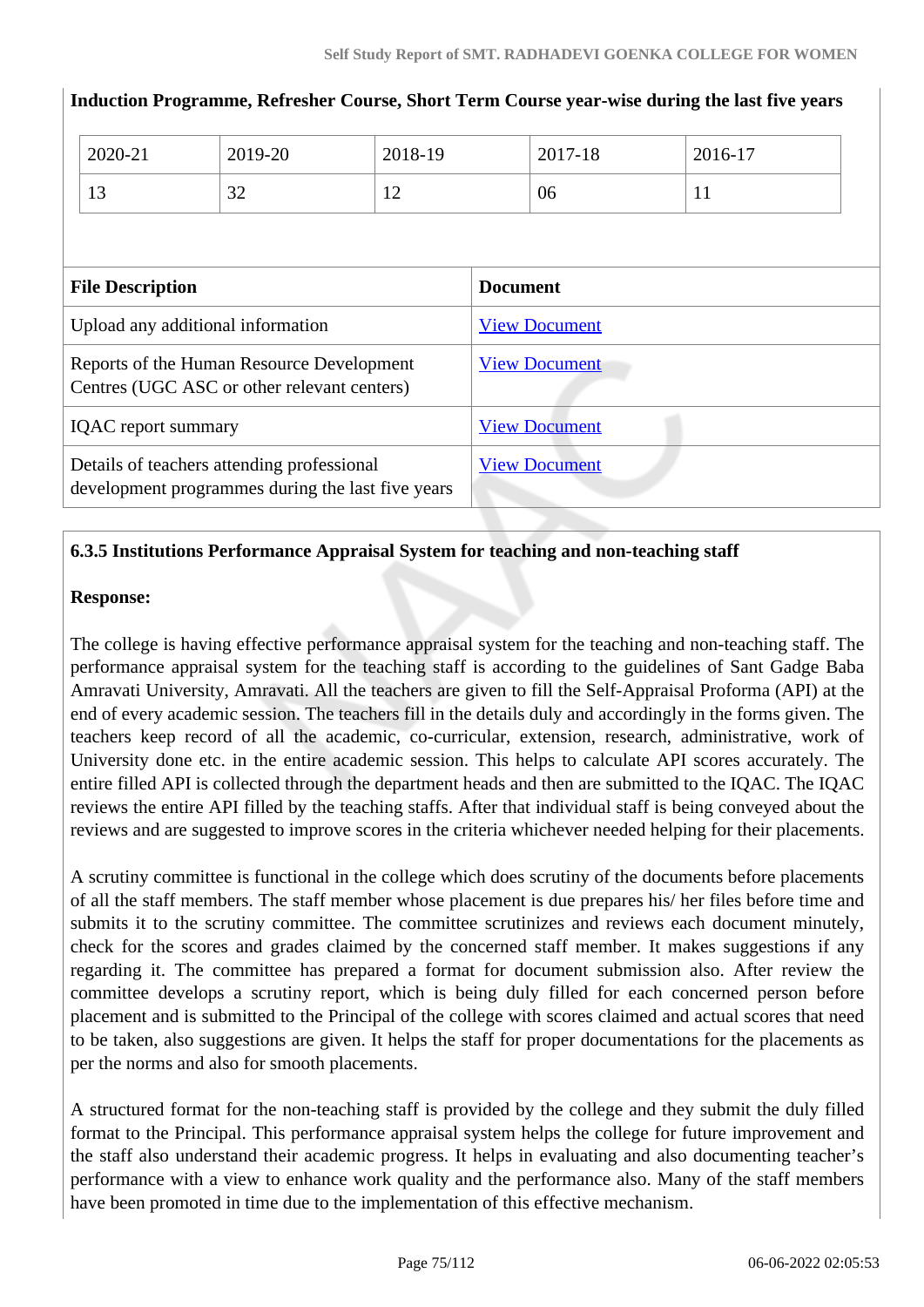The promotions of the non-teaching staff are time bound but their performance appraisal is done through Confidential Report (CR).

The students also evaluate the performance of the faculty through feedback forms. These feedback forms are distributed, collected and evaluated by the committee to assess the performance of the faculty and suggestions given by the students in feedback are considered.

The Management evaluates the performance of the faculty on the basis of University results, analysed feedback and the API forms and provides proper suggestions to faculties for the improvements.

| <b>File Description</b>               | <b>Document</b>      |
|---------------------------------------|----------------------|
| Upload any additional information     | <b>View Document</b> |
| Paste link for additional information | <b>View Document</b> |

## **6.4 Financial Management and Resource Mobilization**

#### **6.4.1 Institution conducts internal and external financial audits regularly**

#### **Response:**

The institute does its audit on a regular basis. The college has accounts and finance department headed by Superintendent. This administrative department controls all financial and monetary aspects of developmental and progressive tasks of the college which is allocated among various heads of accounts as well as in yearly budgets. This committee regulates their revenue and capital expenditures which are related to academic and administrative Income-expenditure account. Every year the college has to prepare annual audited financial statement and income-expenditure account which is verified by C.A. If auditor finds any query, he discusses with the authority on the basis of vouchers and other one. The financial statements are then sent to the Joint Director Office for the external audit purposes.

The financial audits done for last five years:

| Sr. No | Date of Audit | <b>Type of Audit</b> | <b>Auditor</b>                     |
|--------|---------------|----------------------|------------------------------------|
|        | 30/07/2016    | Financial            | A.S Jain & Associates M. No. 36204 |
| 12     | 31/07/2017    | Financial            | A.S Jain & Associates M. No. 36204 |
| B      | 27/07/2018    | Financial            | A.S Jain & Associates M. No. 36204 |
| И      | 07/11/2019    | Financial            | A.S Jain & Associates M. No. 36204 |
|        |               | Financial            | A.S Jain & Associates M. No. 36204 |

| Year    | <b>Audit type</b> | <b>Audit type</b> |                      |         |                 |           |
|---------|-------------------|-------------------|----------------------|---------|-----------------|-----------|
|         |                   |                   | <b>External</b>      |         | <b>Internal</b> |           |
|         |                   | Yes/No            | Authority            | Yes/ No |                 | Authority |
| 2016-17 | Academic          | Yes               | University committee | Yes     | Committee hea   |           |
|         |                   |                   |                      |         |                 | Principal |
|         |                   |                   |                      |         |                 |           |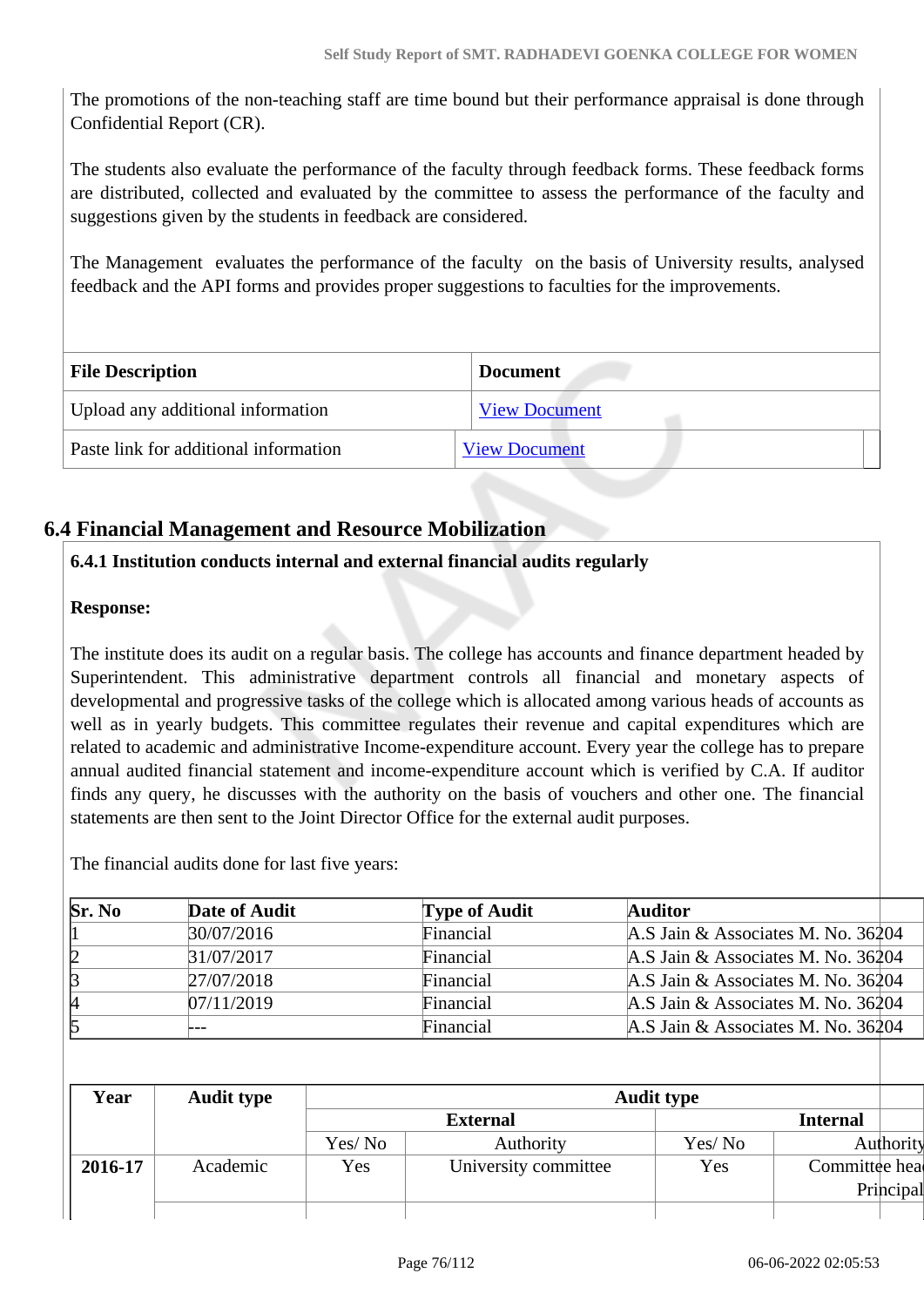|                         | Administrative | Yes            | University committee & JD<br>Committee  | Yes            | Management and          | Accountar |
|-------------------------|----------------|----------------|-----------------------------------------|----------------|-------------------------|-----------|
| 2017-18                 | Academic       | Yes            | University committee                    | Yes            | Committee hea           | Principal |
|                         | Administrative | Yes            | University committee & JD<br>Committee  | Yes            | Management and          | Accountar |
| 2018-19                 | Academic       | Yes            | University                              | Yes            | Management and          | Accountar |
|                         | Administrative | Yes            | <b>JD</b> Committee                     | Yes            | Management and          | Accountar |
| 2019-20                 | Academic       | N <sub>o</sub> | Nil (Due to Pandemic)                   | Yes            | Manageme                |           |
|                         | Administrative | Yes            | University<br>Committee JD<br>Committee | Yes            | Manageme<br>and Charter | Accountar |
| 2020-21                 | Academic       | N <sub>o</sub> | Nil (Due to Pandemic)                   | N <sub>o</sub> | Due to Pande            |           |
|                         | Administrative | N <sub>o</sub> | Due to Pandemic                         | N <sub>o</sub> | Due to Pande            |           |
|                         |                |                |                                         |                |                         |           |
| <b>File Description</b> |                |                | <b>Document</b>                         |                |                         |           |

Upload any additional information [View Document](https://assessmentonline.naac.gov.in/storage/app/hei/SSR/103783/6.4.1_1634729879_7066.pdf) Paste link for additional information [View Document](http://rdgakola.ac.in/naac/criteria/6.0/6.4.1/6.4.1%20Financial%20Audits.pdf)

## **6.4.2 Funds / Grants received from non-government bodies, individuals, philanthropers during the last five years (not covered in Criterion III)**

## **Response:** 0

6.4.2.1 Total Grants received from non-government bodies, individuals, Philanthropers year wise during the last five years (INR in Lakhs)

| $2020 - 21$ | 2019-20 | 2018-19 | 2017-18 | 2016-17 |
|-------------|---------|---------|---------|---------|
| 00          | 00      | 00      | 00      | 00      |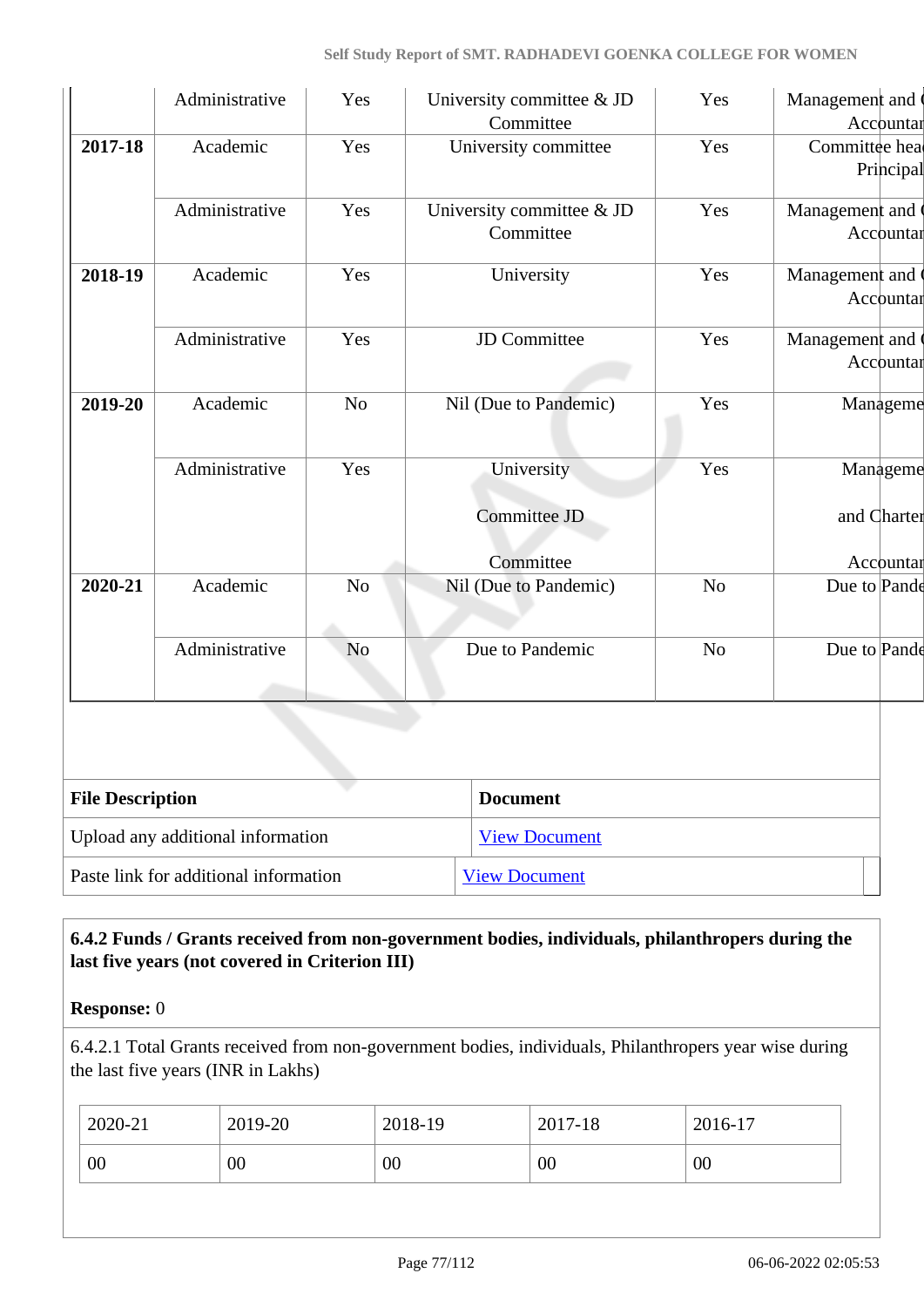| <b>File Description</b>                                                                                                             | <b>Document</b>      |
|-------------------------------------------------------------------------------------------------------------------------------------|----------------------|
| Details of Funds / Grants received from of the non-<br>government bodies, individuals, Philanthropers<br>during the last five years | <b>View Document</b> |
| Any additional information                                                                                                          | <b>View Document</b> |
| Annual statements of accounts                                                                                                       | <b>View Document</b> |

#### **6.4.3 Institutional strategies for mobilisation of funds and the optimal utilisation of resources**

#### **Response:**

The college is affiliated to Sant Gadge Baba Amravati University Amravati and follows the strategies for mobilization of funds and optimal utilization of resources as directed by UGC. The college prepares an annual budget in consultation with all departments and CDC. The college receives funds from admission fees, tuition fees, hostel fees, cricket ground fees, courses run etc. The college receives requirements from all departments later on according to budgetary provisions purchase committee works on budgetary plans in concern with CDC and head of the institute. The IQAC motivates the faculty and departments to mobilize the funds by submitting proposals for research projects, infrastructure development, academic resources etc. to various funding agencies. Most of the faculty members have worked on minor and major research projects. The institute significantly contributes to the purchase of equipment, infrastructure development and academic programs. The need for construction work and purchase from departments, committees and administrative office are submitted to the principal, who plans and implements the construction along with purchase expenditures at the institute level. The utilization of funds on every aspect was monitored by Principal and CDC and management body for appropriate utilization.

The college infrastructure is being used for various exams conducted by MPSC, SSC, NEET, PDKV etc. The department of philosophy has received grant for ICPR workshop twice. According to UGC norms 80% of the funds received from various non-granted courses is used for field visits, remuneration, books and equipment etc. expenditure related to the courses, 20% of the funds is utilized by upgrading the course and the institute.

The college playground is being utilized for cricket academy, football and volleyball coaching and matches, girl's hostels, staff quarters.

| <b>File Description</b>               | <b>Document</b>      |
|---------------------------------------|----------------------|
| Upload any additional information     | <b>View Document</b> |
| Paste link for additional information | <b>View Document</b> |

## **6.5 Internal Quality Assurance System**

**6.5.1 Internal Quality Assurance Cell (IQAC) has contributed significantly for institutionalizing the**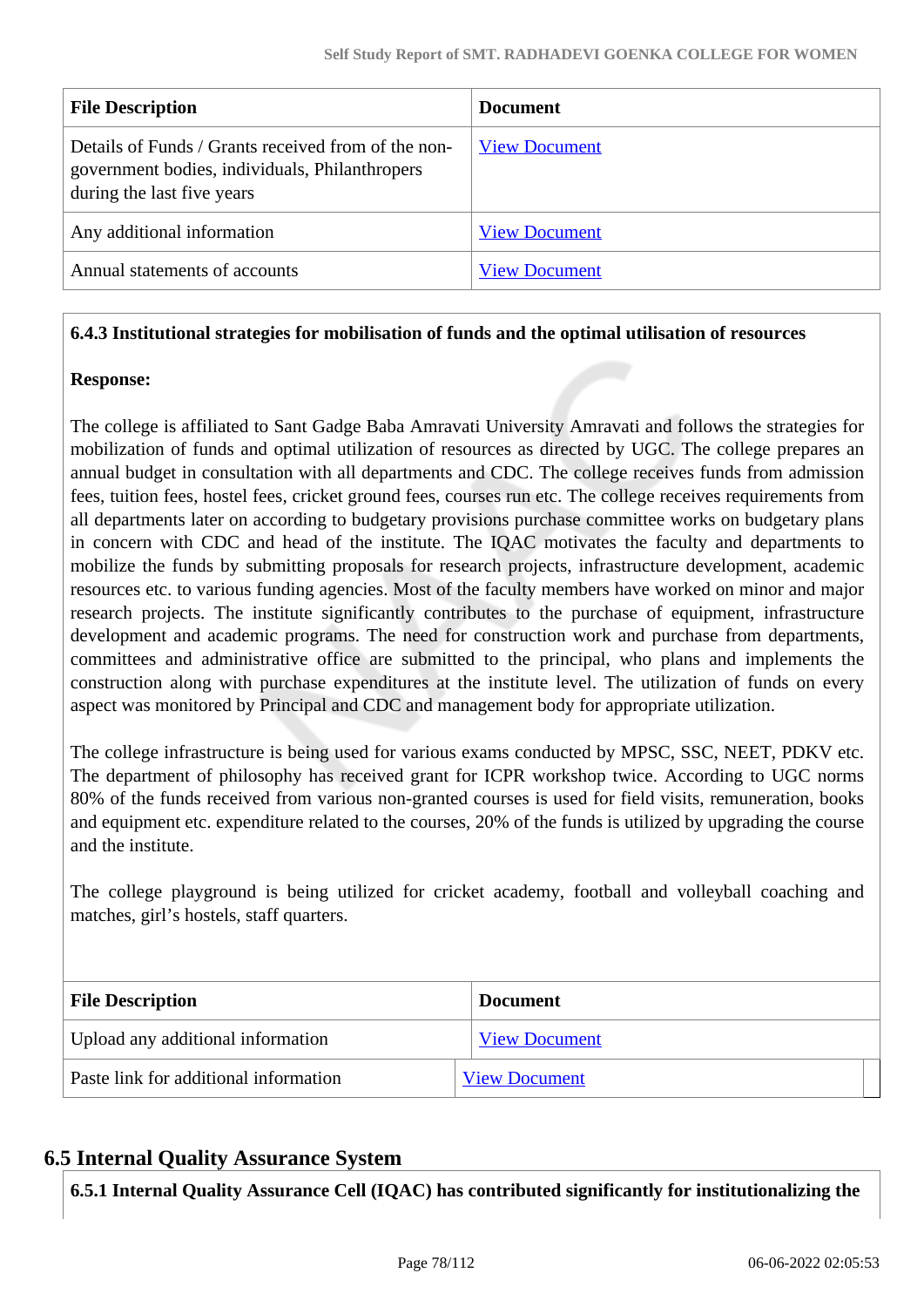#### **quality assurance strategies and processes**

#### **Response:**

The IQAC of the college was established in 2012 and since then it is striving hard for inculcating research attitude among the faculty members and students. Throughout the year, it constantly reviews the academic progress, also monitors infrastructural developments and has recognized need for introduction of new courses, collection of appropriate information in an effective method with due focus on maximum paperless work so as to save paper and ultimately environment. As a part of this the IQAC has contributed significantly for institutionalizing the quality assurance strategies and processes through many practices but two of the many are quoted below

### **1. Maximum Paperless Mechanism**

To promote environmental awareness and for its conservation, the IQAC has initiated the maximum paperless mechanism to save paper work. All the important messages, schedules, notices, circulars from the UGC, Government, Affiliated University and its various departments are being circulated among the teaching and non-teaching staff through the Whattsapp groups and institutional emails. All the photographs clicked are also kept in soft copies and are not taken prints. The teachers are in contact with the students through the Whattsapp group and all important information related to students as exams, scholarships, competitions are circulated there. For those who were not in the group bulk SMS facility is provided by the college. The subject notes are being circulated through Google classrooms, various apps like Teachmint, Zoom, G- meet, College Youtube channels also. Due to this a large amount of paper is saved which would either have been utilized for photocopying the notes. This initiative has helped us to be in touch with the students academically and personally during pandemic situation to avoid any type of academic loss of the students. The API, CR, Departmental profiles, Committee reports, e news, and photos of programs are forwarded to IQAC through soft copies only. Wherever feasible the other sides of used paper are being reused for printing purposes. This initiative of IQAC has helped not only to conserve environment but also to save paper wastage and save the important resources of time, energy and money and has also facilitated the proper permanent record keeping.

#### **2. Organized data**

IQAC has taken the initiative to collect data from all the departments, various committees and criteria heads in an organized and precise form, for which it has designed an activity sheet. The activity contains all the details related such as name of organizers, title of the program, resource person, objectives and expected outcomes, number of beneficiaries etc. The organizers of the program get this sheet duly filled with beneficiary's self-signed attendance. This has helped the organizers to get all information for facilitating effective record keeping and also for submitting the activity sheets, attendance, photos and enews or paper cuttings in stipulated time to IQAC. This initiative has also helped to get data in an organized way saving time, energy and money. Other than these the IQAC has taken social and green environment initiatives also.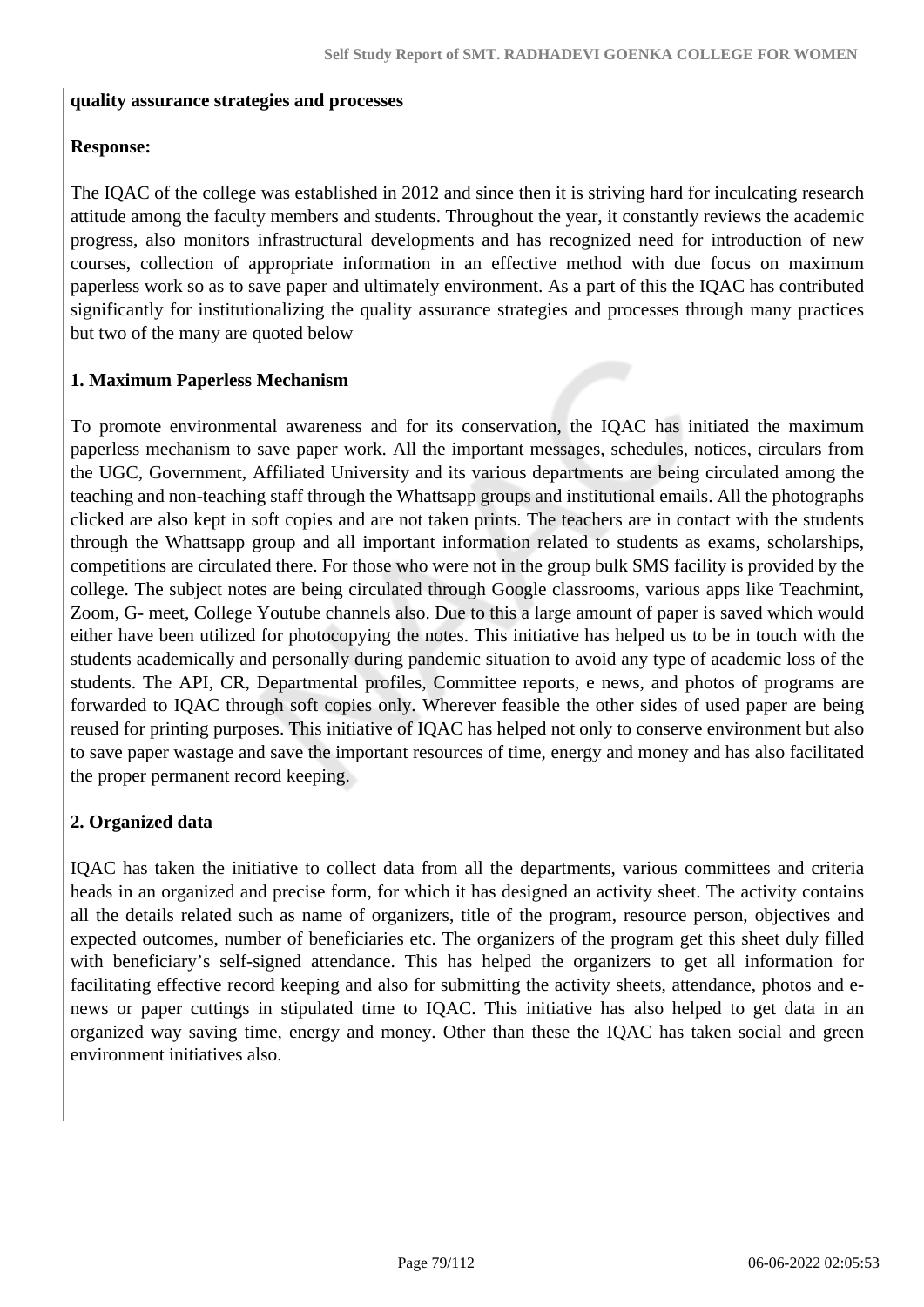| <b>File Description</b>               | <b>Document</b>      |
|---------------------------------------|----------------------|
| Upload any additional information     | <b>View Document</b> |
| Paste link for additional information | <b>View Document</b> |

 **6.5.2 The institution reviews its teaching learning process, structures & methodologies of operations and learning outcomes at periodic intervals through IQAC set up as per norms and recorded the incremental improvement in various activities ( For first cycle - Incremental improvements made for the preceding five years with regard to quality For second and subsequent cycles - Incremental improvements made for the preceding five years with regard to quality and post accreditation quality initiatives )** 

## **Response:**

The IQAC reviews the teaching learning process on a regular basis. The IQAC has taken various post incremental initiatives with regards to teaching learning process. The two examples of institutional reviews and implementation of teaching learning reforms facilitated by the IQAC are

## **1. Use of ICT**

The IQAC has motivated the teachers to use ICT tools effectively in the teaching learning process. For this, it had proposed digital classrooms, digital boards and projectors installed for effective teaching and learning. Likewise this proposal was accepted and all the facilities are being made available with internet facility in the college. Under ICT based teaching, faculties used PPT, audio and visual aids through internet. The Staff was promoted to do recordings of their lectures and was uploaded on the college and personal Youtube channels. The college has done registration for G suite and has created institutional emails of all the staff members and students of the college. We have two moving projectors and it is helpful for us for organising various workshops, seminars and guest lectures, etc. Apart from this, ICT based seminars and workshops were organised for non-teaching staff for enhancing their efficiency, productivity and knowledge. IQAC also has motivated the teachers to do ICT related courses in offline and online modes to get proper knowledge about the appropriate usage of these tools and all of the teachers have done the courses also. This knowledge had helped the teachers to give presentations on different topics and especially during the pandemic situation to conduct classes of their students through different platforms and also for their assessments and exams to avoid any academic losses.

#### **2. Pouch/ Bridge courses and other activities**

The IQAC has motivated different departments of the college to design their pouch/ bridge courses for the students to develop and enhance skills in the girl students apart from the different programs, courses run by the college. Likewise value added courses, certificate courses and bridge courses are being started by the institute and are being successfully implemented. Many students are being benefitted out of it and have enhanced their skills. A financial literacy awareness drive is run by Hon. President Mr. Dilipraj Goenka for the final year students each year. Administrative Office is fully computerised. • In regards of research work, Ph.D. Course Work Research Centres are started for the subjects of Home Science, Music, Marathi and Commerce.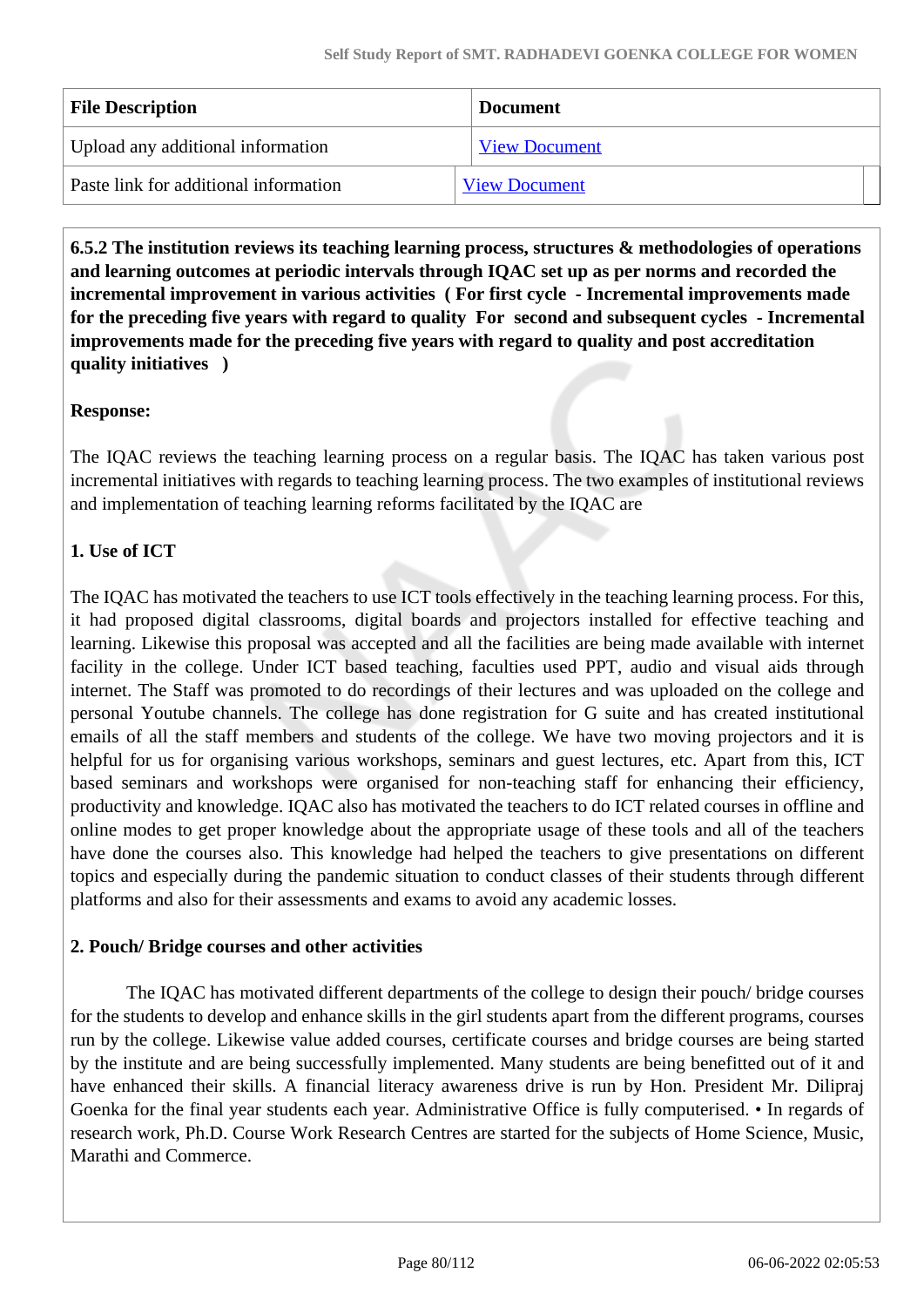| <b>File Description</b>               | <b>Document</b>      |
|---------------------------------------|----------------------|
| Upload any additional information     | <b>View Document</b> |
| Paste link for additional information | <b>View Document</b> |

#### **6.5.3 Quality assurance initiatives of the institution include:**

- **1.Regular meeting of Internal Quality Assurance Cell (IQAC); Feedback collected, analysed and used for improvements**
- **2.Collaborative quality intitiatives with other institution(s)**
- **3.Participation in NIRF**
- **4.any other quality audit recognized by state, national or international agencies (ISO Certification, NBA)**

**Response:** B. 3 of the above

| <b>File Description</b>                                               | <b>Document</b>      |
|-----------------------------------------------------------------------|----------------------|
| Upload e-copies of the accreditations and<br>certifications           | <b>View Document</b> |
| Upload details of Quality assurance initiatives of the<br>institution | <b>View Document</b> |
| Upload any additional information                                     | <b>View Document</b> |
| Paste web link of Annual reports of Institution                       | <b>View Document</b> |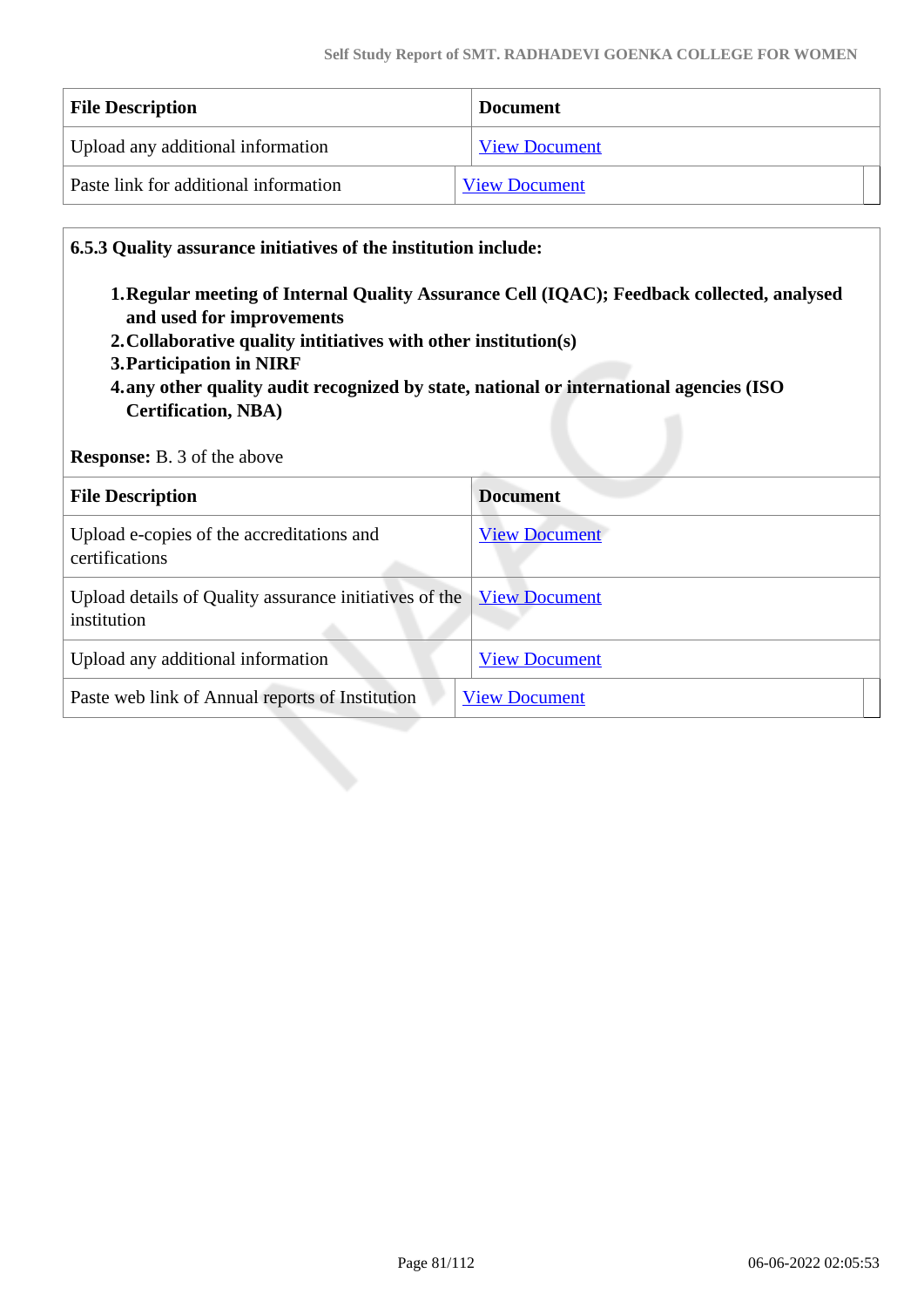## **Criterion 7 - Institutional Values and Best Practices**

## **7.1 Institutional Values and Social Responsibilities**

 **7.1.1 Measures initiated by the Institution for the promotion of gender equity during the last five years.**

### **Response:**

The progress of any society is determined by the extent to which women are empowered and respected in that society. Gender Equality is a Modern Need of society. Mataji Smt. Radhadeviji Goenka has made significant contributions in the field of women empowerment. The vision of the College is *Empowerment of the Women through the Economic Independence for the Betterment of the Society*.

The college has laid down many measures for gender equity and sensitization in curricular and cocurricular activities. We are the greatest example of gender equity as we are the only one institute of its kind in the city offering girls education. The institute and its staff is striving hard to create awareness about gender equity in areas of health, finance, self-defense, various skills, women rights etc. through lectures/ competitions, workshops and implemented through action plans. MAI program is organized under the guidance of Dilipraj Goenka, President of Bharatiya Seva Sadan for financial literacy, making student selfreliant and to provide assistance for economic independence.

Our Annual Gathering also focuses on issue of Gender equity under the banner 'Kab tak Rokoge'

#### **Safety and security**:

The institute campus is under CCTV surveillance. All the cameras are connected to the admin office and also to the Principals desktop. There are two entrances to the college where in security guards are present 24/7. The college campus has a compound wall to assure safety and security. Self-defense workshops are organized. Damini Pathak does patrolling in the college campus to check if any mischievous activities happen. JANANI and SWAS programs are arranged by the college with police department to take care of Women's rights. Our staff and few students have actively participated in JANANI drive and are certified as SWAS (Soldier for Women and Safety).Visakha Samiti, Anti ragging committee are active in the field of security, awareness of gender equality. Complaint box are being installed in the college campus and also there is provision on the website for uploading complaints if any. Women helpline numbers are active to provide help to students. Discipline committee is very much active in the college.

## **Counseling:**

The college has established counseling cell in the college for doing all sorts of counseling such as personal, career, psychological, health etc. to the students. Dr. Mansa Kalasagar, MD (Psychiatrist) did the counseling of the students on every Friday of the week. The students share their problems various committees and the staff members of the college. Mentor mentee committee takes care of resolving problems.

#### **Common room and other infrastructure:**

As we are girls college there is no any common room as such required specially for girls. The institution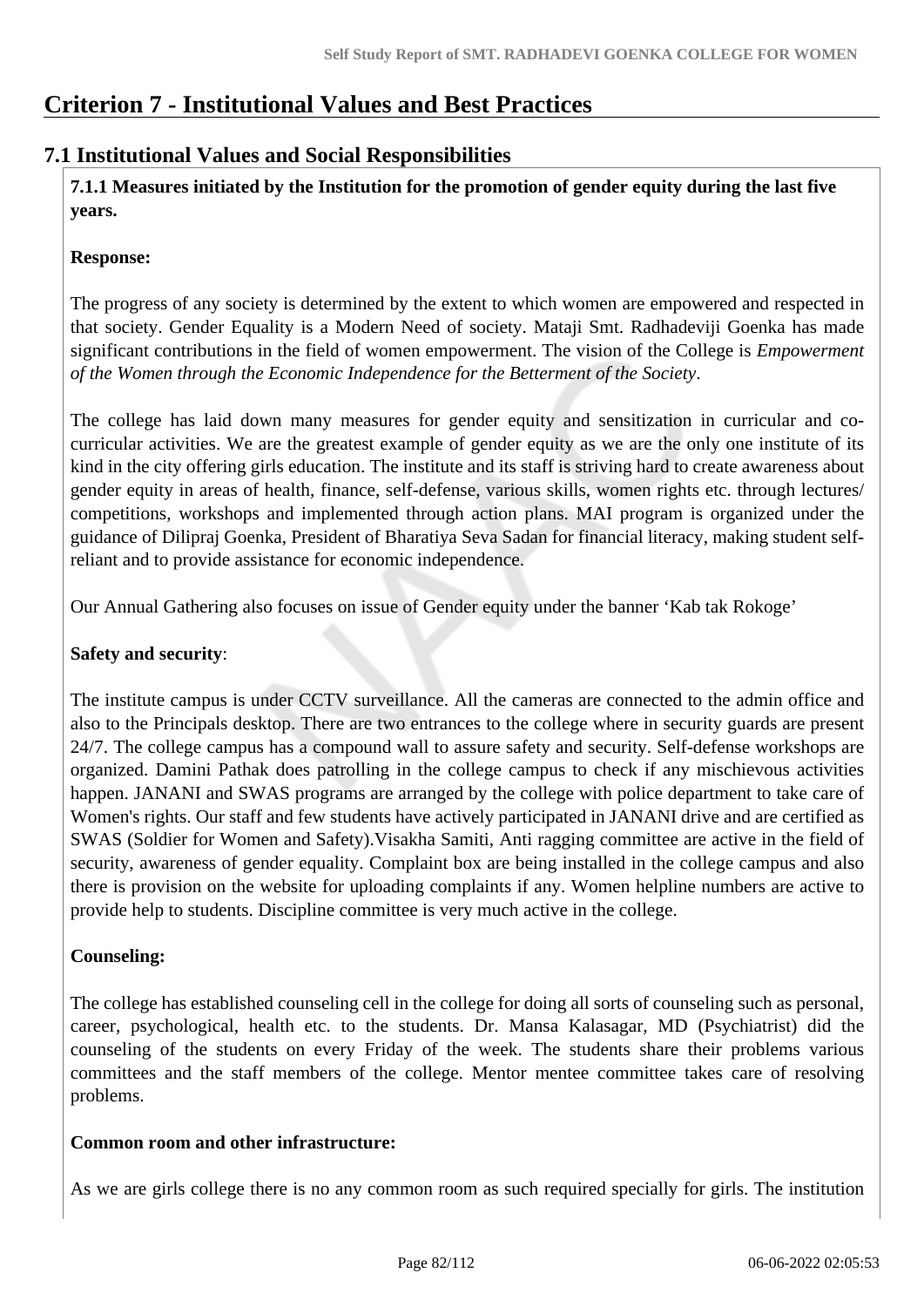has separate washrooms for women staff and students. Institution has sanitary pad vending machine for all girl students.

| <b>File Description</b>                                                                                                                                                                             | <b>Document</b>      |  |
|-----------------------------------------------------------------------------------------------------------------------------------------------------------------------------------------------------|----------------------|--|
| Link for specific facilities provided for women in<br>terms of: a. Safety and security b. Counselling c.<br>Common Rooms d. Day care center for young<br>children e. Any other relevant information | <b>View Document</b> |  |
| Link for annual gender sensitization action plan                                                                                                                                                    | <b>View Document</b> |  |

 **7.1.2 The Institution has facilities for alternate sources of energy and energy conservation measures** 

- **1.Solar energy**
- **2.Biogas plant**
- **3.Wheeling to the Grid**
- **4.Sensor-based energy conservation**
- **5.Use of LED bulbs/ power efficient equipment**

#### **Response:** C. 2 of the above

| <b>File Description</b>        | <b>Document</b>      |
|--------------------------------|----------------------|
| Geotagged Photographs          | <b>View Document</b> |
| Any other relevant information | <b>View Document</b> |
| Any other relevant information | <b>View Document</b> |

#### **7.1.3 Describe the facilities in the Institution for the management of the following types of degradable and non-degradable waste (within 500 words)**

- **Solid waste management**
- **Liquid waste management**
- **Biomedical waste management**
- **E-waste management**
- **Waste recycling system**
- **Hazardous chemicals and radioactive waste management**

#### **Response:**

In college solid waste is generated in the form of paper in class and the office. Maximum paperless mechanism is followed, reuse of one side of paper being already used. Paper wastes such as paper cups, tin cans, paper plates etc. are generally avoided by using reusable items in the college canteen and the girl's hostel. We have kept two separate dry and wet waste dustbins for the waste which cannot be avoided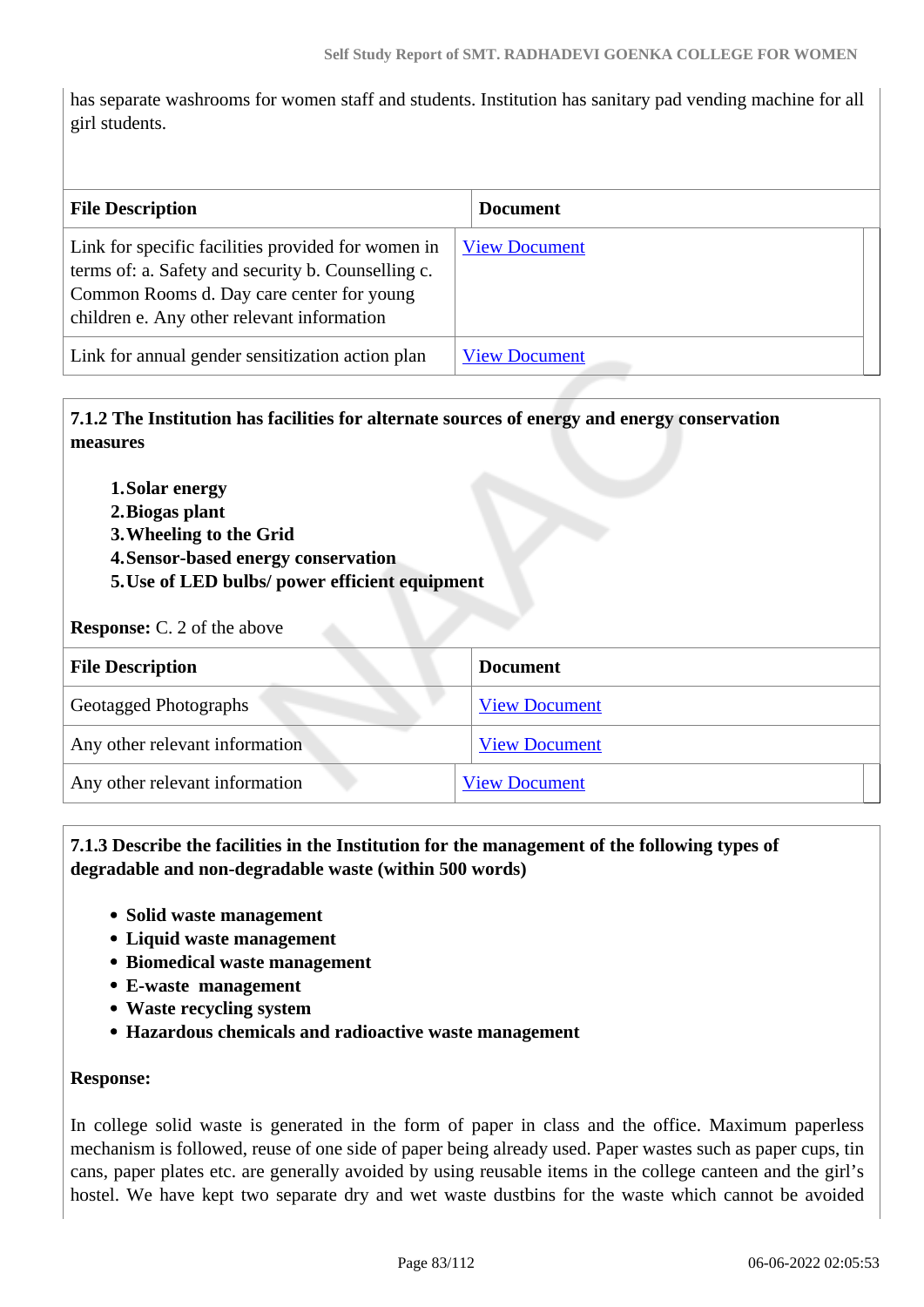otherwise. The wastes collected are picked by the Ghanta Gaadi vans on regular basis. Scrap papers are collected and are handed over to local scrap dealers for proper disposal and recycling purposes.

#### **Solid Waste Management-**

Every day all the academic buildings and other surrounding area in the campus are cleaned by the employees on regular basis and they separate out the waste and dispose accordingly. Due care is taken to avoid solid wastes.

#### **Liquid Waste management-**

Liquid waste from the points of generation like the canteen and toilet etc. is let out as effluent into a proper drainage facility, soak pits and to avoid stagnation.

#### **E-waste management-**

Old version computers are transferred to the schools run by our education society. The major e-waste such as written off instruments/equipment, CRTs, Printers, Computers, Electronics gadgets, circuits, kits have been written off on regular basis and are handed over to scrap dealers for proper disposal. All the miscellaneous e-waste such as mouse, keyboards and old monitors and other electronic items are collected from every department and office and delivered for safe disposal. The e scrap is taken for sale and entries are made in stock books of scrap material and e scrap is sold out.

| <b>File Description</b>                          | <b>Document</b>      |
|--------------------------------------------------|----------------------|
| Any other relevant information                   | <b>View Document</b> |
| Link for Geotagged photographs of the facilities | <b>View Document</b> |

#### **7.1.4 Water conservation facilities available in the Institution:**

- **1.Rain water harvesting**
- **2.Borewell /Open well recharge**
- **3.Construction of tanks and bunds**
- **4.Waste water recycling**
- **5.Maintenance of water bodies and distribution system in the campus**

#### **Response:** A. Any 4 or all of the above

| <b>File Description</b>                          | <b>Document</b>      |
|--------------------------------------------------|----------------------|
| Geotagged photographs / videos of the facilities | <b>View Document</b> |
| Any other relevant information                   | <b>View Document</b> |
| Link for any other relevant information          | <b>View Document</b> |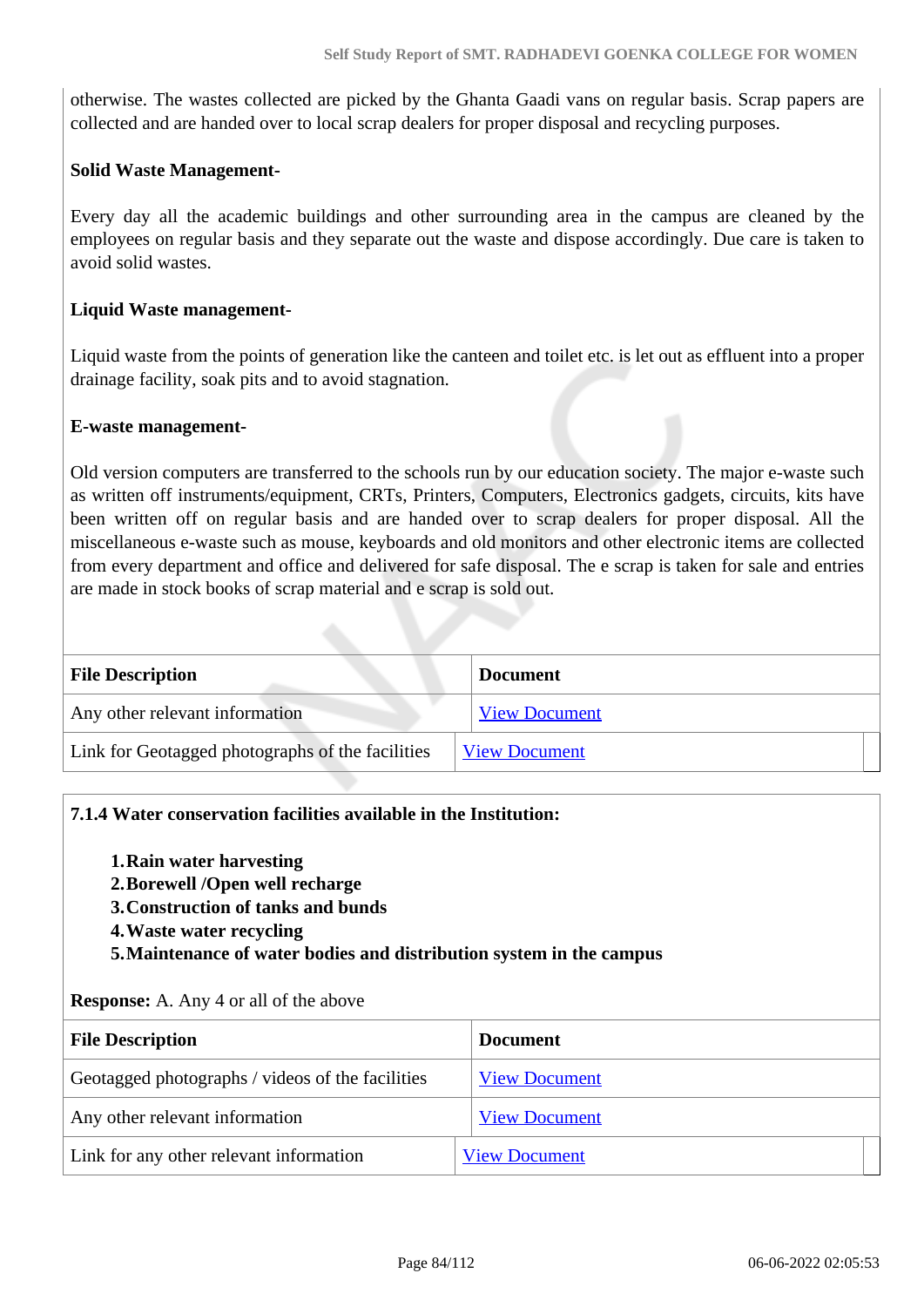| 7.1.5 Green campus initiatives include:<br><b>1. Restricted entry of automobiles</b><br>2. Use of Bicycles/ Battery powered vehicles<br>3. Pedestrian Friendly pathways<br><b>4. Ban on use of Plastic</b><br>5. landscaping with trees and plants<br><b>Response:</b> Any 4 or All of the above |                      |
|--------------------------------------------------------------------------------------------------------------------------------------------------------------------------------------------------------------------------------------------------------------------------------------------------|----------------------|
| <b>File Description</b>                                                                                                                                                                                                                                                                          | <b>Document</b>      |
| Various policy documents / decisions circulated for<br>implementation                                                                                                                                                                                                                            | <b>View Document</b> |
| Geotagged photos / videos of the facilities                                                                                                                                                                                                                                                      | <b>View Document</b> |
| Any other relevant documents                                                                                                                                                                                                                                                                     | <b>View Document</b> |
| Link for any other relevant information                                                                                                                                                                                                                                                          | <b>View Document</b> |

## **7.1.6 Quality audits on environment and energy are regularly undertaken by the Institution and any awards received for such green campus initiatives:**

- **1.Green audit**
- **2.Energy audit**
- **3.Environment audit**
- **4.Clean and green campus recognitions / awards**
- **5.Beyond the campus environmental promotion activities**

**Response:** B. 3 of the above

| <b>File Description</b>                                                      | <b>Document</b>      |
|------------------------------------------------------------------------------|----------------------|
| Reports on environment and energy audits<br>submitted by the auditing agency | <b>View Document</b> |
| Certification by the auditing agency                                         | <b>View Document</b> |
| Certificates of the awards received                                          | <b>View Document</b> |
| Any other relevant information                                               | <b>View Document</b> |
| Link for any other relevant information                                      | <b>View Document</b> |

#### **7.1.7 The Institution has disabled-friendly, barrier free environment**

- **1.Built environment with ramps/lifts for easy access to classrooms.**
- **2.Divyangjan friendly washrooms**
- **3.Signage including tactile path, lights, display boards and signposts**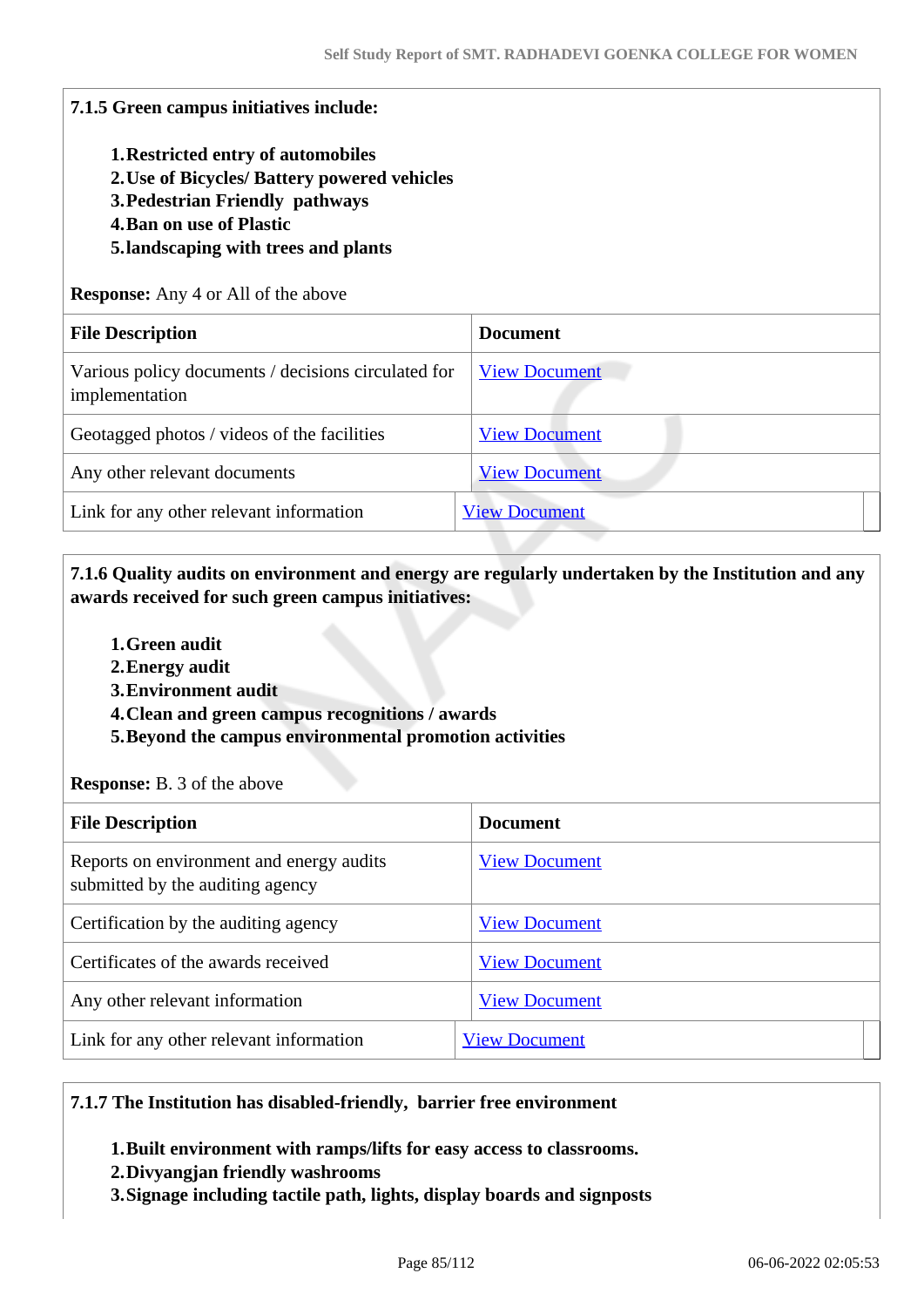- **4.Assistive technology and facilities for Divyangjan accessible website, screen-reading software, mechanized equipment**
- **5.Provision for enquiry and information : Human assistance, reader, scribe, soft copies of reading material, screen reading**

| <b>Response:</b> B. 3 of the above                                          |                      |
|-----------------------------------------------------------------------------|----------------------|
| <b>File Description</b>                                                     | <b>Document</b>      |
| Policy documents and information brochures on the<br>support to be provided | <b>View Document</b> |
| Geotagged photographs / videos of the facilities                            | <b>View Document</b> |
| Any other relevant information                                              | <b>View Document</b> |
| Link for any other relevant information                                     | <b>View Document</b> |

 **7.1.8 Describe the Institutional efforts/initiatives in providing an inclusive environment i.e., tolerance and harmony towards cultural, regional, linguistic, communal socioeconomic and other diversities (within 500 words).**

#### **Response:**

The college has implemented several measures to make the college an inclusive campus.

#### **Measures for equal opportunities:**

The college strictly follows the reservation policies laid down by the government of Maharashtra for admission of SC, ST and OBC students. The college also promotes various caste based scholarships. The college offers tri lingual mode of teaching wherever required assisting students with linguistic challenges. The college offers courses in English, Hindi, Marathi, Sanskrit and Urdu literature also. Students from different cultural, religious, linguistic and socioeconomic backgrounds are admitted to the college. The college had offered the BHARUD add on course focusing on local folk songs to inculcate the cultural values. Department of music organizes various programs focusing on local and national culture as SWAR MILAAP, Competitions, SUGAM SANGEET, PERFORMING ARTS and other competition. Various language weeks are being celebrated in the college. The college celebrates the national festivals and regional festivals such as Diwali, Sharda Utsav, Guru Pournima etc. Our theme based gathering is focused on various issues and values such as VASUDEV KUTUMBAKAM (Celebration of Togetherness), MERA RASHTRA MERA YOGDAAN to focus on our culture. Various dance and singing events, acts, dramas, fashion shows etc. highlighting various cultures and tradition were conducted.

#### **Library**

There is a collection of rare books in the library of different languages, cultures and religious books. A book exhibition on literature based on languages, religion and culture was organized.

#### **Lecture series**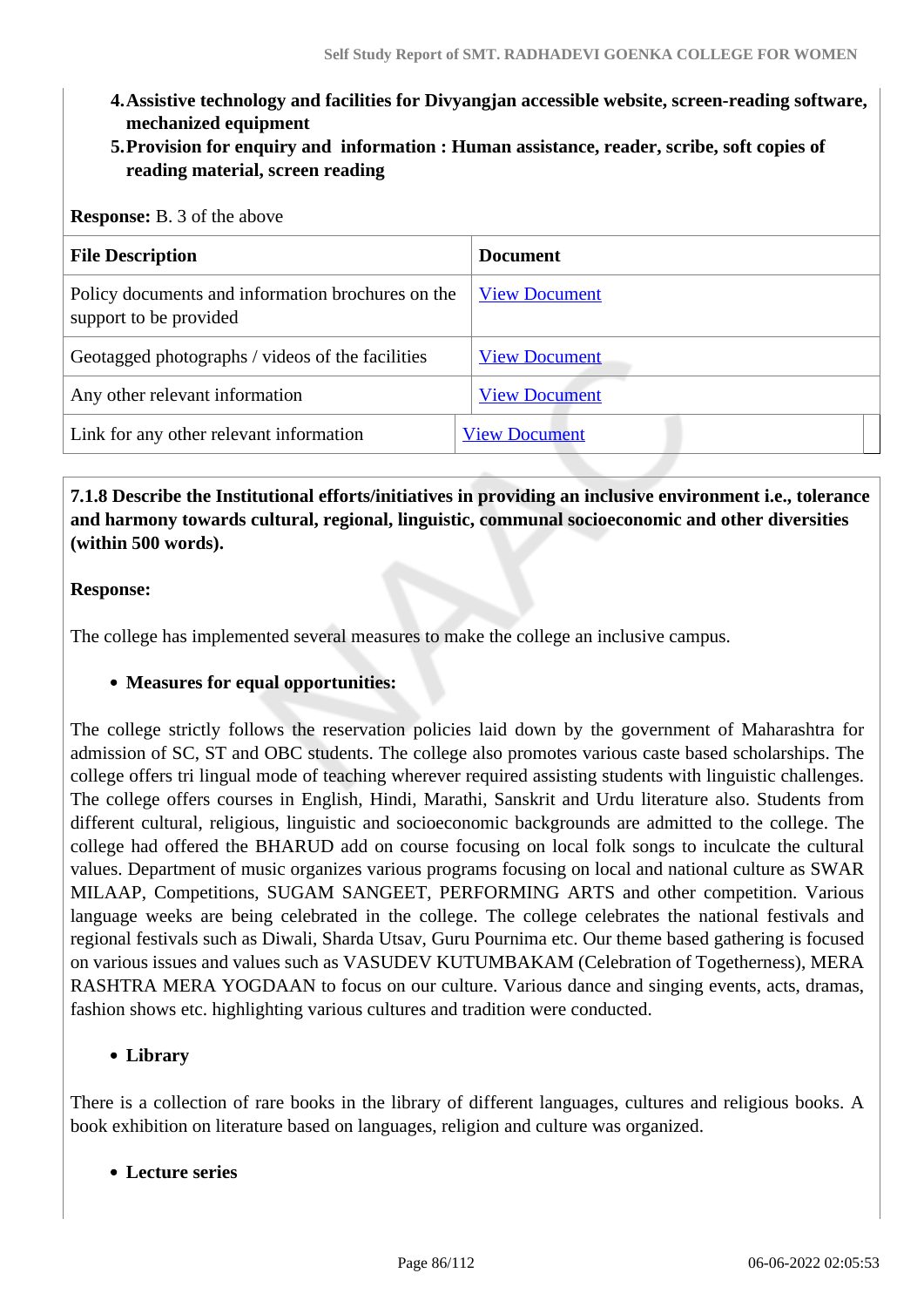Lecture series are organized in the college such as ICPR lecture series.

### **Textile Exhibition**

The Home Science department organizes textile exhibition and fashion shows focusing on various cultures of the different states of the country.

#### **Anand Mela**

The college organizes Anand mela and food competitions to explore food diversity from different states.

### **Educational tour**

Educational tour was organized to Ajanta Caves to help students understand the philosophy of Buddhist religion and have a glance of the famous archeological sites of the states and also to Seemadoh to help the students to get a close contact with the tribal culture.

#### **Socioeconomic**

MAI, the financial literacy program by the Hon. President of Bhartiya Seva Sadan Mr. Diliprajji Goenka to create overall socioeconomic awareness in the students. All the activities under NSS and NCC focus on socioeconomic values with actual work in the rural community and society. The students worked for the UNNAT BHARAT ABHIYAAN in the adopted villages by the college.

| <b>File Description</b>                                                                                                                         | <b>Document</b>      |  |
|-------------------------------------------------------------------------------------------------------------------------------------------------|----------------------|--|
| Link for supporting documents on the information<br>provided (as reflected in the administrative and<br>academic activities of the Institution) | <b>View Document</b> |  |
| Link for any other relevant information                                                                                                         | <b>View Document</b> |  |

 **7.1.9 Sensitization of students and employees of the Institution to the constitutional obligations: values, rights, duties and responsibilities of citizens (within 500 words).**

#### **Response:**

The college organizes activities that strengthen our constitutional values and deepen our allegiance and responsibility towards our nation. The National Service Scheme (NSS) and National Cadet Corps (NCC) are two integral bodies that commit to programmes and activities to inculcate constitutional obligations and patriotism among students and staff.

• The Constitution of any country is the supreme law of that country. Every citizen has responsibility to our constitution. Various programs are organized in the colleges every year to create accountability towards the Constitution. 26 November is celebrated as Constitution day at huge level in the college to impart constitutional values, rights and duties among students and staff.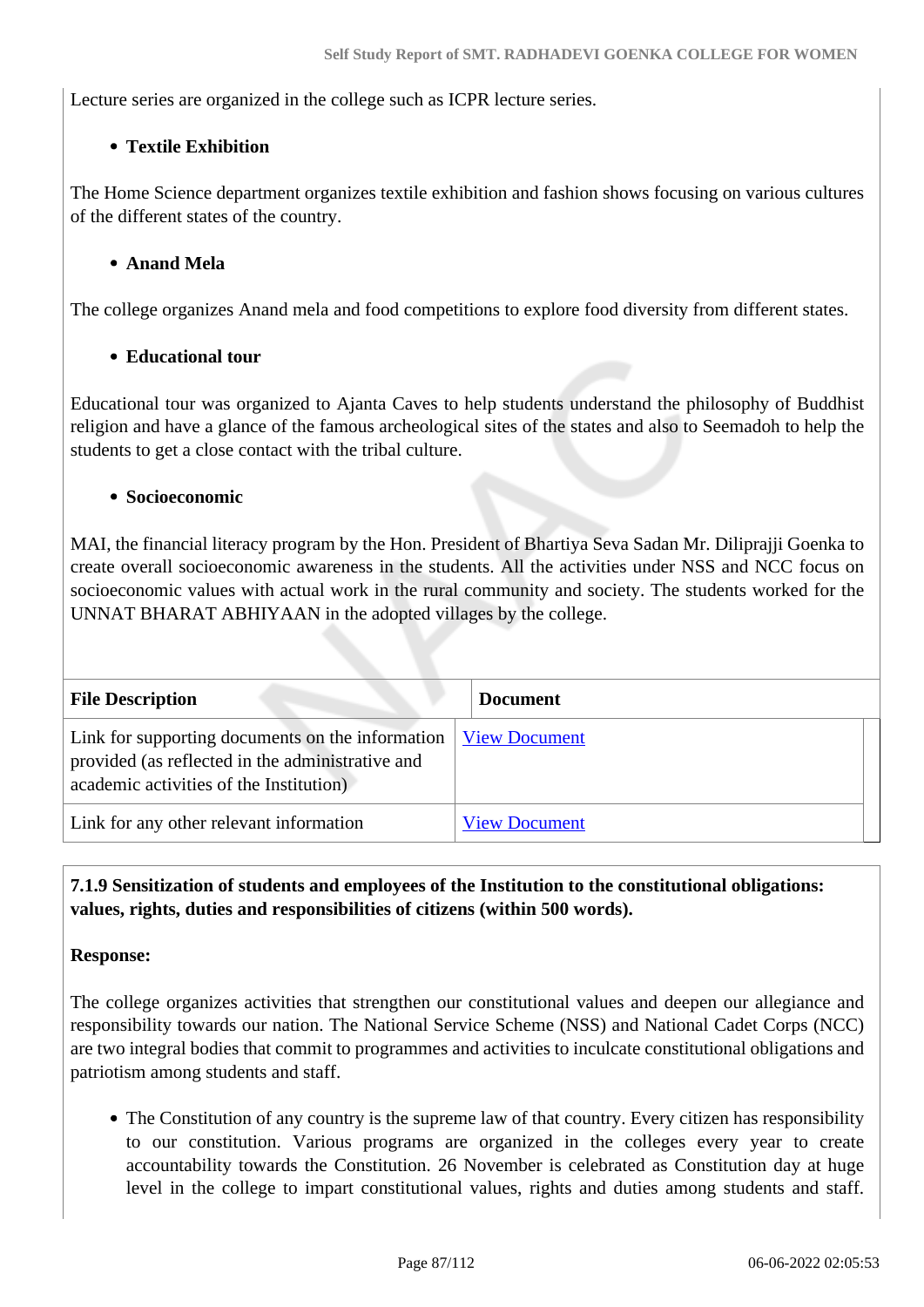Republic day and Independence Day are celebrated as a tool of awareness of the Freedom, Equality, Fraternity and Justice.

- 10 December is celebrated as Human rights day, on that day various human rights and constitutional rights are explained to students and teachers.
- On Birth Anniversary of Dr. Babasaheb Ambedkar, the lecture is organized to convey rights and duties and democratic values to students. On Birth Anniversary of Mahatma Gandhi, the thoughts of great personalities are conveyed to the students. Democratic values, education and duties are presented to the students.
- The National Voters day is celebrated each year on 25 January every year. The voter awareness program emphasizes the importance of the right to vote. The MAI program highlights the importance of economic freedom. Women's Equality Programs, Women's Day, Nutrition Week are focuses the Women's Constitutional Rights and Responsibilities.
- Anti-tobacco day, Anti-corruption day are organized to aware the students about right to health and right to freedom. The National Service Scheme of the College explains the duty of loyalty to the nation among the students. The surgical strike day was celebrated by NSS and NCC. The students were shown URI movie to the students. The right to health is explained in the health related program.
- Through the birth anniversary of Dr. APJ Abdul Kalam, scientific approach is suggested among the students. The students are made aware about different rights such as Right to Education, Right to Freedom, and Right to life. The duties and responsibilities of the Constitution of India are introduced to the students by the study forum of political science. Various competitions are conducted through the forum.
- To aware about right to employment college organize police recruitment programs, employment camps and MAI program.
- Intellectual property rights workshop is organized to highlight these rights.
- Rights of women and Right to Information are displayed in the college campus.
- A week is dedicated to Right to Information by political science department.

| <b>File Description</b>                                                                                            | <b>Document</b>      |
|--------------------------------------------------------------------------------------------------------------------|----------------------|
| Link for details of activities that inculcate values<br>necessary to render students in to responsible<br>citizens | <b>View Document</b> |
| Link for any other relevant information                                                                            | <b>View Document</b> |

 **7.1.10 The Institution has a prescribed code of conduct for students, teachers, administrators and other staff and conducts periodic programmes in this regard.** 

- **1.The Code of Conduct is displayed on the website**
- **2.There is a committee to monitor adherence to the Code of Conduct**
- **3.Institution organizes professional ethics programmes for students, teachers, administrators and other staff**
- **4.Annual awareness programmes on Code of Conduct are organized**

**Response:** B. 3 of the above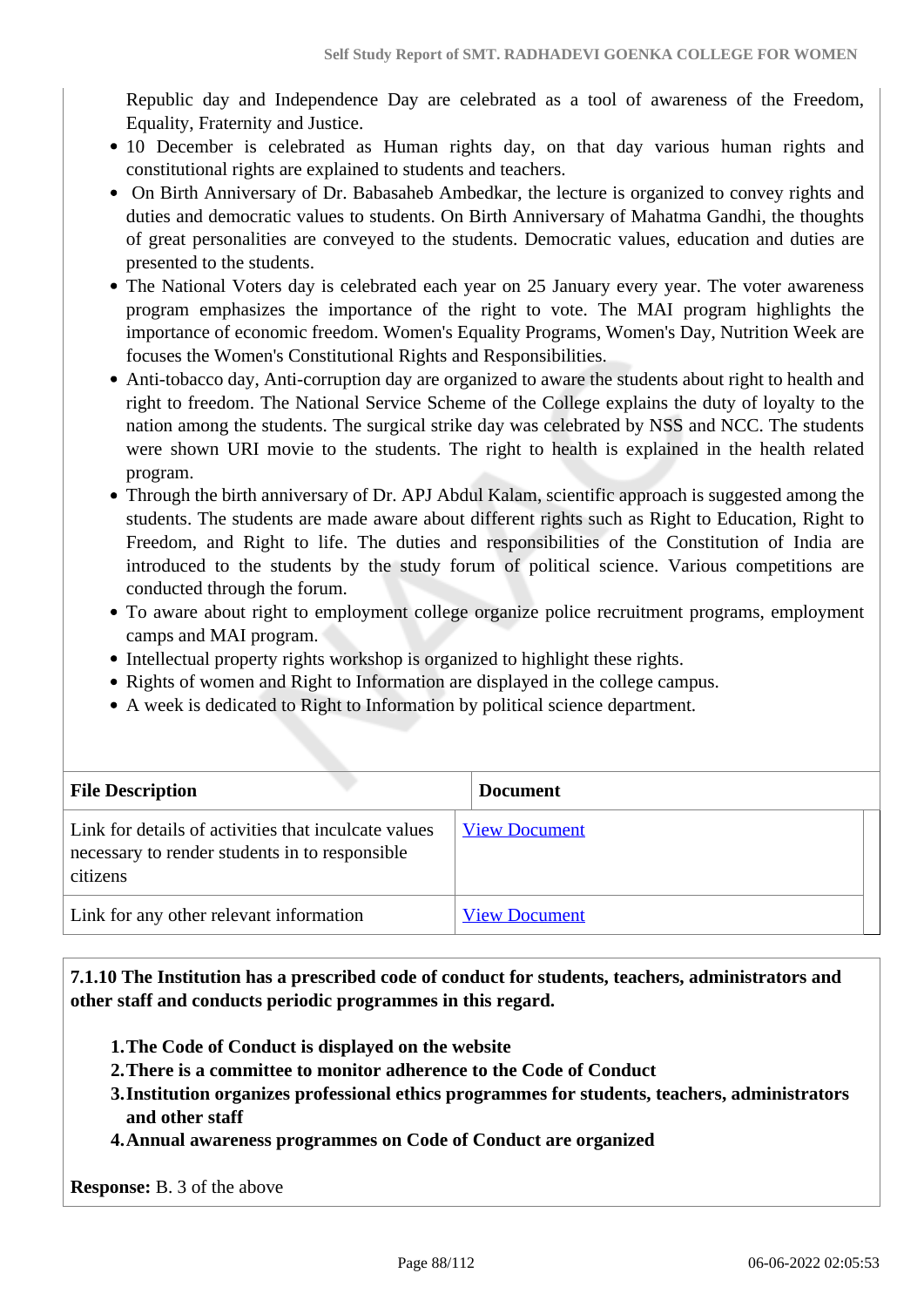| <b>File Description</b>                                                                                                                                                                   | <b>Document</b>      |
|-------------------------------------------------------------------------------------------------------------------------------------------------------------------------------------------|----------------------|
| Details of the monitoring committee composition<br>and minutes of the committee meeting number of<br>programmes organized reports on the various<br>programs etc in support of the claims | <b>View Document</b> |
| Code of ethics policy document                                                                                                                                                            | <b>View Document</b> |
| Any other relevant information                                                                                                                                                            | <b>View Document</b> |

### **7.1.11 Institution celebrates / organizes national and international commemorative days, events and festivals (within 500 words).**

#### **Response:**

India is a multicultural, multi-lingual and diverse country. The anniversaries of great personalities are organized in colleges to enlighten the works and thoughts of great personalities who have made invaluable contributions to India's development. On National festivals, we commemorate the milestones of India's history. It is an occasion celebrated irrespective of the diverse culture. It is a day the country reminiscence the sacrifices of our freedom fighters and great leaders during India's struggle for Freedom. There are three National Festivals of India -Republic Day, Independence Day, and Gandhi Jayanti. Our Institution organizes all national festivals having intention to inculcate the values of Struggle of Freedom movement, Constitutional Values. We celebrate 1 May as a Maharashtra day having aim to know the history of formation of Maharashtra.

- We also celebrate the Birth anniversary of our Great leaders like Mahatma Gandhi, Dr. Babasaheb Ambedkar, Chhatrsapati Shivaji Maharaj, Lokmanya Tilak, Annabhausathe, Krantisingh Nana Patil,Jawaharlal Nehru, Lal Bahadur Shastri, APJ Abdul kalam, VasantraoNaik , Jyotiba Phule, Savitribai Phule, Sewalal Maharaj, Rajmata Jijau,Swami Vivekananda etc.
- We celebrate 9 August as the anniversary of the Quit India Movement. This movement was crucial in the Independence struggle of India. 29 August is the birth anniversary of India's hockey legend Dhyan Chand and is thus also celebrated as the National Sports Day. 5 September celebrate as Teacher day. The day celebrates teachers and the art of teaching and their service to the nation. We celebrate 26 November as a Constitution Day, Commemorates the adoption of Constitution and to spread thoughts and ideas of Dr B.R. Ambedkar.
- We celebrate 8 March as a Women's day, on this day we aware the students of social, economic, cultural and political achievements of women. We pay homage to three martyrs who sacrificed their lives for the country-Bhagat Singh, Sukhdev and Rajguru on 23 March.

Teacher Day and Guru Purnima was organized every year at large level, students of UG and PG were organized and conducted participating in this program and know the values of Guru and Teachers in life. Human rights day was organized to know the Universal rights of human and their importance. Right to information day organizes to highlight this right. Our institution organizes Voter awareness program every year to highlight the Right to vote and political participation. Gender equity program, Women empowerment program, Seminar on Women's right was organized to aware about the equality among men and women. E commerce program, Seminar on IPR, Study forum activities were based on the Human values and Universal values reflecting in our constitution. Sports day was organize to inculcate the values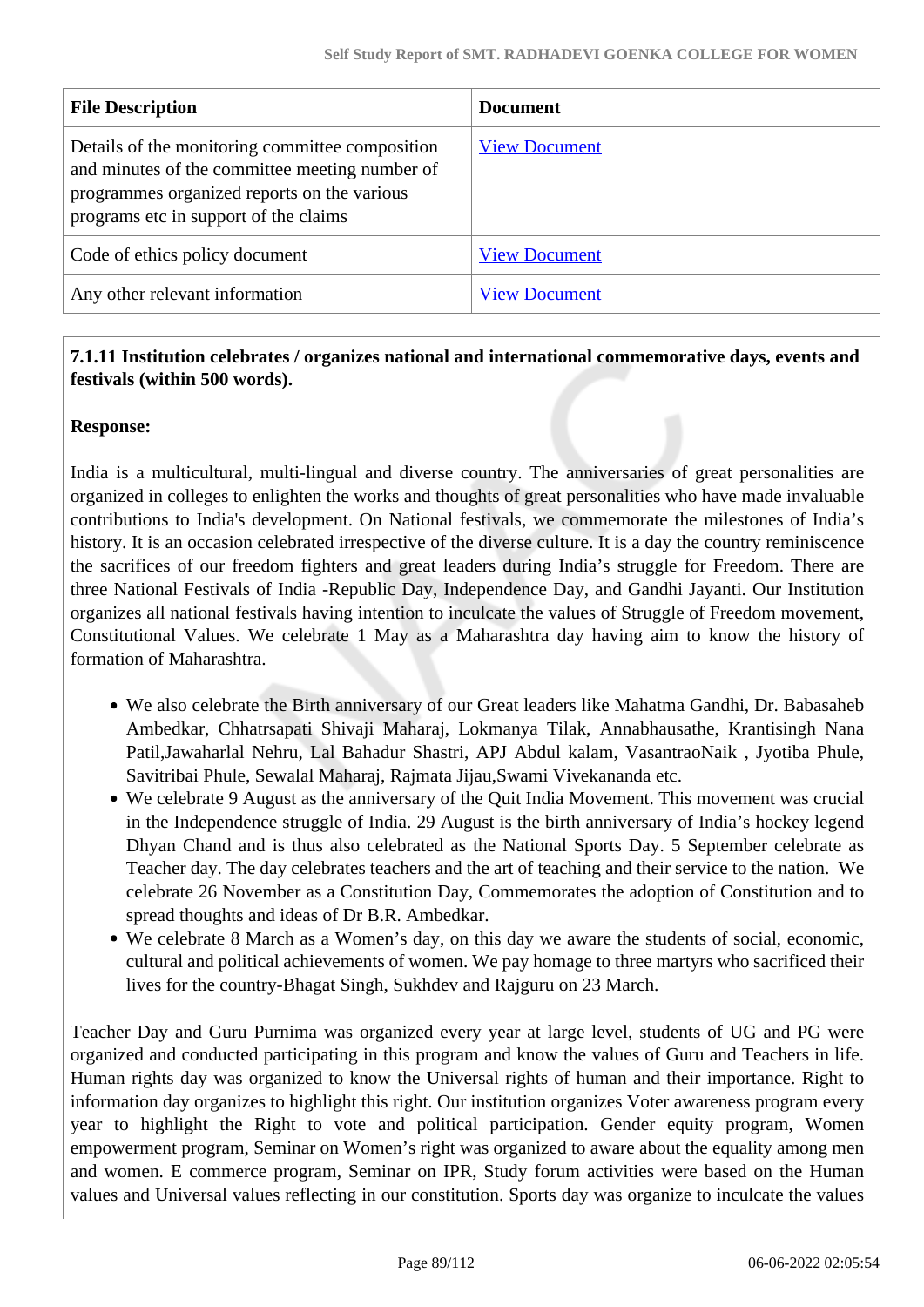of sportsmanship among students. The committees in the colleges are working throughout the year for the organization of various days and all the work is done successfully.

| <b>File Description</b>                                                                        | <b>Document</b>      |
|------------------------------------------------------------------------------------------------|----------------------|
| Link for Geotagged photographs of some of the<br>events                                        | <b>View Document</b> |
| Link for any other relevant information                                                        | <b>View Document</b> |
| Link for Annual report of the celebrations and<br>commemorative events for the last five years | <b>View Document</b> |

## **7.2 Best Practices**

 **7.2.1 Describe two best practices successfully implemented by the Institution as per NAAC format provided in the Manual.**

**Response:** 

**1. Title of the Practice: - Theme Based Annual Social Gathering–"Uddan"**

**2. Objectives of the Practice:-** 

1) To inculcate RDG Culture.

 2) To develop the various facets of personality of students by providing them a platform to realize their hidden qualities and skill.

3) To inculcate various values.

4) To provide students management skills.

5) To impart knowledge of various social issues and thereby create awareness and by that extend service to the society.

6) To give students entertainment value, aesthetic pleasure mingled with educative values so as the event must be convert into "Edutainment".

7) To develop healthy relationship among student – teacher – management.

8) To make students a better Human beings.

## **3. The Context:-**

Smt. Radhadevi Goenka College for women, Akola organizes Theme Based Annual Social Gathering "Uddan" on account of the celebration of Bharatiya Seva Sadan's Foundation Day and Birth Anniversary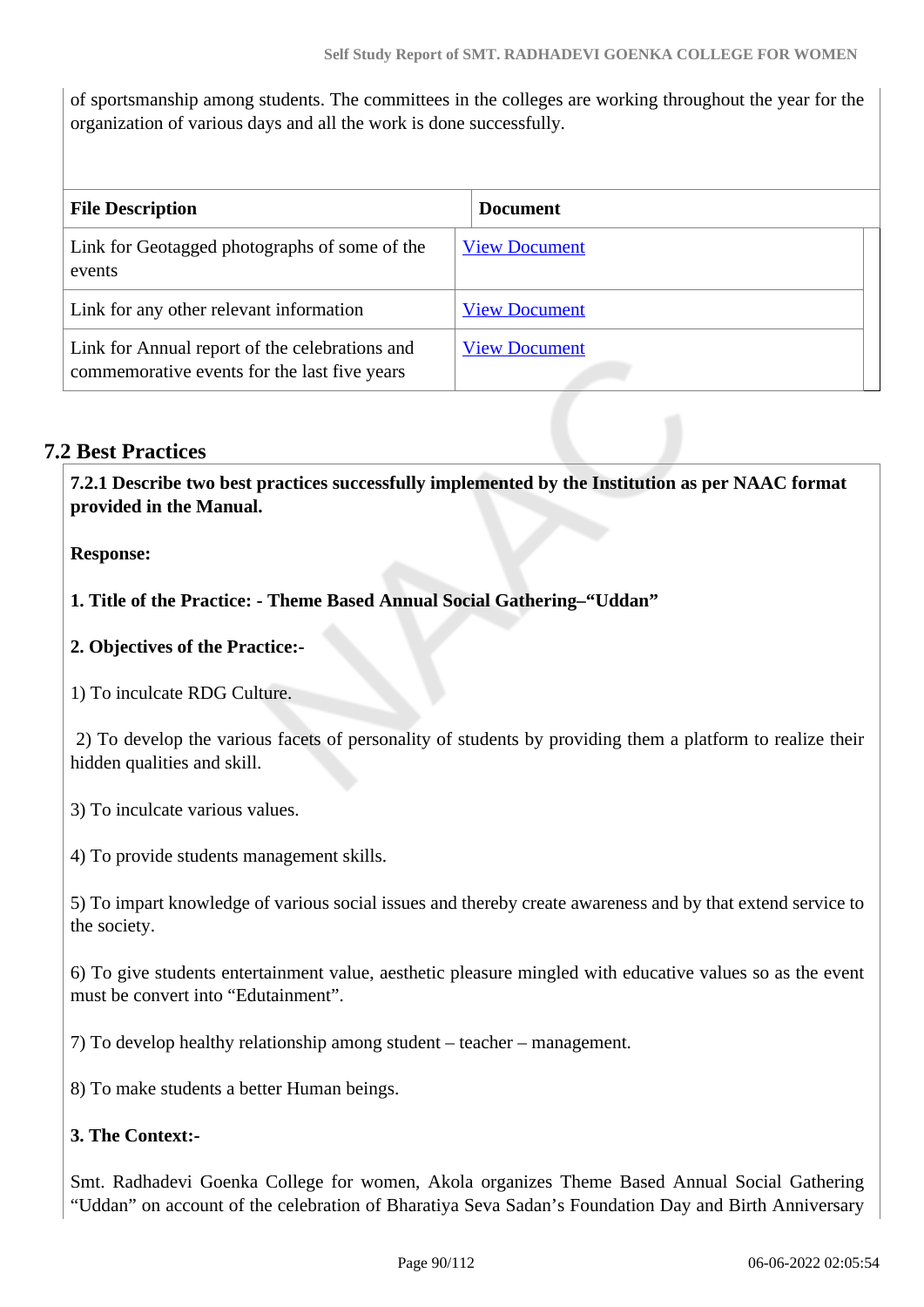of Founder President honourable Mataji Late Smt. Radhadeviji Goenka. Unlike other college gathering, RDG Gathering is unique. Generally gathering for many is just a platform of entertainment, cultural expressions, and simple enjoyment. However, the college considered the matter to reform the format of such sort of celebration and suggestions were made to convert Gathering celebration into a platform and instrument where entertainment and knowledge, information, awareness and development would remain hand in hand. In short, innovations are introduced and simple celebration is converted into a great extension of various things, issues, national and global values. Hence theme based gathering is celebrated.

#### **4. Practice:-**

Gathering is organized every year on the first Saturday of January. Gathering Core Committee discusses relevant and applicable issues which are suggested by IQAC and then selected theme is approved by the management or sometimes theme is suggested by the management. Various working committees are formed to manage the event properly. Cultural committee guides students to make theme based programmes and does efforts to present theme in various cultural expressions. Many competitions such as poster and painting making, rangoli making, elocution and debate are planned to inculcate theme value among the students. Every little thing tries to project and focus the theme of the gathering.

### **5. Evidence of success:-**

The evidence of success of the practice is seen in following aspects-

- 1) Multifarious development of students' personality
- 2) Inculcation of various values and culture
- 3) Enrichment of knowledge
- 4) Feeling of Oneness
- 5) Realization of Social Consciousness and Responsibility
- 6) Extension of various values, skills, knowledge etc.
- 7) Motivation and inspiration towards ones duties, rights and responsibilities
- 8) Realization ones hidden talents and potential.

#### **6. Problems Encountered and Resources Required:-**

 Prominent difficulty is general student look at gathering with perceptive of enjoyment and entertainment only. They are interested in only dancing and all cheap sort of entertainment. It is difficult to motivate them to adjust and adapt their interest into selected theme based celebration. It needs continuous hammering and grooming of ideas.

#### **2.1. Title Diwali Sneh Milan (Diwali Celebration Program)**

**2. Objectives of the practice-**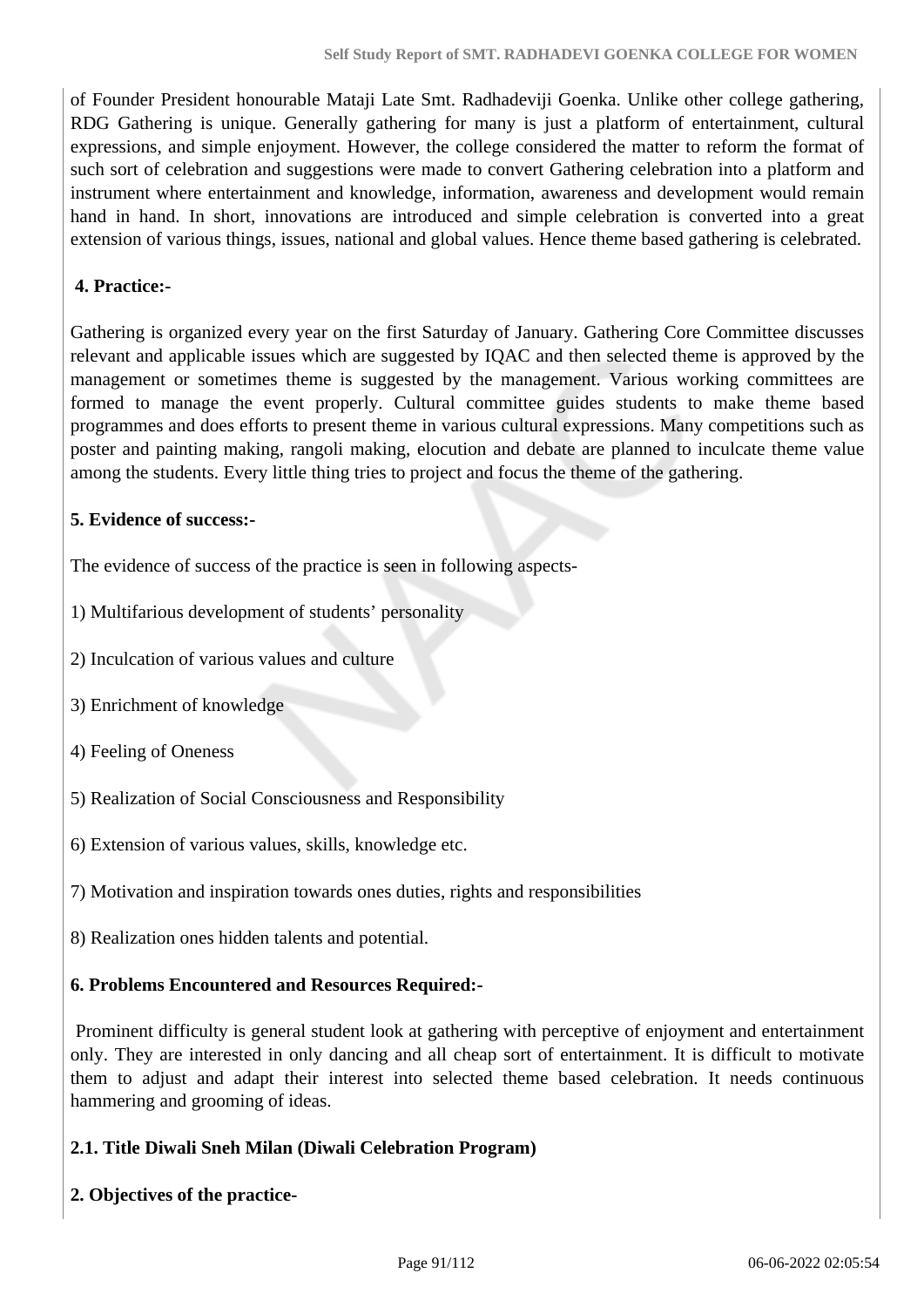1. To inculcate values and culture among stakeholders.

2. To create social bonding and family bonding between various stakeholders.

3. To reduce the gap between various stakeholders of Institution.

4. To discuss the issues related to the institution in informal way.

5. To design the future plan for the development of the college.

6. To imbibe cultural heritage of India among the stakeholders.

7. Bringing all stakeholders under one umbrella-RDG family.

**3. The context -** The aim of the practice is to inculcate unity and integration among stakeholders. Success of any institution depends on proper management of human resource so the Institution organises the activity for the Student, Teacher, Management, Parents and all other stakeholders of the society under one roof. Diwali is the great Indian festival but for the institution, it is more than a celebration. It is a platform where the feeling of affinity, sincerity, devotion and accountability towards work is developed. It is a platform for discussing the issues in a family environment and enhancing the societal values among various stakeholders of the institutions.

**4. The Practice -** The management organises 'Diwali Sneh Milan' on the last working day of the first academic session. Here heterogeneous stakeholders are assembled with common motive and commitment of togetherness. There are various cultural programmes including Katthak dance, Classical dance, Classical songs, Bhajans, etc. to know the richness of Indian heritage. Parents and teachers come together to discuss the issues of development of students.

**5. Evidence of Success-** All the stakeholders are motivated to do the respective work and actively participate in various administrative, academic and extracurricular activities. This Practice reduces the gap between stakeholders and solves misunderstanding and confusion among them through interaction in informal way. Alumni express their views about the institution and provide suggestions. Journalists, renowned personalities also come close to the institution for enhancing the quality education. The success of the program is reflected in day to-day working of the institution.

**6. Problems Encountered and Resources Required-** It is a great challenge to bring all stakeholders under one roof and create the feeling of togetherness due to different views and ideologies. The students from rural background could not attend it because of individual preparation of Diwali. Sometimes it becomes difficult to cater the needs of all stakeholders due to lack of sufficient funds.

| <b>File Description</b>                                  | <b>Document</b>      |
|----------------------------------------------------------|----------------------|
| Link for Best practices in the Institutional web<br>site | <b>View Document</b> |
| Link for any other relevant information                  | <b>View Document</b> |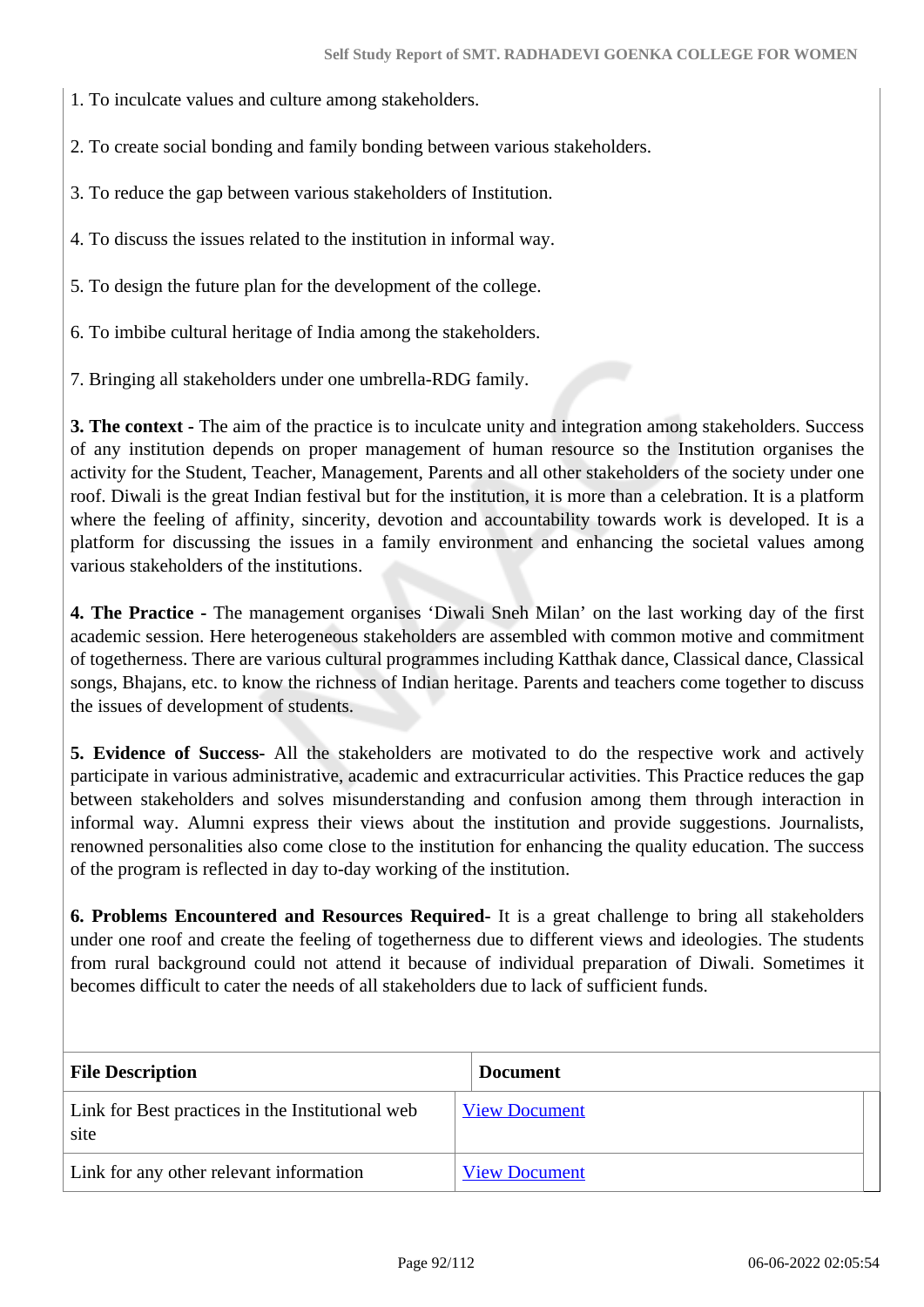## **7.3 Institutional Distinctiveness**

#### **7.3.1 Portray the performance of the Institution in one area distinctive to its priority and thrust within 1000 words**

#### **Response:**

In the era of gender-equality and co-education, much more attention and focus is needed to be given on upliftment of women. Hence, education and overall development of women is our distinctiveness. An educated man can shape only his own future, but an educated woman can shape the future of a whole family and thus change the destiny of the nation. With this aim, Smt. Radhadevi Goenka College for Women, Akola was founded in 1965, with the inspiration of Mahatma Gandhi, by Late Mataji alias Smt. Radhadeviji Goenka, a renowned social worker and freedom fighter and was honored with Radhamohan Award, Savitribai Phule Award, Sevashri Award and Kalpana Chawala Stree Ratna Award. It is the only one Women College in the Western Vidarbha Region with vision 'Empowerment of women through Economic Independence for Betterment of Society' and Our Mission is to impart holistic education, in order to transform the girls into empowered, Self-Earning efficient Individuals, Family members and citizens." Thus the college has the solid base of Women empowerment thoughts. Hence the students in the vicinity get admitted to the college and are provided with quality education which ensures them personal, social, cultural i.e. their all-round development. To be precise, it enhances their moral, intellectual and vocational aptitude taking in to consideration their multifaceted progress which helps them to shape and mould their career.

- **ASPECTS OF WOMEN EMPOWERMENT**
- **EDUCATIONAL EMPOWERMENT**
- **CULTURAL & PHYSICAL EMPOWERMENT**
- **FINANCIAL EMPOWERMENT**
- **LANGUAGE EMPOWERMENT**
- **SOCIAL EMPOWERMENT**
- **ASTHETIC and HEALTH EMPOWERMENT**
- **NUTRITIONAL EMPOWERMENT**
- **PERSONALITY EMPOWERMENT**

#### **EDUCATIONAL EMPOWERMENT**

The college was started with the Arts Faculty, then Home Science was introduced in 1978 and Commerce faculty was added in 1983. Today we are having 3000 students admitted in the college with BBA, BCA and 12 Post Graduate Courses. We are the institute giving due focus on girl's education especially from rural background. We have been focusing on the all-round and holistic development of girl students. To achieve this all our activities and measures are concentrated towards empowerment of women. All the courses, programs, pouch courses are imparting quality education to the students. We also run careeroriented courses like Fashion Designing, Banking and Insurance for economic empowerment of women.

#### **CULTURAL & PHYSICAL EMPOWERMENT**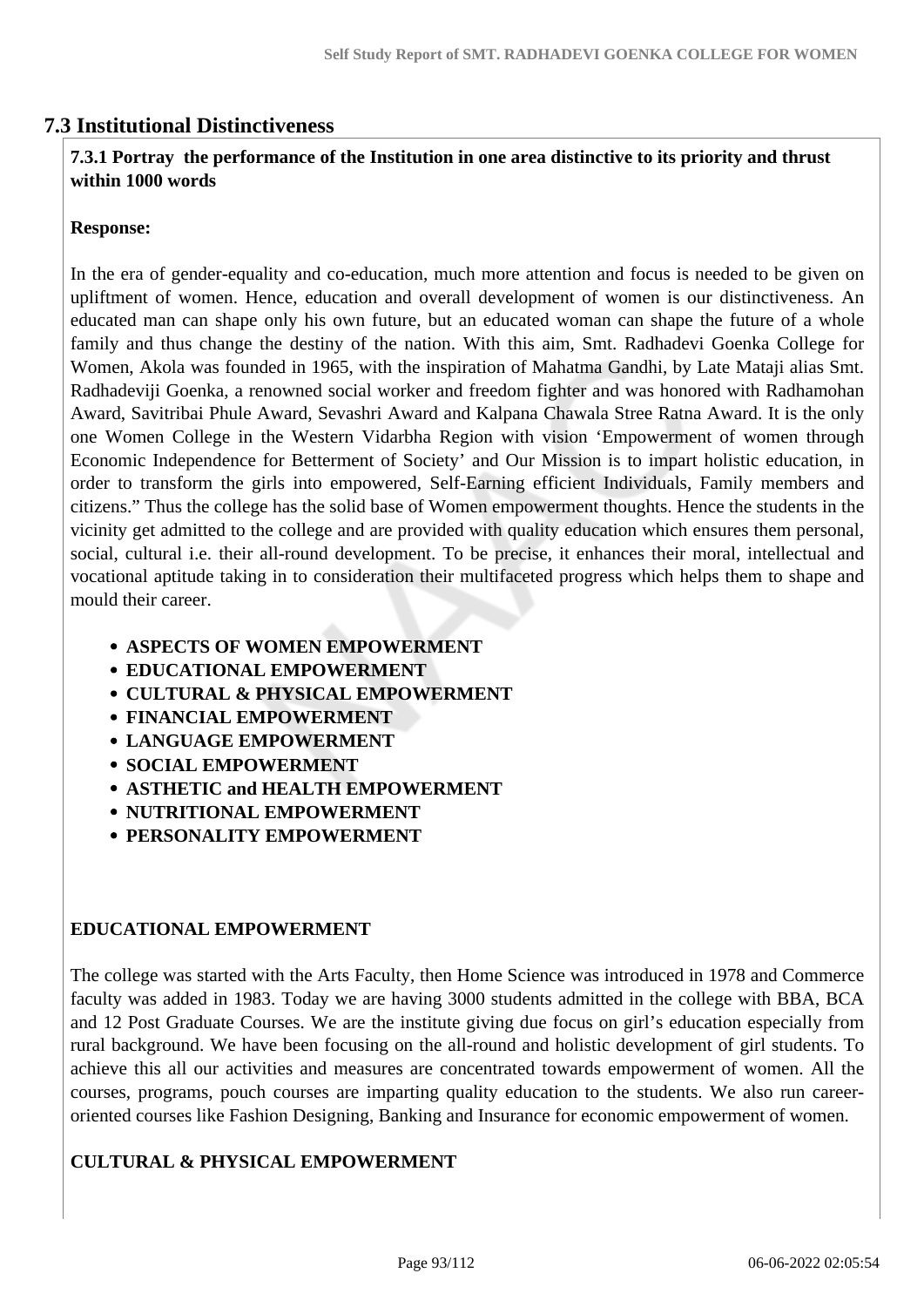RDG Academy of Performing Arts, department of music, arts, and history enriches the students with Classical, western, folk music and songs, culture and traditions of the region and country. The department helps the students to reach the zenith of their potential and performance in this field. Aerobics, yoga and self-defense course is designed for physical development, fitness and optimum health empowerment of students. Apart from these facilities, the college has green premise and one of the biggest play ground in Akola. The college has a girl's football team, volleyball team, Kabaddi team, Kho Kho team to foster sportsmanship spirit, team building, and women representation in sports.

### **FINANCIAL EMPOWERMENT**

Placement Activities, competitive cell, student's development cell are providing training and making the students acquire skills necessary for making them eligible for becoming employable or self-employable in competitive era to achieve the goal of institution. Department of commerce organized various activities for the financial awareness and empowerment. We also aim to empower our students intellectually, spiritually, mentally, physically, nutritionally through various co-curricular activities and schemes like 'MAI', 'Earn While You Learn' etc.

## **LANGUAGE EMPOWERMENT**

The various language departments like English, Marathi, Hindi and Sanskrit departments guide the students on developing language skills. Various activities and competitions are organized for development of language empowerment. Our college magazine 'Surabhi' provides students a platform to hone their writing skills. Oratory competitions, debates, elocutions, radio club helps the students to furnish speaking skills. Library provides furnished reading room and open access to students and staff thus inculcating reading habits in the students.

#### **SOCIAL EMPOWERMENT**

The institute has a very active NSS and NCC unit which has helped students excel in becoming responsible citizens. Through N.S.S., students reach the rural areas and become acquainted with rural problems which they try to resolve thereby reducing the gap between the rural and the urban, the educated and the illiterate, as well as the rich and the poor. They perform their social responsibilities by understanding their lives closely. N.C.C. training makes our students confident, smart and upright.

#### **HEALTH EMPOWERMENT**

Institution has very active and enthusiastic Heath committee which has helped in students to become strong and healthy citizens. Health committee organizes various programs based on current health issues and make student aware about importance of health. Committee organizes lectures and health checkup for the young minds.

#### **NUTRITIONAL EMPOWERMENT**

The departments of Home science and Home economics have due focus on the nutritional empowerment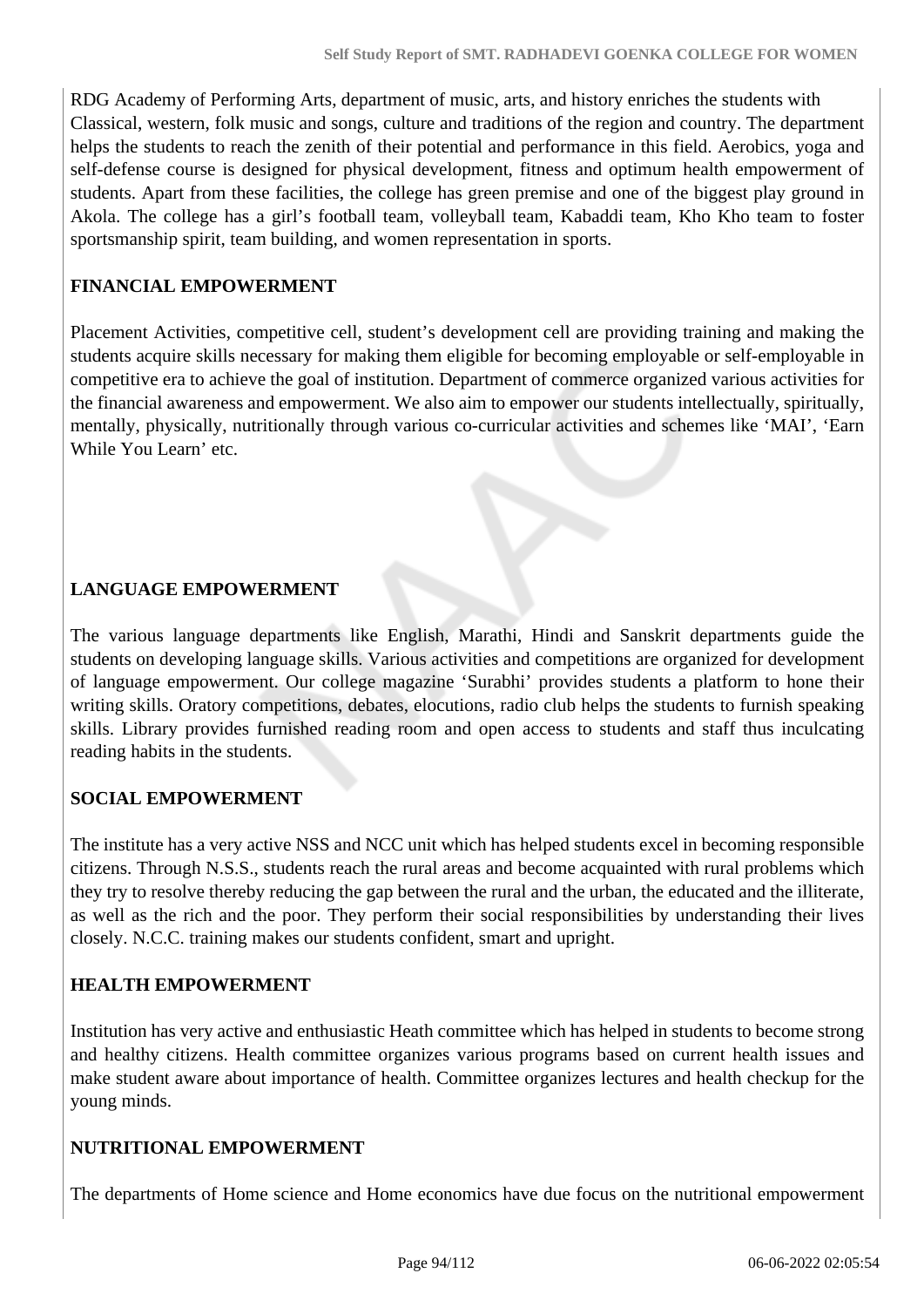through various lectures, workshops, seminars, community and nutrition based programs, exhibitions, webinars, radio talks, newspaper articles.

#### **PERSONALITY EMPOWERMENT**

Various skill based programs and course, Theme based Gathering, Diwali Sneh Milan, Self governance Program with 34 Academic awards. Singing, dancing, Oratory, Speaking skills of the students is developed by various programs and events. Our students are participated in every Youth festival and develop the various skills of her personality. Student of the Year, RDG Singing Star, RDG Idol, RDG Dancing Star, Prerna Award are various awards for the students to motivate and encourage them to develop life skills.

#### **HOLISTIC EMPOWERMENT**

 All our efforts are concentrated towards holistic development of the students and our students have shined with multiple flying colors in the fields of academics, sports like boxing, football etc, Riffle shooting, RD parade, Drill, NCC, NSS, Various competitions, Social aspects, moral responsibilities.

| <b>File Description</b>                                  | <b>Document</b>      |
|----------------------------------------------------------|----------------------|
| Link for appropriate web in the Institutional<br>website | <b>View Document</b> |
| Link for any other relevant information                  | <b>View Document</b> |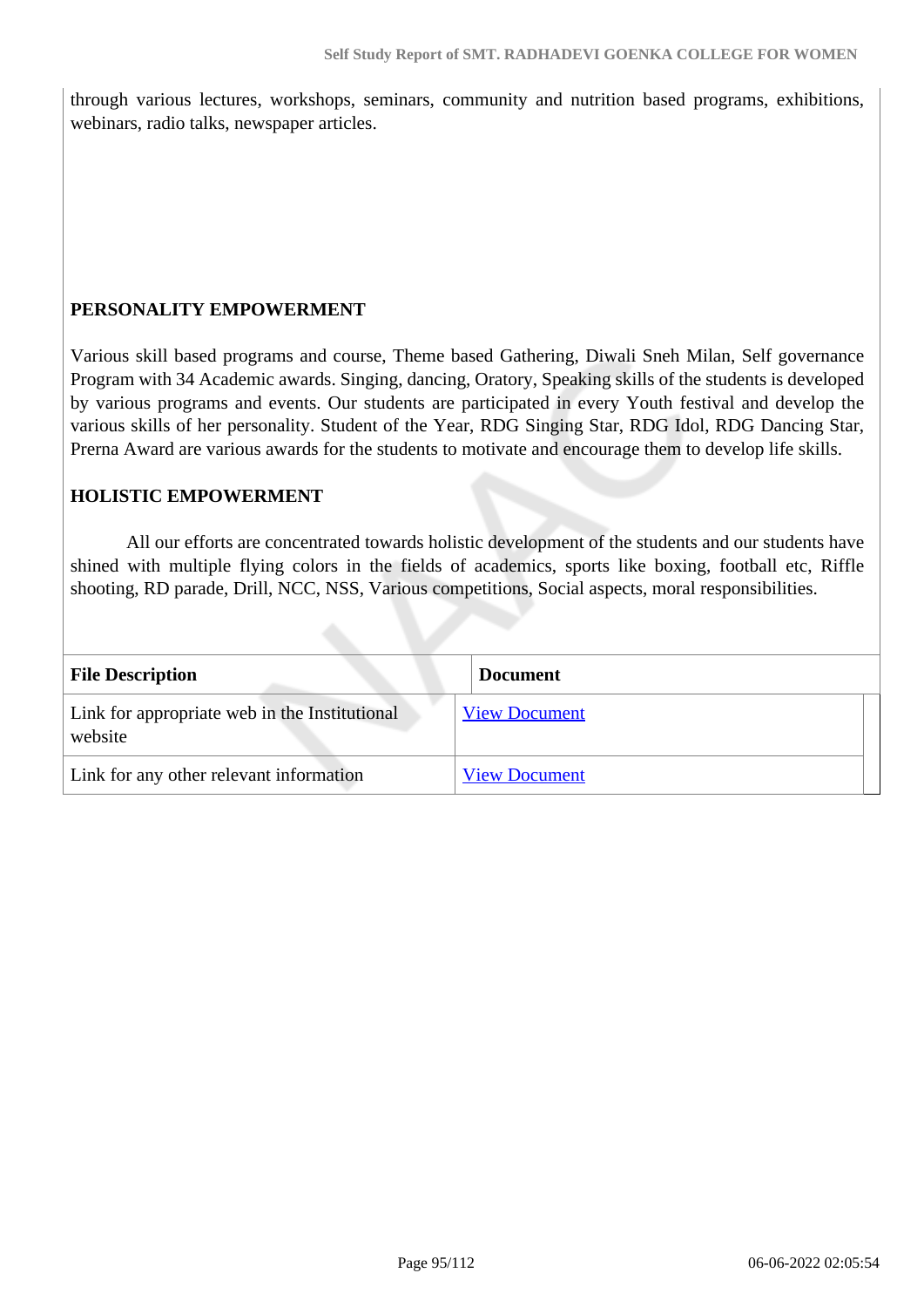# **5. CONCLUSION**

## **Additional Information :**

- Our institution is the first in Maharashtra State to be recognised to organise Special Vaccination Camp exclusively for girl students, staff and all stakeholders and their family members.
- Our institution is the first affiliated college in the university to initiate various academic activities on online platform such as Webinar, Workshops, etc. during Covid-19 Pandemic in the University.
- Our institution is the first affiliated college in the university to organise Online HRDC recognised Refresher and Orientation Course in collaboration with GAD Teaching Learning Center and Ramanujan College, New Delhi, A Center for Ministry of Education Under PMMMNMTT.
- Our institution is approved as NPTEL Local Chapter and our faculties are mentors for various courses of NPTEL.
- Unnath Bharath Abhiyan initiatives are organised successfully in the adopted villages with awareness programmes and socially benefitted initiatives.
- Three Certificate Courses viz. Food Processing, Yoga & Therapy and Professional Communication Skills were sanctioned under NSQF to the Institution.
- Our Principal, Dr. D. N. Vyas is Assessor of NAAC Accreditation process.
- With changing Teaching-Learning Parameters during Covid-19 Pandemic, the institution initiated Self Learning Certificate Course to inculcate the futuristic education to recognize self-passion and to recognize and lead the changing scenario.
- Recognition and Certificate received from District Government Hospital for organizing Blood Donation Camp.
- Our faculties are recognised as resource person for various Webinars on National and International Level and worked as evaluator in various courses, Ph. D. Thesis, M. Sc. Dissertation, etc. in IGNOU and other universities.
- The first women Football team was formed in Vidarbha Region and participated in State Level Tournament. Our college girls Cricket Team participated in Intercollegiate Cricket Tournament.
- Our student, Riya Taram, received Colour Coat in Boxing consecutively 4 times and another student Durgeshwari Gawande participated in National Level Ball Badminton Championship and NCC student Bhagyashri Ingle participated in Republic Day Parade in Delhi.
- Our students and staff represented at Human Right Commission, Young Inspirators Network (YIN) by Sakal Media Group and Women Representative at Women Grievance Cell of Pradhan Mantri Gram Sadak Yogna.

## **Concluding Remarks :**

The institution dedicatedly works to fulfill its vision & mission through well organised plans and efforts. The institution revolves round the axle- tree of Women empowerment. The lush green 8 acreage of the campus that covers academic and residential area for faculty and Girls Hostel offering students ample opportunity to acquire additional skills and experience along with the curriculum. The institution takes care to provide Add On, Pouch and Certificate Courses to enhance student's ability to enrich the fixed framework of the syllabus. The experienced and well versed faculty members and dedicated Management work in tune to contribute development of the institution. Our faculty members participated in designing the syllabus of various programmes and courses through Board of Studies for the University to equip students with adequate theoretical and experiential skills. The faculty uses the blended teaching-learning process for better quality of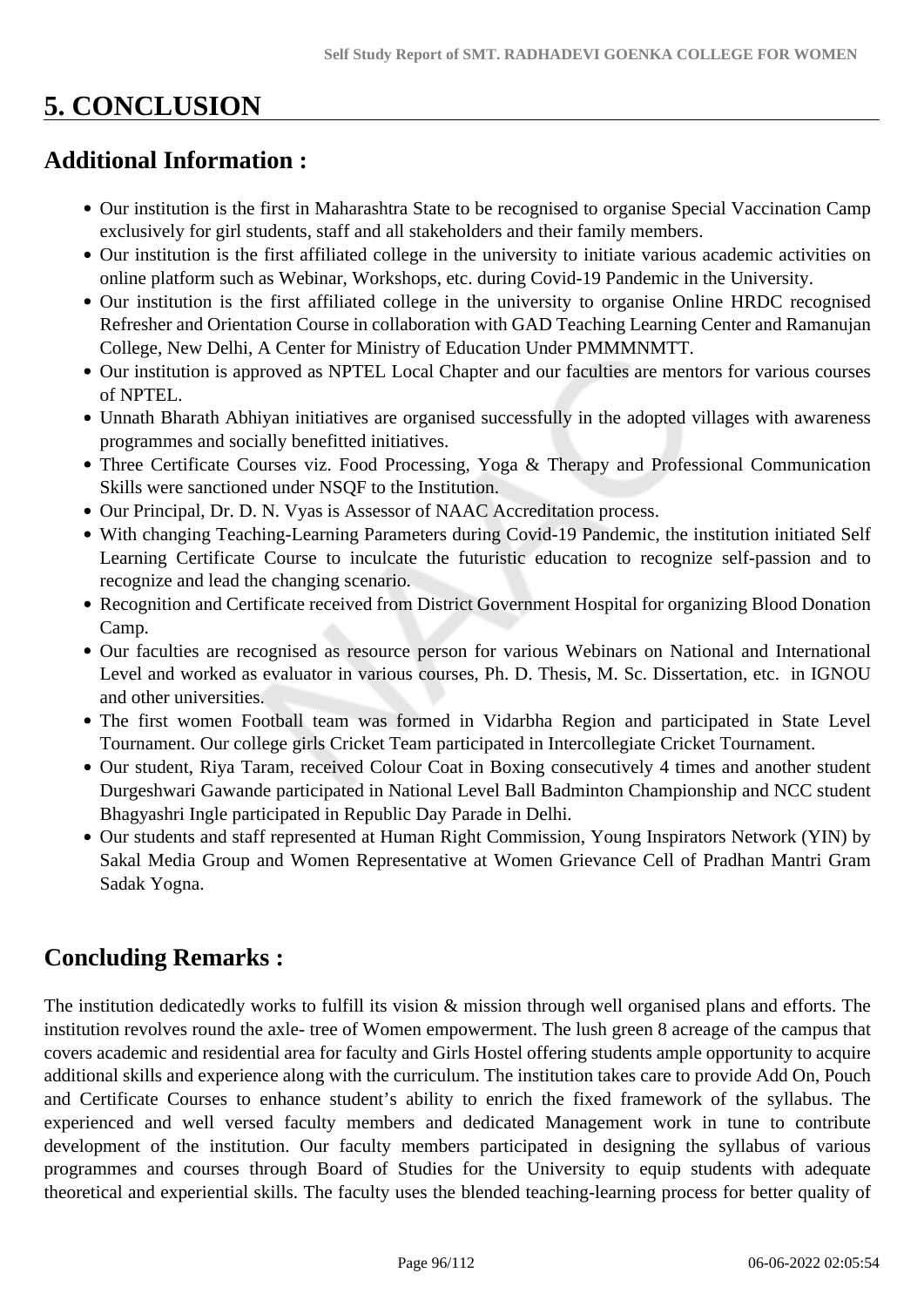acquisition of academic knowledge.

The institution has consistently recognised the importance of being excellent through Faculty Enrichment Initiatives, Research Engagements, Refreshers and Online Courses, Major and Minor Projects to ensure the future of the nation reflect in the quality output of our students. The Institution initiates Social Extension Activities, Adopted Villages and consistently promotes Swachha Bharat Mission to sustain a vibrant and committed community to accelerate the pace of development in the locality.

The Institution has rich heritage of taking initiatives for the cause of society. During covid-19 Pandemic various initiatives were taken by the institute such as counseling, awareness of the students and society and provided necessities to the covid-19 patients and their family members as well as to the society. The institution in collaboration with the District Collector Office had prepared and published Immunity Booster Advisory.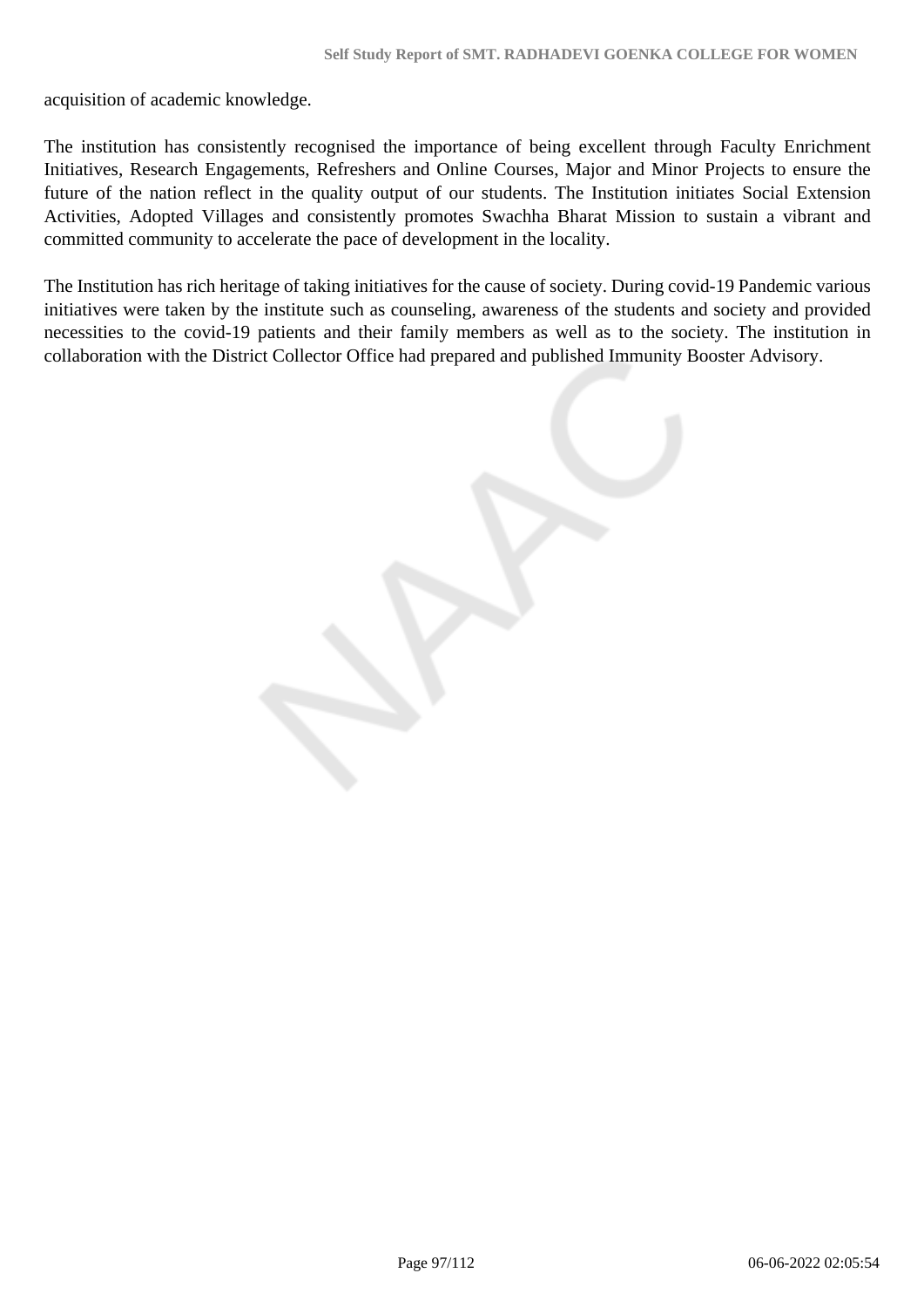# **6.ANNEXURE**

#### **1.Metrics Level Deviations**

|       | Metric ID Sub Questions and Answers before and after DVV Verification                         |                                                                 |         |         |                |                                                                                             |  |
|-------|-----------------------------------------------------------------------------------------------|-----------------------------------------------------------------|---------|---------|----------------|---------------------------------------------------------------------------------------------|--|
| 1.1.3 | Teachers of the Institution participate in following activities related to curriculum         |                                                                 |         |         |                |                                                                                             |  |
|       | development and assessment of the affiliating University and/are represented on the following |                                                                 |         |         |                |                                                                                             |  |
|       | academic bodies during the last five years                                                    |                                                                 |         |         |                |                                                                                             |  |
|       |                                                                                               | 1. Academic council/BoS of Affiliating university               |         |         |                |                                                                                             |  |
|       |                                                                                               | 2. Setting of question papers for UG/PG programs                |         |         |                |                                                                                             |  |
|       |                                                                                               |                                                                 |         |         |                | 3. Design and Development of Curriculum for Add on/certificate/Diploma Courses              |  |
|       |                                                                                               | 4. Assessment /evaluation process of the affiliating University |         |         |                |                                                                                             |  |
|       |                                                                                               | Answer before DVV Verification : A. All of the above            |         |         |                |                                                                                             |  |
|       |                                                                                               | Answer After DVV Verification: A. All of the above              |         |         |                |                                                                                             |  |
| 1.2.1 |                                                                                               |                                                                 |         |         |                | Percentage of Programmes in which Choice Based Credit System (CBCS)/ elective               |  |
|       |                                                                                               | course system has been implemented                              |         |         |                |                                                                                             |  |
|       |                                                                                               |                                                                 |         |         |                | 1.2.1.1. Number of Programmes in which CBCS / Elective course system implemented.           |  |
|       |                                                                                               | Answer before DVV Verification: 17                              |         |         |                |                                                                                             |  |
|       |                                                                                               | Answer after DVV Verification: 17                               |         |         |                |                                                                                             |  |
| 1.2.2 |                                                                                               |                                                                 |         |         |                | Number of Add on /Certificate programs offered during the last five years                   |  |
|       |                                                                                               |                                                                 |         |         |                |                                                                                             |  |
|       |                                                                                               | Answer before DVV Verification:                                 |         |         |                | 1.2.2.1. How many Add on /Certificate programs are offered within the last 5 years.         |  |
|       | 2020-21                                                                                       | 2019-20                                                         | 2018-19 | 2017-18 | 2016-17        |                                                                                             |  |
|       | 10                                                                                            | 17                                                              | 18      | 11      | 08             |                                                                                             |  |
|       |                                                                                               | <b>Answer After DVV Verification:</b>                           |         |         |                |                                                                                             |  |
|       | 2020-21                                                                                       | 2019-20                                                         | 2018-19 | 2017-18 | 2016-17        |                                                                                             |  |
|       | $\overline{4}$                                                                                | 10                                                              | 12      | 3       | $\overline{4}$ |                                                                                             |  |
| 1.2.3 |                                                                                               |                                                                 |         |         |                | Average percentage of students enrolled in Certificate/Add-on programs as against the total |  |
|       |                                                                                               | number of students during the last five years                   |         |         |                |                                                                                             |  |
|       |                                                                                               |                                                                 |         |         |                | 1.2.3.1. Number of students enrolled in subject related Certificate or Add-on programs year |  |
|       | wise during last five years                                                                   |                                                                 |         |         |                |                                                                                             |  |
|       |                                                                                               |                                                                 |         |         |                |                                                                                             |  |
|       |                                                                                               | Answer before DVV Verification:                                 |         |         |                |                                                                                             |  |
|       | 2020-21                                                                                       | 2019-20                                                         | 2018-19 | 2017-18 | 2016-17        |                                                                                             |  |
|       | 489                                                                                           | 919                                                             | 1015    | 1148    | 697            |                                                                                             |  |
|       |                                                                                               | <b>Answer After DVV Verification:</b>                           |         |         |                |                                                                                             |  |
|       |                                                                                               |                                                                 |         |         |                |                                                                                             |  |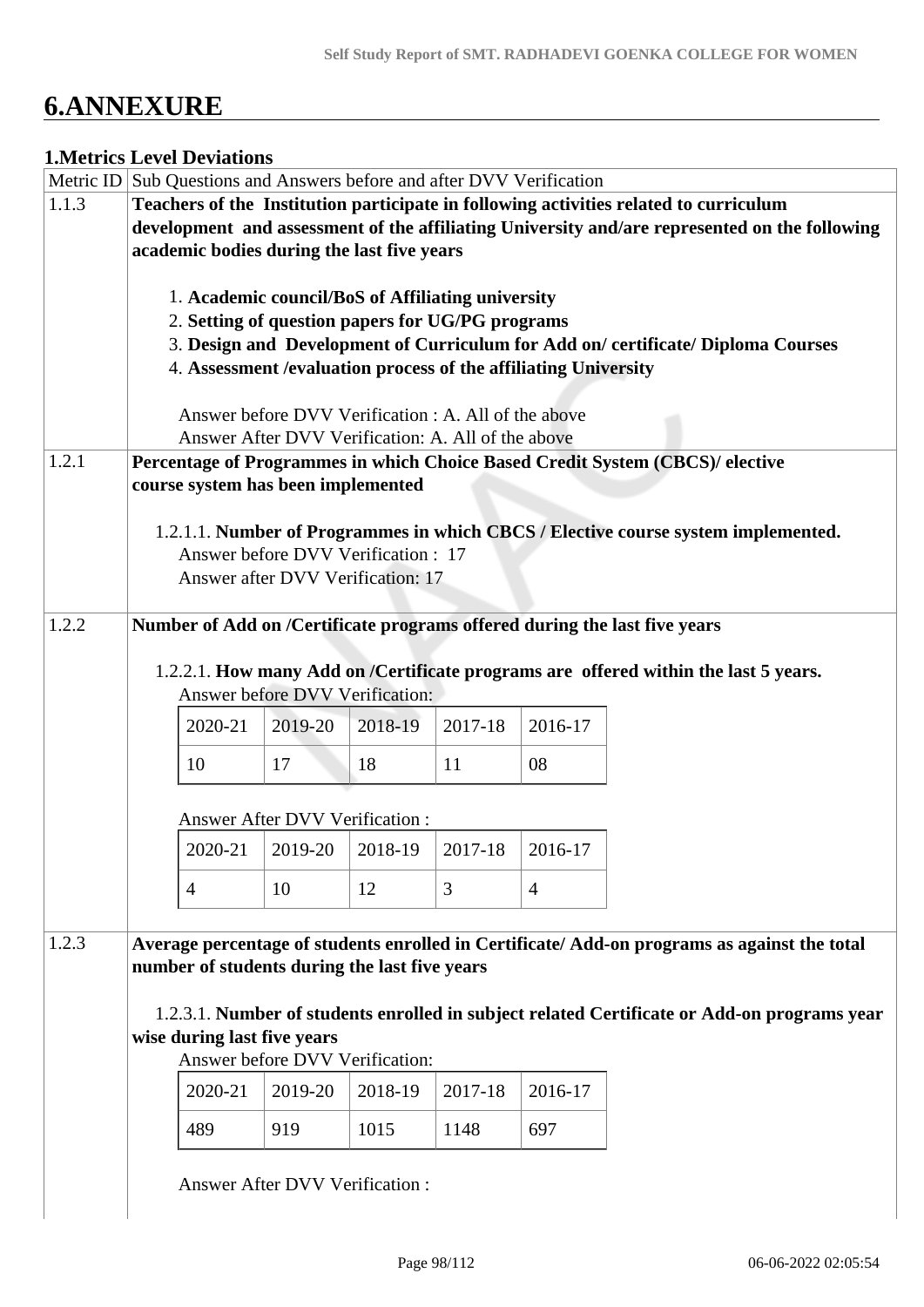|       |                                                                                                                                                                                                                                                                                                                                                                                                                                                                                                                                      | 2020-21 | 2019-20                                                                             | 2018-19 | 2017-18                                                           | 2016-17 |                                                                                             |  |
|-------|--------------------------------------------------------------------------------------------------------------------------------------------------------------------------------------------------------------------------------------------------------------------------------------------------------------------------------------------------------------------------------------------------------------------------------------------------------------------------------------------------------------------------------------|---------|-------------------------------------------------------------------------------------|---------|-------------------------------------------------------------------|---------|---------------------------------------------------------------------------------------------|--|
|       |                                                                                                                                                                                                                                                                                                                                                                                                                                                                                                                                      | 412     | 810                                                                                 | 939     | 799                                                               | 437     |                                                                                             |  |
|       |                                                                                                                                                                                                                                                                                                                                                                                                                                                                                                                                      |         |                                                                                     |         |                                                                   |         | Remark : Input edited as per the attendance document submitted by HEI.                      |  |
| 1.3.2 |                                                                                                                                                                                                                                                                                                                                                                                                                                                                                                                                      |         | work/internship during last five years                                              |         |                                                                   |         | Average percentage of courses that include experiential learning through project work/field |  |
|       |                                                                                                                                                                                                                                                                                                                                                                                                                                                                                                                                      |         | work/internship year-wise during last five years<br>Answer before DVV Verification: |         |                                                                   |         | 1.3.2.1. Number of courses that include experiential learning through project work/field    |  |
|       |                                                                                                                                                                                                                                                                                                                                                                                                                                                                                                                                      | 2020-21 | 2019-20                                                                             | 2018-19 | 2017-18                                                           | 2016-17 |                                                                                             |  |
|       |                                                                                                                                                                                                                                                                                                                                                                                                                                                                                                                                      | 10      | 11                                                                                  | 11      | 10                                                                | 12      |                                                                                             |  |
|       |                                                                                                                                                                                                                                                                                                                                                                                                                                                                                                                                      |         | <b>Answer After DVV Verification:</b>                                               |         |                                                                   |         |                                                                                             |  |
|       |                                                                                                                                                                                                                                                                                                                                                                                                                                                                                                                                      | 2020-21 | 2019-20                                                                             | 2018-19 | 2017-18                                                           | 2016-17 |                                                                                             |  |
|       |                                                                                                                                                                                                                                                                                                                                                                                                                                                                                                                                      | 10      | 10                                                                                  | 11      | 10                                                                | 10      |                                                                                             |  |
| 1.3.3 | Percentage of students undertaking project work/field work/ internships (Data for the latest<br>completed academic year<br>1.3.3.1. Number of students undertaking project work/field work / internships<br>Answer before DVV Verification: 1021<br>Answer after DVV Verification: 221<br>Remark : 1) Input edited w.r.t. project completion certificate provided by HEI. 2) DVV partner<br>asked for the report & geotagged photos of field visit & internship completion certificate from the<br>company but HEI has not provided. |         |                                                                                     |         |                                                                   |         |                                                                                             |  |
| 1.4.2 |                                                                                                                                                                                                                                                                                                                                                                                                                                                                                                                                      |         |                                                                                     |         | Feedback process of the Institution may be classified as follows: |         |                                                                                             |  |
|       | <b>Options:</b>                                                                                                                                                                                                                                                                                                                                                                                                                                                                                                                      |         |                                                                                     |         |                                                                   |         |                                                                                             |  |
|       | 1. Feedback collected, analysed and action taken and feedback available on website<br>2. Feedback collected, analysed and action has been taken<br>3. Feedback collected and analysed<br>4. Feedback collected<br>5. Feedback not collected<br>Answer before DVV Verification : A. Feedback collected, analysed and action taken and<br>feedback available on website<br>Answer After DVV Verification: C. Feedback collected and analysed                                                                                           |         |                                                                                     |         |                                                                   |         |                                                                                             |  |
| 2.1.1 |                                                                                                                                                                                                                                                                                                                                                                                                                                                                                                                                      |         |                                                                                     |         | <b>Average Enrolment percentage (Average of last five years)</b>  |         |                                                                                             |  |
|       |                                                                                                                                                                                                                                                                                                                                                                                                                                                                                                                                      |         |                                                                                     |         |                                                                   |         |                                                                                             |  |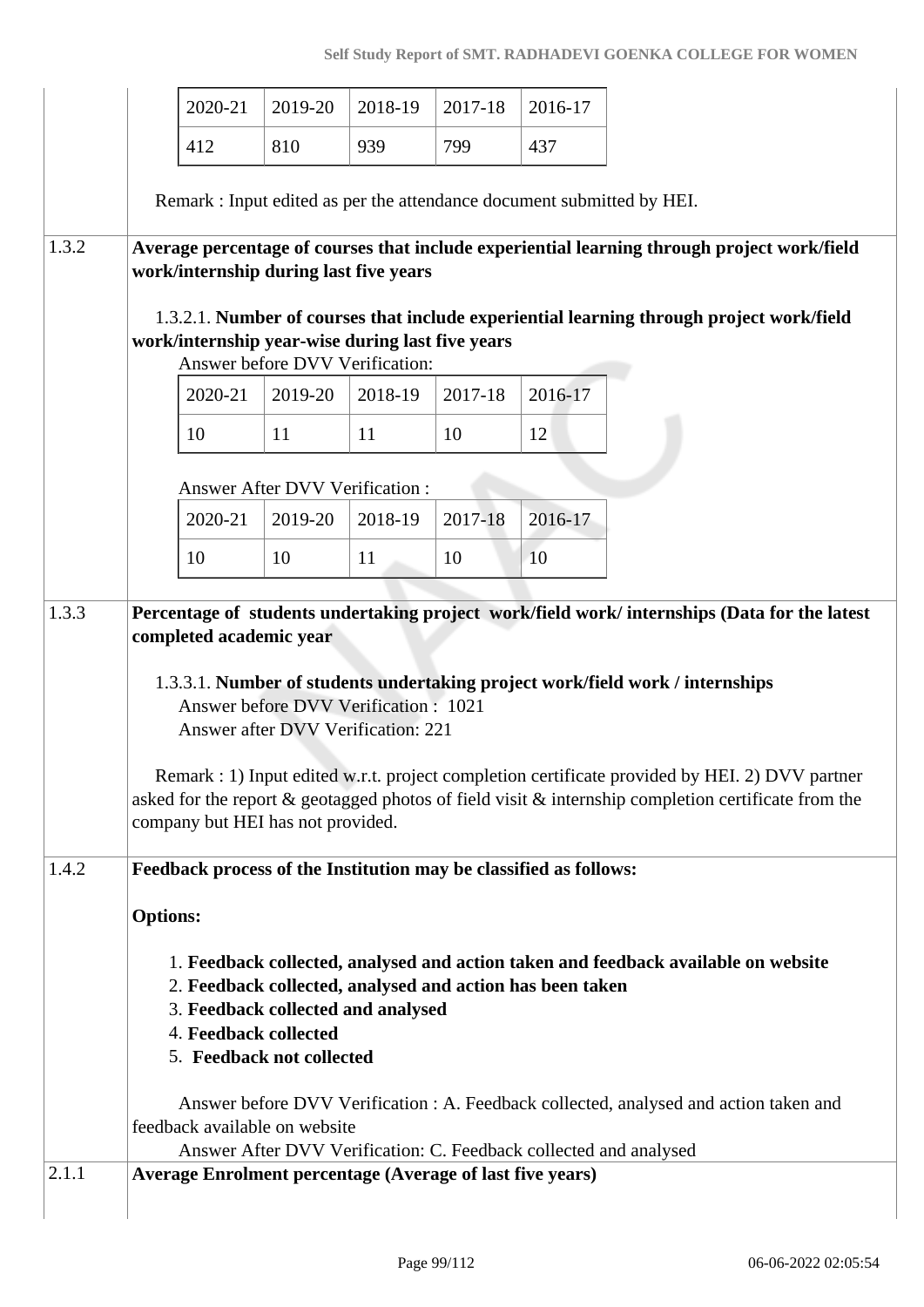#### 2.1.1.1. **Number of students admitted year-wise during last five years** Answer before DVV Verification:

|      | $2020-21$   2019-20   2018-19   2017-18   2016-17 |      |      |      |
|------|---------------------------------------------------|------|------|------|
| 2637 | 2154                                              | 2489 | 2348 | 2029 |

#### Answer After DVV Verification :

|      |      | $2020-21$   2019-20   2018-19   2017-18 |      | 2016-17 |
|------|------|-----------------------------------------|------|---------|
| 1096 | 1138 | 1239                                    | 1355 | 915     |

#### 2.1.1.2. **Number of sanctioned seats year wise during last five years** Answer before DVV Verification:

|      | $2020-21$   2019-20   2018-19   2017-18 |      |      | $2016-17$ |
|------|-----------------------------------------|------|------|-----------|
| 4483 | 4423                                    | 4436 | 4420 | 4420      |

### Answer After DVV Verification :

|      |      | $2020-21$   2019-20   2018-19   2017-18   2016-17 |      |      |
|------|------|---------------------------------------------------|------|------|
| 1500 | 1500 | 1500                                              | 1500 | 1500 |

 Remark : 1) For input 2.1.1.2 the number of sanctioned seats are edited w.r.t. link provided for 1st document (Document relating to Sanction of intake from affiliating University/Government/statutory body.) and referred page number 16 for all years. 2) For input 2.1.1.1 the input is edited by considering only 1st year student given in student list for last 5 years.

### 2.1.2 **Average percentage of seats filled against reserved categories (SC, ST, OBC, Divyangjan, etc. as per applicable reservation policy ) during the last five years ( exclusive of supernumerary seats)**

 2.1.2.1. Number of actual students admitted from the reserved categories year-wise during the last five years

Answer before DVV Verification:

|      | $2020-21$   2019-20   2018-19   2017-18   2016-17 |      |      |     |
|------|---------------------------------------------------|------|------|-----|
| 1096 | 1139                                              | 1244 | 1355 | 923 |

## Answer After DVV Verification :

|      |      | $2020-21$   2019-20   2018-19   2017-18   2016-17 |      |  |
|------|------|---------------------------------------------------|------|--|
| 1096 | 1139 | 1159                                              | 1155 |  |

Remark : Input edited as per the clarification document provided by the HEI.

## 2.3.3 **Ratio of students to mentor for academic and other related issues (Data for the latest completed academic year )**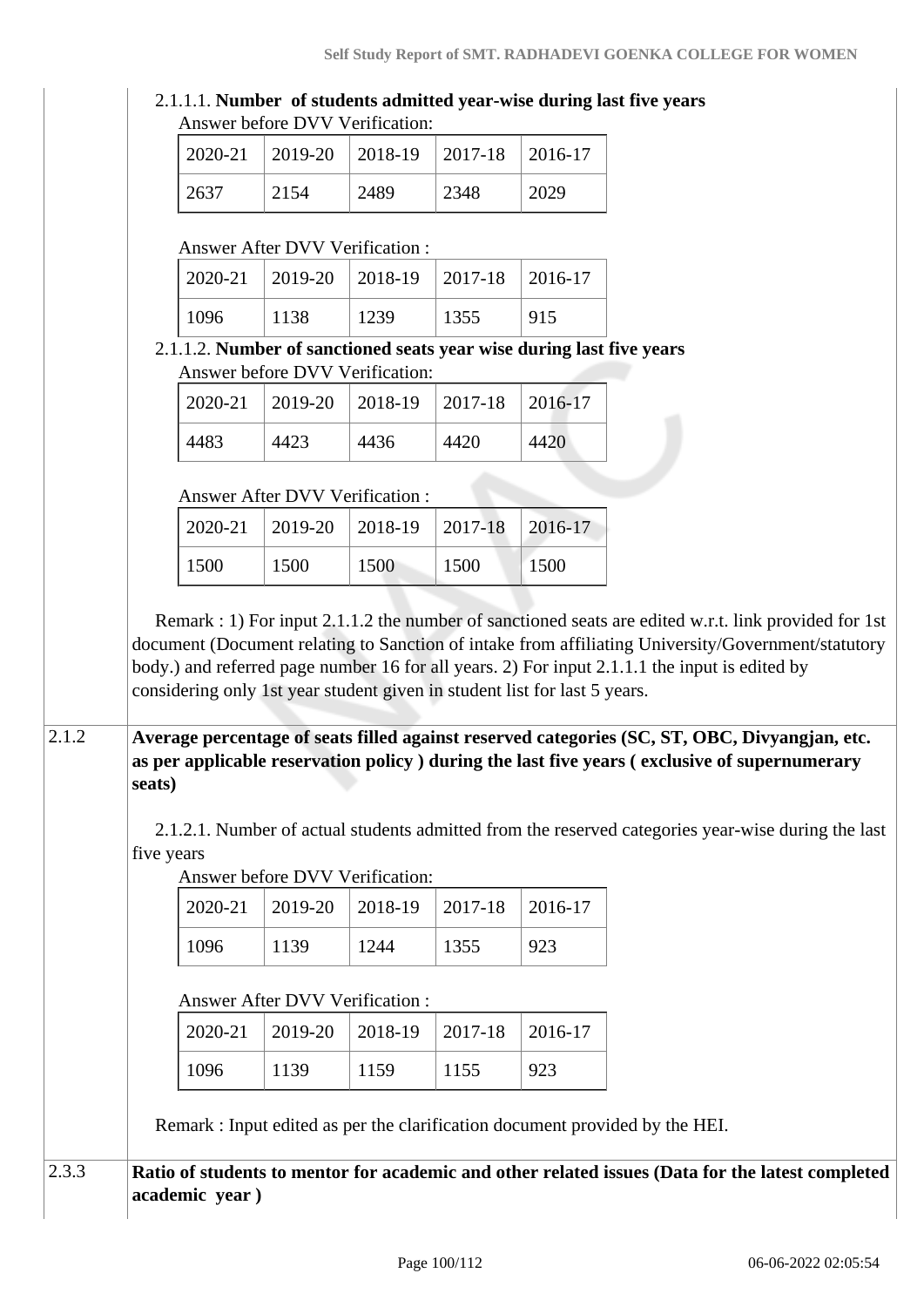|       |                                                                                                                                                                                                                                                |                                                                                                                                                                                      | 2.3.3.1. Number of mentors<br>Answer before DVV Verification: 40<br>Answer after DVV Verification: 38 |                |          |         |                                                                                                                                                                               |  |  |  |  |
|-------|------------------------------------------------------------------------------------------------------------------------------------------------------------------------------------------------------------------------------------------------|--------------------------------------------------------------------------------------------------------------------------------------------------------------------------------------|-------------------------------------------------------------------------------------------------------|----------------|----------|---------|-------------------------------------------------------------------------------------------------------------------------------------------------------------------------------|--|--|--|--|
| 2.4.2 |                                                                                                                                                                                                                                                | Average percentage of full time teachers with Ph. D. / D.M. / M.Ch. / D.N.B Superspeciality /<br>D.Sc. / D.Litt. during the last five years (consider only highest degree for count) |                                                                                                       |                |          |         |                                                                                                                                                                               |  |  |  |  |
|       |                                                                                                                                                                                                                                                |                                                                                                                                                                                      | D.Sc. / D.Litt. year wise during the last five years<br>Answer before DVV Verification:               |                |          |         | 2.4.2.1. Number of full time teachers with <i>Ph. D. / D.M. / M.Ch. / D.N.B Superspeciality</i> /                                                                             |  |  |  |  |
|       |                                                                                                                                                                                                                                                | 2020-21                                                                                                                                                                              | 2019-20                                                                                               | 2018-19        | 2017-18  | 2016-17 |                                                                                                                                                                               |  |  |  |  |
|       |                                                                                                                                                                                                                                                | 26                                                                                                                                                                                   | 25                                                                                                    | 19             | 18       | 19      |                                                                                                                                                                               |  |  |  |  |
|       |                                                                                                                                                                                                                                                |                                                                                                                                                                                      | <b>Answer After DVV Verification:</b>                                                                 |                |          |         |                                                                                                                                                                               |  |  |  |  |
|       |                                                                                                                                                                                                                                                | 2020-21                                                                                                                                                                              | 2019-20                                                                                               | 2018-19        | 2017-18  | 2016-17 |                                                                                                                                                                               |  |  |  |  |
|       |                                                                                                                                                                                                                                                | 20                                                                                                                                                                                   | 22                                                                                                    | 16             | 16       | 14      |                                                                                                                                                                               |  |  |  |  |
|       |                                                                                                                                                                                                                                                |                                                                                                                                                                                      | Remark: Input edited w.r.t Ph.D. certificates provided by HEI.                                        |                |          |         |                                                                                                                                                                               |  |  |  |  |
| 2.4.3 | Average teaching experience of full time teachers in the same institution (Data for the latest<br>completed academic year in number of years)<br>2.4.3.1. Total experience of full-time teachers<br><b>Answer before DVV Verification: 598</b> |                                                                                                                                                                                      |                                                                                                       |                |          |         |                                                                                                                                                                               |  |  |  |  |
| 3.1.1 |                                                                                                                                                                                                                                                |                                                                                                                                                                                      | Answer after DVV Verification: 554                                                                    |                |          |         | Grants received from Government and non-governmental agencies for research projects,<br>endowments, Chairs in the institution during the last five years (INR in Lakhs)       |  |  |  |  |
|       |                                                                                                                                                                                                                                                |                                                                                                                                                                                      | Answer before DVV Verification:                                                                       |                |          |         | 3.1.1.1. Total Grants from Government and non-governmental agencies for research<br>projects, endowments, Chairs in the institution during the last five years (INR in Lakhs) |  |  |  |  |
|       |                                                                                                                                                                                                                                                | 2020-21                                                                                                                                                                              | 2019-20                                                                                               | 2018-19        | 2017-18  | 2016-17 |                                                                                                                                                                               |  |  |  |  |
|       |                                                                                                                                                                                                                                                | 3676                                                                                                                                                                                 | 4352                                                                                                  | 5624           | 4366     | 400351  |                                                                                                                                                                               |  |  |  |  |
|       |                                                                                                                                                                                                                                                |                                                                                                                                                                                      | Answer After DVV Verification :                                                                       |                |          |         |                                                                                                                                                                               |  |  |  |  |
|       |                                                                                                                                                                                                                                                | 2020-21                                                                                                                                                                              | 2019-20                                                                                               | 2018-19        | 2017-18  | 2016-17 |                                                                                                                                                                               |  |  |  |  |
|       |                                                                                                                                                                                                                                                | $\mathbf{0}$                                                                                                                                                                         | $\overline{0}$                                                                                        | $\overline{0}$ | $\theta$ | 392500  |                                                                                                                                                                               |  |  |  |  |
| 3.1.2 |                                                                                                                                                                                                                                                |                                                                                                                                                                                      |                                                                                                       |                |          |         | Percentage of teachers recognized as research guides (latest completed academic year)                                                                                         |  |  |  |  |
|       |                                                                                                                                                                                                                                                |                                                                                                                                                                                      | 3.1.2.1. Number of teachers recognized as research guides<br>Answer before DVV Verification: 16       |                |          |         |                                                                                                                                                                               |  |  |  |  |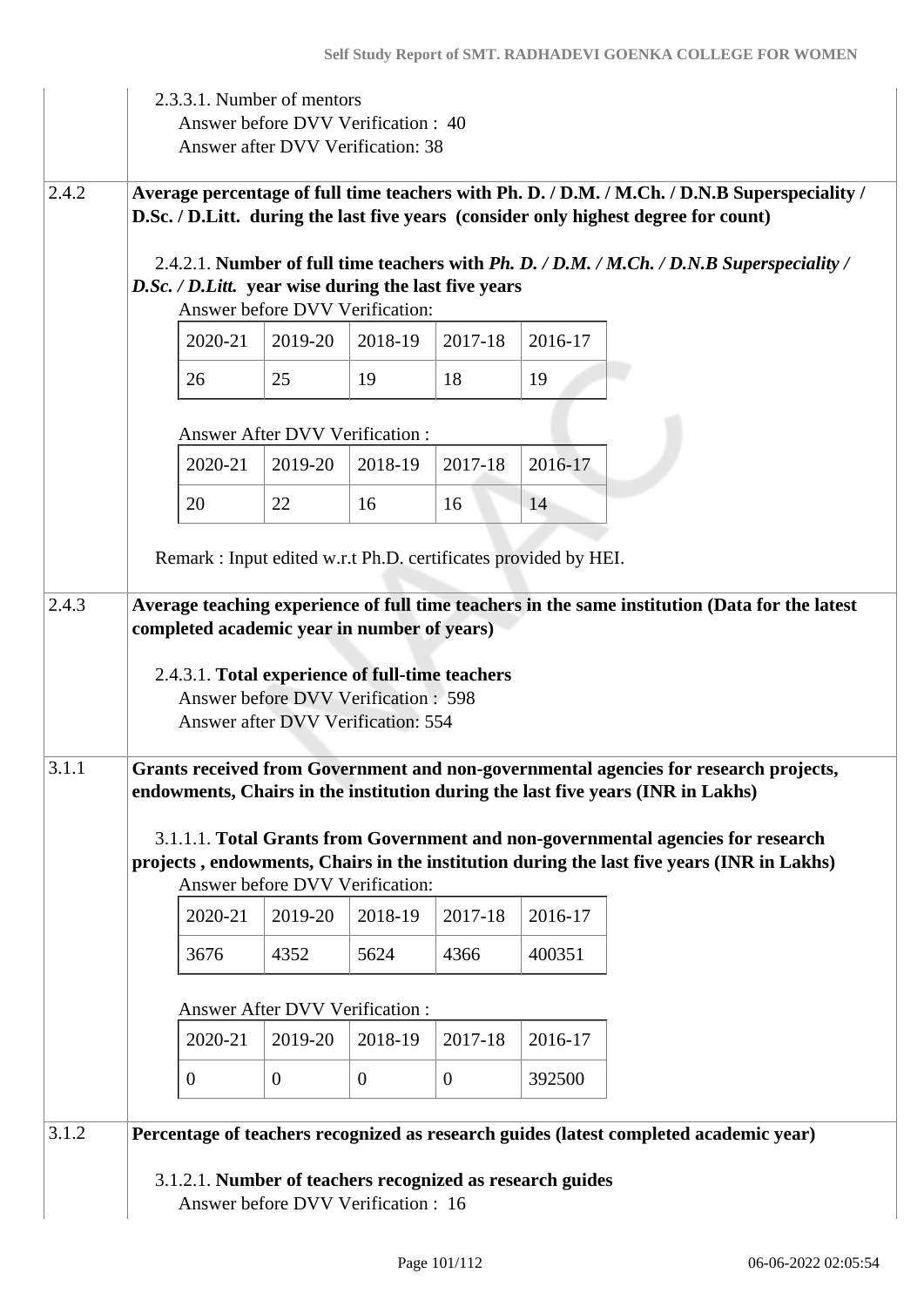|       | Answer after DVV Verification: 15 |                                                                                                                                                                                                                                                                                                                                     |                                            |         |         |                |                                                                                                                                                              |  |  |  |  |
|-------|-----------------------------------|-------------------------------------------------------------------------------------------------------------------------------------------------------------------------------------------------------------------------------------------------------------------------------------------------------------------------------------|--------------------------------------------|---------|---------|----------------|--------------------------------------------------------------------------------------------------------------------------------------------------------------|--|--|--|--|
|       |                                   |                                                                                                                                                                                                                                                                                                                                     |                                            |         |         |                | Remark : Dr. N. S. Upadhyay PH.D. certificate & research guide letter is not provided by HEI.                                                                |  |  |  |  |
| 3.1.3 |                                   | Percentage of departments having Research projects funded by government and non<br>government agencies during the last five years                                                                                                                                                                                                   |                                            |         |         |                |                                                                                                                                                              |  |  |  |  |
|       |                                   | 3.1.3.1. Number of departments having Research projects funded by government and non-<br>government agencies during the last five years<br>Answer before DVV Verification:                                                                                                                                                          |                                            |         |         |                |                                                                                                                                                              |  |  |  |  |
|       |                                   | 2020-21                                                                                                                                                                                                                                                                                                                             | 2019-20                                    | 2018-19 | 2017-18 | 2016-17        |                                                                                                                                                              |  |  |  |  |
|       |                                   | $00\,$                                                                                                                                                                                                                                                                                                                              | 00                                         | 00      | 00      | 01             |                                                                                                                                                              |  |  |  |  |
|       |                                   | <b>Answer After DVV Verification:</b>                                                                                                                                                                                                                                                                                               |                                            |         |         |                |                                                                                                                                                              |  |  |  |  |
|       |                                   | 2020-21                                                                                                                                                                                                                                                                                                                             | 2019-20                                    | 2018-19 | 2017-18 | 2016-17        |                                                                                                                                                              |  |  |  |  |
|       |                                   | $00\,$                                                                                                                                                                                                                                                                                                                              | 00                                         | 00      | 00      | 01             |                                                                                                                                                              |  |  |  |  |
|       |                                   | 3.1.3.2. Number of departments offering academic programes<br>Answer before DVV Verification:                                                                                                                                                                                                                                       |                                            |         |         |                |                                                                                                                                                              |  |  |  |  |
|       |                                   | 2020-21                                                                                                                                                                                                                                                                                                                             | 2019-20                                    | 2018-19 | 2017-18 | 2016-17        |                                                                                                                                                              |  |  |  |  |
| 3.2.2 |                                   | Number of workshops/seminars conducted on Research Methodology, Intellectual Property<br>Rights (IPR) and entrepreneurship during the last five years<br>3.2.2.1. Total number of workshops/seminars conducted on Research Methodology,<br>Intellectual Property Rights (IPR) and entrepreneurship year-wise during last five years |                                            |         |         |                |                                                                                                                                                              |  |  |  |  |
|       |                                   | 2020-21                                                                                                                                                                                                                                                                                                                             | Answer before DVV Verification:<br>2019-20 | 2018-19 | 2017-18 | 2016-17        |                                                                                                                                                              |  |  |  |  |
|       |                                   | 01                                                                                                                                                                                                                                                                                                                                  | 05                                         | 02      | 01      | 01             |                                                                                                                                                              |  |  |  |  |
|       |                                   |                                                                                                                                                                                                                                                                                                                                     | Answer After DVV Verification :            |         |         |                |                                                                                                                                                              |  |  |  |  |
|       |                                   | 2020-21                                                                                                                                                                                                                                                                                                                             | 2019-20                                    | 2018-19 | 2017-18 | 2016-17        |                                                                                                                                                              |  |  |  |  |
|       |                                   | 01                                                                                                                                                                                                                                                                                                                                  | 04                                         | 02      | 01      | $\overline{0}$ |                                                                                                                                                              |  |  |  |  |
| 3.3.1 |                                   |                                                                                                                                                                                                                                                                                                                                     | Answer before DVV Verification : 24        |         |         |                | Number of Ph.Ds registered per eligible teacher during the last five years<br>3.3.1.1. How many Ph.Ds registered per eligible teacher within last five years |  |  |  |  |
|       |                                   | Answer after DVV Verification: 24<br>3.3.1.2. Number of teachers recognized as guides during the last five years<br>Answer before DVV Verification : 16                                                                                                                                                                             |                                            |         |         |                |                                                                                                                                                              |  |  |  |  |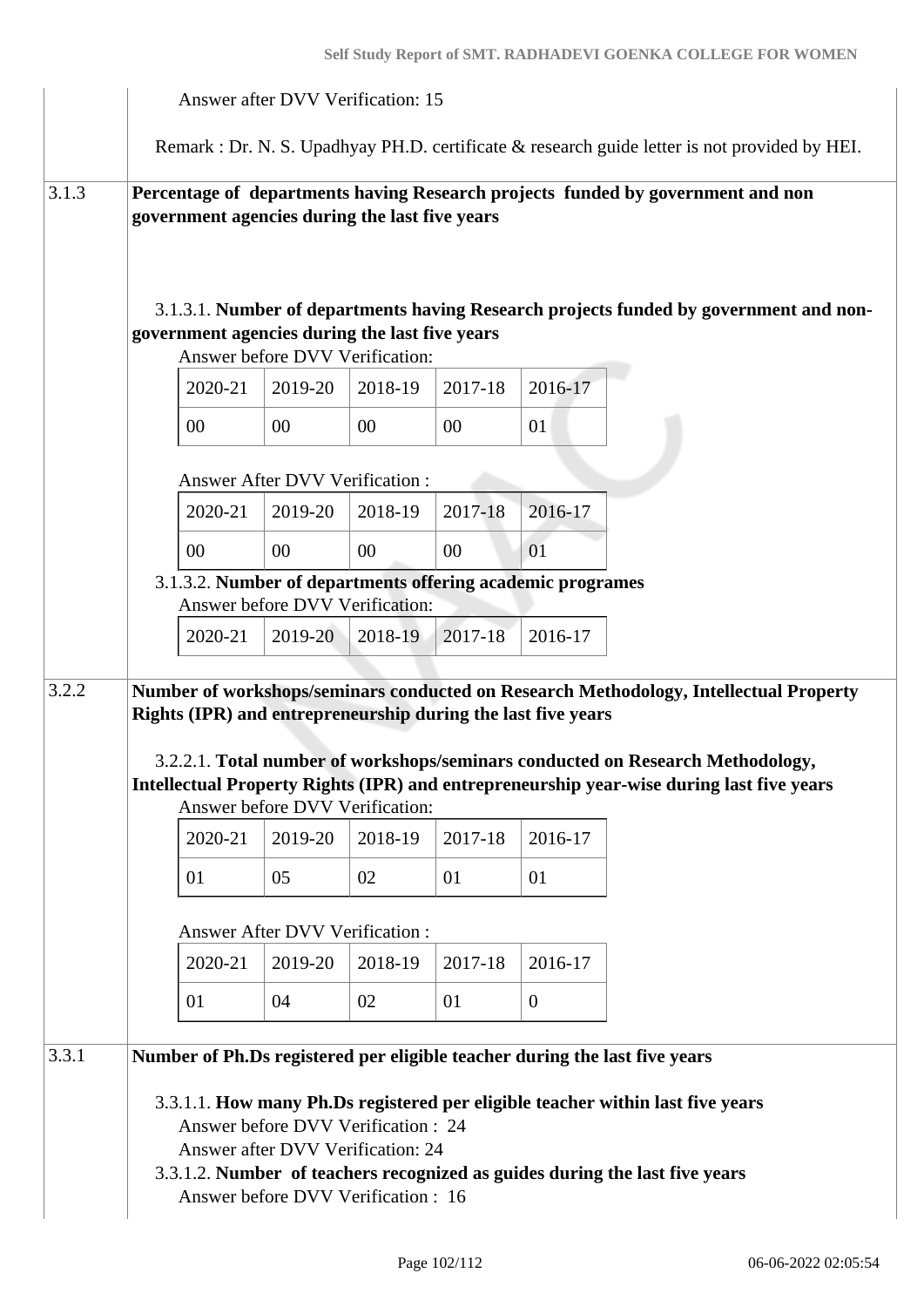|       |                                                                                                                                                                                                                                                                                                                                                                                                                                      |         |                | Answer after DVV Verification: 15                                    |                  |                |                                                                                                                                                                          |  |  |
|-------|--------------------------------------------------------------------------------------------------------------------------------------------------------------------------------------------------------------------------------------------------------------------------------------------------------------------------------------------------------------------------------------------------------------------------------------|---------|----------------|----------------------------------------------------------------------|------------------|----------------|--------------------------------------------------------------------------------------------------------------------------------------------------------------------------|--|--|
|       |                                                                                                                                                                                                                                                                                                                                                                                                                                      |         |                | Remark : Input edited as per the document provided in clarification. |                  |                |                                                                                                                                                                          |  |  |
| 3.3.2 | last five years                                                                                                                                                                                                                                                                                                                                                                                                                      |         |                |                                                                      |                  |                | Number of research papers per teachers in the Journals notified on UGC website during the                                                                                |  |  |
|       | five years.                                                                                                                                                                                                                                                                                                                                                                                                                          |         |                | Answer before DVV Verification:                                      |                  |                | 3.3.2.1. Number of research papers in the Journals notified on UGC website during the last                                                                               |  |  |
|       |                                                                                                                                                                                                                                                                                                                                                                                                                                      | 2020-21 | 2019-20        | 2018-19                                                              | 2017-18          | 2016-17        |                                                                                                                                                                          |  |  |
|       |                                                                                                                                                                                                                                                                                                                                                                                                                                      | 43      | 84             | 65                                                                   | 43               | 46             |                                                                                                                                                                          |  |  |
|       |                                                                                                                                                                                                                                                                                                                                                                                                                                      |         |                | <b>Answer After DVV Verification:</b>                                |                  |                |                                                                                                                                                                          |  |  |
|       |                                                                                                                                                                                                                                                                                                                                                                                                                                      | 2020-21 | 2019-20        | 2018-19                                                              | 2017-18          | 2016-17        |                                                                                                                                                                          |  |  |
|       |                                                                                                                                                                                                                                                                                                                                                                                                                                      | 43      | 84             | 65                                                                   | 43               | 46             |                                                                                                                                                                          |  |  |
|       |                                                                                                                                                                                                                                                                                                                                                                                                                                      |         |                |                                                                      |                  |                | 3.4.2.1. Total number of awards and recognition received for extension activities from<br>Government/ Government recognised bodies year-wise during the last five years. |  |  |
|       |                                                                                                                                                                                                                                                                                                                                                                                                                                      | 2020-21 | 2019-20        | Answer before DVV Verification:<br>2018-19                           | 2017-18          | 2016-17        |                                                                                                                                                                          |  |  |
|       |                                                                                                                                                                                                                                                                                                                                                                                                                                      | 22      | 47             | 29                                                                   | 09               | 16             |                                                                                                                                                                          |  |  |
|       |                                                                                                                                                                                                                                                                                                                                                                                                                                      |         |                | <b>Answer After DVV Verification:</b>                                |                  |                |                                                                                                                                                                          |  |  |
|       |                                                                                                                                                                                                                                                                                                                                                                                                                                      | 2020-21 | 2019-20        | 2018-19                                                              | 2017-18          | 2016-17        |                                                                                                                                                                          |  |  |
|       | $\overline{2}$                                                                                                                                                                                                                                                                                                                                                                                                                       |         | $\overline{0}$ | $\overline{0}$                                                       | $\boldsymbol{0}$ | $\overline{0}$ |                                                                                                                                                                          |  |  |
| 3.4.3 | Number of extension and outreach programs conducted by the institution through NSS/NCC,<br>Government and Government recognised bodies during the last five years<br>3.4.3.1. Number of extension and outreached Programmes conducted in collaboration with<br>industry, community and Non- Government Organizations through NSS/NCC/Red Cross/<br>YRC etc., year-wise during the last five years<br>Answer before DVV Verification: |         |                |                                                                      |                  |                |                                                                                                                                                                          |  |  |
|       |                                                                                                                                                                                                                                                                                                                                                                                                                                      | 2020-21 | 2019-20        | 2018-19                                                              | 2017-18          | 2016-17        |                                                                                                                                                                          |  |  |
|       |                                                                                                                                                                                                                                                                                                                                                                                                                                      | 30      | 34             | 37                                                                   | 27               | 28             |                                                                                                                                                                          |  |  |
|       |                                                                                                                                                                                                                                                                                                                                                                                                                                      |         |                |                                                                      |                  |                |                                                                                                                                                                          |  |  |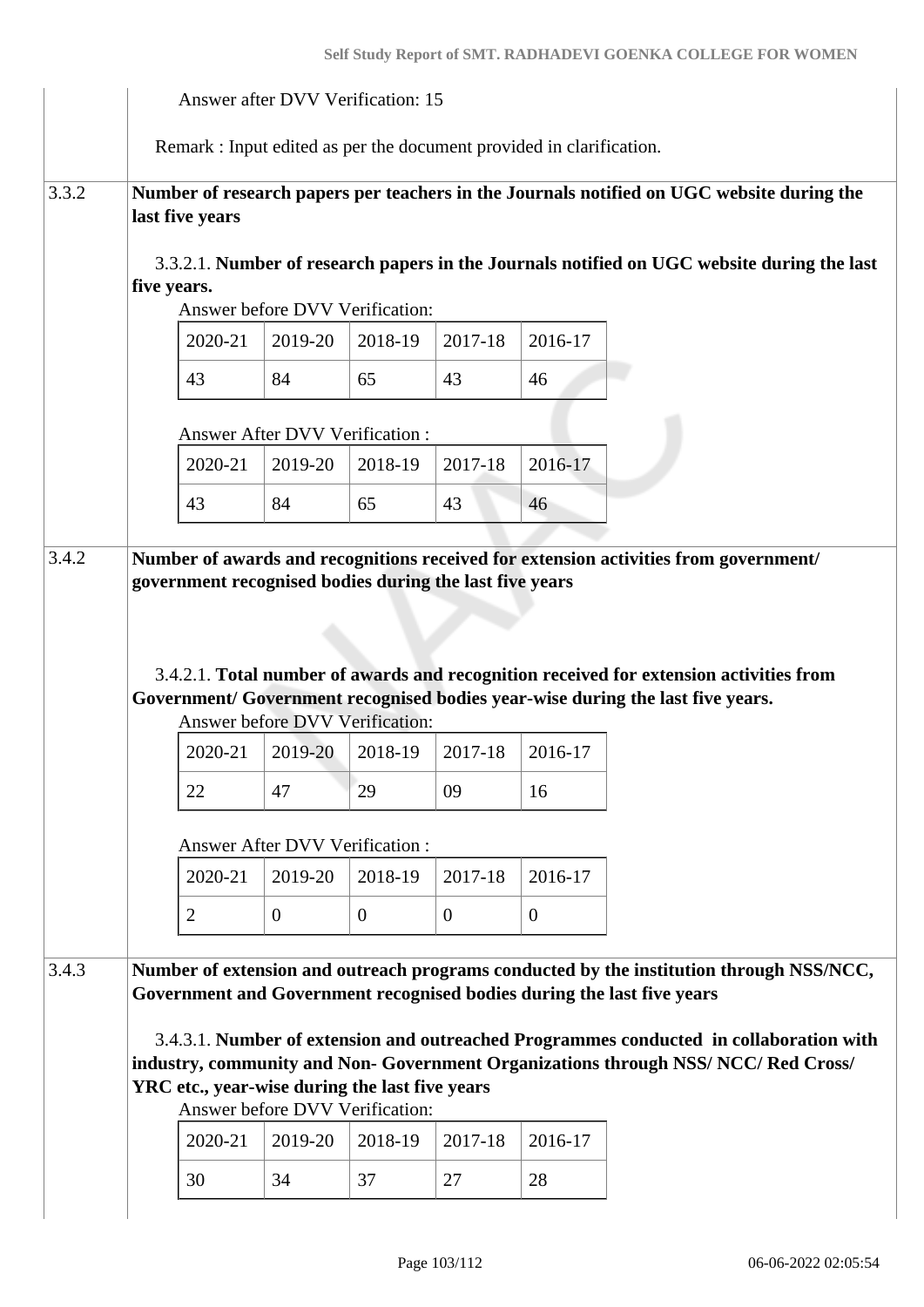|       |                                                                                                                                                                                                                                                                                                  |                                                          | <b>Answer After DVV Verification:</b> |                                 |         |         |                                                                                                                                                                                                        |  |  |  |
|-------|--------------------------------------------------------------------------------------------------------------------------------------------------------------------------------------------------------------------------------------------------------------------------------------------------|----------------------------------------------------------|---------------------------------------|---------------------------------|---------|---------|--------------------------------------------------------------------------------------------------------------------------------------------------------------------------------------------------------|--|--|--|
|       |                                                                                                                                                                                                                                                                                                  | 2020-21                                                  | 2019-20                               | 2018-19                         | 2017-18 | 2016-17 |                                                                                                                                                                                                        |  |  |  |
|       |                                                                                                                                                                                                                                                                                                  | 12                                                       | 21                                    | 27                              | 22      | 22      |                                                                                                                                                                                                        |  |  |  |
|       |                                                                                                                                                                                                                                                                                                  |                                                          |                                       |                                 |         |         | Remark: Considered only extension activities & outreach programs conducted by HEI & edited                                                                                                             |  |  |  |
|       |                                                                                                                                                                                                                                                                                                  | accordingly.                                             |                                       |                                 |         |         |                                                                                                                                                                                                        |  |  |  |
| 3.4.4 | five years                                                                                                                                                                                                                                                                                       |                                                          |                                       |                                 |         |         | Average percentage of students participating in extension activities at 3.4.3. above during last                                                                                                       |  |  |  |
|       | 3.4.4.1. Total number of Students participating in extension activities conducted in<br>collaboration with industry, community and Non- Government Organizations such as Swachh<br>Bharat, AIDs awareness, Gender issue etc. year-wise during last five years<br>Answer before DVV Verification: |                                                          |                                       |                                 |         |         |                                                                                                                                                                                                        |  |  |  |
|       |                                                                                                                                                                                                                                                                                                  | 2020-21                                                  | 2019-20                               | 2018-19                         | 2017-18 | 2016-17 |                                                                                                                                                                                                        |  |  |  |
|       |                                                                                                                                                                                                                                                                                                  | 1062                                                     | 1617                                  | 1608                            | 1767    | 1423    |                                                                                                                                                                                                        |  |  |  |
|       |                                                                                                                                                                                                                                                                                                  |                                                          | <b>Answer After DVV Verification:</b> |                                 |         |         |                                                                                                                                                                                                        |  |  |  |
|       |                                                                                                                                                                                                                                                                                                  | 2020-21                                                  | 2019-20                               | 2018-19                         | 2017-18 | 2016-17 |                                                                                                                                                                                                        |  |  |  |
|       |                                                                                                                                                                                                                                                                                                  | 1062                                                     | 1617                                  | 1608                            | 1767    | 1423    |                                                                                                                                                                                                        |  |  |  |
|       |                                                                                                                                                                                                                                                                                                  |                                                          |                                       |                                 |         |         |                                                                                                                                                                                                        |  |  |  |
| 3.5.1 |                                                                                                                                                                                                                                                                                                  | internship per year                                      |                                       |                                 |         |         | Number of Collaborative activities for research, Faculty exchange, Student exchange/                                                                                                                   |  |  |  |
|       |                                                                                                                                                                                                                                                                                                  | exchange/internship year-wise during the last five years |                                       | Answer before DVV Verification: |         |         | 3.5.1.1. Number of Collaborative activities for research, Faculty exchange, Student                                                                                                                    |  |  |  |
|       |                                                                                                                                                                                                                                                                                                  | 2020-21                                                  | 2019-20                               | 2018-19                         | 2017-18 | 2016-17 |                                                                                                                                                                                                        |  |  |  |
|       |                                                                                                                                                                                                                                                                                                  | 05                                                       | 34                                    | 32                              | 16      | 02      |                                                                                                                                                                                                        |  |  |  |
|       |                                                                                                                                                                                                                                                                                                  |                                                          | <b>Answer After DVV Verification:</b> |                                 |         |         |                                                                                                                                                                                                        |  |  |  |
|       |                                                                                                                                                                                                                                                                                                  | 2020-21                                                  | 2019-20                               | 2018-19                         | 2017-18 | 2016-17 |                                                                                                                                                                                                        |  |  |  |
|       |                                                                                                                                                                                                                                                                                                  | 02                                                       | 08                                    | 14                              | $00\,$  | 00      |                                                                                                                                                                                                        |  |  |  |
|       |                                                                                                                                                                                                                                                                                                  |                                                          |                                       |                                 |         |         |                                                                                                                                                                                                        |  |  |  |
|       |                                                                                                                                                                                                                                                                                                  | collaboration agreement.                                 |                                       |                                 |         |         | Remark : 1) Input edited as per the document provided by the HEI. 2) It is found that most of the<br>document are same for $3.5.1 \& 3.5.2 3$ ) Under this metric only activities are considered under |  |  |  |
| 3.5.2 |                                                                                                                                                                                                                                                                                                  |                                                          |                                       |                                 |         |         | Number of functional MoUs with institutions, other universities, industries, corporate houses                                                                                                          |  |  |  |
|       |                                                                                                                                                                                                                                                                                                  | etc. during the last five years                          |                                       |                                 |         |         |                                                                                                                                                                                                        |  |  |  |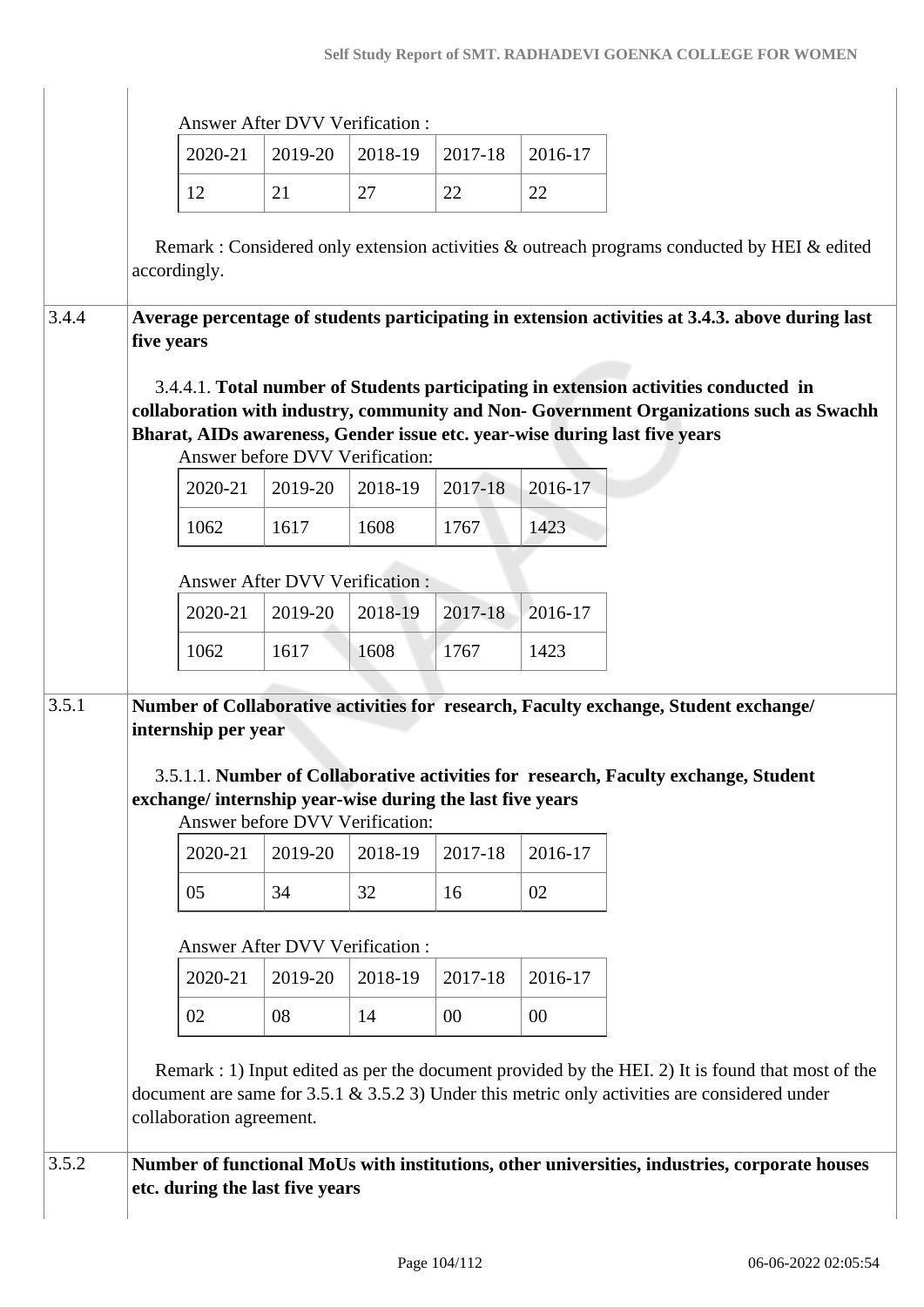|                                |  |                                                                                                                                                                                                                             |                                        | Answer before DVV Verification:                                                             |         |                                                                     | 3.5.2.1. Number of functional MoUs with Institutions of national, international importance,<br>other universities, industries, corporate houses etc. year-wise during the last five years |  |  |  |  |
|--------------------------------|--|-----------------------------------------------------------------------------------------------------------------------------------------------------------------------------------------------------------------------------|----------------------------------------|---------------------------------------------------------------------------------------------|---------|---------------------------------------------------------------------|-------------------------------------------------------------------------------------------------------------------------------------------------------------------------------------------|--|--|--|--|
|                                |  | 2020-21                                                                                                                                                                                                                     | 2019-20                                | 2018-19                                                                                     | 2017-18 | 2016-17                                                             |                                                                                                                                                                                           |  |  |  |  |
|                                |  | 03                                                                                                                                                                                                                          | 02                                     | 02                                                                                          | 02      | 01                                                                  |                                                                                                                                                                                           |  |  |  |  |
|                                |  |                                                                                                                                                                                                                             | <b>Answer After DVV Verification:</b>  |                                                                                             |         |                                                                     |                                                                                                                                                                                           |  |  |  |  |
|                                |  | 2020-21                                                                                                                                                                                                                     | 2019-20                                | 2018-19                                                                                     | 2017-18 | 2016-17                                                             |                                                                                                                                                                                           |  |  |  |  |
|                                |  | 01                                                                                                                                                                                                                          | 01                                     | $\overline{0}$                                                                              | 02      | 01                                                                  |                                                                                                                                                                                           |  |  |  |  |
|                                |  |                                                                                                                                                                                                                             |                                        |                                                                                             |         | Remark: Input edited as per the functional MoUs provided by HEI.    |                                                                                                                                                                                           |  |  |  |  |
| 4.1.3                          |  |                                                                                                                                                                                                                             |                                        | LMS, etc. (Data for the latest completed academic year)                                     |         |                                                                     | Percentage of classrooms and seminar halls with ICT- enabled facilities such as smart class,                                                                                              |  |  |  |  |
|                                |  |                                                                                                                                                                                                                             |                                        | Answer before DVV Verification: 07<br>Answer after DVV Verification: 7                      |         | 4.1.3.1. Number of classrooms and seminar halls with ICT facilities |                                                                                                                                                                                           |  |  |  |  |
| 4.1.4                          |  | Average percentage of expenditure, excluding salary for infrastructure augmentation during<br>last five years(INR in Lakhs)<br>4.1.4.1. Expenditure for infrastructure augmentation, excluding salary year-wise during last |                                        |                                                                                             |         |                                                                     |                                                                                                                                                                                           |  |  |  |  |
|                                |  | five years (INR in lakhs)<br>Answer before DVV Verification:                                                                                                                                                                |                                        |                                                                                             |         |                                                                     |                                                                                                                                                                                           |  |  |  |  |
|                                |  | 2020-21                                                                                                                                                                                                                     | 2019-20                                | 2018-19                                                                                     | 2017-18 | 2016-17                                                             |                                                                                                                                                                                           |  |  |  |  |
|                                |  | 259533                                                                                                                                                                                                                      | 369504                                 | 289553                                                                                      | 1037564 | 1057212                                                             |                                                                                                                                                                                           |  |  |  |  |
| Answer After DVV Verification: |  |                                                                                                                                                                                                                             |                                        |                                                                                             |         |                                                                     |                                                                                                                                                                                           |  |  |  |  |
|                                |  | 2020-21                                                                                                                                                                                                                     | 2019-20                                | 2018-19                                                                                     | 2017-18 | 2016-17                                                             |                                                                                                                                                                                           |  |  |  |  |
|                                |  | $\overline{0}$                                                                                                                                                                                                              | 1.96                                   | 1.68                                                                                        | 5       | 6.33                                                                |                                                                                                                                                                                           |  |  |  |  |
|                                |  |                                                                                                                                                                                                                             | the audited statement is not provided. |                                                                                             |         |                                                                     | Remark : 1) Input edited as per the audited statement provided by HEI. 2) For the session 2020-21                                                                                         |  |  |  |  |
| 4.2.3                          |  |                                                                                                                                                                                                                             |                                        | journals during the last five years (INR in Lakhs)                                          |         |                                                                     | Average annual expenditure for purchase of books/e-books and subscription to journals/e-                                                                                                  |  |  |  |  |
|                                |  |                                                                                                                                                                                                                             |                                        | journals year wise during last five years (INR in Lakhs)<br>Answer before DVV Verification: |         |                                                                     | 4.2.3.1. Annual expenditure of purchase of books/e-books and subscription to journals/e-                                                                                                  |  |  |  |  |
|                                |  | 2020-21                                                                                                                                                                                                                     | 2019-20                                | 2018-19                                                                                     | 2017-18 | 2016-17                                                             |                                                                                                                                                                                           |  |  |  |  |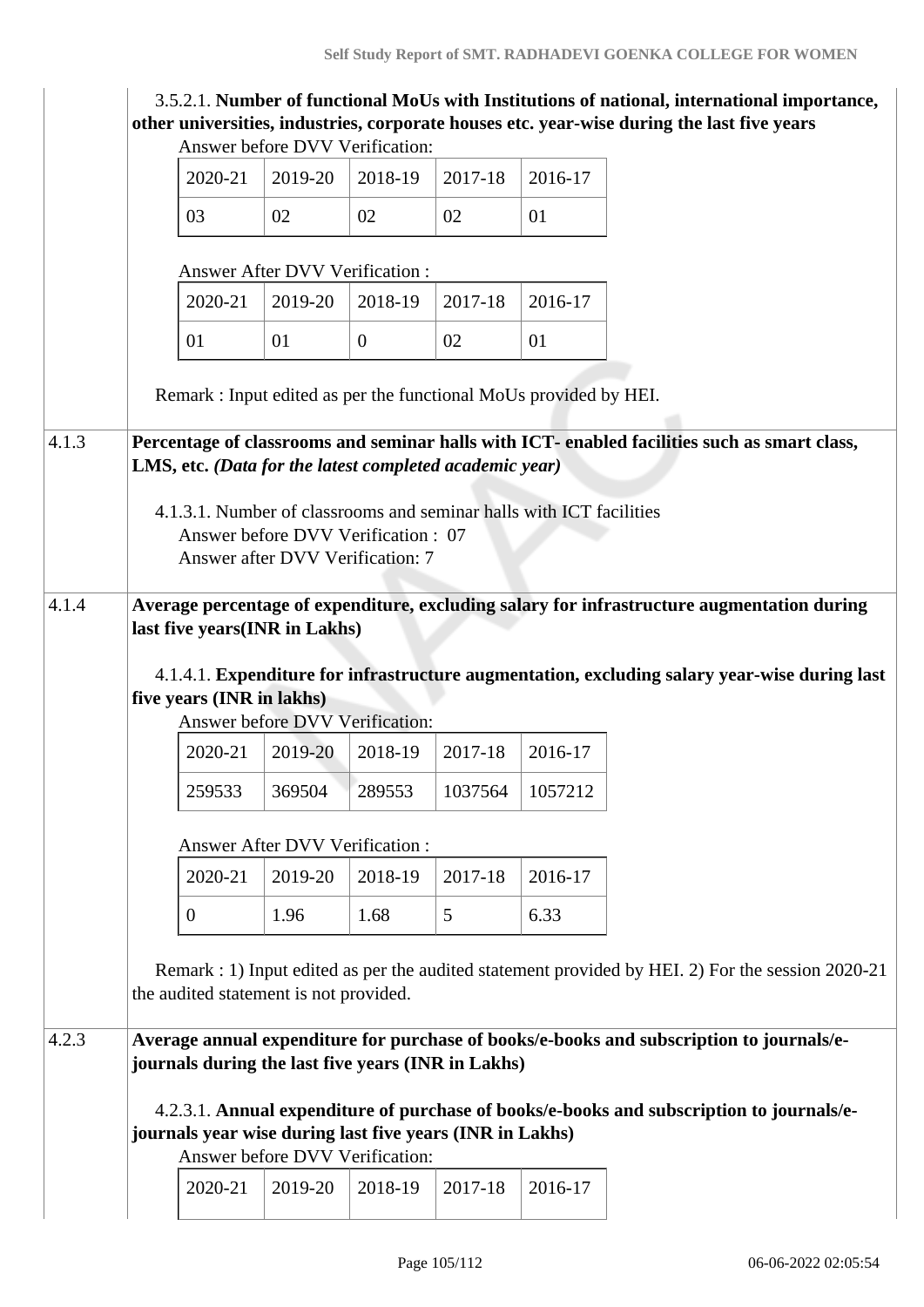#### **Self Study Report of SMT. RADHADEVI GOENKA COLLEGE FOR WOMEN**

|       | 181802                                                                                                                                                                                                                                                                                                                                                                                                        | 148378                                | 104440  | 53223   | 56115   |                                                                                                                                                                                                                                                                                    |  |  |  |
|-------|---------------------------------------------------------------------------------------------------------------------------------------------------------------------------------------------------------------------------------------------------------------------------------------------------------------------------------------------------------------------------------------------------------------|---------------------------------------|---------|---------|---------|------------------------------------------------------------------------------------------------------------------------------------------------------------------------------------------------------------------------------------------------------------------------------------|--|--|--|
|       |                                                                                                                                                                                                                                                                                                                                                                                                               | <b>Answer After DVV Verification:</b> |         |         |         |                                                                                                                                                                                                                                                                                    |  |  |  |
|       | 2020-21                                                                                                                                                                                                                                                                                                                                                                                                       | 2019-20                               | 2018-19 | 2017-18 | 2016-17 |                                                                                                                                                                                                                                                                                    |  |  |  |
|       | $\overline{0}$                                                                                                                                                                                                                                                                                                                                                                                                | 1.36                                  | 0.93    | 0.95    | 0.20    |                                                                                                                                                                                                                                                                                    |  |  |  |
|       | Remark: Input edited as per the audited statement provided by HEI                                                                                                                                                                                                                                                                                                                                             |                                       |         |         |         |                                                                                                                                                                                                                                                                                    |  |  |  |
| 4.2.4 | Percentage per day usage of library by teachers and students (foot falls and login data for<br>online access) during the latest completed academic year                                                                                                                                                                                                                                                       |                                       |         |         |         |                                                                                                                                                                                                                                                                                    |  |  |  |
|       | 4.2.4.1. Number of teachers and students using library per day over last one year<br>Answer before DVV Verification: 78<br>Answer after DVV Verification: 32                                                                                                                                                                                                                                                  |                                       |         |         |         |                                                                                                                                                                                                                                                                                    |  |  |  |
|       | Remark: Input edited as per the library foot falls submitted by HEI.                                                                                                                                                                                                                                                                                                                                          |                                       |         |         |         |                                                                                                                                                                                                                                                                                    |  |  |  |
| 4.4.1 | Average percentage of expenditure incurred on maintenance of infrastructure (physical and<br>academic support facilities) excluding salary component during the last five years(INR in<br>Lakhs)<br>4.4.1.1. Expenditure incurred on maintenance of infrastructure (physical facilities and<br>academic support facilities) excluding salary component year-wise during the last five years<br>(INR in lakhs) |                                       |         |         |         |                                                                                                                                                                                                                                                                                    |  |  |  |
|       |                                                                                                                                                                                                                                                                                                                                                                                                               | Answer before DVV Verification:       |         |         |         |                                                                                                                                                                                                                                                                                    |  |  |  |
|       | 2020-21                                                                                                                                                                                                                                                                                                                                                                                                       | 2019-20                               | 2018-19 | 2017-18 | 2016-17 |                                                                                                                                                                                                                                                                                    |  |  |  |
|       | 531328                                                                                                                                                                                                                                                                                                                                                                                                        | 494308                                | 368310  | 1122073 | 1484606 |                                                                                                                                                                                                                                                                                    |  |  |  |
|       |                                                                                                                                                                                                                                                                                                                                                                                                               | Answer After DVV Verification :       |         |         |         |                                                                                                                                                                                                                                                                                    |  |  |  |
|       | 2020-21                                                                                                                                                                                                                                                                                                                                                                                                       | 2019-20                               | 2018-19 | 2017-18 | 2016-17 |                                                                                                                                                                                                                                                                                    |  |  |  |
|       | $\boldsymbol{0}$                                                                                                                                                                                                                                                                                                                                                                                              | 6.58                                  | 3.9     | 4.75    | 13.82   |                                                                                                                                                                                                                                                                                    |  |  |  |
|       | Remark : Input edited as per the audited statement provided by HEI.                                                                                                                                                                                                                                                                                                                                           |                                       |         |         |         |                                                                                                                                                                                                                                                                                    |  |  |  |
| 5.1.1 | <b>Government during last five years</b>                                                                                                                                                                                                                                                                                                                                                                      |                                       |         |         |         | Average percentage of students benefited by scholarships and freeships provided by the                                                                                                                                                                                             |  |  |  |
|       |                                                                                                                                                                                                                                                                                                                                                                                                               |                                       |         |         |         | 5.1.1.1. Number of students benefited by scholarships and free ships provided by the<br>institution, Government and non-government bodies, industries, individuals, philanthropists<br>during the last five years (other than students receiving scholarships under the government |  |  |  |
|       | schemes for reserved categories)                                                                                                                                                                                                                                                                                                                                                                              | Answer before DVV Verification:       |         |         |         |                                                                                                                                                                                                                                                                                    |  |  |  |
|       | 2020-21                                                                                                                                                                                                                                                                                                                                                                                                       | 2019-20                               | 2018-19 | 2017-18 | 2016-17 |                                                                                                                                                                                                                                                                                    |  |  |  |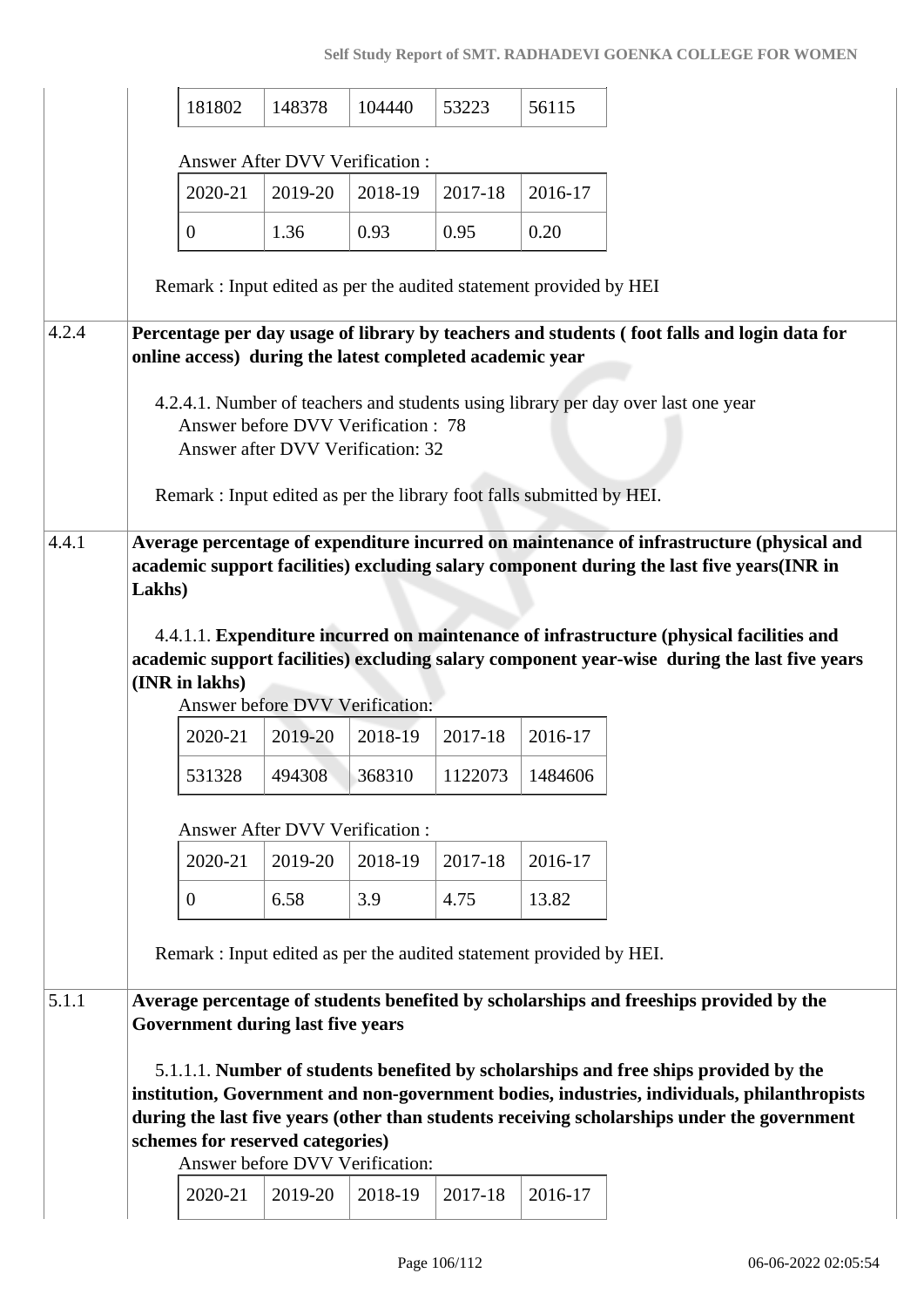|       | 1630                                                                    | 1388                                                                                                                                                               | 1538             | 1348           | 1424           |                                                                                                                                                                                                                                                                                  |  |  |  |  |  |
|-------|-------------------------------------------------------------------------|--------------------------------------------------------------------------------------------------------------------------------------------------------------------|------------------|----------------|----------------|----------------------------------------------------------------------------------------------------------------------------------------------------------------------------------------------------------------------------------------------------------------------------------|--|--|--|--|--|
|       |                                                                         | Answer After DVV Verification :                                                                                                                                    |                  |                |                |                                                                                                                                                                                                                                                                                  |  |  |  |  |  |
|       | 2020-21                                                                 | 2019-20                                                                                                                                                            | 2018-19          | 2017-18        | 2016-17        |                                                                                                                                                                                                                                                                                  |  |  |  |  |  |
|       | 1630                                                                    | 1388                                                                                                                                                               | 1538             | 1317           | 1424           |                                                                                                                                                                                                                                                                                  |  |  |  |  |  |
| 5.1.2 | institution / non-government agencies during the last five years        |                                                                                                                                                                    |                  |                |                | Average percentage of students benefitted by scholarships, freeships etc. provided by the<br>5.1.2.1. Number of students benefited by scholarships and free ships provided by the<br>institution, Government and non-government bodies, industries, individuals, philanthropists |  |  |  |  |  |
|       | schemes for reserved categories)                                        |                                                                                                                                                                    |                  |                |                | during the last five years (other than students receiving scholarships under the government                                                                                                                                                                                      |  |  |  |  |  |
|       |                                                                         | Answer before DVV Verification:                                                                                                                                    |                  |                |                |                                                                                                                                                                                                                                                                                  |  |  |  |  |  |
|       | 2020-21                                                                 | 2019-20                                                                                                                                                            | 2018-19          | 2017-18        | 2016-17        |                                                                                                                                                                                                                                                                                  |  |  |  |  |  |
|       | 11                                                                      | 03                                                                                                                                                                 | 10               | 17             | 00             |                                                                                                                                                                                                                                                                                  |  |  |  |  |  |
|       |                                                                         | <b>Answer After DVV Verification:</b>                                                                                                                              |                  |                |                |                                                                                                                                                                                                                                                                                  |  |  |  |  |  |
|       | 2020-21                                                                 | 2019-20                                                                                                                                                            | 2018-19          | 2017-18        | 2016-17        |                                                                                                                                                                                                                                                                                  |  |  |  |  |  |
|       | $\boldsymbol{0}$                                                        | $\overline{0}$                                                                                                                                                     | $\boldsymbol{0}$ | $\overline{0}$ | $\overline{0}$ |                                                                                                                                                                                                                                                                                  |  |  |  |  |  |
|       | Remark : As per the HEI clarification dialog box the input is edited.   |                                                                                                                                                                    |                  |                |                |                                                                                                                                                                                                                                                                                  |  |  |  |  |  |
| 5.1.3 | following                                                               |                                                                                                                                                                    |                  |                |                | Capacity building and skills enhancement initiatives taken by the institution include the                                                                                                                                                                                        |  |  |  |  |  |
|       |                                                                         |                                                                                                                                                                    |                  |                |                |                                                                                                                                                                                                                                                                                  |  |  |  |  |  |
|       | 1. Soft skills<br>2. Language and communication skills                  |                                                                                                                                                                    |                  |                |                |                                                                                                                                                                                                                                                                                  |  |  |  |  |  |
|       | 3. Life skills (Yoga, physical fitness, health and hygiene)             |                                                                                                                                                                    |                  |                |                |                                                                                                                                                                                                                                                                                  |  |  |  |  |  |
|       | 4. ICT/computing skills                                                 |                                                                                                                                                                    |                  |                |                |                                                                                                                                                                                                                                                                                  |  |  |  |  |  |
|       |                                                                         | Answer before DVV Verification : A. All of the above                                                                                                               |                  |                |                |                                                                                                                                                                                                                                                                                  |  |  |  |  |  |
|       |                                                                         | Answer After DVV Verification: A. All of the above                                                                                                                 |                  |                |                |                                                                                                                                                                                                                                                                                  |  |  |  |  |  |
| 5.1.4 |                                                                         | Average percentage of students benefitted by guidance for competitive examinations and career<br>counselling offered by the Institution during the last five years |                  |                |                |                                                                                                                                                                                                                                                                                  |  |  |  |  |  |
|       | counselling offered by the institution year wise during last five years | Answer before DVV Verification:                                                                                                                                    |                  |                |                | 5.1.4.1. Number of students benefitted by guidance for competitive examinations and career                                                                                                                                                                                       |  |  |  |  |  |
|       | 2020-21                                                                 | 2019-20                                                                                                                                                            | 2018-19          | 2017-18        | 2016-17        |                                                                                                                                                                                                                                                                                  |  |  |  |  |  |
|       | 1147                                                                    | 494                                                                                                                                                                | 593              | 697            | 00             |                                                                                                                                                                                                                                                                                  |  |  |  |  |  |
|       |                                                                         |                                                                                                                                                                    |                  |                |                |                                                                                                                                                                                                                                                                                  |  |  |  |  |  |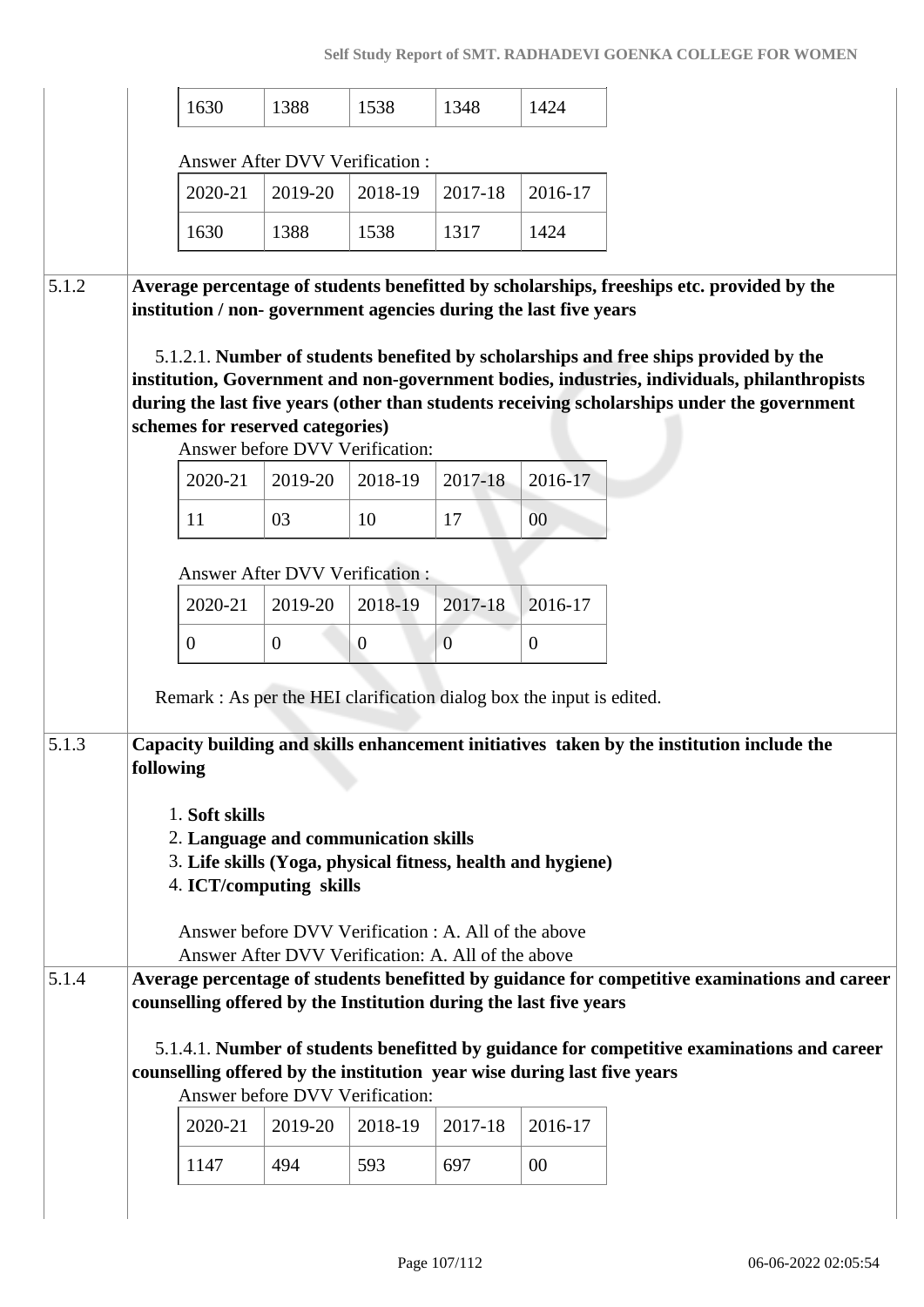|       |                                                                                                                                                                                                                                                                                                                                                          |                                                | <b>Answer After DVV Verification:</b>              |               |               |               |                                                                                                                                                                                                     |  |  |  |
|-------|----------------------------------------------------------------------------------------------------------------------------------------------------------------------------------------------------------------------------------------------------------------------------------------------------------------------------------------------------------|------------------------------------------------|----------------------------------------------------|---------------|---------------|---------------|-----------------------------------------------------------------------------------------------------------------------------------------------------------------------------------------------------|--|--|--|
|       |                                                                                                                                                                                                                                                                                                                                                          | 2020-21                                        | 2019-20                                            | 2018-19       | 2017-18       | 2016-17       |                                                                                                                                                                                                     |  |  |  |
|       |                                                                                                                                                                                                                                                                                                                                                          | 750                                            | 159                                                | 251           | 300           | $00\,$        |                                                                                                                                                                                                     |  |  |  |
|       |                                                                                                                                                                                                                                                                                                                                                          | career counselling offered by the HEI.         |                                                    |               |               |               | Remark : Input edited as per the attendance list $\&$ considered only competitive examinations $\&$                                                                                                 |  |  |  |
| 5.1.5 | The Institution has a transparent mechanism for timely redressal of student grievances<br>including sexual harassment and ragging cases                                                                                                                                                                                                                  |                                                |                                                    |               |               |               |                                                                                                                                                                                                     |  |  |  |
|       | 1. Implementation of guidelines of statutory/regulatory bodies<br>2. Organisation wide awareness and undertakings on policies with zero tolerance<br>3. Mechanisms for submission of online/offline students' grievances<br>4. Timely redressal of the grievances through appropriate committees<br>Answer before DVV Verification : A. All of the above |                                                |                                                    |               |               |               |                                                                                                                                                                                                     |  |  |  |
| 5.2.1 |                                                                                                                                                                                                                                                                                                                                                          |                                                | Answer After DVV Verification: A. All of the above |               |               |               | Average percentage of placement of outgoing students during the last five years                                                                                                                     |  |  |  |
|       |                                                                                                                                                                                                                                                                                                                                                          | 2020-21<br>10                                  | Answer before DVV Verification:<br>2019-20<br>14   | 2018-19<br>18 | 2017-18<br>14 | 2016-17<br>24 | 5.2.1.1. Number of outgoing students placed year - wise during the last five years.                                                                                                                 |  |  |  |
|       |                                                                                                                                                                                                                                                                                                                                                          |                                                | <b>Answer After DVV Verification:</b>              |               |               |               |                                                                                                                                                                                                     |  |  |  |
|       |                                                                                                                                                                                                                                                                                                                                                          | 2020-21                                        | 2019-20                                            | 2018-19       | 2017-18       | 2016-17       |                                                                                                                                                                                                     |  |  |  |
|       |                                                                                                                                                                                                                                                                                                                                                          | 9                                              | 14                                                 | 15            | 14            | 21            |                                                                                                                                                                                                     |  |  |  |
|       |                                                                                                                                                                                                                                                                                                                                                          | provided by the HEI.                           |                                                    |               |               |               | Remark : For the session 2016-2017 the placement letter is considered only those which are on<br>letter head of company/Institution & the rest session input is edited as per the appointment order |  |  |  |
| 5.3.1 |                                                                                                                                                                                                                                                                                                                                                          | be counted as one) during the last five years. |                                                    |               |               |               | Number of awards/medals won by students for outstanding performance in sports/cultural<br>activities at inter-university/state/national / international level (award for a team event should        |  |  |  |
|       |                                                                                                                                                                                                                                                                                                                                                          | one) year-wise during the last five years.     | Answer before DVV Verification:                    |               |               |               | 5.3.1.1. Number of awards/medals for outstanding performance in sports/cultural activities<br>at university/state/national / international level (award for a team event should be counted as       |  |  |  |
|       |                                                                                                                                                                                                                                                                                                                                                          | 2020-21                                        | 2019-20                                            | 2018-19       | 2017-18       | 2016-17       |                                                                                                                                                                                                     |  |  |  |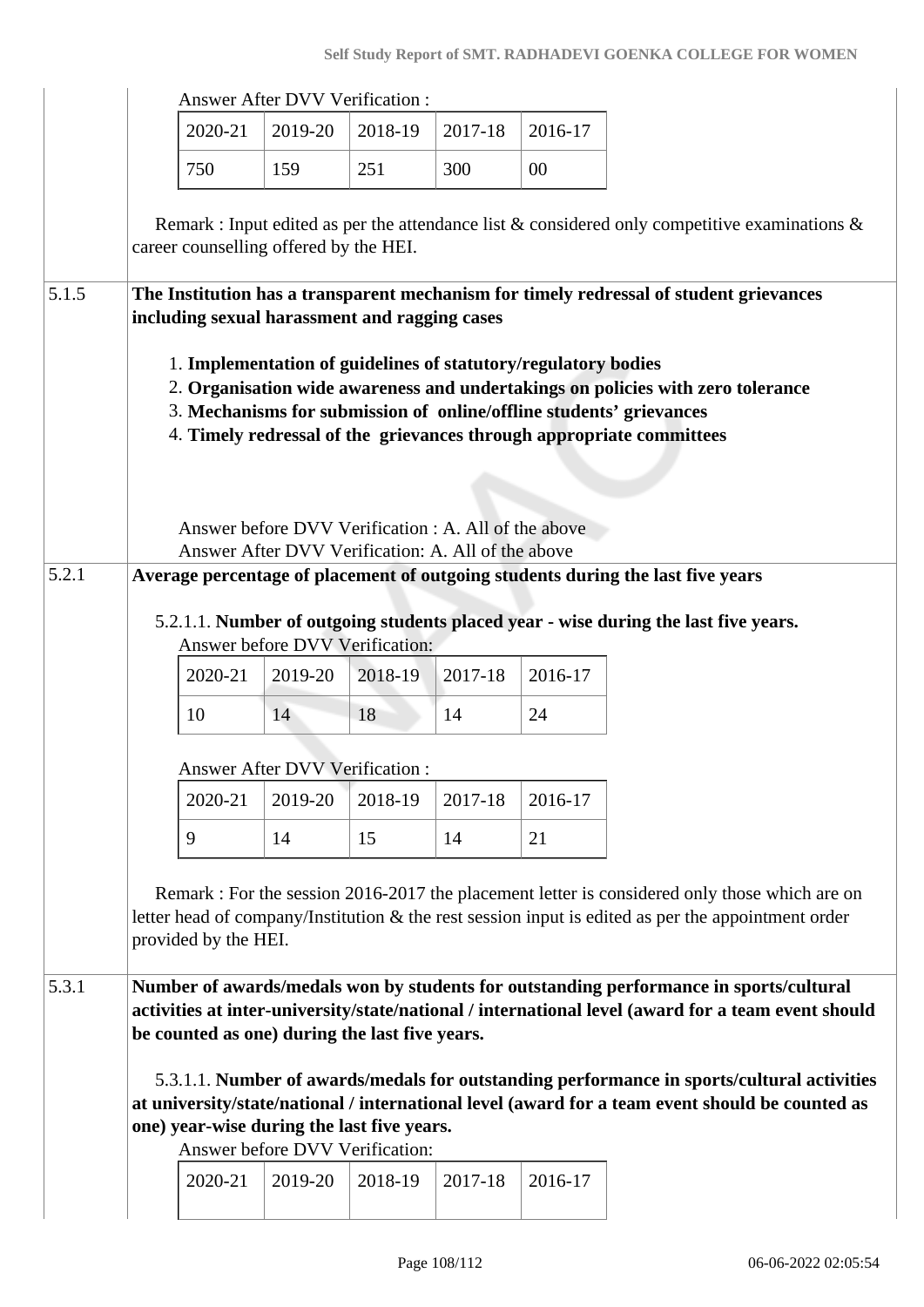|       |       | 00                  | 14                                                                                                                                                                                      | 10             | 05             | 03             |
|-------|-------|---------------------|-----------------------------------------------------------------------------------------------------------------------------------------------------------------------------------------|----------------|----------------|----------------|
|       |       |                     |                                                                                                                                                                                         |                |                |                |
|       |       | 2020-21             | <b>Answer After DVV Verification:</b><br>2019-20                                                                                                                                        | 2018-19        | 2017-18        | 2016-17        |
|       |       | $00\,$              | 6                                                                                                                                                                                       | $\overline{4}$ | $\overline{2}$ | $\overline{2}$ |
|       |       |                     |                                                                                                                                                                                         |                |                |                |
| 5.3.3 |       |                     | Average number of sports and cultural events/competitions in which students of the Institution<br>participated during last five years (organised by the institution/other institutions) |                |                |                |
|       |       |                     | 5.3.3.1. Number of sports and cultural events/competitions in which students of the                                                                                                     |                |                |                |
|       |       |                     | Institution participated year-wise during last five years                                                                                                                               |                |                |                |
|       |       | 2020-21             | Answer before DVV Verification:<br>2019-20                                                                                                                                              | 2018-19        | 2017-18        | 2016-17        |
|       |       | 04                  | 13                                                                                                                                                                                      | 06             | 05             | 06             |
|       |       |                     |                                                                                                                                                                                         |                |                |                |
|       |       |                     | <b>Answer After DVV Verification:</b>                                                                                                                                                   |                |                |                |
|       |       | 2020-21             | 2019-20                                                                                                                                                                                 | 2018-19        | $2017 - 18$    | 2016-17        |
|       |       | 03                  | 08                                                                                                                                                                                      | 04             | 02             | 03             |
| 6.2.3 |       |                     | Implementation of e-governance in areas of operation                                                                                                                                    |                |                |                |
|       |       | 1. Administration   |                                                                                                                                                                                         |                |                |                |
|       |       |                     | 2. Finance and Accounts<br><b>3. Student Admission and Support</b>                                                                                                                      |                |                |                |
|       |       | 4. Examination      |                                                                                                                                                                                         |                |                |                |
|       |       |                     | Answer before DVV Verification : A. All of the above                                                                                                                                    |                |                |                |
|       |       |                     | Answer After DVV Verification: B. 3 of the above                                                                                                                                        |                |                |                |
| 6.3.2 |       |                     | Average percentage of teachers provided with financial support to attend<br>conferences/workshops and towards membership fee of professional bodies during the last five                |                |                |                |
|       | years |                     |                                                                                                                                                                                         |                |                |                |
|       |       |                     | 6.3.2.1. Number of teachers provided with financial support to attend                                                                                                                   |                |                |                |
|       |       | the last five years | conferences/workshops and towards membership fee of professional bodies year wise during                                                                                                |                |                |                |
|       |       |                     | Answer before DVV Verification:                                                                                                                                                         |                |                |                |
|       |       | 2020-21             | 2019-20                                                                                                                                                                                 | 2018-19        | 2017-18        | 2016-17        |
|       |       | 03                  | 10                                                                                                                                                                                      | 04             | 00             | $00\,$         |
|       |       |                     | <b>Answer After DVV Verification:</b>                                                                                                                                                   |                |                |                |
|       |       |                     |                                                                                                                                                                                         |                |                |                |
|       |       | 2020-21             | 2019-20                                                                                                                                                                                 | 2018-19        | 2017-18        | 2016-17        |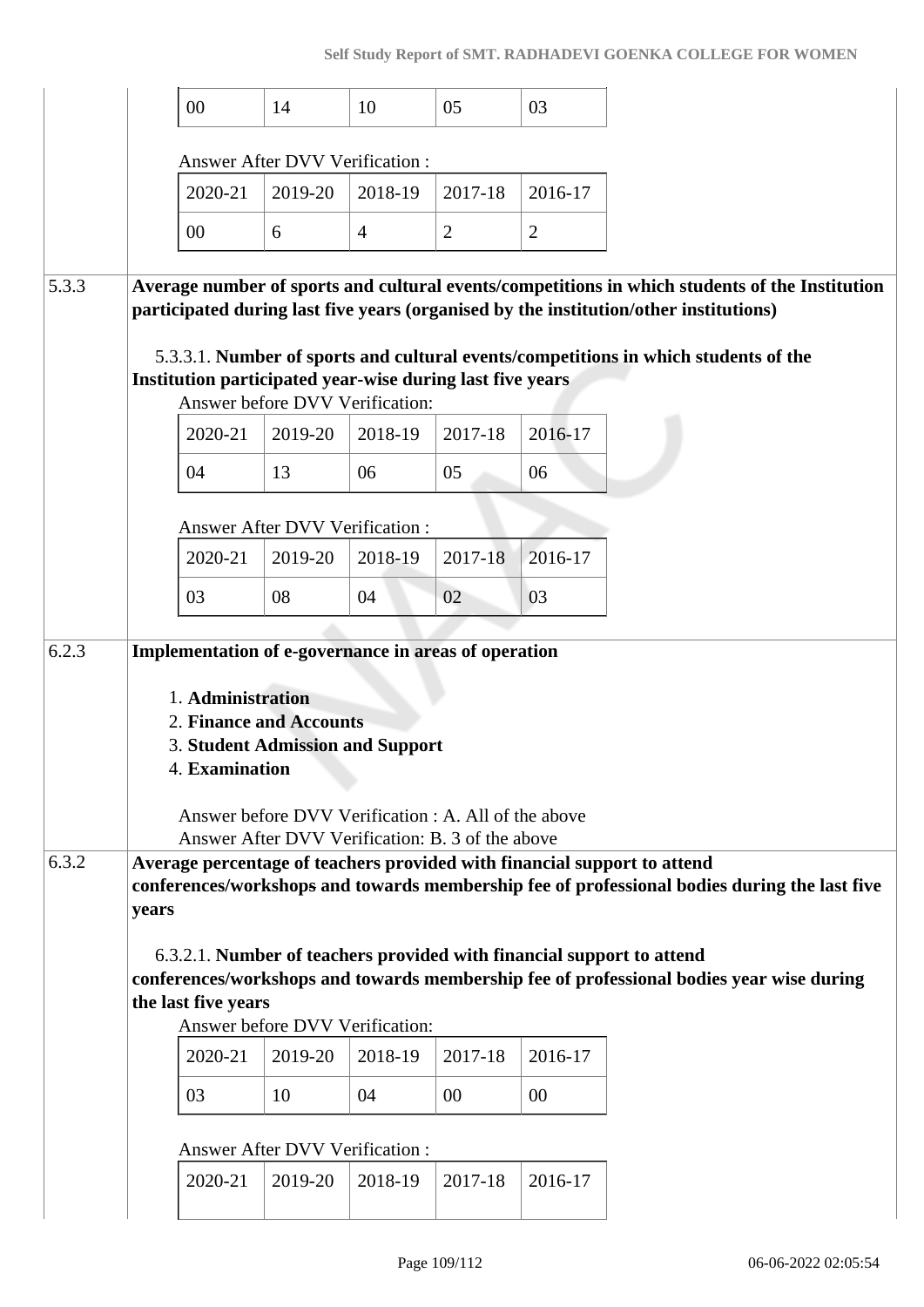|       | $\overline{0}$                                                                 | $\mathbf{0}$                          | $\boldsymbol{0}$ | $\overline{0}$                                       | $\overline{0}$ |                                                                                                                                                                                          |
|-------|--------------------------------------------------------------------------------|---------------------------------------|------------------|------------------------------------------------------|----------------|------------------------------------------------------------------------------------------------------------------------------------------------------------------------------------------|
|       |                                                                                |                                       |                  |                                                      |                |                                                                                                                                                                                          |
|       | Remark : Input edited as per the clarification document.                       |                                       |                  |                                                      |                |                                                                                                                                                                                          |
| 6.3.3 | the institution for teaching and non teaching staff during the last five years |                                       |                  |                                                      |                | Average number of professional development /administrative training programs organized by                                                                                                |
|       |                                                                                |                                       |                  |                                                      |                | 6.3.3.1. Total number of professional development /administrative training Programmes<br>organized by the institution for teaching and non teaching staff year-wise during the last five |
|       | years                                                                          |                                       |                  |                                                      |                |                                                                                                                                                                                          |
|       |                                                                                | Answer before DVV Verification:       |                  |                                                      |                |                                                                                                                                                                                          |
|       | 2020-21                                                                        | 2019-20                               | 2018-19          | 2017-18                                              | 2016-17        |                                                                                                                                                                                          |
|       | 04                                                                             | 06                                    | 06               | 02                                                   | 01             |                                                                                                                                                                                          |
|       |                                                                                | <b>Answer After DVV Verification:</b> |                  |                                                      |                |                                                                                                                                                                                          |
|       | 2020-21                                                                        | 2019-20                               | 2018-19          | 2017-18                                              | 2016-17        |                                                                                                                                                                                          |
|       | $\mathbf{0}$                                                                   | 3                                     | 6                | $\mathbf{1}$                                         | $\mathbf{1}$   |                                                                                                                                                                                          |
|       | 2) Only training programs are considered.                                      |                                       |                  |                                                      |                | Remark : 1) Input edited as per the brochure, photographs with date $\&$ caption provided by HEI.                                                                                        |
| 6.5.3 | Quality assurance initiatives of the institution include:                      |                                       |                  |                                                      |                |                                                                                                                                                                                          |
|       |                                                                                |                                       |                  |                                                      |                |                                                                                                                                                                                          |
|       |                                                                                | analysed and used for improvements    |                  |                                                      |                | 1. Regular meeting of Internal Quality Assurance Cell (IQAC); Feedback collected,                                                                                                        |
|       | 2. Collaborative quality intitiatives with other institution(s)                |                                       |                  |                                                      |                |                                                                                                                                                                                          |
|       | 3. Participation in NIRF                                                       |                                       |                  |                                                      |                |                                                                                                                                                                                          |
|       |                                                                                | <b>Certification, NBA)</b>            |                  |                                                      |                | 4. any other quality audit recognized by state, national or international agencies (ISO                                                                                                  |
|       |                                                                                |                                       |                  | Answer before DVV Verification : A. All of the above |                |                                                                                                                                                                                          |
| 7.1.2 |                                                                                |                                       |                  | Answer After DVV Verification: B. 3 of the above     |                |                                                                                                                                                                                          |
|       | measures                                                                       |                                       |                  |                                                      |                | The Institution has facilities for alternate sources of energy and energy conservation                                                                                                   |
|       | 1. Solar energy                                                                |                                       |                  |                                                      |                |                                                                                                                                                                                          |
|       | 2. Biogas plant<br>3. Wheeling to the Grid                                     |                                       |                  |                                                      |                |                                                                                                                                                                                          |
|       | 4. Sensor-based energy conservation                                            |                                       |                  |                                                      |                |                                                                                                                                                                                          |
|       | 5. Use of LED bulbs/ power efficient equipment                                 |                                       |                  |                                                      |                |                                                                                                                                                                                          |
|       |                                                                                |                                       |                  | Answer before DVV Verification : B. 3 of the above   |                |                                                                                                                                                                                          |
|       |                                                                                |                                       |                  | Answer After DVV Verification: C. 2 of the above     |                |                                                                                                                                                                                          |
| 7.1.6 | awards received for such green campus initiatives:                             |                                       |                  |                                                      |                | Quality audits on environment and energy are regularly undertaken by the Institution and any                                                                                             |
|       |                                                                                |                                       |                  |                                                      |                |                                                                                                                                                                                          |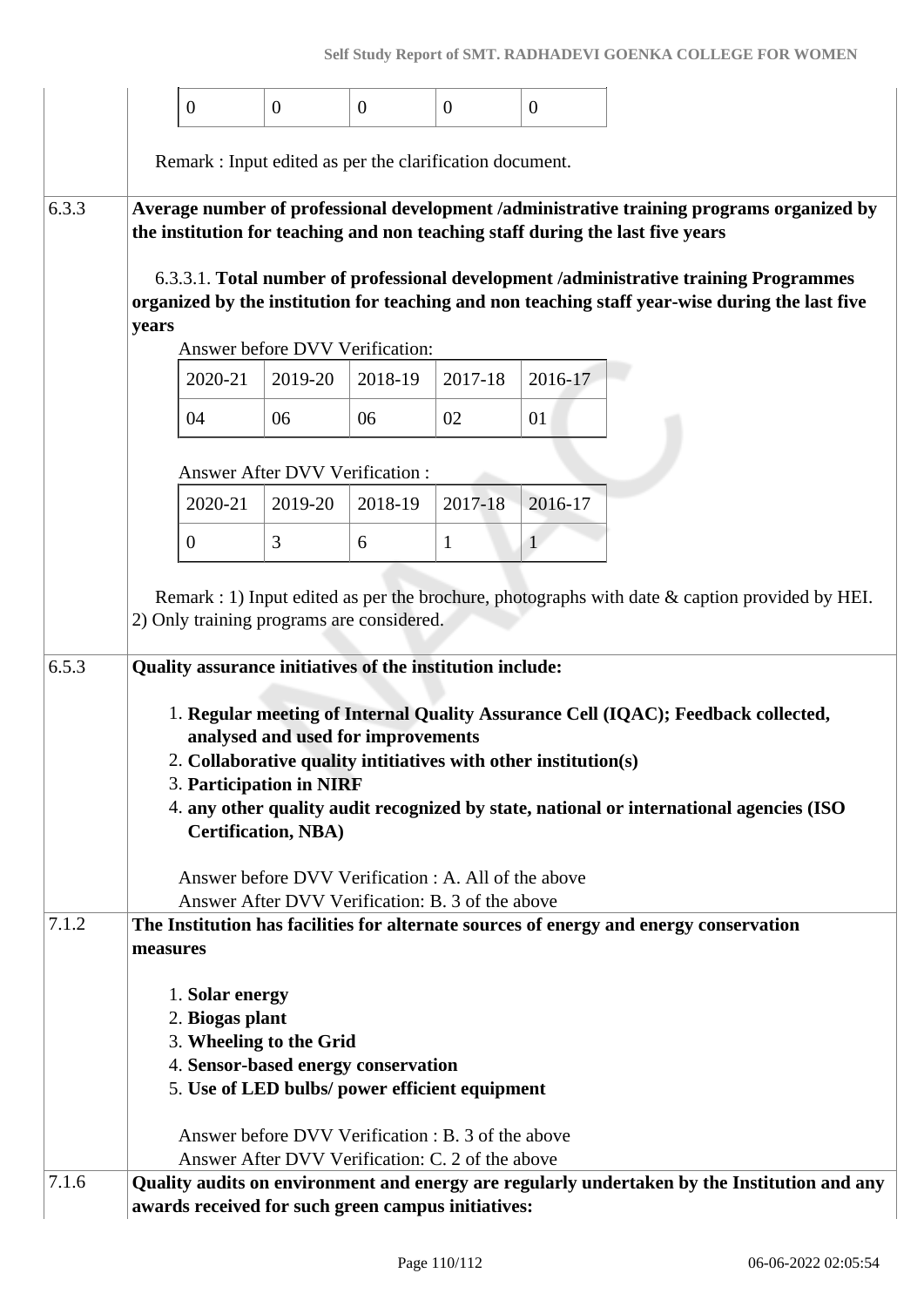|        | 1. Green audit<br>2. Energy audit                                                                                                                                             |  |  |  |  |  |  |  |
|--------|-------------------------------------------------------------------------------------------------------------------------------------------------------------------------------|--|--|--|--|--|--|--|
|        | 3. Environment audit                                                                                                                                                          |  |  |  |  |  |  |  |
|        | 4. Clean and green campus recognitions / awards                                                                                                                               |  |  |  |  |  |  |  |
|        | 5. Beyond the campus environmental promotion activities                                                                                                                       |  |  |  |  |  |  |  |
|        | Answer before DVV Verification : A. Any 4 or all of the above<br>Answer After DVV Verification: B. 3 of the above                                                             |  |  |  |  |  |  |  |
|        | Remark : Input edited as per the document provided by the HEI.                                                                                                                |  |  |  |  |  |  |  |
| 7.1.10 | The Institution has a prescribed code of conduct for students, teachers, administrators and<br>other staff and conducts periodic programmes in this regard.                   |  |  |  |  |  |  |  |
|        | 1. The Code of Conduct is displayed on the website                                                                                                                            |  |  |  |  |  |  |  |
|        | 2. There is a committee to monitor adherence to the Code of Conduct                                                                                                           |  |  |  |  |  |  |  |
|        | 3. Institution organizes professional ethics programmes for students, teachers,<br>administrators and other staff                                                             |  |  |  |  |  |  |  |
|        | 4. Annual awareness programmes on Code of Conduct are organized                                                                                                               |  |  |  |  |  |  |  |
|        | Answer before DVV Verification : A. All of the above<br>Answer After DVV Verification: B. 3 of the above<br>Remark : Option 1,2 & 4 has been considered & edited accordingly. |  |  |  |  |  |  |  |

## **2.Extended Profile Deviations**

| ID  | <b>Extended Questions</b>                                                                   |                                 |         |         |         |                                                                                             |  |
|-----|---------------------------------------------------------------------------------------------|---------------------------------|---------|---------|---------|---------------------------------------------------------------------------------------------|--|
| 1.1 | Number of courses offered by the Institution across all programs during the last five years |                                 |         |         |         |                                                                                             |  |
|     |                                                                                             | Answer before DVV Verification: |         |         |         |                                                                                             |  |
|     | 2020-21                                                                                     | 2019-20                         | 2018-19 | 2017-18 | 2016-17 |                                                                                             |  |
|     | 382                                                                                         | 382                             | 374     | 339     | 291     |                                                                                             |  |
|     |                                                                                             | Answer After DVV Verification:  |         |         |         |                                                                                             |  |
|     | 2020-21                                                                                     | 2019-20                         | 2018-19 | 2017-18 | 2016-17 |                                                                                             |  |
|     | 506                                                                                         | 506                             | 478     | 416     | 345     |                                                                                             |  |
|     |                                                                                             |                                 |         |         |         |                                                                                             |  |
| 2.2 |                                                                                             |                                 |         |         |         | Number of seats earmarked for reserved category as per GOI/State Govt rule year-wise during |  |
|     | last five years                                                                             |                                 |         |         |         |                                                                                             |  |
|     |                                                                                             | Answer before DVV Verification: |         |         |         |                                                                                             |  |
|     | 2020-21                                                                                     | 2019-20                         | 2018-19 | 2017-18 | 2016-17 |                                                                                             |  |
|     | 00                                                                                          | $00\,$                          | $00\,$  | $00\,$  | $00\,$  |                                                                                             |  |
|     |                                                                                             | Answer After DVV Verification:  |         |         |         |                                                                                             |  |
|     | 2020-21                                                                                     | 2019-20                         | 2018-19 | 2017-18 | 2016-17 |                                                                                             |  |